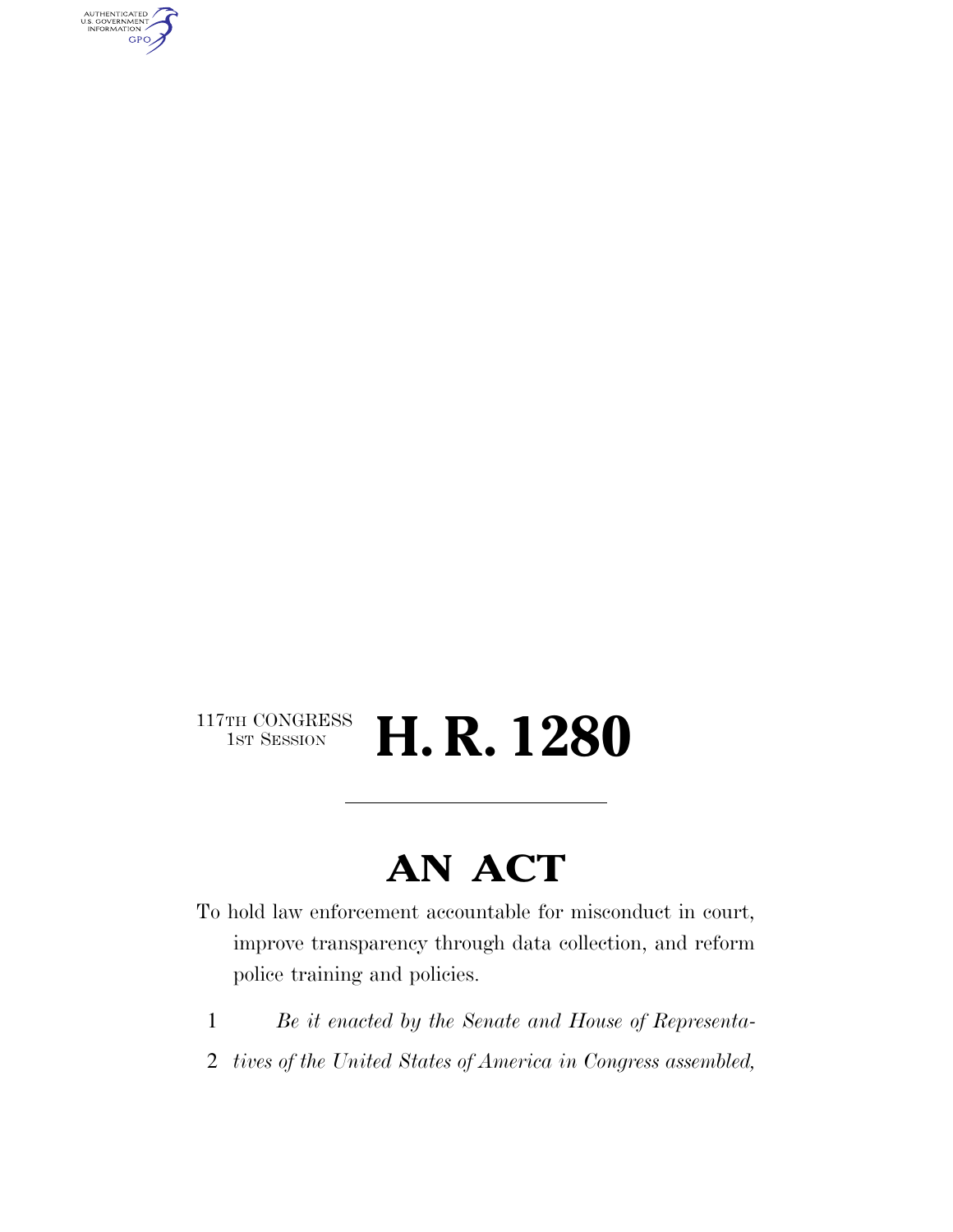# 1 **SECTION 1. SHORT TITLE; TABLE OF CONTENTS.**

- 2 (a) SHORT TITLE.—This Act may be cited as the
- 3 ''George Floyd Justice in Policing Act of 2021''.
- 4 (b) TABLE OF CONTENTS.—The table of contents for

# 5 this Act is as follows:

- Sec. 1. Short title; table of contents.
- Sec. 2. Definitions.

#### TITLE I—POLICE ACCOUNTABILITY

Subtitle A—Holding Police Accountable in the Courts

- Sec. 101. Deprivation of rights under color of law.
- Sec. 102. Qualified immunity reform.
- Sec. 103. Pattern and practice investigations.
- Sec. 104. Independent investigations.

#### Subtitle B—Law Enforcement Trust and Integrity Act

- Sec. 111. Short title.
- Sec. 112. Definitions.
- Sec. 113. Accreditation of law enforcement agencies.
- Sec. 114. Law enforcement grants.
- Sec. 115. Attorney General to conduct study.
- Sec. 116. Authorization of appropriations.
- Sec. 117. National task force on law enforcement oversight.
- Sec. 118. Federal data collection on law enforcement practices.

#### TITLE II—POLICING TRANSPARENCY THROUGH DATA

#### Subtitle A—National Police Misconduct Registry

- Sec. 201. Establishment of National Police Misconduct Registry.
- Sec. 202. Certification requirements for hiring of law enforcement officers.

#### Subtitle B—PRIDE Act

- Sec. 221. Short title.
- Sec. 222. Definitions.
- Sec. 223. Use of force reporting.
- Sec. 224. Use of force data reporting.
- Sec. 225. Compliance with reporting requirements.
- Sec. 226. Federal law enforcement reporting.
- Sec. 227. Authorization of appropriations.

#### TITLE III—IMPROVING POLICE TRAINING AND POLICIES

#### Subtitle A—End Racial and Religious Profiling Act

Sec. 301. Short title.

Sec. 302. Definitions.

PART I—PROHIBITION OF RACIAL PROFILING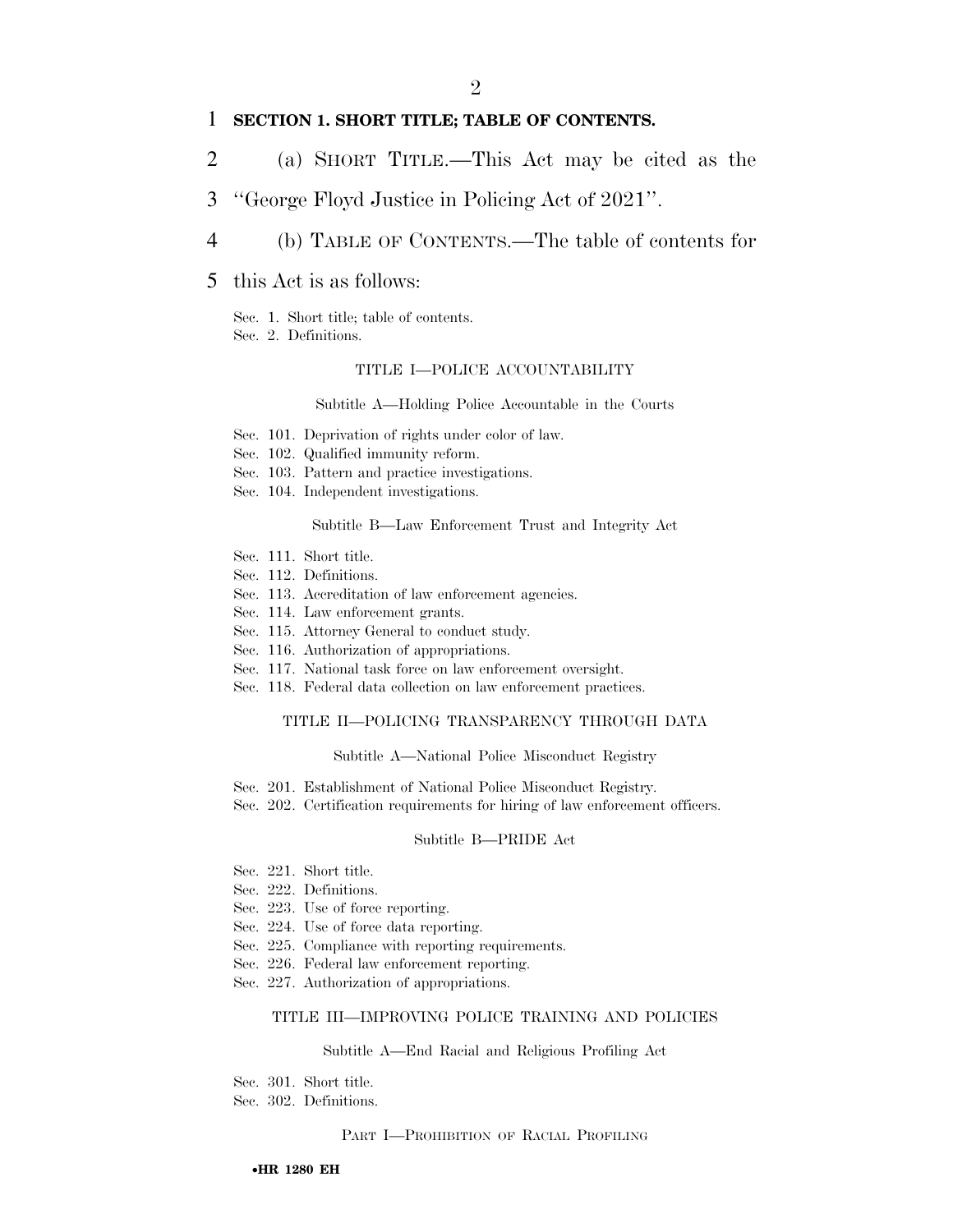Sec. 311. Prohibition.

Sec. 312. Enforcement.

#### PART II—PROGRAMS TO ELIMINATE RACIAL PROFILING BY FEDERAL LAW ENFORCEMENT AGENCIES

Sec. 321. Policies to eliminate racial profiling.

#### PART III—PROGRAMS TO ELIMINATE RACIAL PROFILING BY STATE AND LOCAL LAW ENFORCEMENT AGENCIES

Sec. 331. Policies required for grants.

- Sec. 332. Involvement of Attorney General.
- Sec. 333. Data collection demonstration project.
- Sec. 334. Development of best practices.
- Sec. 335. Authorization of appropriations.

#### PART IV—DATA COLLECTION

- Sec. 341. Attorney General to issue regulations.
- Sec. 342. Publication of data.
- Sec. 343. Limitations on publication of data.

PART V—DEPARTMENT OF JUSTICE REGULATIONS AND REPORTS ON RACIAL PROFILING IN THE UNITED STATES

Sec. 351. Attorney General to issue regulations and reports.

#### Subtitle B—Additional Reforms

- Sec. 361. Training on racial bias and duty to intervene.
- Sec. 362. Ban on no-knock warrants in drug cases.
- Sec. 363. Incentivizing banning of chokeholds and carotid holds.
- Sec. 364. PEACE Act.
- Sec. 365. Stop Militarizing Law Enforcement Act.
- Sec. 366. Public safety innovation grants.

#### Subtitle C—Law Enforcement Body Cameras

#### PART 1—FEDERAL POLICE CAMERA AND ACCOUNTABILITY ACT

- Sec. 371. Short title.
- Sec. 372. Requirements for Federal law enforcement officers regarding the use of body cameras.
- Sec. 373. Patrol vehicles with in-car video recording cameras.
- Sec. 374. Facial recognition technology.
- Sec. 375. GAO study.
- Sec. 376. Regulations.
- Sec. 377. Rule of construction.

#### PART 2—POLICE CAMERA ACT

- Sec. 381. Short title.
- Sec. 382. Law enforcement body-worn camera requirements.

## TITLE IV—CLOSING THE LAW ENFORCEMENT CONSENT LOOPHOLE

Sec. 401. Short title.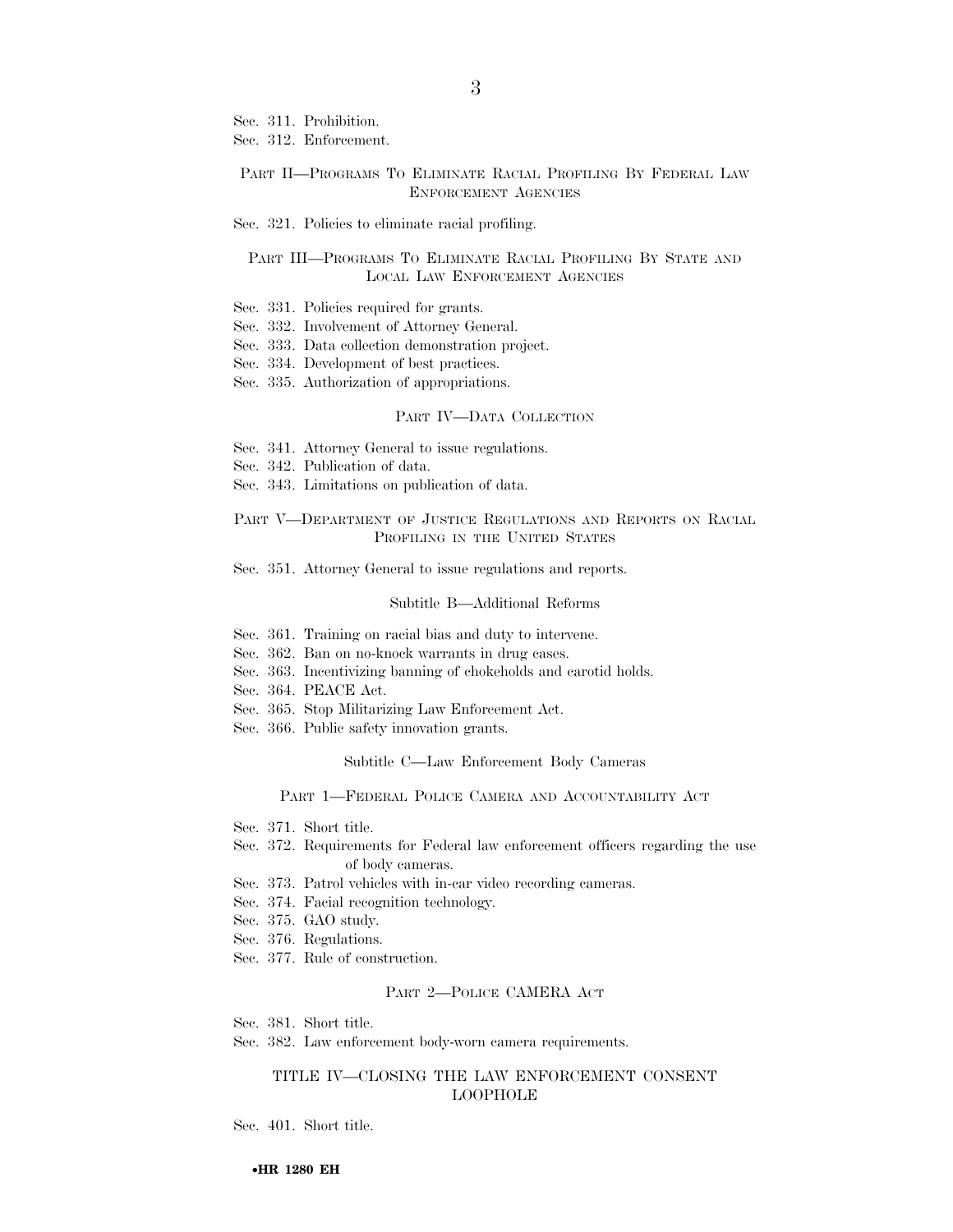Sec. 402. Prohibition on engaging in sexual acts while acting under color of law.

Sec. 403. Enactment of laws penalizing engaging in sexual acts while acting under color of law.

Sec. 404. Reports to Congress.

Sec. 405. Definition.

#### TITLE V—MISCELLANEOUS PROVISIONS

Sec. 501. Severability.

Sec. 502. Savings clause.

## **SEC. 2. DEFINITIONS.**

In this Act:

 (1) BYRNE GRANT PROGRAM.—The term ''Byrne grant program'' means any grant program under subpart 1 of part E of title I of the Omnibus Crime Control and Safe Streets Act of 1968 (34 U.S.C. 10151 et seq.), without regard to whether the funds are characterized as being made available under the Edward Byrne Memorial State and Local Law Enforcement Assistance Programs, the Local Government Law Enforcement Block Grants Pro- gram, the Edward Byrne Memorial Justice Assist-ance Grant Program, or otherwise.

 (2) COPS GRANT PROGRAM.—The term ''COPS grant program'' means the grant program author- ized under section 1701 of title I of the Omnibus Crime Control and Safe Streets Act of 1968 (34 U.S.C. 10381).

 (3) FEDERAL LAW ENFORCEMENT AGENCY.— The term ''Federal law enforcement agency'' means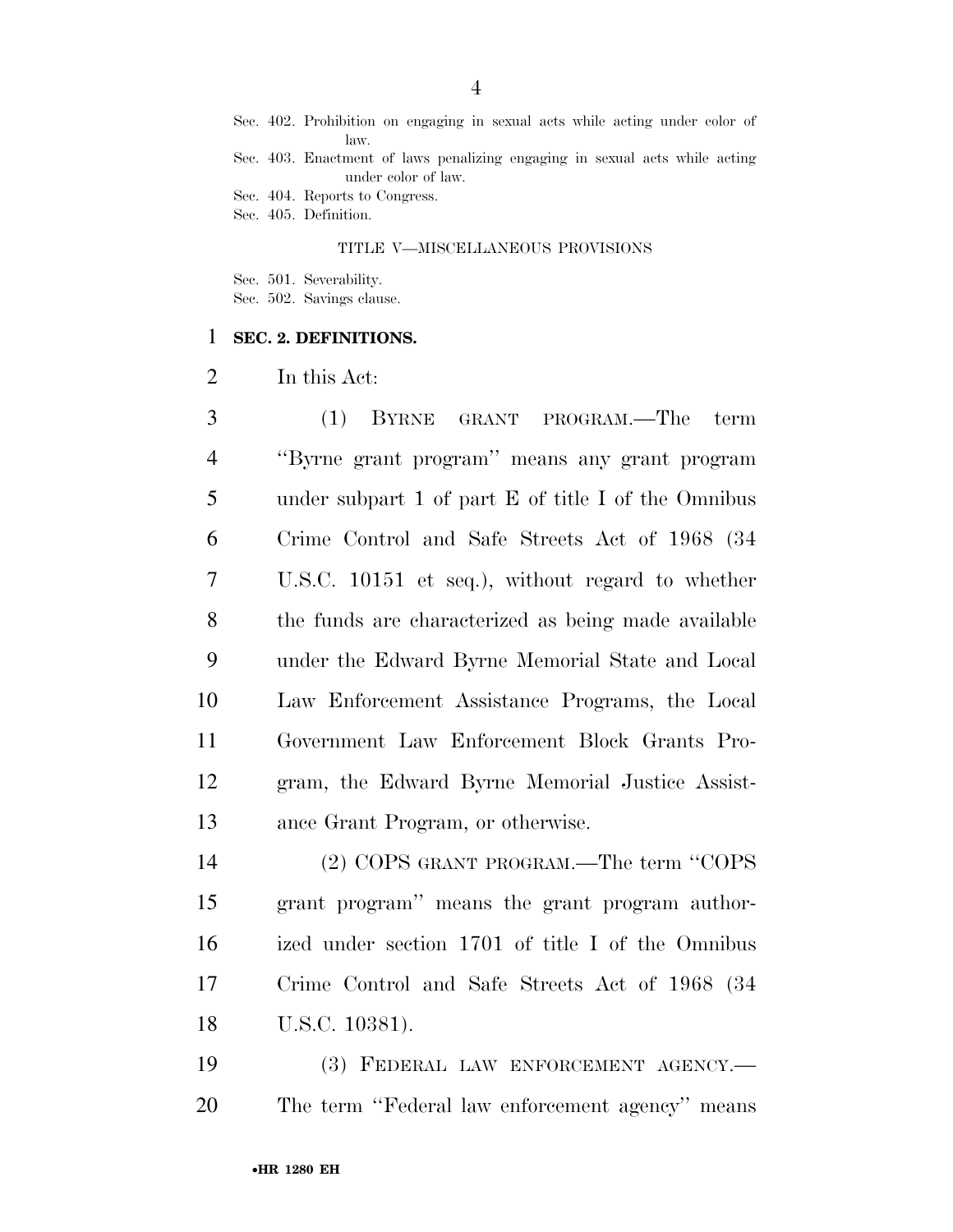any agency of the United States authorized to en- gage in or supervise the prevention, detection, inves- tigation, or prosecution of any violation of Federal criminal law.

 (4) FEDERAL LAW ENFORCEMENT OFFICER.— The term ''Federal law enforcement officer'' has the meaning given the term in section 115 of title 18, United States Code.

 (5) INDIAN TRIBE.—The term ''Indian Tribe'' has the meaning given the term ''Indian tribe'' in section 901 of title I of the Omnibus Crime Control and Safe Streets Act of 1968 (34 U.S.C. 10251).

 (6) LOCAL LAW ENFORCEMENT OFFICER.—The term ''local law enforcement officer'' means any offi- cer, agent, or employee of a State or unit of local government authorized by law or by a government agency to engage in or supervise the prevention, de- tection, or investigation of any violation of criminal law.

 (7) STATE.—The term ''State'' has the mean- ing given the term in section 901 of title I of the Omnibus Crime Control and Safe Streets Act of 1968 (34 U.S.C. 10251).

 (8) TRIBAL LAW ENFORCEMENT OFFICER.— The term ''tribal law enforcement officer'' means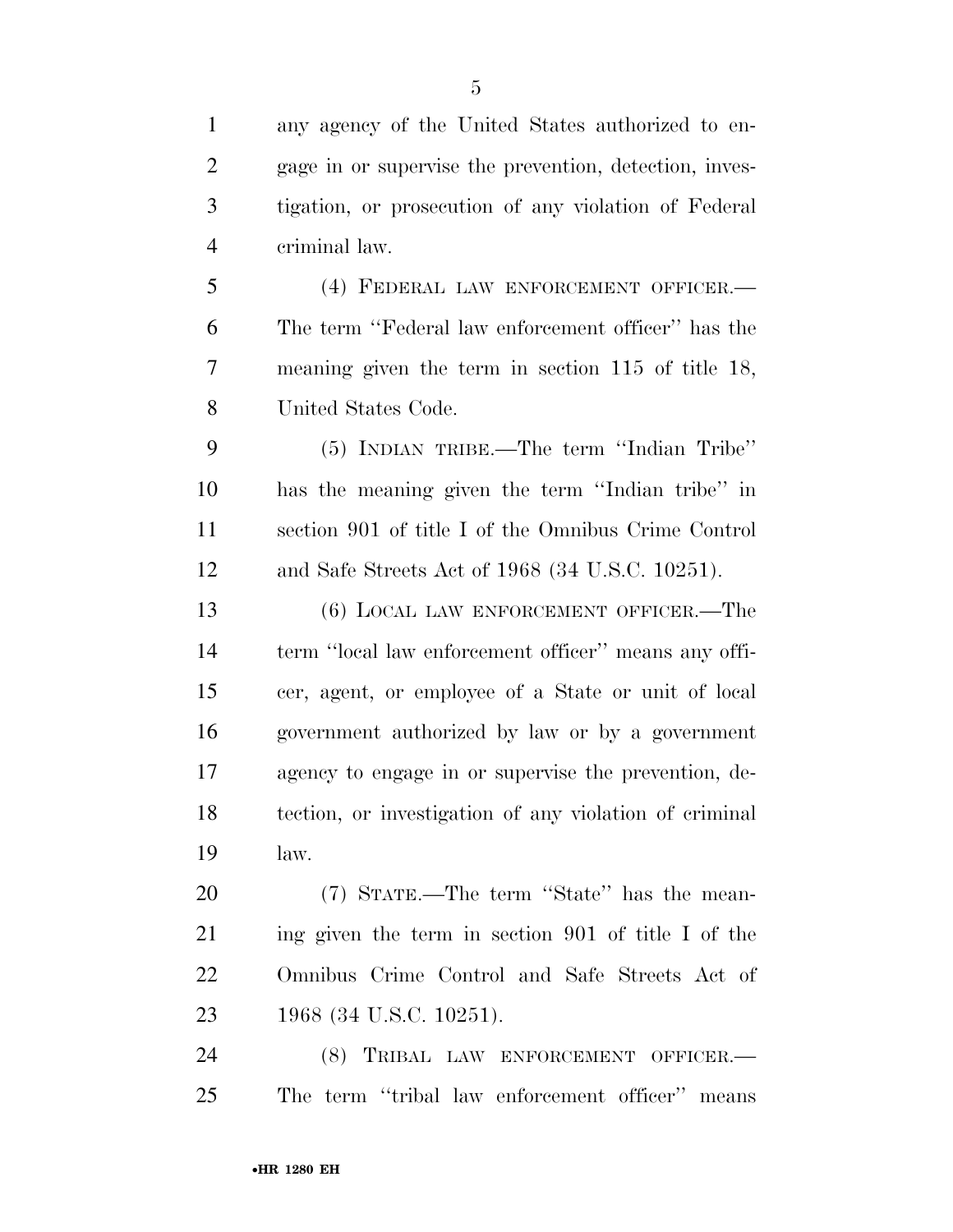| $\mathbf{1}$   | any officer, agent, or employee of an Indian tribe, or  |
|----------------|---------------------------------------------------------|
| $\overline{2}$ | the Bureau of Indian Affairs, authorized by law or      |
| 3              | by a government agency to engage in or supervise        |
| $\overline{4}$ | the prevention, detection, or investigation of any vio- |
| 5              | lation of criminal law.                                 |
| 6              | $(9)$ UNIT OF LOCAL GOVERNMENT.—The term                |
| 7              | "unit of local government" has the meaning given        |
| 8              | the term in section 901 of title I of the Omnibus       |
| 9              | Crime Control and Safe Streets Act of 1968 (34)         |
| 10             | U.S.C. 10251).                                          |
| 11             | (10) DEADLY FORCE.—The term "deadly                     |
| 12             | force" means that force which a reasonable person       |
| 13             | would consider likely to cause death or serious bodily  |
| 14             | harm, including-                                        |
| 15             | (A) the discharge of a firearm;                         |
| 16             | (B) a maneuver that restricts blood or oxy-             |
| 17             | gen flow to the brain, including chokeholds,            |
| 18             | strangleholds, neck restraints, neckholds, and          |
| 19             | carotid artery restraints; and                          |
| 20             | (C) multiple discharges of an electronic                |
| 21             | control weapon.                                         |
| 22             | $(11)$ USE OF FORCE.—The term "use of force"            |
| 23             | includes—                                               |
| 24             | (A) the use of a firearm, electronic control            |
| 25             | weapon, explosive device, chemical agent (such          |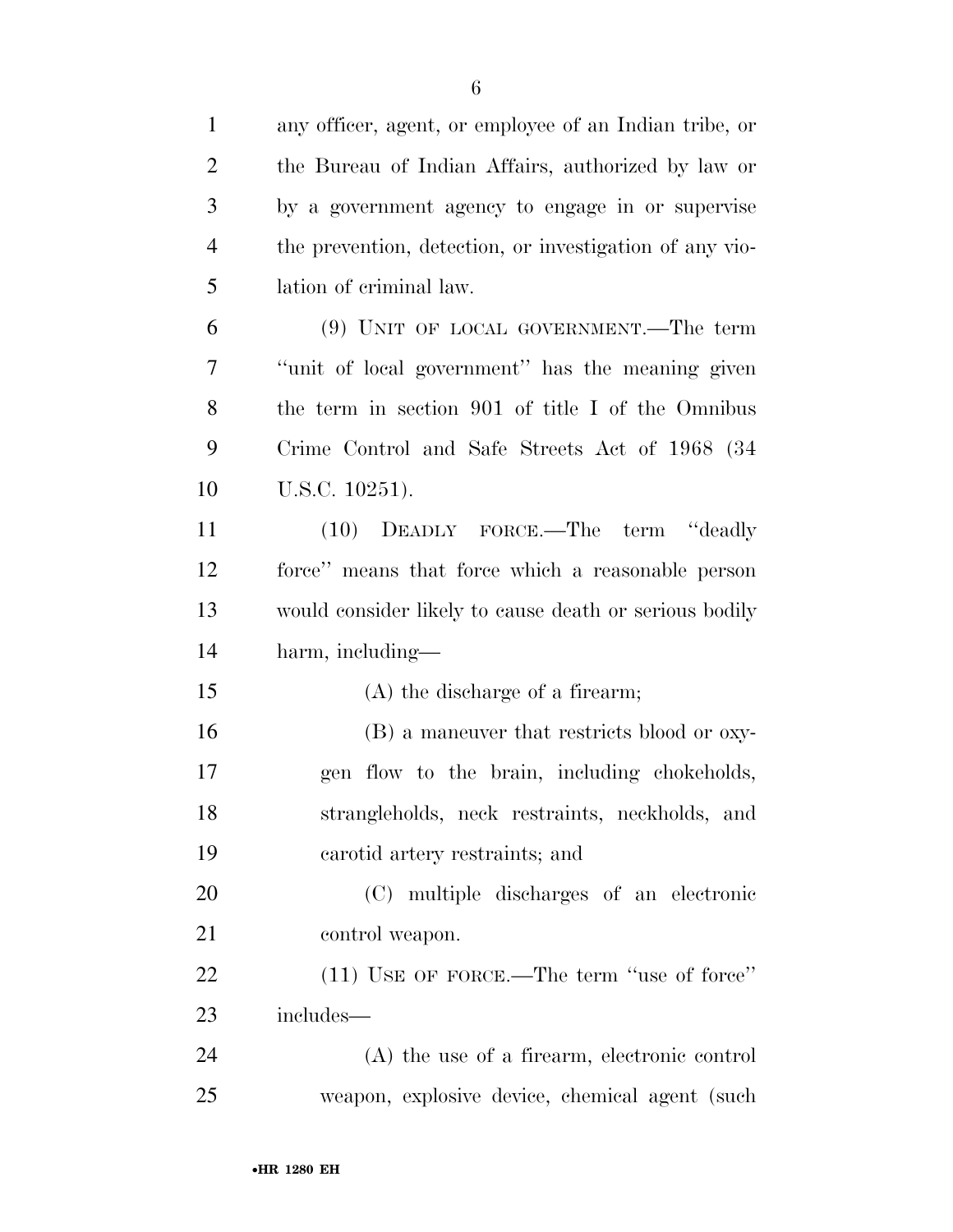| $\mathbf{1}$   | as pepper spray), baton, impact projectile, blunt       |
|----------------|---------------------------------------------------------|
| $\overline{2}$ | instrument, hand, fist, foot, canine, or vehicle        |
| 3              | against an individual;                                  |
| $\overline{4}$ | (B) the use of a weapon, including a per-               |
| 5              | sonal body weapon, chemical agent, impact               |
| 6              | weapon, extended range impact weapon, sonic             |
| 7              | weapon, sensory weapon, conducted energy de-            |
| 8              | vice, or firearm, against an individual; or             |
| 9              | (C) any intentional pointing of a firearm               |
| 10             | at an individual.                                       |
| 11             | (12) LESS LETHAL FORCE.—The term "less le-              |
| 12             | thal force" means any degree of force that is not       |
| 13             | likely to cause death or serious bodily injury.         |
| 14             | (13) FACIAL RECOGNITION.—The term "facial               |
| 15             | recognition" means an automated or semiautomated        |
| 16             | process that analyzes biometric data of an individual   |
| 17             | from video footage to identify or assist in identifying |
| 18             | an individual.                                          |
| 19             | <b>TITLE I-POLICE</b>                                   |
| 20             | <b>ACCOUNTABILITY</b>                                   |
| 21             | <b>Subtitle A—Holding Police</b>                        |
| 22             | <b>Accountable in the Courts</b>                        |
| 23             | SEC. 101. DEPRIVATION OF RIGHTS UNDER COLOR OF LAW.     |
| 24             | Section 242 of title 18, United States Code, is         |
| 25             | amended—                                                |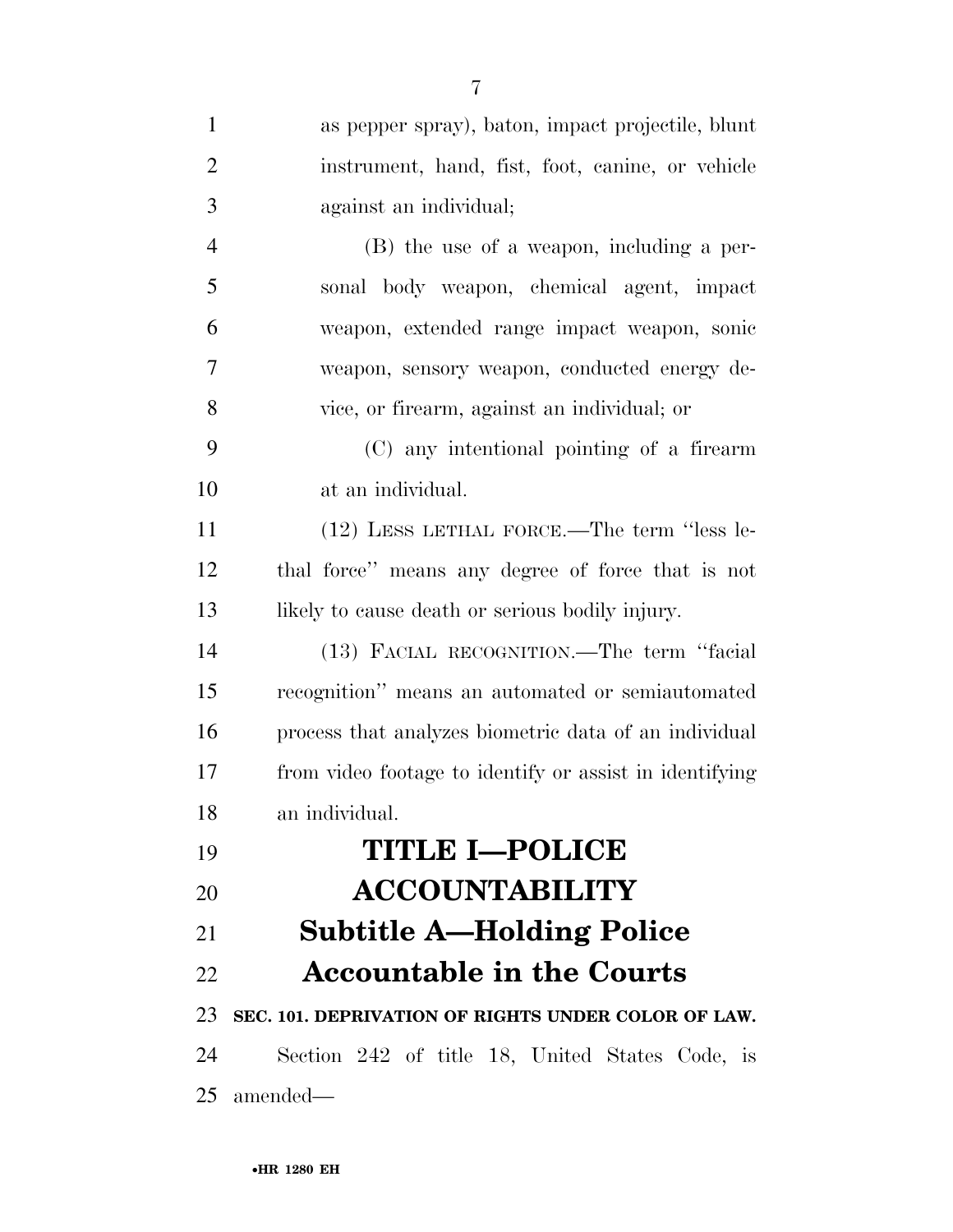(1) by striking ''willfully'' and inserting ''know-2 ingly or recklessly";

 (2) by striking '', or may be sentenced to death''; and

 (3) by adding at the end the following: ''For purposes of this section, an act shall be considered to have resulted in death if the act was a substantial factor contributing to the death of the person.''.

# **SEC. 102. QUALIFIED IMMUNITY REFORM.**

 Section 1979 of the Revised Statutes of the United States (42 U.S.C. 1983) is amended by adding at the end the following: ''It shall not be a defense or immunity in any action brought under this section against a local law enforcement officer (as such term is defined in section 2 of the George Floyd Justice in Policing Act of 2021), or in any action under any source of law against a Federal investigative or law enforcement officer (as such term is defined in section 2680(h) of title 28, United States Code), that—

20  $\frac{1}{2}$  (1) the defendant was acting in good faith, or 21 that the defendant believed, reasonably or otherwise, 22 that his or her conduct was lawful at the time when the conduct was committed; or

24  $(2)$  the rights, privileges, or immunities se-cured by the Constitution and laws were not clearly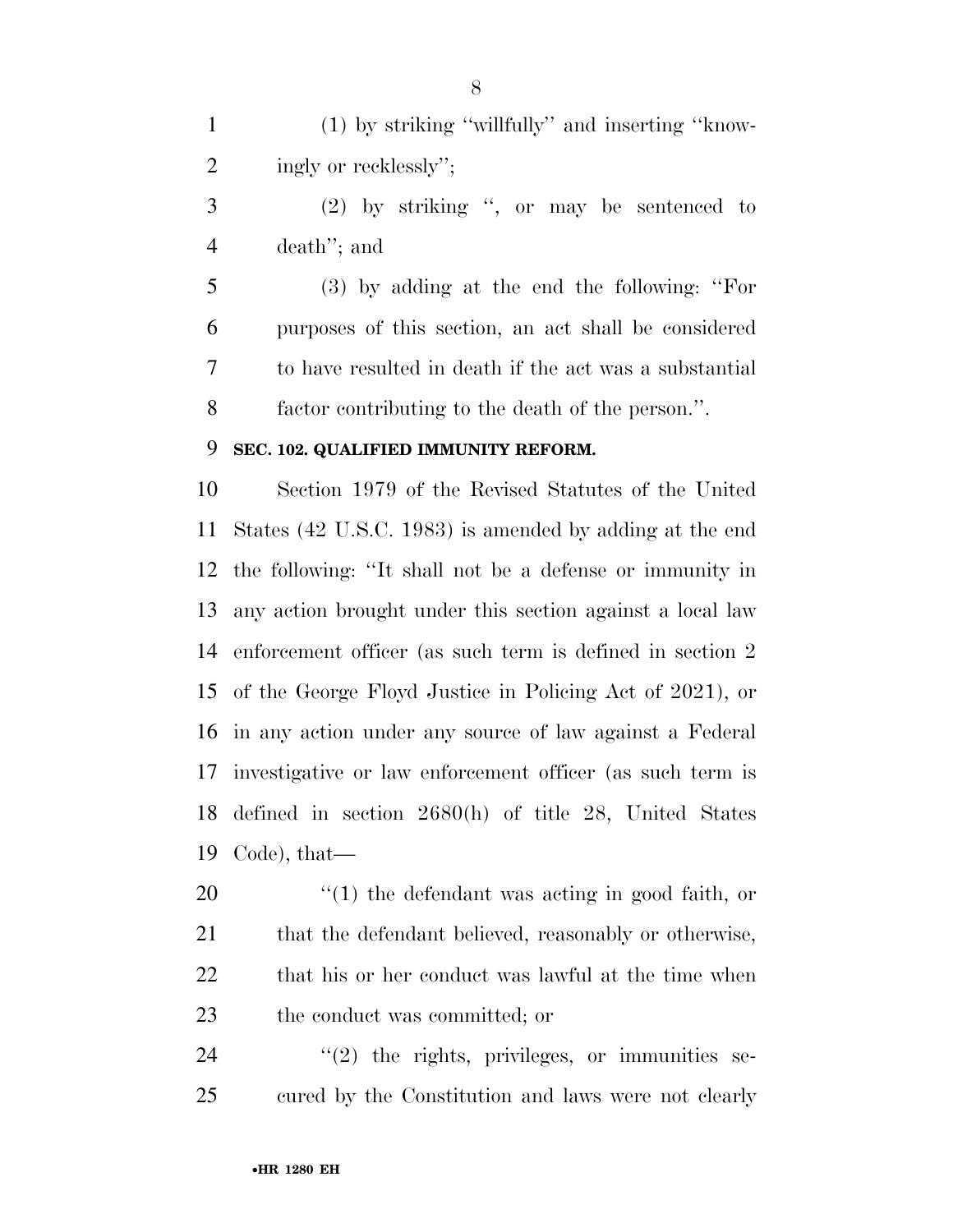established at the time of their deprivation by the defendant, or that at such time, the state of the law was otherwise such that the defendant could not rea- sonably have been expected to know whether his or her conduct was lawful.''.

# **SEC. 103. PATTERN AND PRACTICE INVESTIGATIONS.**

 (a) SUBPOENA AUTHORITY.—Section 210401 of the Violent Crime Control and Law Enforcement Act of 1994 (34 U.S.C. 12601) is amended—

 (1) in subsection (a), by inserting '', by pros- ecutors,'' after ''conduct by law enforcement offi-cers'';

 (2) in subsection (b), by striking ''paragraph (1)'' and inserting ''subsection (a)''; and

(3) by adding at the end the following:

 ''(c) SUBPOENA AUTHORITY.—In carrying out the authority in subsection (b), the Attorney General may re- quire by subpoena the production of all information, docu- ments, reports, answers, records, accounts, papers, and other data in any medium (including electronically stored information), as well as any tangible thing and documen- tary evidence, and the attendance and testimony of wit- nesses necessary in the performance of the Attorney Gen- eral under subsection (b). Such a subpoena, in the case of contumacy or refusal to obey, shall be enforceable by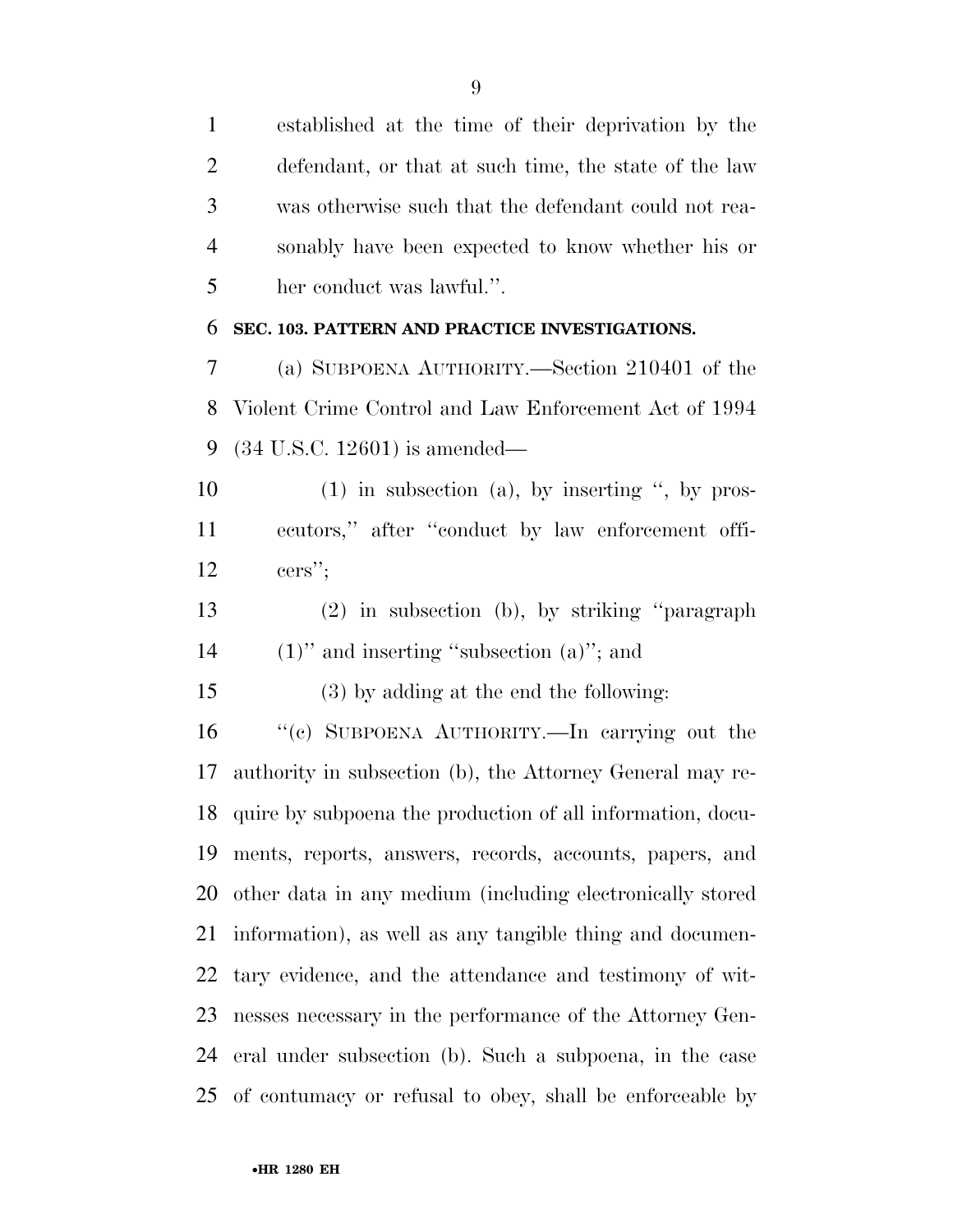order of any appropriate district court of the United States.

 ''(d) CIVIL ACTION BY STATE ATTORNEYS GEN- ERAL.—Whenever it shall appear to the attorney general of any State, or such other official as a State may des- ignate, that a violation of subsection (a) has occurred within their State, the State attorney general or official, in the name of the State, may bring a civil action in the appropriate district court of the United States to obtain appropriate equitable and declaratory relief to eliminate the pattern or practice. In carrying out the authority in this subsection, the State attorney general or official shall have the same subpoena authority as is available to the Attorney General under subsection (c).

 ''(e) RULE OF CONSTRUCTION.—Nothing in this sec- tion may be construed to limit the authority of the Attor- ney General under subsection (b) in any case in which a State attorney general has brought a civil action under subsection (d).

20 "'(f) REPORTING REQUIREMENTS.—On the date that is one year after the enactment of the George Floyd Jus- tice in Policing Act of 2021, and annually thereafter, the Civil Rights Division of the Department of Justice shall make publicly available on an internet website a report on, during the previous year—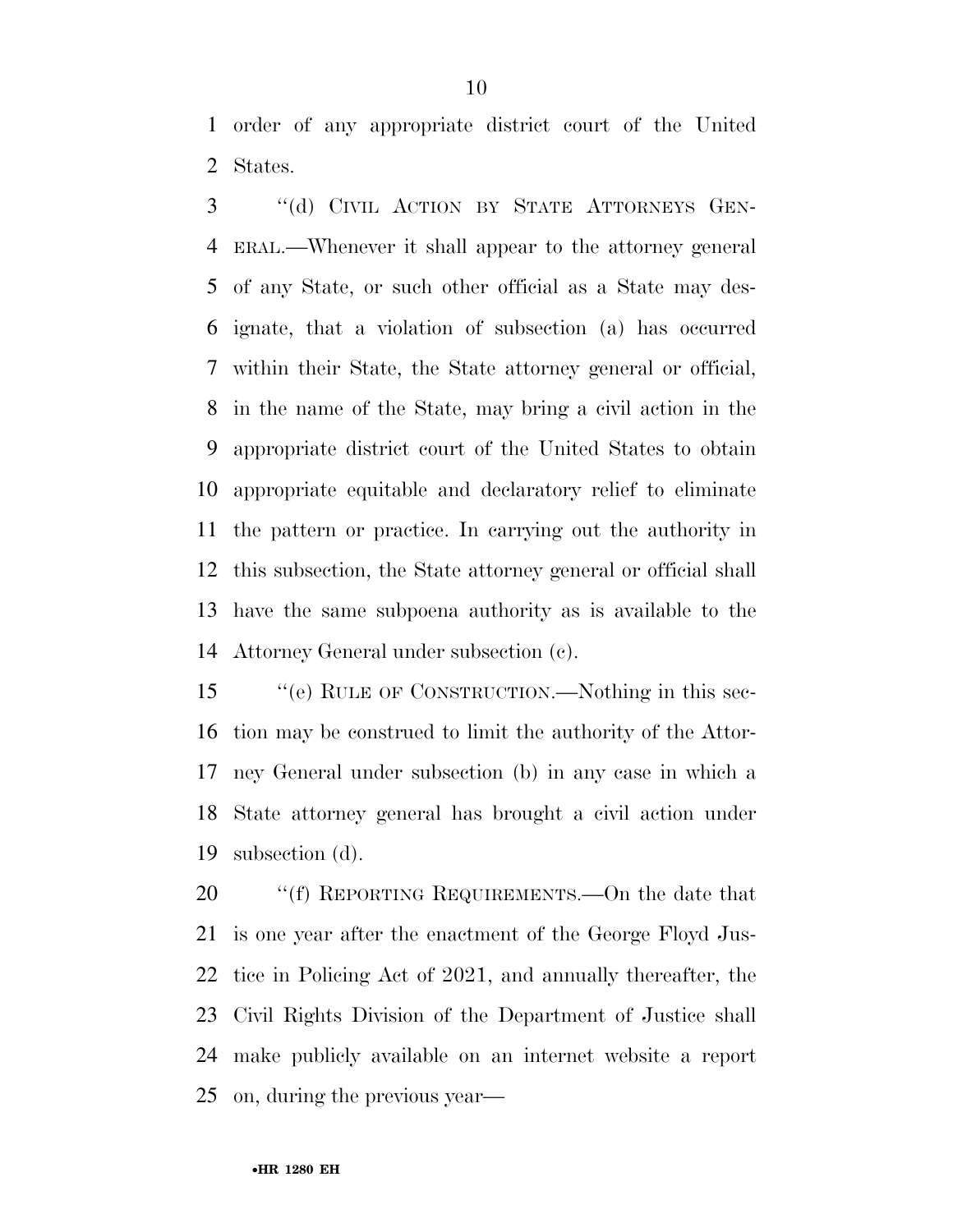| $\mathbf{1}$   | $f(1)$ the number of preliminary investigations              |
|----------------|--------------------------------------------------------------|
| $\overline{2}$ | of violations of subsection (a) that were commenced;         |
| 3              | $\lq(2)$ the number of preliminary investigations            |
| $\overline{4}$ | of violations of subsection (a) that were resolved;          |
| 5              | and                                                          |
| 6              | $\cdot\cdot$ (3) the status of any pending investigations of |
| 7              | violations of subsection $(a)$ .".                           |
| 8              | (b) GRANT PROGRAM.—                                          |
| 9              | (1) GRANTS AUTHORIZED.—The Attorney Gen-                     |
| 10             | eral may award a grant to a State to assist the              |
| 11             | State in conducting pattern and practice investiga-          |
| 12             | tions under section $210401(d)$ of the Violent Crime         |
| 13             | Control and Law Enforcement Act of 1994 (34)                 |
| 14             | U.S.C. 12601).                                               |
| 15             | (2) APPLICATION.—A State seeking a grant                     |
| 16             | under paragraph (1) shall submit an application in           |
| 17             | such form, at such time, and containing such infor-          |
| 18             | mation as the Attorney General may require.                  |
| 19             | (3) FUNDING.—There are authorized to be ap-                  |
| 20             | propriated \$100,000,000 to the Attorney General for         |
| 21             | each of fiscal years 2022 through 2024 to carry out          |
| 22             | this subsection.                                             |
| 23             | (c) DATA ON EXCESSIVE USE OF FORCE.—Section                  |
| 24             | 210402 of the Violent Crime Control and Law Enforce-         |
| 25             | ment Act of 1994 (34 U.S.C. 12602) is amended—               |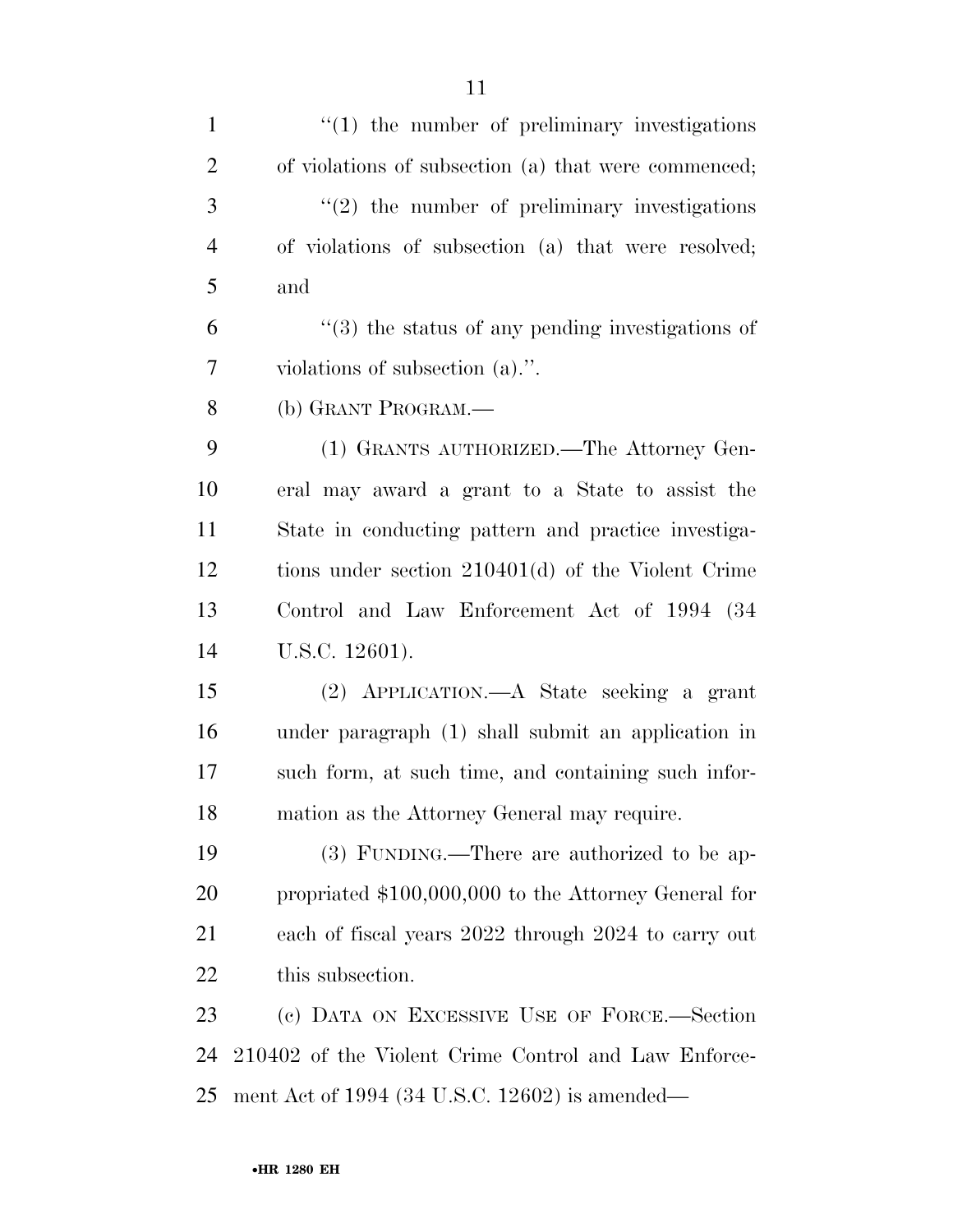| $\mathbf{1}$   | $(1)$ in subsection $(a)$ —                                     |
|----------------|-----------------------------------------------------------------|
| $\overline{2}$ | (A) by striking "The Attorney General"                          |
| 3              | and inserting the following:                                    |
| $\overline{4}$ | "(1) FEDERAL COLLECTION OF DATA.-The                            |
| 5              | Attorney General"; and                                          |
| 6              | (B) by adding at the end the following:                         |
| 7              | "(2) STATE COLLECTION OF DATA.—The attor-                       |
| 8              | ney general of a State may, through appropriate                 |
| 9              | means, acquire data about the use of excessive force            |
| 10             | by law enforcement officers and such data may be                |
| 11             | used by the attorney general in conducting investiga-           |
| 12             | tions under section 210401. This data may not con-              |
| 13             | tain any information that may reveal the identity of            |
| 14             | the victim or any law enforcement officer."; and                |
| 15             | $(2)$ by amending subsection (b) to read as fol-                |
| 16             | lows:                                                           |
| 17             | "(b) LIMITATION ON USE OF DATA ACQUIRED BY                      |
|                | 18 THE ATTORNEY GENERAL.—Data acquired under sub-               |
| 19             | section $(a)(1)$ shall be used only for research or statistical |
| 20             | purposes and may not contain any information that may           |
| 21             | reveal the identity of the victim or any law enforcement        |
| 22             | officer.".                                                      |
| 23             | (d) ENFORCEMENT OF PATTERN OR PRACTICE RE-                      |

 LIEF.—Beginning in the first fiscal year that begins after the date that is one year after the date of enactment of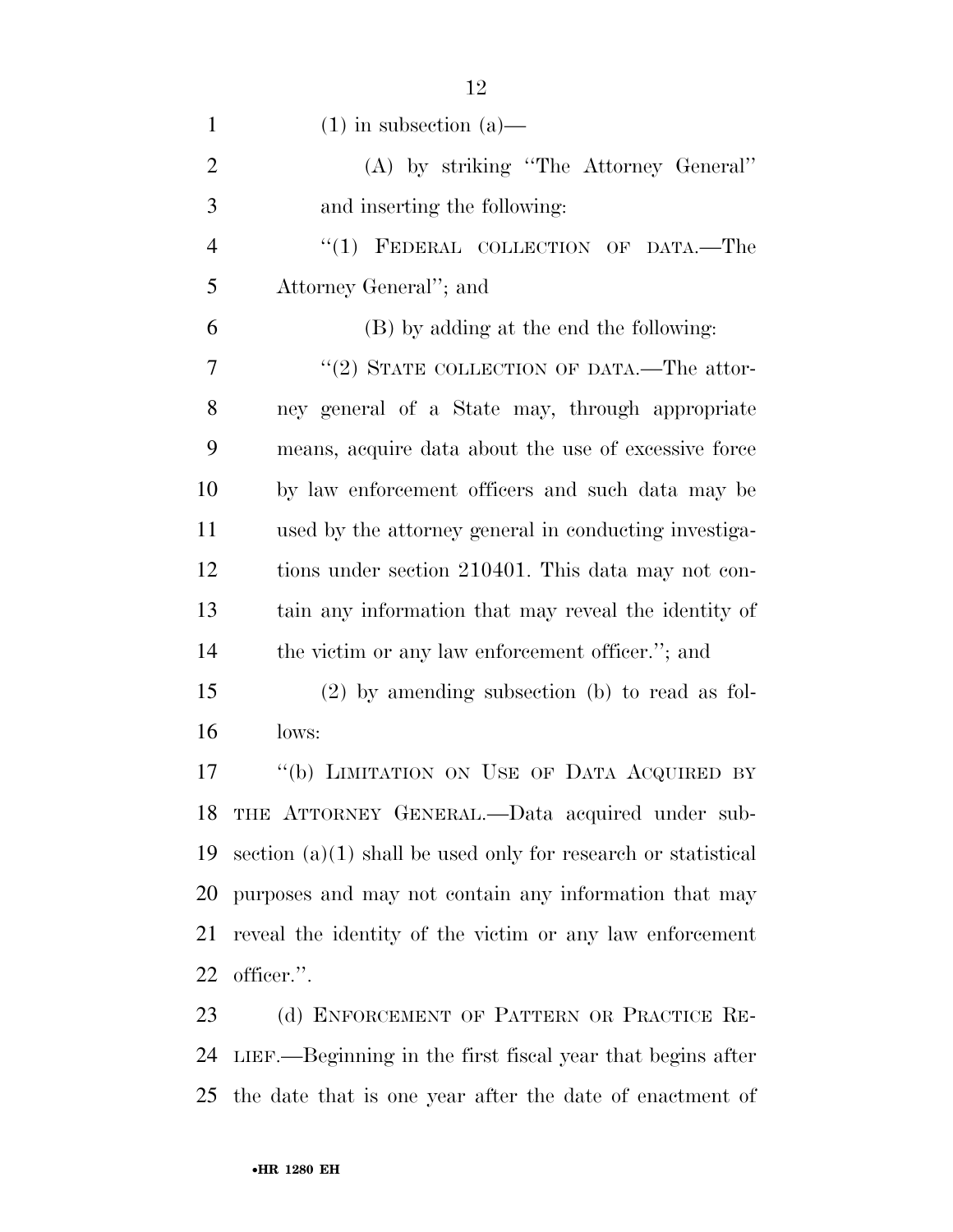this Act, a State or unit of local government that receives funds under the Byrne grant program or the COPS grant program during a fiscal year may not make available any amount of such funds to a local law enforcement agency if that local law enforcement agency enters into or renews any contractual arrangement, including a collective bar-gaining agreement with a labor organization, that—

 (1) would prevent the Attorney General from seeking or enforcing equitable or declaratory relief against a law enforcement agency engaging in a pat- tern or practice of unconstitutional misconduct; or (2) conflicts with any terms or conditions con-tained in a consent decree.

# **SEC. 104. INDEPENDENT INVESTIGATIONS.**

- (a) IN GENERAL.—
- (1) DEFINITIONS.—In this subsection:

 (A) INDEPENDENT INVESTIGATION.—The term ''independent investigation'' means a criminal investigation or prosecution of a law enforcement officer's use of deadly force, in-cluding one or more of the following:

 (i) Using an agency or civilian review board that investigates and independently reviews all allegations of use of deadly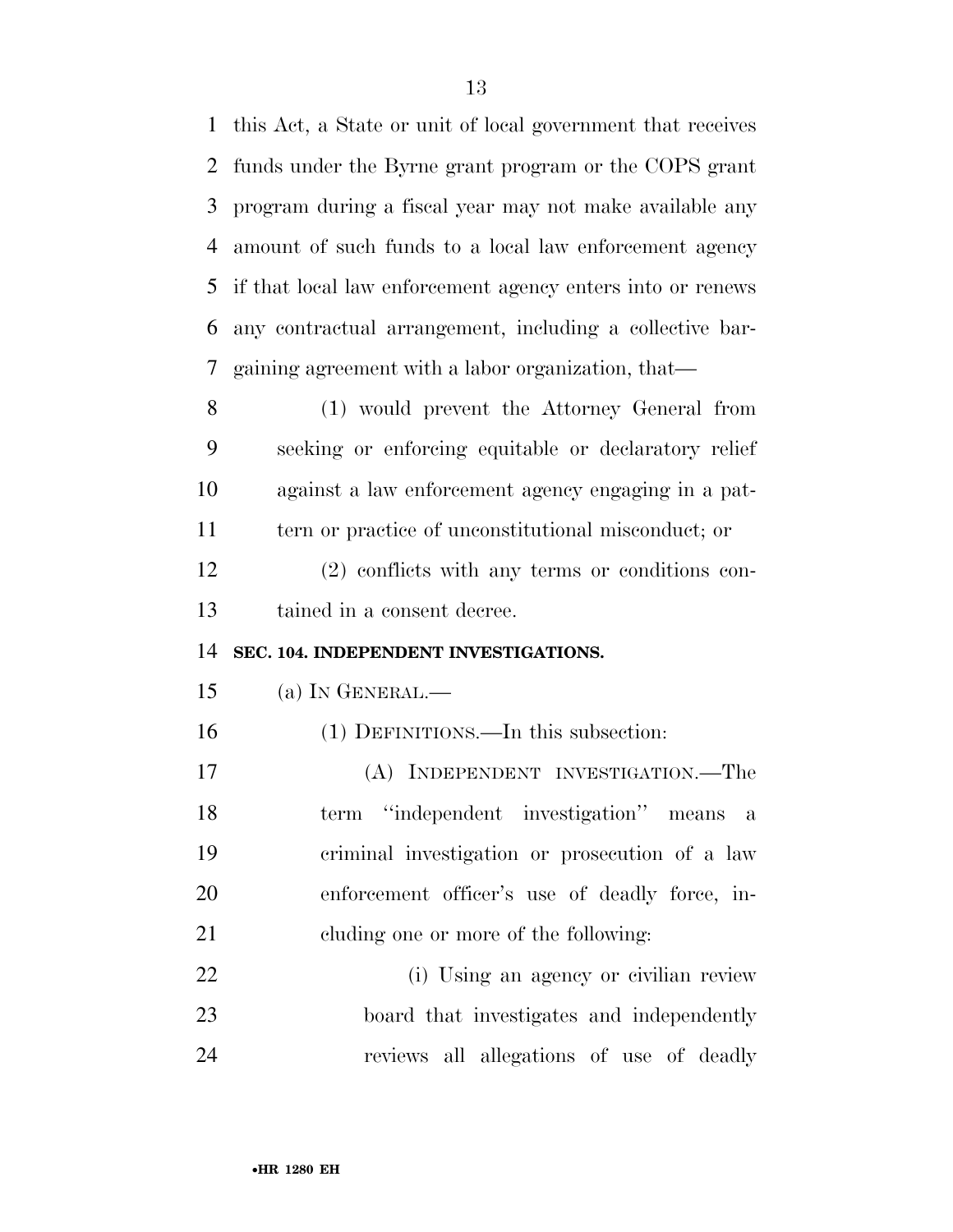| $\mathbf{1}$   | force made against law enforcement offi-   |
|----------------|--------------------------------------------|
| $\overline{2}$ | cers in the jurisdiction.                  |
| 3              | (ii) Assigning of the attorney general     |
| $\overline{4}$ | of the State in which the alleged use of   |
| 5              | deadly force was committed to conduct the  |
| 6              | criminal investigation and prosecution.    |
| 7              | (iii) Adopting a procedure<br>under        |
| 8              | which an independent prosecutor is as-     |
| 9              | signed to investigate and prosecute the    |
| 10             | case, including a procedure under which an |
| 11             | automatic referral is made to an inde-     |
| 12             | pendent prosecutor appointed and overseen  |
| 13             | by the attorney general of the State in    |
| 14             | which the alleged use of deadly force was  |
| 15             | committed.                                 |
| 16             | Adopting a procedure under<br>(iv)         |
| 17             | which an independent prosecutor is as-     |
| 18             | signed to investigate and prosecute the    |
| 19             | case.                                      |
| 20             | (v) Having law enforcement agencies        |
| 21             | agree to and implement memoranda of un-    |
| 22             | derstanding with other law enforcement     |
| 23             | agencies under which the other law en-     |
| 24             | forcement agencies-                        |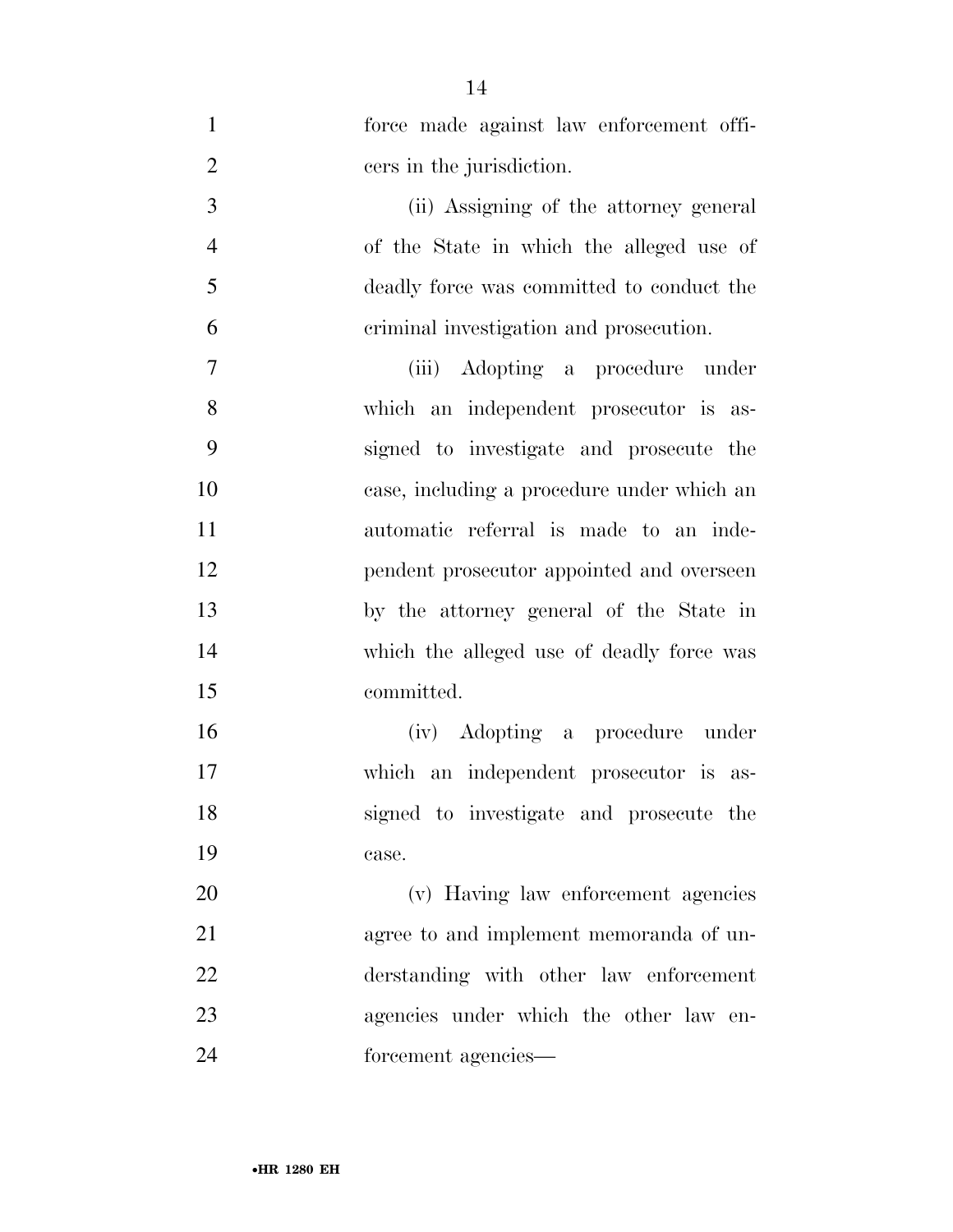| $\mathbf{1}$   | (I) shall conduct the criminal in-             |
|----------------|------------------------------------------------|
| $\overline{2}$ | vestigation into the alleged use of            |
| $\overline{3}$ | deadly force; and                              |
| $\overline{4}$ | (II) upon conclusion of the crimi-             |
| 5              | nal investigation, shall file a report         |
| 6              | with the attorney general of the State         |
| $\overline{7}$ | containing a determination regarding           |
| 8              | whether-                                       |
| 9              | (aa) the use of deadly force                   |
| 10             | was appropriate; and                           |
| 11             | (bb) any action should be                      |
| 12             | taken by the attorney general of               |
| 13             | the State.                                     |
| 14             | (vi) Any substantially similar proce-          |
| 15             | dure to ensure impartiality in the inves-      |
| 16             | tigation or prosecution.                       |
| 17             | INDEPENDENT INVESTIGATION<br>(B)<br>OF         |
| 18             | ENFORCEMENT STATUTE.—The<br>term<br><b>LAW</b> |
| 19             | "independent investigation of law enforcement" |
| 20             | statute" means a statute requiring an inde-    |
| 21             | pendent investigation in a criminal matter in  |
| 22             | which-                                         |
| 23             | (i) one or more of the possible defend-        |
| 24             | ants is a law enforcement officer;             |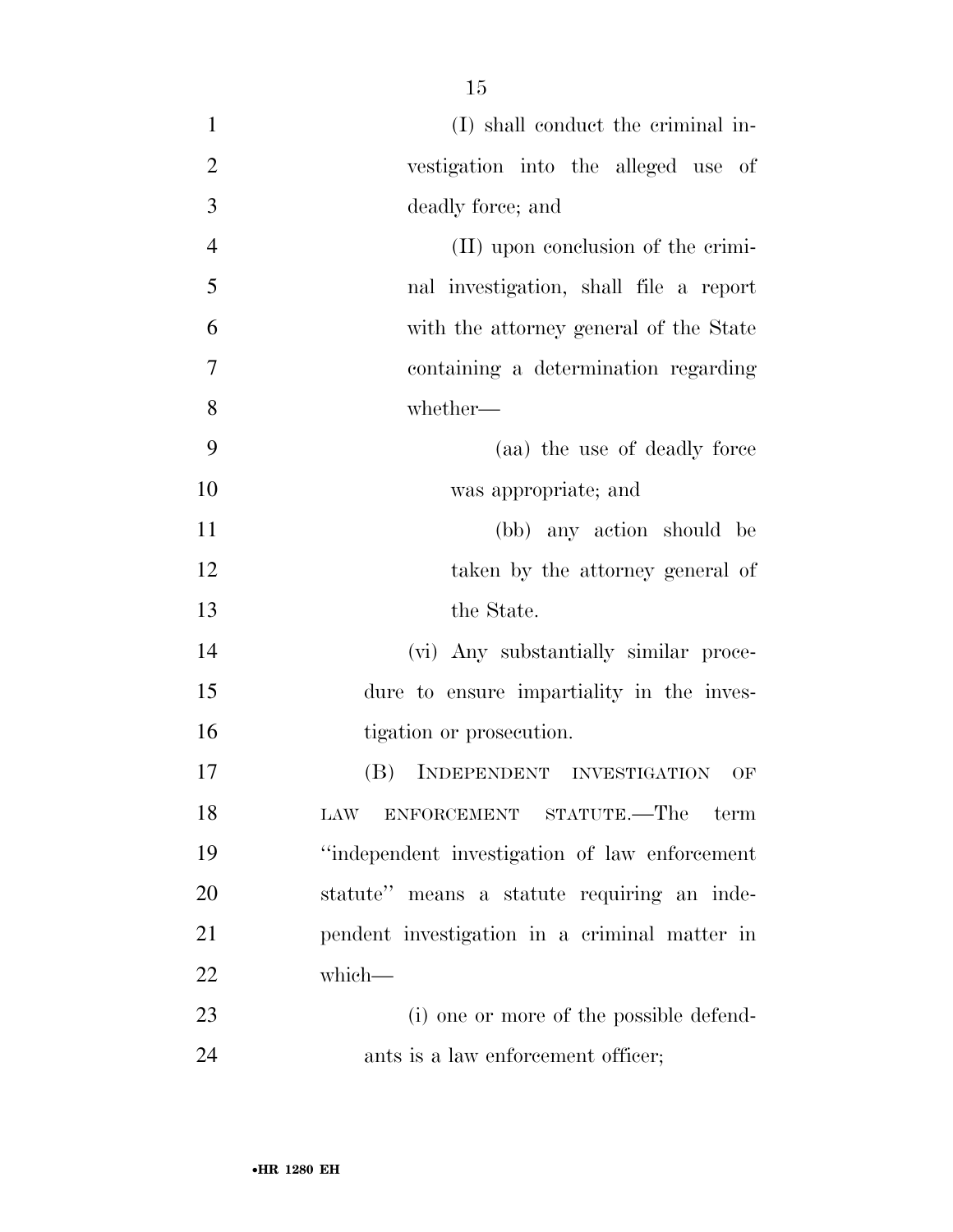(ii) one or more of the alleged offenses 2 involves the law enforcement officer's use of deadly force in the course of carrying 4 out that officer's duty; and (iii) the non-Federal law enforcement officer's use of deadly force resulted in a death or injury. (C) INDEPENDENT PROSECUTOR.—The term ''independent prosecutor'' means, with re- spect to a criminal investigation or prosecution of a law enforcement officer's use of deadly force, a prosecutor who— (i) does not oversee or regularly rely on the law enforcement agency by which the law enforcement officer under inves- tigation is employed; and (ii) would not be involved in the pros- ecution in the ordinary course of that pros- ecutor's duties. (2) GRANT PROGRAM.—The Attorney General may award grants to eligible States and Indian Tribes to assist in implementing an independent in- vestigation of law enforcement statute. (3) ELIGIBILITY.—To be eligible for a grant under this subsection, a State or Indian Tribe shall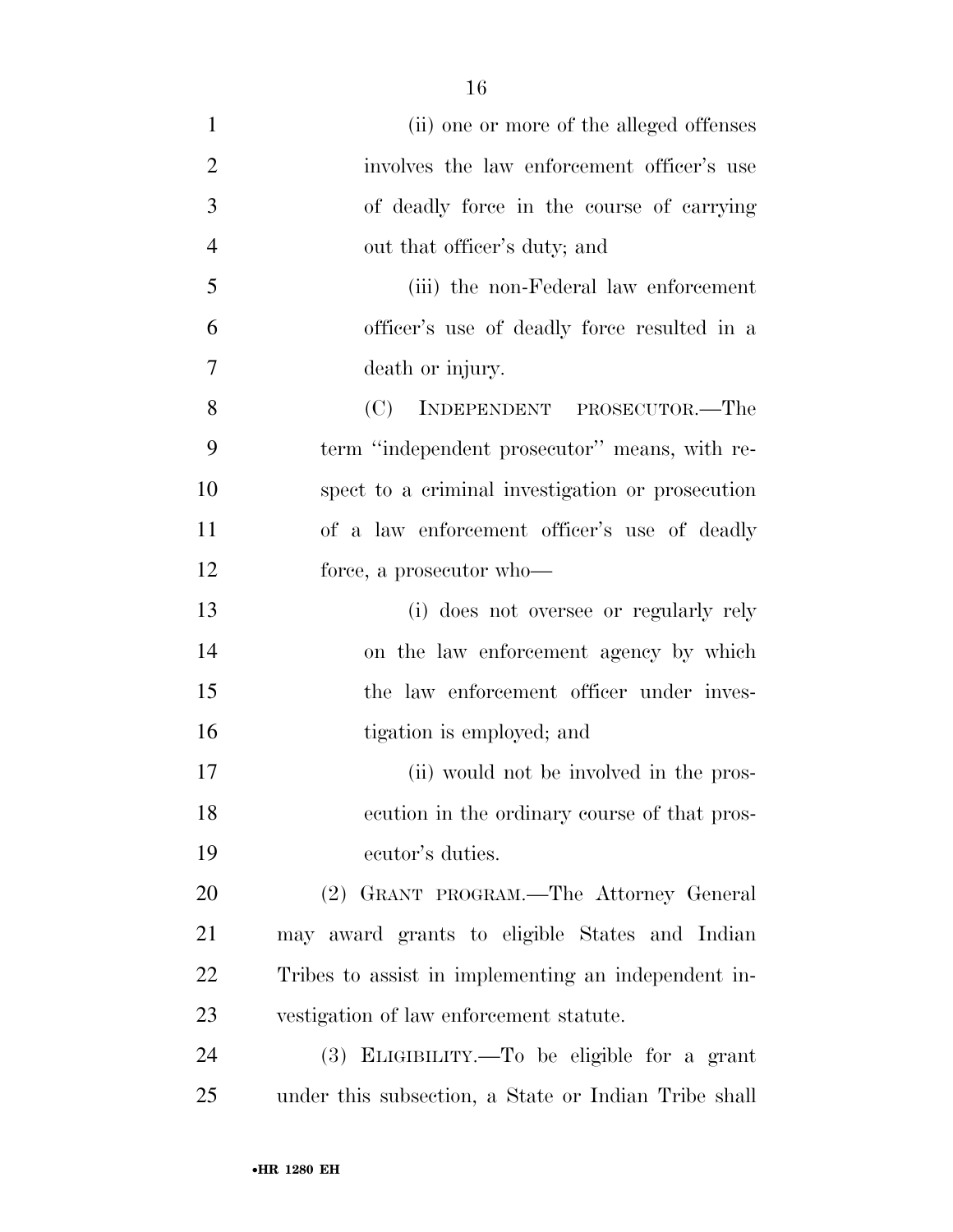| $\mathbf{1}$   | have in effect an independent investigation of law       |
|----------------|----------------------------------------------------------|
| $\overline{2}$ | enforcement statute.                                     |
| 3              | (4) AUTHORIZATION OF APPROPRIATIONS.                     |
| $\overline{4}$ | There are authorized to be appropriated to the At-       |
| 5              | torney General $$750,000,000$ for fiscal years 2022      |
| 6              | through 2024 to carry out this subsection.               |
| 7              | (b) COPS GRANT PROGRAM USED FOR CIVILIAN RE-             |
| 8              | VIEW BOARDS.—Part Q of title I of the of the Omnibus     |
| 9              | Crime Control and Safe Streets Act of 1968 (34 U.S.C.    |
| 10             | $10381$ et seq.) is amended—                             |
| 11             | (1) in section 1701(b) $(34 \text{ U.S.C. } 10381(b))$ — |
| 12             | $(A)$ by redesignating paragraphs $(22)$ and             |
| 13             | $(23)$ as paragraphs $(23)$ and $(24)$ , respectively;   |
| 14             | $(B)$ in paragraph $(23)$ , as so redesignated,          |
| 15             | by striking " $(21)$ " and inserting " $(22)$ "; and     |
| 16             | $(C)$ by inserting after paragraph $(21)$ the            |
| 17             | following:                                               |
| 18             | $"$ (22) to develop best practices for and to create     |
| 19             | civilian review boards;"; and                            |
| 20             | $(2)$ in section 1709 (34 U.S.C. 10389), by add-         |
| 21             | ing at the end the following:                            |
| 22             | "(8) 'civilian review board' means an adminis-           |
| 23             | trative entity that investigates civilian complaints     |
| 24             | against law enforcement officers and—                    |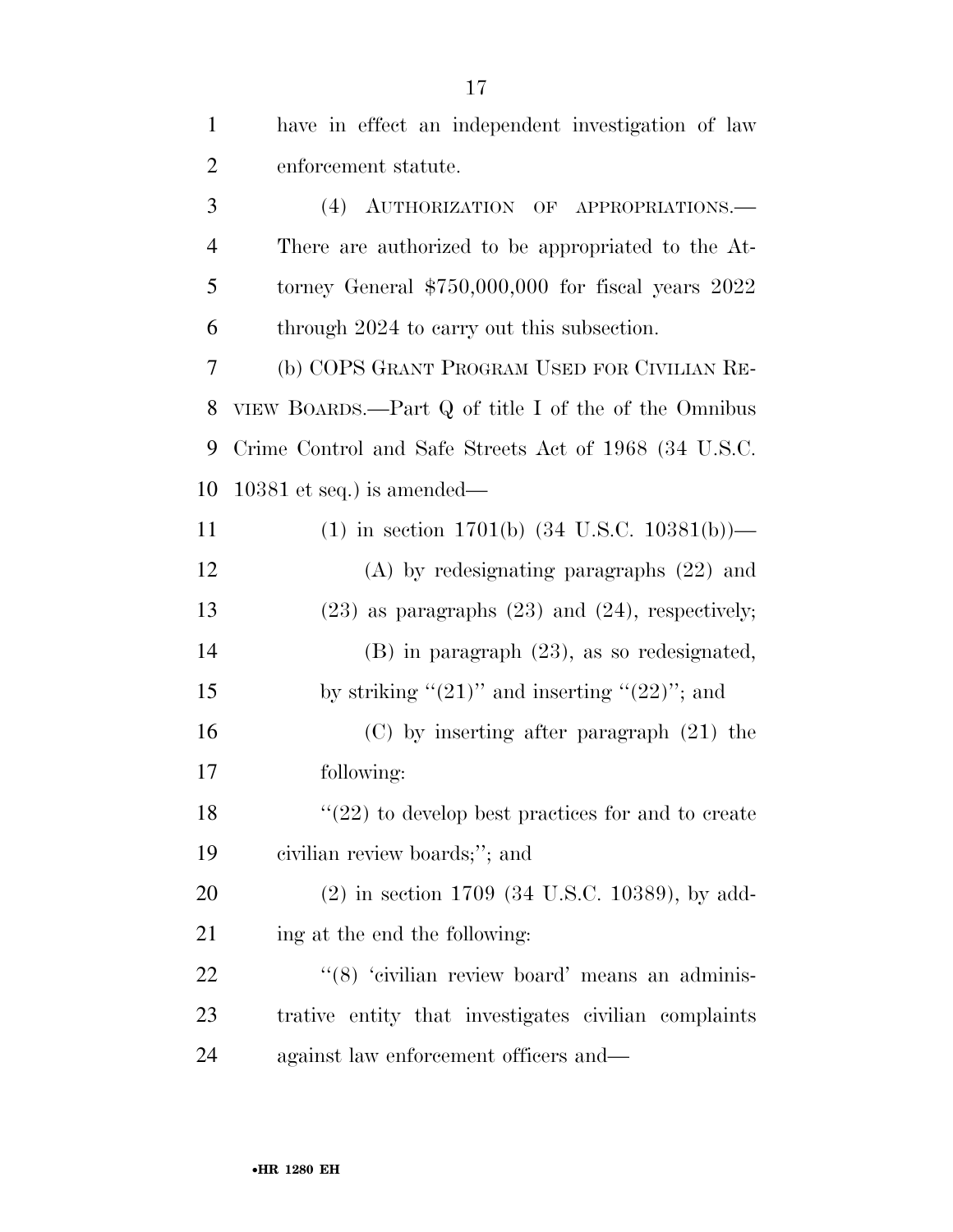| $\mathbf{1}$   | $\lq\lq$ is independent and adequately fund-              |
|----------------|-----------------------------------------------------------|
| $\overline{2}$ | ed;                                                       |
| 3              | "(B) has investigatory authority and sub-                 |
| $\overline{4}$ | poena power;                                              |
| 5              | "(C) has representative community diver-                  |
| 6              | sity;                                                     |
| 7              | $\lq\lq$ (D) has policy making authority;                 |
| 8              | "(E) provides advocates for civilian com-                 |
| 9              | plainants;                                                |
| 10             | $\lq\lq(F)$ may conduct hearings; and                     |
| 11             | $\lq\lq(G)$ conducts statistical studies on pre-          |
| 12             | vailing complaint trends.".                               |
| 13             | <b>Subtitle B-Law Enforcement</b>                         |
| 14             | <b>Trust and Integrity Act</b>                            |
| 15             | SEC. 111. SHORT TITLE.                                    |
| 16             | This subtitle may be cited as the "Law Enforcement"       |
| 17             | Trust and Integrity Act of 2021".                         |
| 18             | SEC. 112. DEFINITIONS.                                    |
| 19             | In this subtitle:                                         |
| 20             | (1) COMMUNITY-BASED ORGANIZATION.—The                     |
| 21             | term "community-based organization" means<br>$\mathbf{a}$ |
| 22             | grassroots organization that monitors the issue of        |
| 23             | police misconduct and that has a local or national        |
| 24             | presence and membership, such as the National As-         |
| 25             | sociation for the Advancement of Colored People           |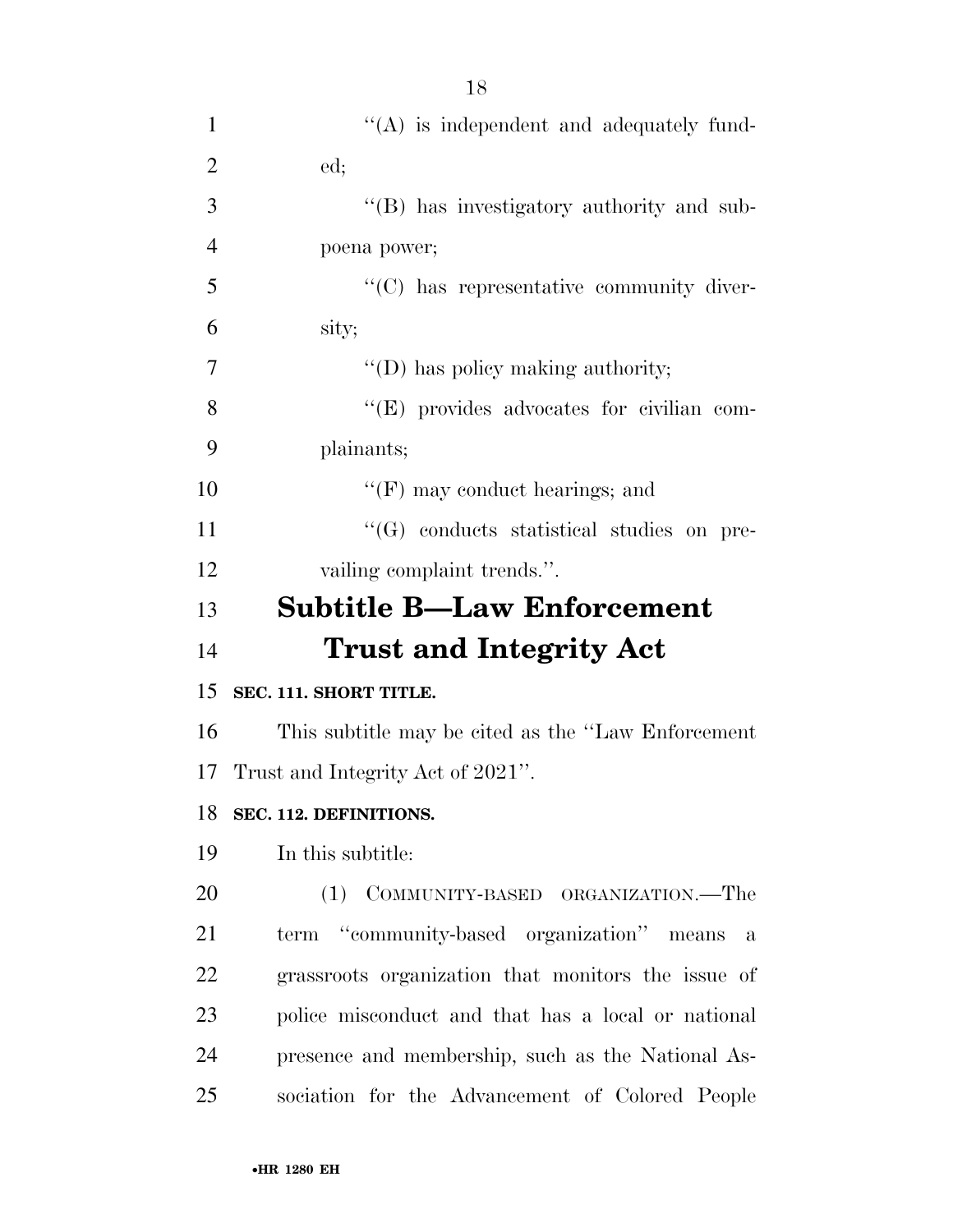(NAACP), the American Civil Liberties Union (ACLU), UnidosUS, the National Urban League, the National Congress of American Indians, or the National Asian Pacific American Legal Consortium (NAPALC).

 (2) LAW ENFORCEMENT ACCREDITATION ORGA- NIZATION.—The term ''law enforcement accredita- tion organization'' means a professional law enforce- ment organization involved in the development of standards of accreditation for law enforcement agen- cies at the national, State, regional, or Tribal level, such as the Commission on Accreditation for Law Enforcement Agencies (CALEA).

 (3) LAW ENFORCEMENT AGENCY.—The term ''law enforcement agency'' means a State, local, In- dian tribal, or campus public agency engaged in the prevention, detection, investigation, prosecution, or adjudication of violations of criminal laws.

 (4) PROFESSIONAL LAW ENFORCEMENT ASSO- CIATION.—The term ''professional law enforcement association'' means a law enforcement membership association that works for the needs of Federal, State, local, or Indian tribal law enforcement agen- cies and with the civilian community on matters of common interest, such as the Hispanic American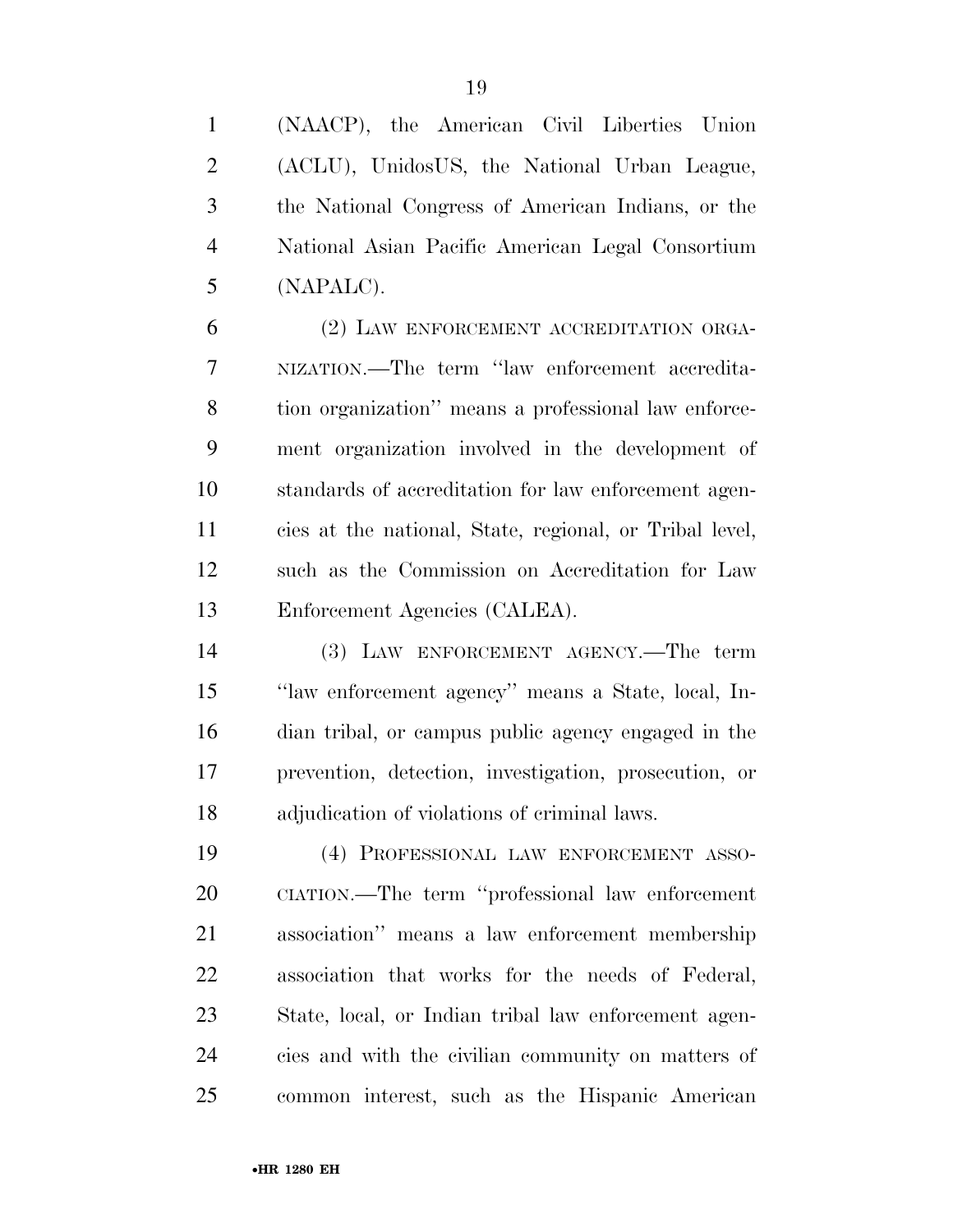| $\mathbf{1}$   | Police Command Officers Association (HAPCOA),         |
|----------------|-------------------------------------------------------|
| $\overline{2}$ | National Asian Pacific Officers Association<br>the    |
| 3              | (NAPOA), the National Black Police Association        |
| $\overline{4}$ | (NBPA), the National Latino Peace Officers Asso-      |
| 5              | ciation (NLPOA), the National Organization of         |
| 6              | Law Enforcement Executives (NOBLE),<br>Black          |
| 7              | Women in Law Enforcement, the Native American         |
| 8              | Law Enforcement Association (NALEA), the Inter-       |
| 9              | national Association of Chiefs of Police (IACP), the  |
| 10             | National Sheriffs' Association (NSA), the Fraternal   |
| 11             | Order of Police (FOP), or the National Association    |
| 12             | of School Resource Officers.                          |
| 13             | (5) PROFESSIONAL CIVILIAN OVERSIGHT ORGA-             |
| 14             | NIZATION.—The term "professional civilian oversight   |
| 15             | organization" means a membership organization         |
| 16             | formed to address and advance civilian oversight of   |
| 17             | law enforcement and whose members are from Fed-       |
| 18             | eral, State, regional, local, or Tribal organizations |
| 19             | that review issues or complaints against law enforce- |
| 20             | ment agencies or officers, such as the National Asso- |
| 21             | ciation for Civilian Oversight of Law Enforcement     |

(NACOLE).

# **SEC. 113. ACCREDITATION OF LAW ENFORCEMENT AGEN-**

- **CIES.**
- (a) STANDARDS.—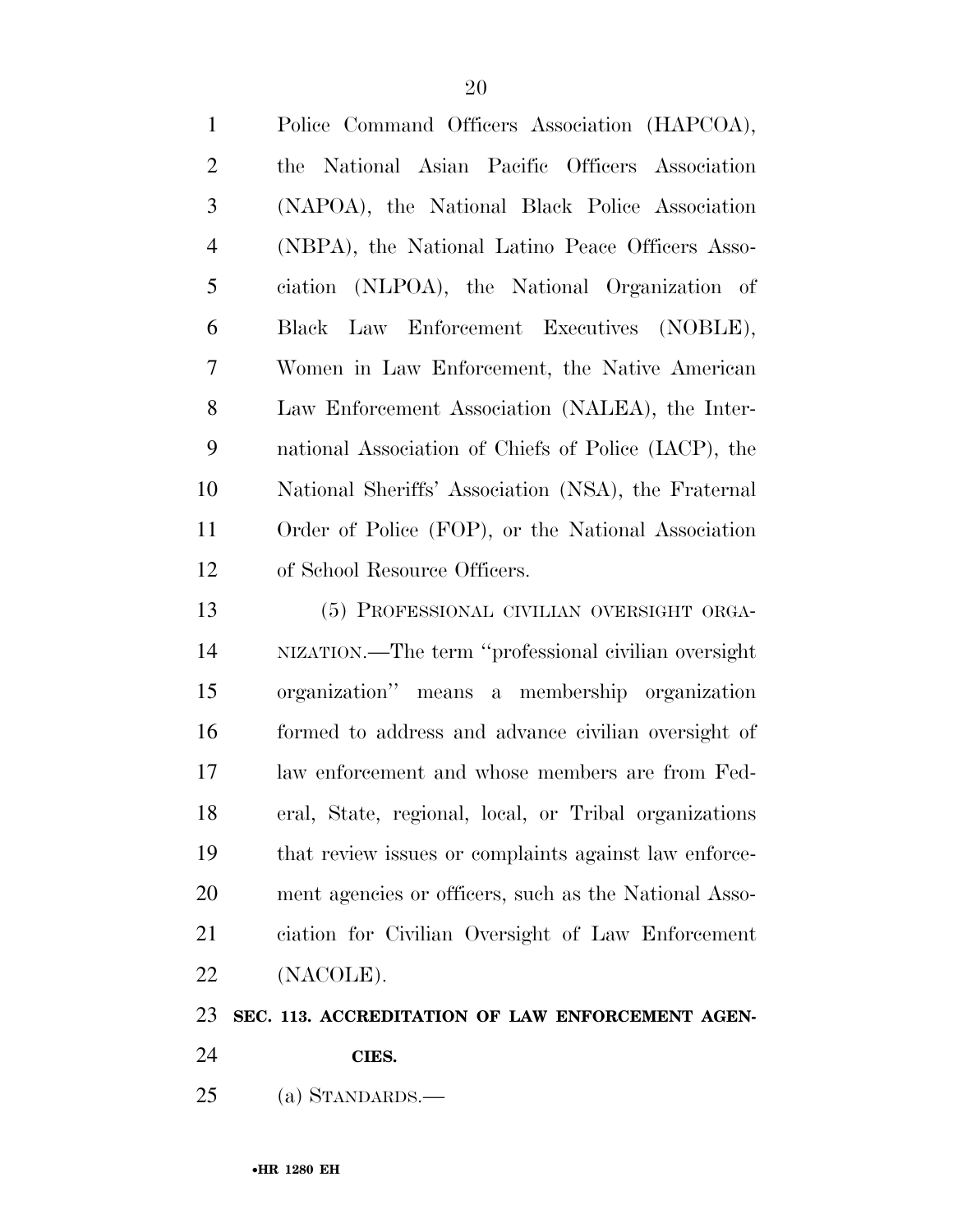(1) INITIAL ANALYSIS.—The Attorney General shall perform an initial analysis of existing accredi- tation standards and methodology developed by law enforcement accreditation organizations nationwide, including national, State, regional, and Tribal ac- creditation organizations. Such an analysis shall in- clude a review of the recommendations of the Final 8 Report of the President's Taskforce on 21st Century Policing, issued by the Department of Justice, in May 2015. 11 (2) DEVELOPMENT OF UNIFORM STANDARDS.— After completion of the initial review and analysis under paragraph (1), the Attorney General shall— (A) recommend, in consultation with law enforcement accreditation organizations and community-based organizations, the adoption of additional standards that will result in greater community accountability of law enforcement

- agencies and an increased focus on policing with a guardian mentality, including standards 21 relating to
- (i) early warning systems and related intervention programs;
- 24 (ii) use of force procedures;
- 25 (iii) civilian review procedures;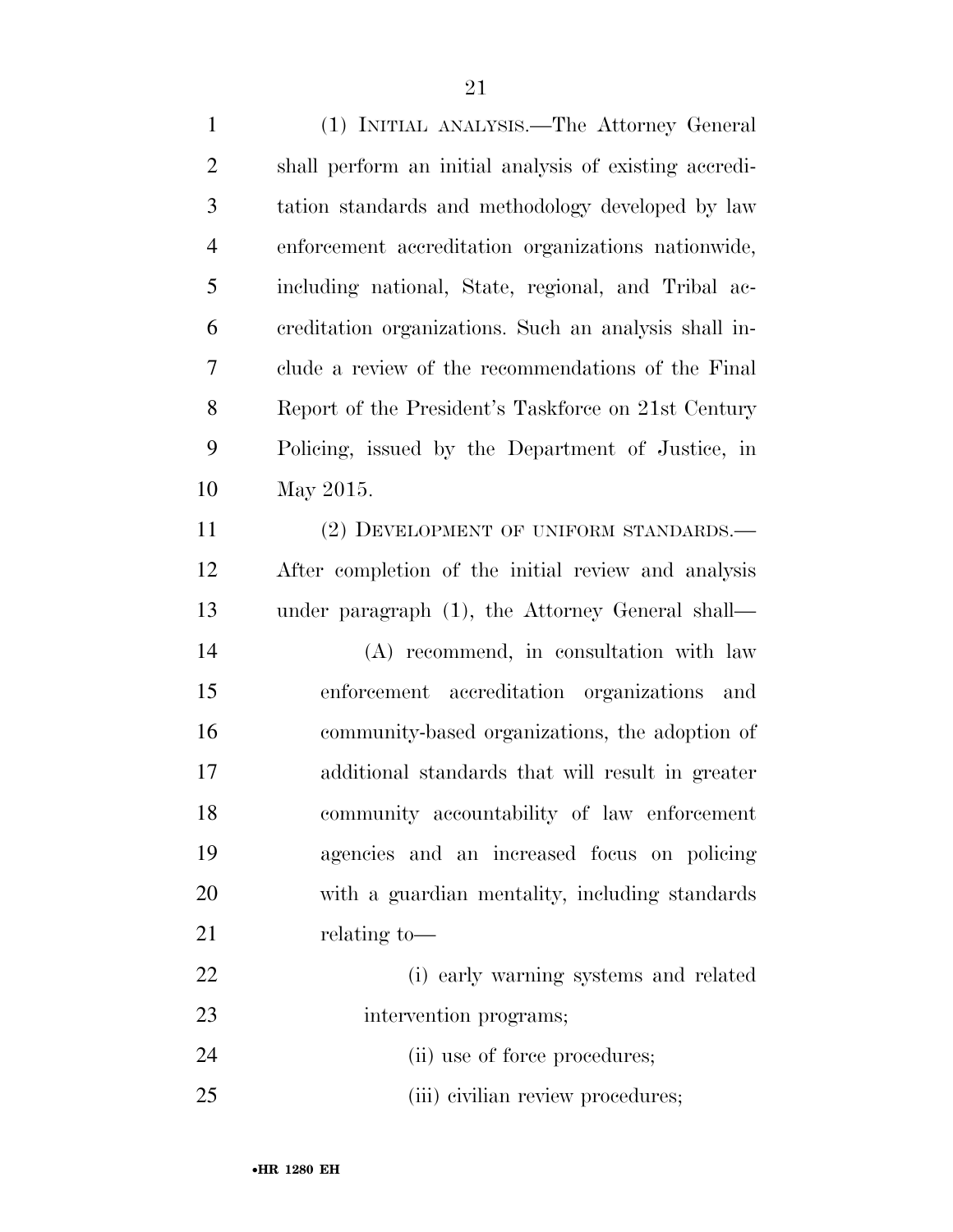(iv) traffic and pedestrian stop and 2 search procedures; (v) data collection and transparency; (vi) administrative due process re- quirements; (vii) video monitoring technology; (viii) youth justice and school safety; and (ix) recruitment, hiring, and training; and (B) recommend additional areas for the development of national standards for the ac- creditation of law enforcement agencies in con- sultation with existing law enforcement accredi- tation organizations, professional law enforce- ment associations, labor organizations, commu- nity-based organizations, and professional civil- ian oversight organizations. (3) CONTINUING ACCREDITATION PROCESS.— The Attorney General shall adopt policies and proce-dures to partner with law enforcement accreditation

organizations, professional law enforcement associa-

tions, labor organizations, community-based organi-

zations, and professional civilian oversight organiza-

tions to—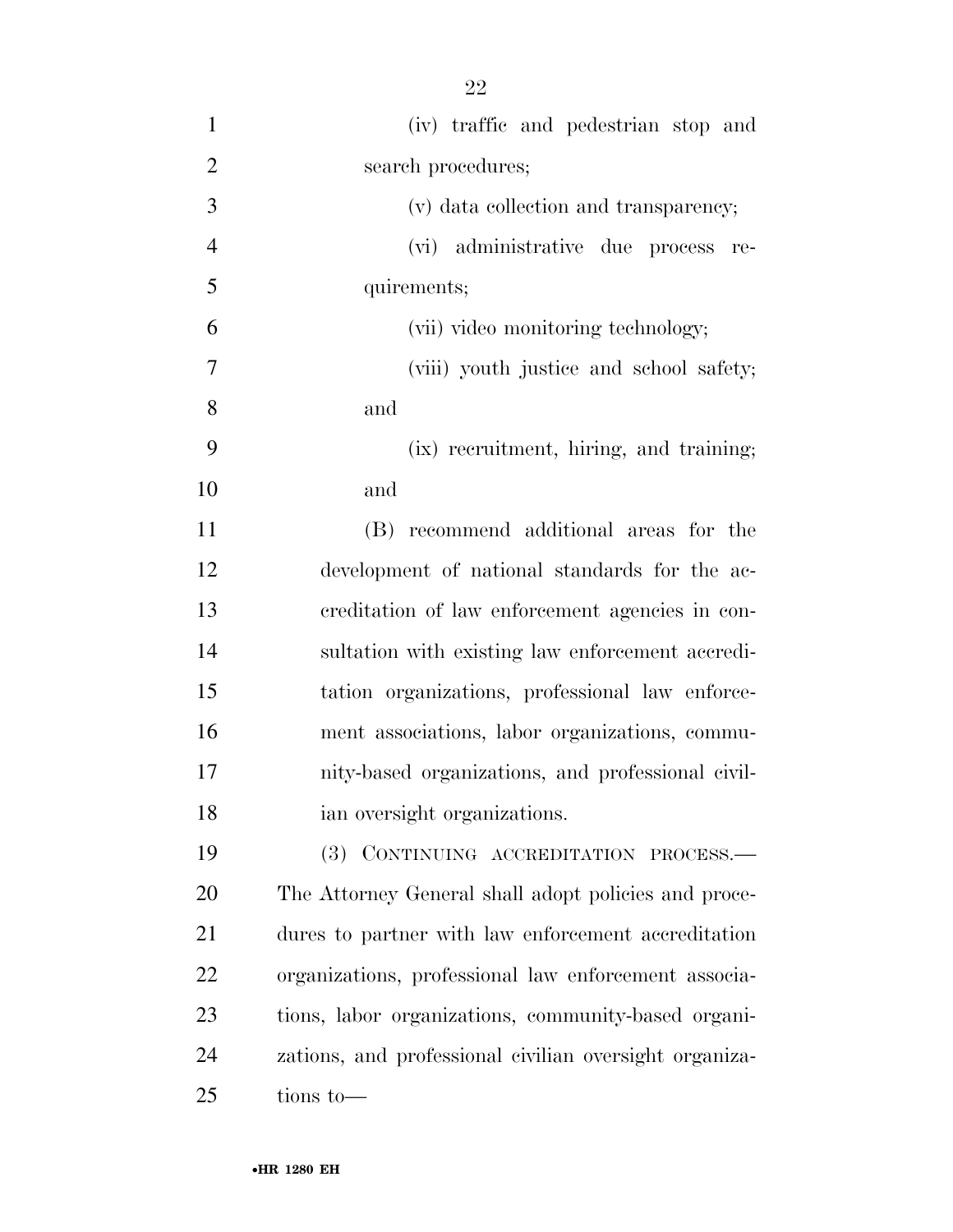(A) continue the development of further accreditation standards consistent with para- $3 \quad \text{graph } (2)$ ; and

 (B) encourage the pursuit of accreditation of Federal, State, local, and Tribal law enforce- ment agencies by certified law enforcement ac-creditation organizations.

 (b) USE OF FUNDS REQUIREMENTS.—Section 502(a) of title I of the Omnibus Crime Control and Safe 10 Streets Act of 1968 (34 U.S.C. 10153(a)) is amended by adding at the end the following:

12 ''(7) An assurance that, for each fiscal year covered by an application, the applicant will use not less than 5 percent of the total amount of the grant award for the fiscal year to assist law enforcement agencies of the applicant, including campus public safety departments, gain or maintain accreditation from certified law enforcement accreditation organi- zations in accordance with section 113 of the Law Enforcement Trust and Integrity Act of 2021.''.

 (c) ELIGIBILITY FOR CERTAIN GRANT FUNDS.—The Attorney General shall, as appropriate and consistent with applicable law, allocate Department of Justice discre- tionary grant funding only to States or units of local gov-ernment that require law enforcement agencies of that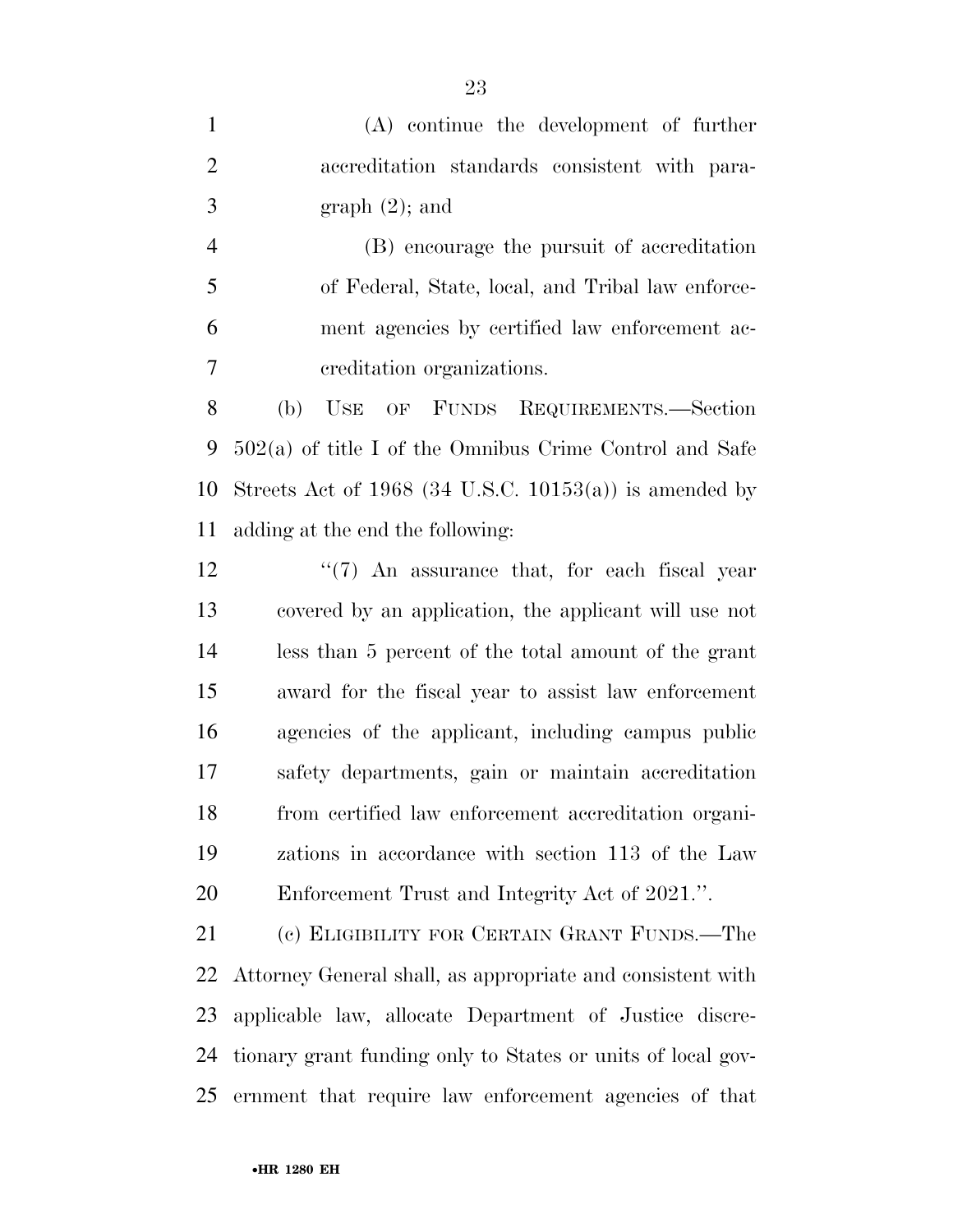State or unit of local government to gain and maintain accreditation from certified law enforcement accreditation organizations in accordance with this section.

# **SEC. 114. LAW ENFORCEMENT GRANTS.**

5 (a) USE OF FUNDS REQUIREMENT.—Section  $502(a)$  of title I of the Omnibus Crime Control and Safe Streets Act of 1968 (34 U.S.C. 10153(a)), as amended by section 113, is amended by adding at the end the following:

 ''(8) An assurance that, for each fiscal year covered by an application, the applicant will use not less than 5 percent of the total amount of the grant award for the fiscal year to study and implement ef- fective management, training, recruiting, hiring, and oversight standards and programs to promote effec- tive community and problem solving strategies for law enforcement agencies in accordance with section 114 of the Law Enforcement Trust and Integrity Act of 2021.''.

 (b) GRANT PROGRAM FOR COMMUNITY ORGANIZA- TIONS.—The Attorney General may make grants to com-munity-based organizations to study and implement—

 (1) effective management, training, recruiting, hiring, and oversight standards and programs to promote effective community and problem solving strategies for law enforcement agencies; or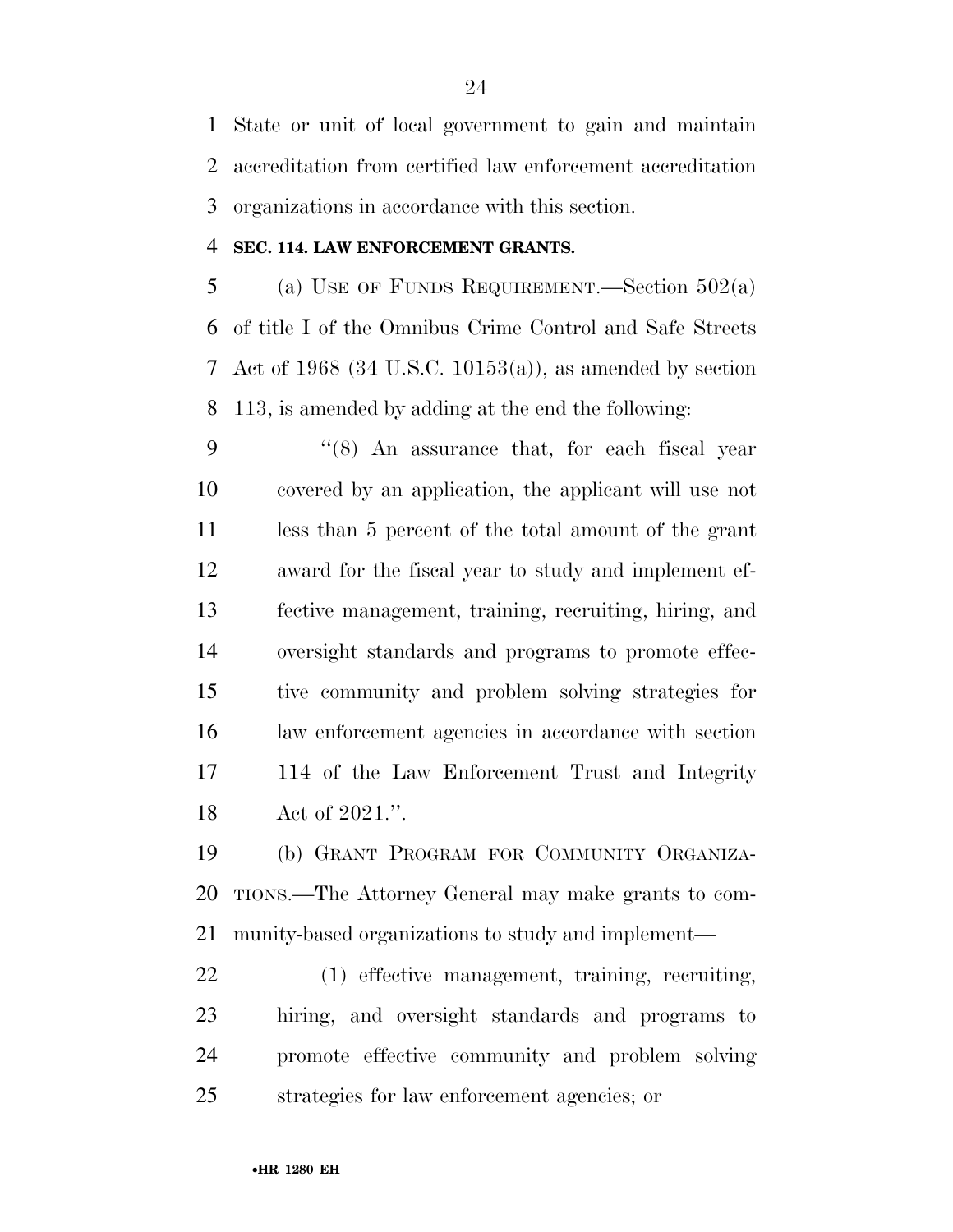(2) effective strategies and solutions to public safety, including strategies that do not rely on Fed-eral and local law enforcement agency responses.

 (c) USE OF FUNDS.—Grant amounts described in 5 paragraph  $(8)$  of section  $502(a)$  of title I of the Omnibus Crime Control and Safe Streets Act of 1968 (34 U.S.C. 10153(a)), as added by subsection (a) of this section, and grant amounts awarded under subsection (b) shall be used to—

 (1) study management and operations stand- ards for law enforcement agencies, including stand- ards relating to administrative due process, resi- dency requirements, compensation and benefits, use of force, racial profiling, early warning and interven- tion systems, youth justice, school safety, civilian re- view boards or analogous procedures, or research into the effectiveness of existing programs, projects, or other activities designed to address misconduct; and

 (2) develop pilot programs and implement effec- tive standards and programs in the areas of train- ing, hiring and recruitment, and oversight that are designed to improve management and address mis-conduct by law enforcement officers.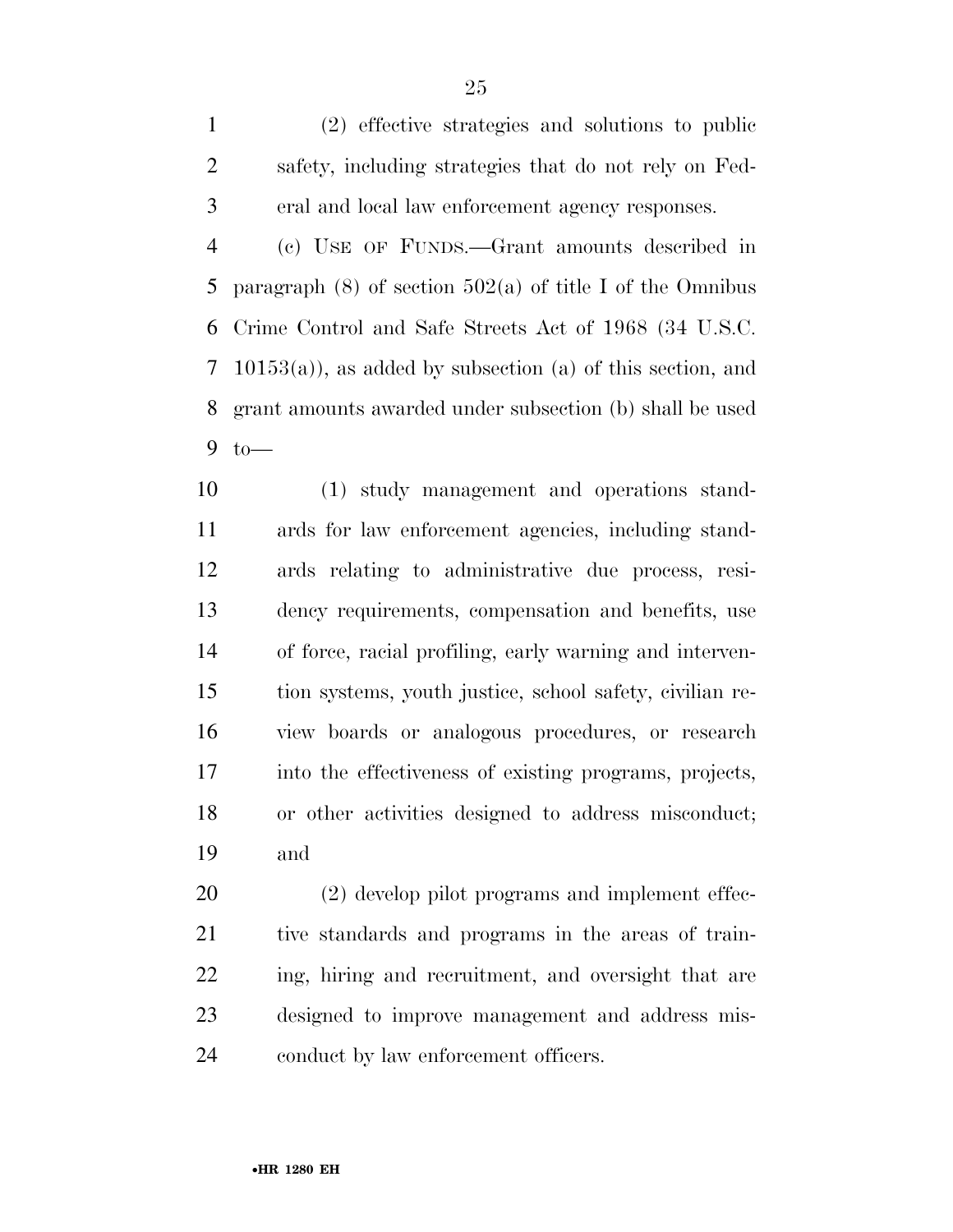| $\mathbf{1}$   | (d) COMPONENTS OF PILOT PROGRAM.—A pilot pro-              |
|----------------|------------------------------------------------------------|
| $\overline{2}$ | gram developed under subsection $(c)(2)$ shall include im- |
| 3              | plementation of the following:                             |
| $\overline{4}$ | (1) TRAINING.—The implementation of policies,              |
| 5              | practices, and procedures addressing training and          |
| 6              | instruction to comply with accreditation standards in      |
| 7              | the areas of-                                              |
| 8              | (A) the use of deadly force, less lethal                   |
| 9              | force, and de-escalation tactics and techniques;           |
| 10             | (B) investigation of officer misconduct and                |
| 11             | practices and procedures for referring to pros-            |
| 12             | ecuting authorities allegations of officer use of          |
| 13             | excessive force or racial profiling;                       |
| 14             | (C) disproportionate contact by law en-                    |
| 15             | forcement with minority communities;                       |
| 16             | (D) tactical and defensive strategy;                       |
| 17             | (E) arrests, searches, and restraint;                      |
| 18             | (F) professional verbal communications                     |
| 19             | with civilians;                                            |
| 20             | (G) interactions with—                                     |
| 21             | $(i)$ youth;                                               |
| 22             | (ii) individuals with disabilities;                        |
| 23             | (iii) individuals with limited English                     |
| 24             | proficiency; and                                           |
| 25             | (iv) multi-cultural communities;                           |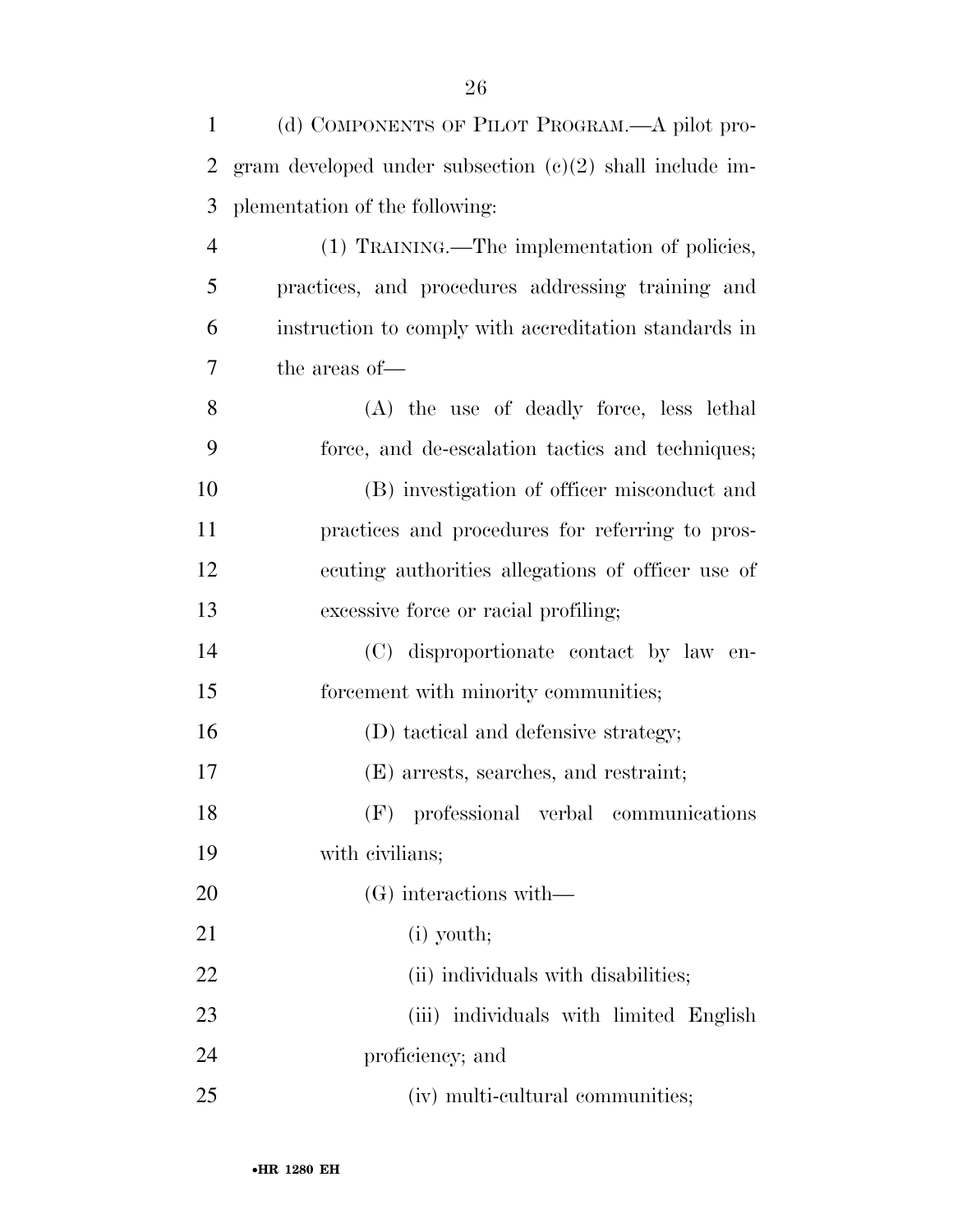| $\mathbf{1}$   | (H) proper traffic, pedestrian, and other              |
|----------------|--------------------------------------------------------|
| $\overline{2}$ | enforcement stops; and                                 |
| 3              | (I) community relations and bias aware-                |
| $\overline{4}$ | ness.                                                  |
| 5              | (2) RECRUITMENT, HIRING, RETENTION, AND                |
| 6              | PROMOTION OF DIVERSE LAW ENFORCEMENT OFFI-             |
| 7              | CERS.—Policies, procedures, and practices for—         |
| 8              | (A) the hiring and recruitment of diverse              |
| 9              | law enforcement officers who are representative        |
| 10             | of the communities they serve;                         |
| 11             | (B) the development of selection, pro-                 |
| 12             | motion, educational, background, and psycho-           |
| 13             | logical standards that comport with title VII of       |
| 14             | the Civil Rights Act of 1964 (42 U.S.C. 2000e)         |
| 15             | et seq.); and                                          |
| 16             | (C) initiatives to encourage residency in              |
| 17             | the jurisdiction served by the law enforcement         |
| 18             | agency and continuing education.                       |
| 19             | OVERSIGHT.—Complaint procedures, in-<br>(3)            |
| 20             | cluding the establishment of civilian review boards or |
| 21             | analogous procedures for jurisdictions across a range  |
| 22             | of sizes and agency configurations, complaint proce-   |
| 23             | by community-based organizations, early<br>dures       |
| 24             | warning systems and related intervention programs,     |
| 25             | video monitoring technology, data collection and       |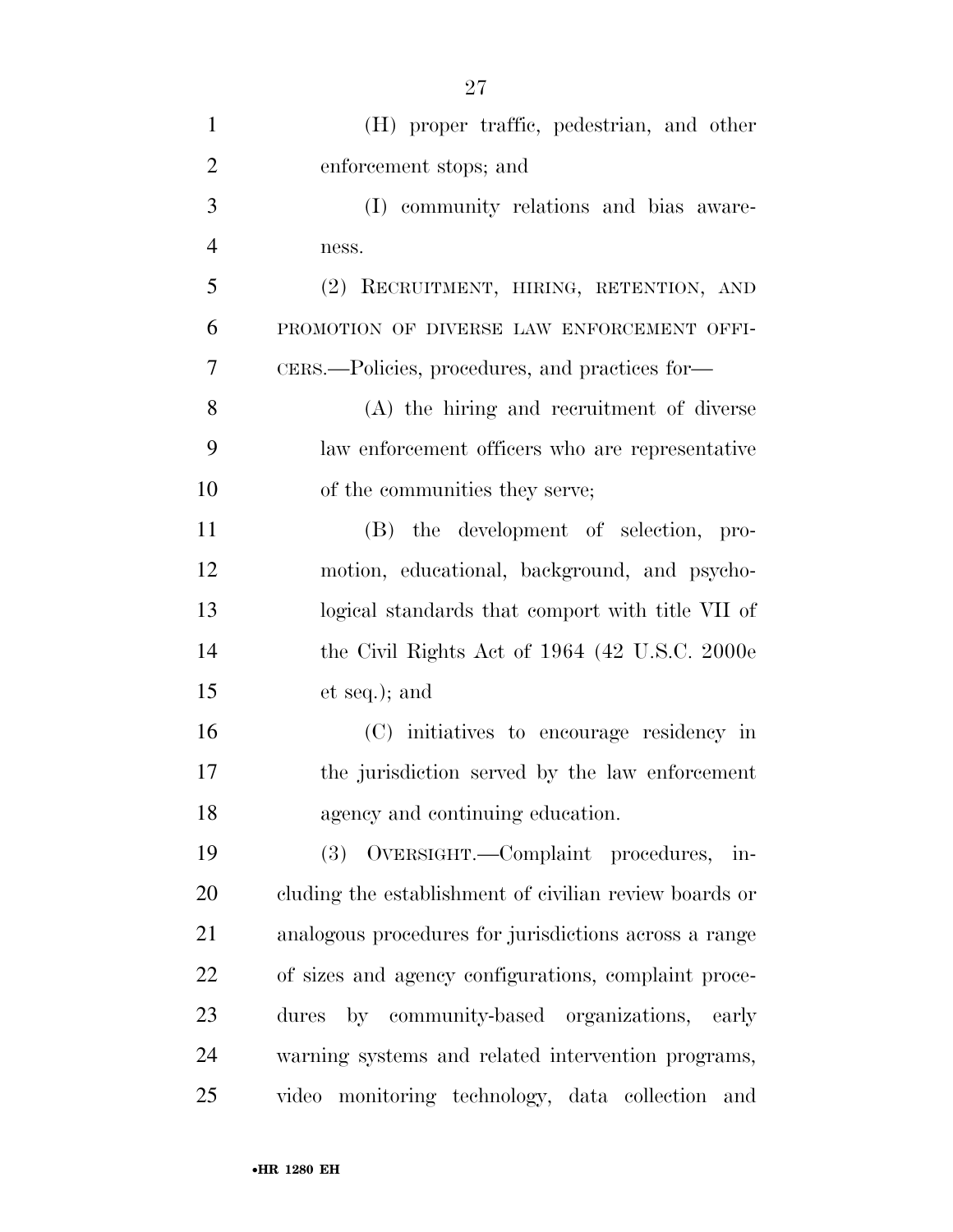| $\mathbf{1}$   | transparency, and administrative due process re-     |
|----------------|------------------------------------------------------|
| $\overline{2}$ | quirements inherent to complaint procedures for      |
| 3              | members of the public and law enforcement.           |
| $\overline{4}$ | (4) YOUTH JUSTICE AND SCHOOL SAFETY.-                |
| 5              | Uniform standards on youth justice and school safe-  |
| 6              | ty that include best practices for law enforcement   |
| 7              | interaction and communication with children and      |
| 8              | youth, taking into consideration adolescent develop- |
| 9              | ment and any disability, including—                  |
| 10             | (A) the right to effective and timely notifi-        |
| 11             | cation of a parent or legal guardian of any law      |
| 12             | enforcement interaction, regardless of the immi-     |
| 13             | gration status of the individuals involved; and      |
| 14             | (B) the creation of positive school climates         |
| 15             | by improving school conditions for learning          |
| 16             | $by-$                                                |
| 17             | eliminating school-based arrests<br>(i)              |
| 18             | and referrals to law enforcement;                    |
| 19             | (ii) using evidence-based preventative               |
| 20             | measures and alternatives to school-based            |
| 21             | arrests and referrals to law enforcement,            |
| 22             | such as restorative justice and healing              |
| 23             | practices; and                                       |
| 24             | (iii) using school-wide positive behav-              |
| 25             | ioral interventions and supports.                    |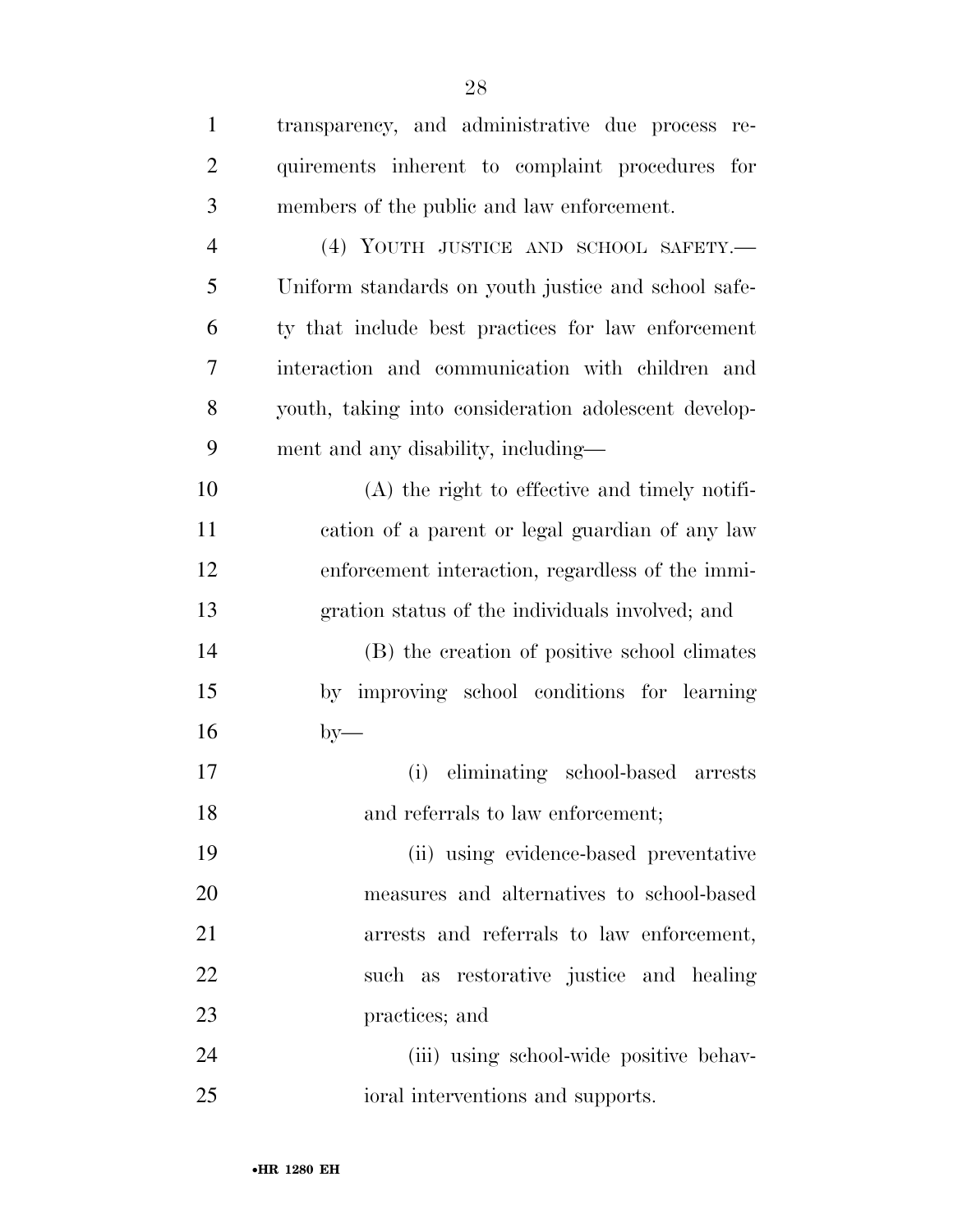(5) VICTIM SERVICES.—Counseling services, in- cluding psychological counseling, for individuals and communities impacted by law enforcement mis-conduct.

(e) TECHNICAL ASSISTANCE.—

 (1) IN GENERAL.—The Attorney General may provide technical assistance to States and commu- nity-based organizations in furtherance of the pur-poses of this section.

 (2) MODELS FOR REDUCTION OF LAW EN- FORCEMENT MISCONDUCT.—The technical assistance provided by the Attorney General may include the development of models for States and community- based organizations to reduce law enforcement offi- cer misconduct. Any development of such models shall be in consultation with community-based orga-nizations.

 (f) USE OF COMPONENTS.—The Attorney General may use any component or components of the Department of Justice in carrying out this section.

 (g) APPLICATIONS.—An application for a grant under subsection (b) shall be submitted in such form, and contain such information, as the Attorney General may prescribe by rule.

(h) PERFORMANCE EVALUATION.—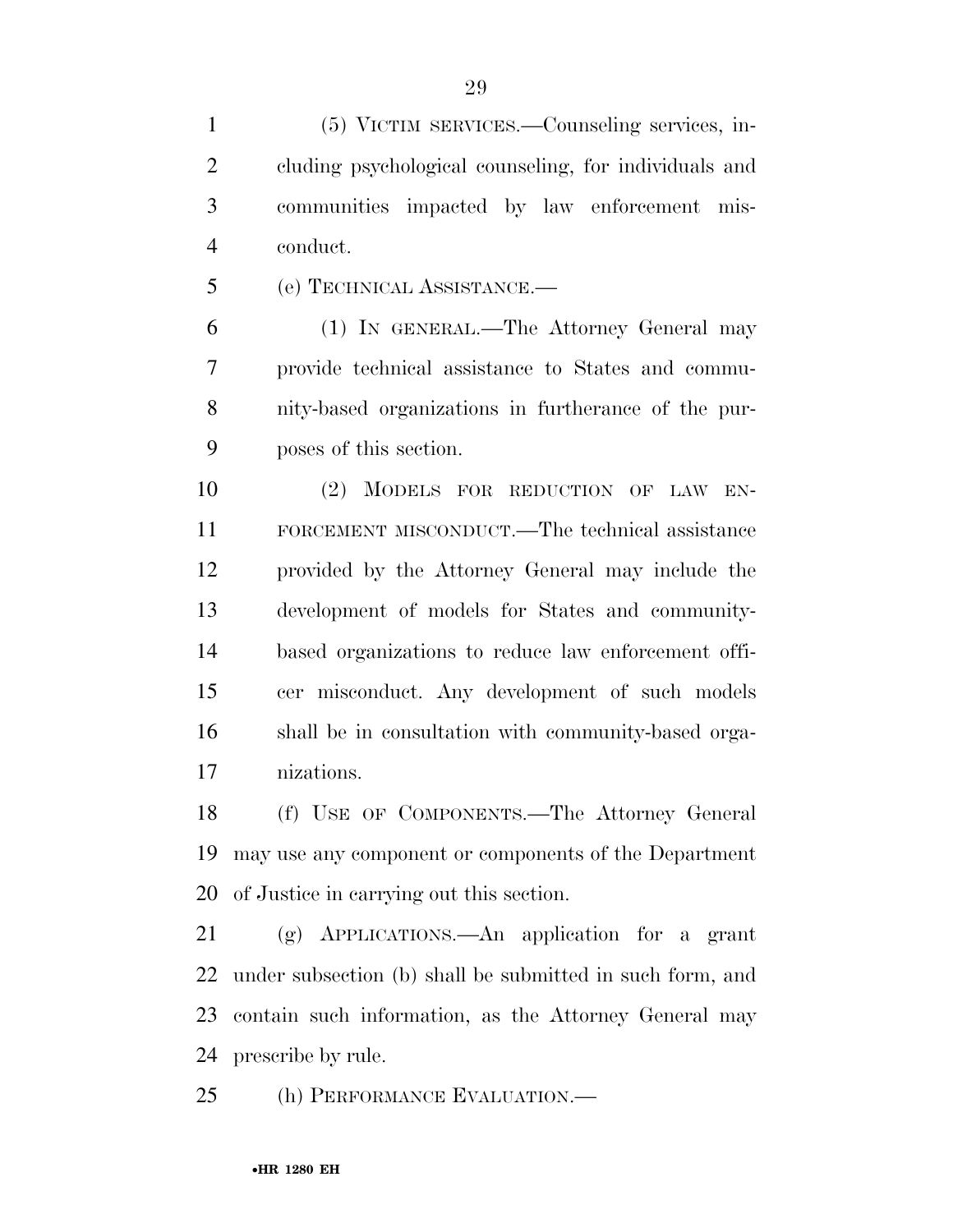| (1) MONITORING COMPONENTS.— |  |
|-----------------------------|--|
|-----------------------------|--|

 (A) IN GENERAL.—Each program, project, or activity funded under this section shall con- tain a monitoring component, which shall be de- veloped pursuant to rules made by the Attorney General.

 (B) REQUIREMENT.—Each monitoring component required under subparagraph (A) shall include systematic identification and col- lection of data about activities, accomplish- ments, and programs throughout the duration of the program, project, or activity and presen-tation of such data in a usable form.

(2) EVALUATION COMPONENTS.—

 (A) IN GENERAL.—Selected grant recipi- ents shall be evaluated on the local level or as part of a national evaluation, pursuant to rules made by the Attorney General.

 (B) REQUIREMENTS.—An evaluation con- ducted under subparagraph (A) may include independent audits of police behavior and other assessments of individual program implementa- tions. For community-based organizations in se- lected jurisdictions that are able to support out-come evaluations, the effectiveness of funded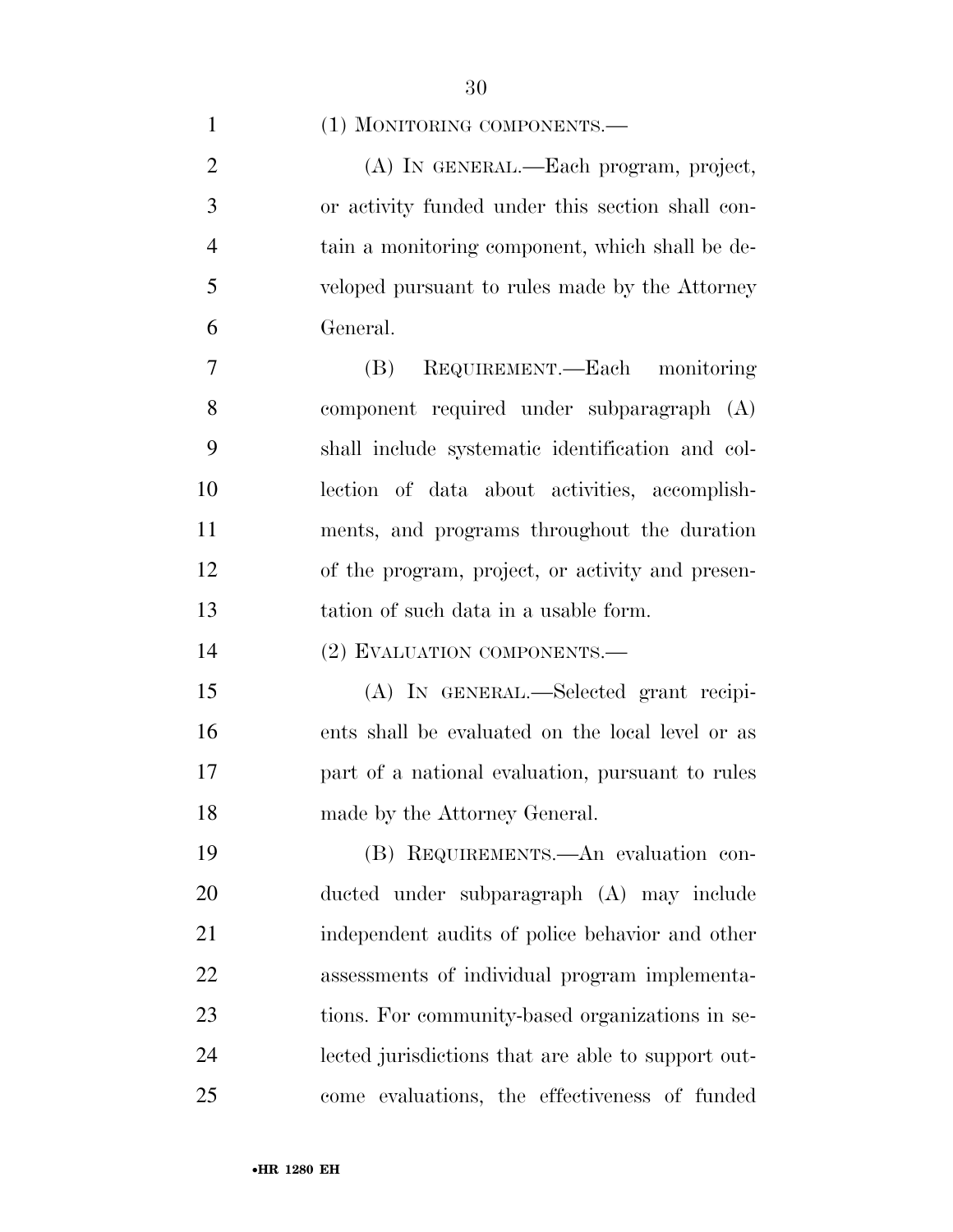programs, projects, and activities may be re-2 quired.

 (3) PERIODIC REVIEW AND REPORTS.—The At- torney General may require a grant recipient to sub- mit biannually to the Attorney General the results of the monitoring and evaluations required under para- graphs (1) and (2) and such other data and infor- mation as the Attorney General determines to be necessary.

 (i) REVOCATION OR SUSPENSION OF FUNDING.—If the Attorney General determines, as a result of monitoring under subsection (h) or otherwise, that a grant recipient under the Byrne grant program or under subsection (b) is not in substantial compliance with the requirements of this section, the Attorney General may revoke or suspend funding of that grant, in whole or in part.

 (j) CIVILIAN REVIEW BOARD DEFINED.—In this sec- tion, the term ''civilian review board'' means an adminis- trative entity that investigates civilian complaints against law enforcement officers and—

(1) is independent and adequately funded;

 (2) has investigatory authority and subpoena power;

(3) has representative community diversity;

(4) has policy making authority;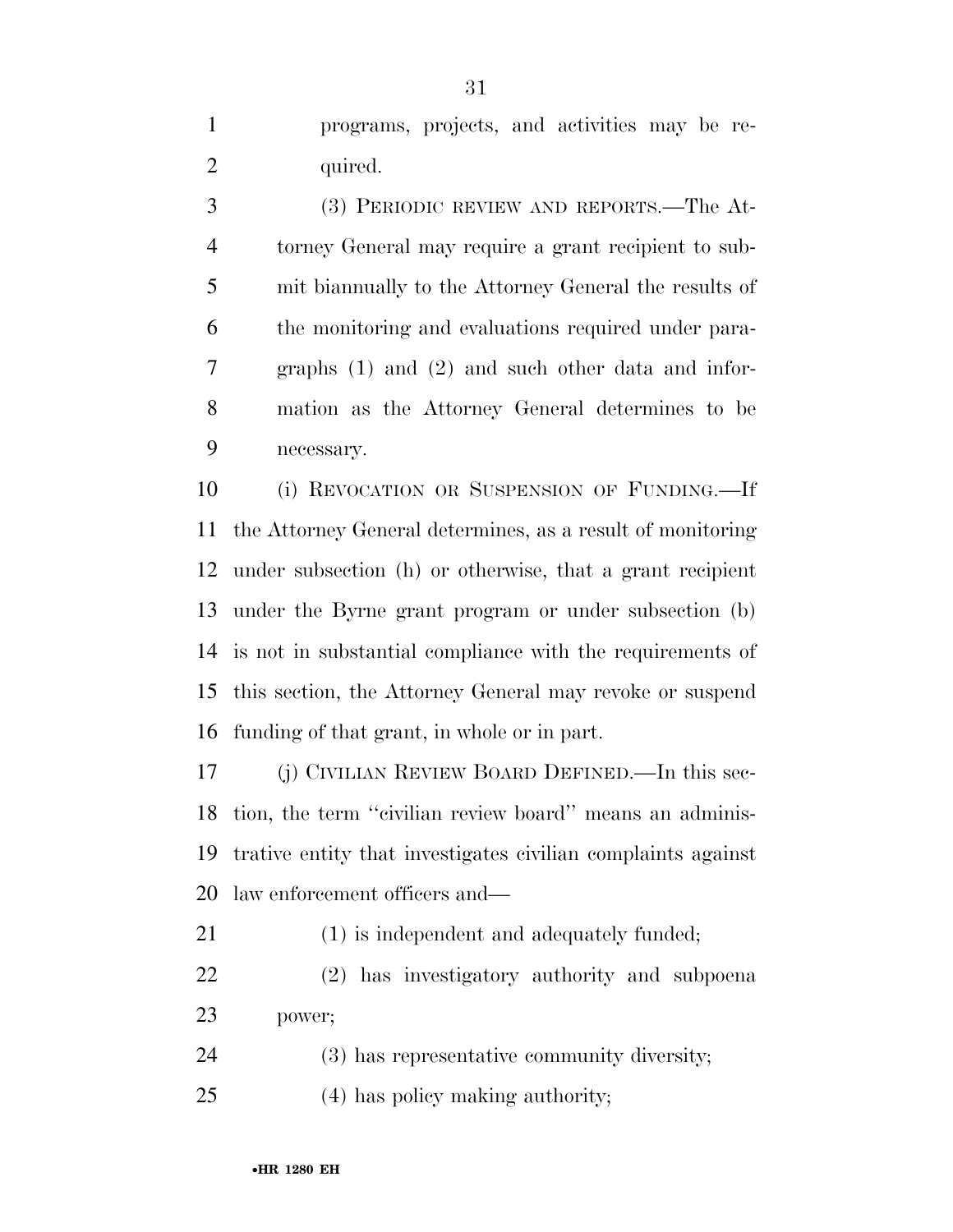(5) provides advocates for civilian complainants; (6) may conduct hearings; and (7) conducts statistical studies on prevailing complaint trends.

 (k) AUTHORIZATION OF APPROPRIATIONS.—There are authorized to be appropriated to the Attorney General \$25,000,000 for fiscal year 2022 to carry out the grant program authorized under subsection (b).

# **SEC. 115. ATTORNEY GENERAL TO CONDUCT STUDY.**

(a) STUDY.—

 (1) IN GENERAL.—The Attorney General shall conduct a nationwide study of the prevalence and ef- fect of any law, rule, or procedure that allows a law enforcement officer to delay the response to ques- tions posed by a local internal affairs officer, or re- view board on the investigative integrity and pros- ecution of law enforcement misconduct, including pre-interview warnings and termination policies.

 (2) INITIAL ANALYSIS.—The Attorney General shall perform an initial analysis of existing State laws, rules, and procedures to determine whether, at a threshold level, the effect of the type of law, rule, or procedure that raises material investigatory issues that could impair or hinder a prompt and thorough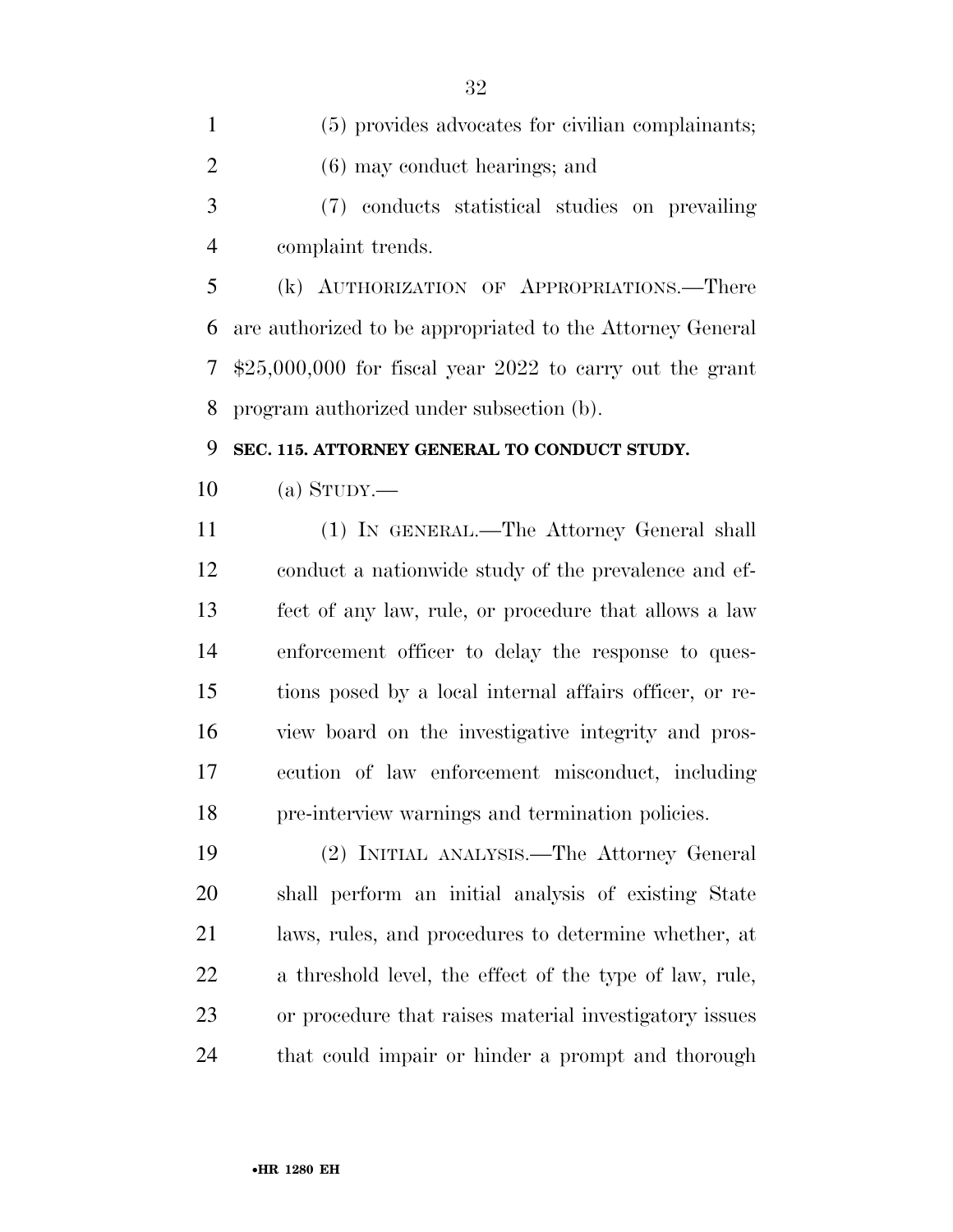investigation of possible misconduct, including crimi-nal conduct.

| 3              | (3) DATA COLLECTION.—After completion of                 |
|----------------|----------------------------------------------------------|
| $\overline{4}$ | the initial analysis under paragraph $(2)$ , and consid- |
| 5              | ering material investigatory issues, the Attorney        |
| 6              | General shall gather additional data nationwide on       |
| 7              | similar laws, rules, and procedures from a represent-    |
| 8              | ative and statistically significant sample of jurisdic-  |
| 9              | tions, to determine whether such laws, rules, and        |
| 10             | procedures raise such material investigatory issues.     |
| 11             | (b) REPORTING.—                                          |
| 12             | (1) INITIAL ANALYSIS.—Not later than 120                 |
| 13             | days after the date of the enactment of this Act, the    |
| 14             | Attorney General shall-                                  |
| 15             | (A) submit to Congress a report containing               |
| 16             | the results of the initial analysis conducted            |
| 17             | under subsection $(a)(2)$ ;                              |
| 18             | (B) make the report submitted under sub-                 |
| 19             | paragraph $(A)$ available to the public; and             |
| 20             | (C) identify the jurisdictions for which the             |
| 21             | study described in subsection $(a)(3)$ is to be          |
| 22             | conducted.                                               |
| 23             | (2) DATA COLLECTED.—Not later than 2 years               |
| 24             | after the date of the enactment of this Act, the At-     |
| 25             | torney General shall submit to Congress a report         |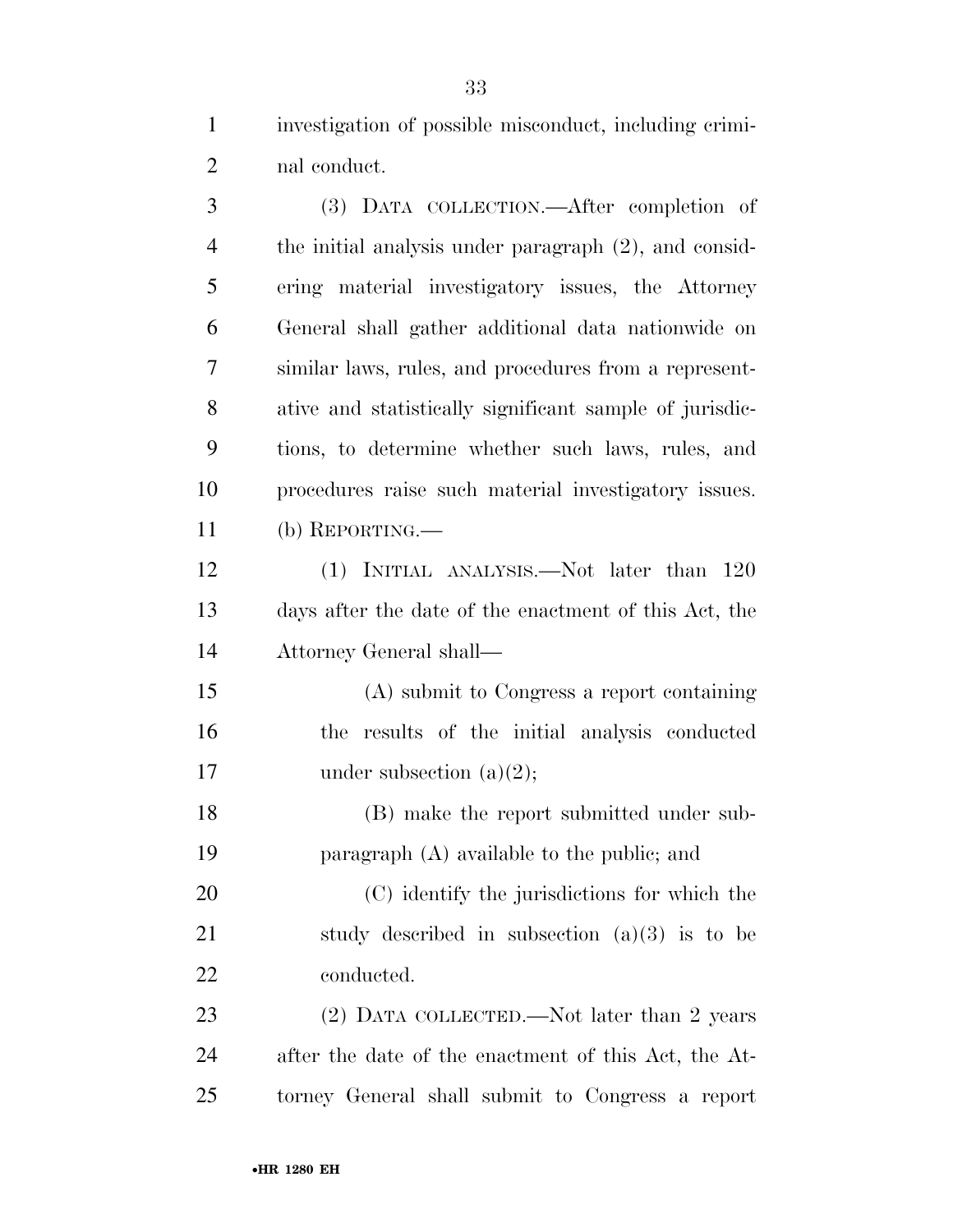containing the results of the data collected under this section and publish the report in the Federal Register.

# **SEC. 116. AUTHORIZATION OF APPROPRIATIONS.**

 There are authorized to be appropriated for fiscal year 2022, in addition to any other sums authorized to be appropriated—

 (1) \$25,000,000 for additional expenses relat- ing to the enforcement of section 210401 of the Vio- lent Crime Control and Law Enforcement Act of 1994 (34 U.S.C. 12601), criminal enforcement under sections 241 and 242 of title 18, United States Code, and administrative enforcement by the Department of Justice of such sections, including compliance with consent decrees or judgments en-16 tered into under such section 210401; and

 (2) \$3,300,000 for additional expenses related to conflict resolution by the Department of Justice's Community Relations Service.

 **SEC. 117. NATIONAL TASK FORCE ON LAW ENFORCEMENT OVERSIGHT.** 

 (a) ESTABLISHMENT.—There is established within the Department of Justice a task force to be known as the Task Force on Law Enforcement Oversight (herein-after in this section referred to as the ''Task Force'').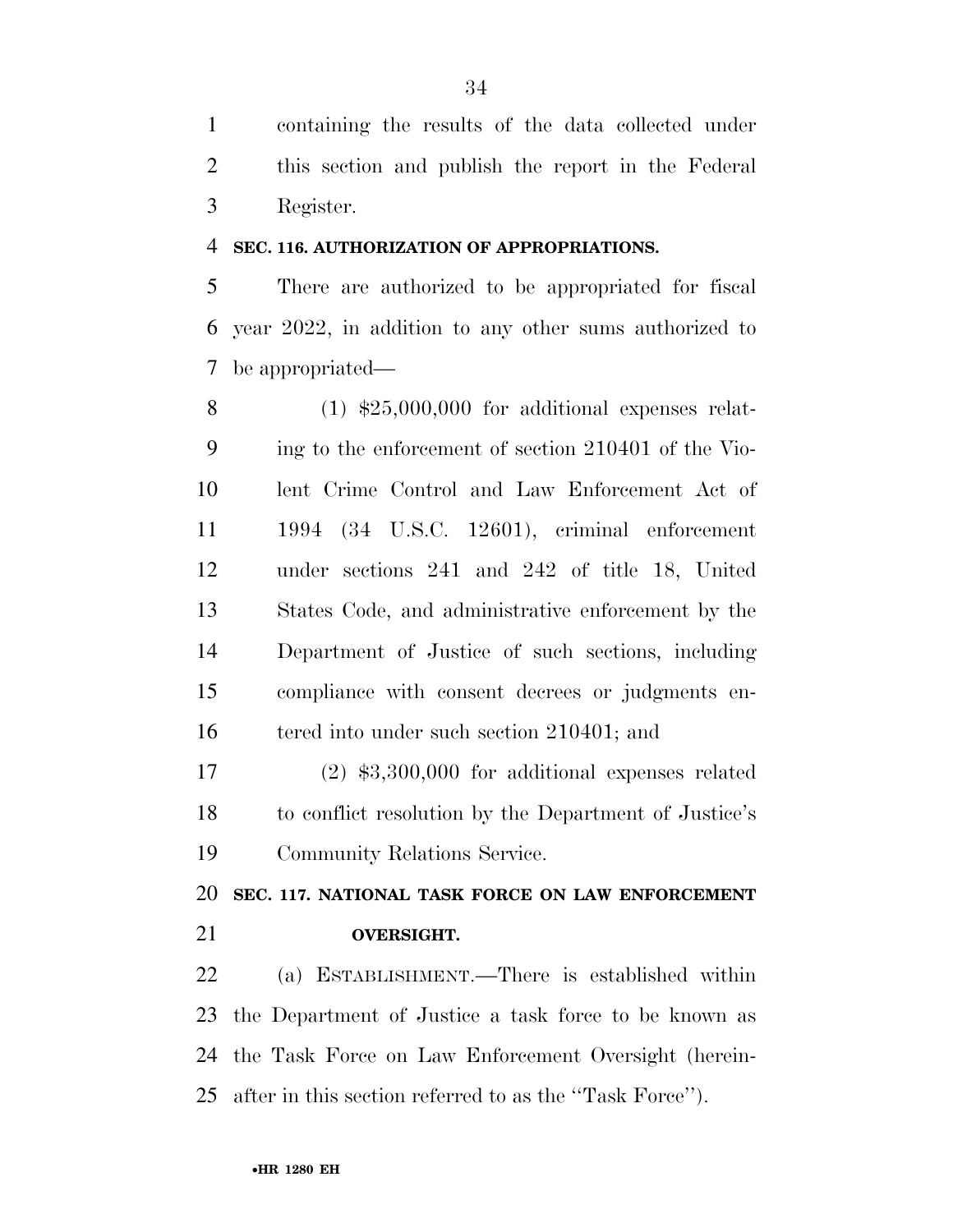| 1  | (b) COMPOSITION.—The Task Force shall be com-             |
|----|-----------------------------------------------------------|
| 2  | posed of individuals appointed by the Attorney General,   |
| 3  | who shall appoint not less than 1 individual from each of |
| 4  | the following:                                            |
| 5  | (1) The Special Litigation Section of the Civil           |
| 6  | Rights Division.                                          |
| 7  | (2) The Criminal Section of the Civil Rights Di-          |
| 8  | vision.                                                   |
| 9  | (3) The Federal Coordination and Compliance               |
| 10 | Section of the Civil Rights Division.                     |
| 11 | (4) The Employment Litigation Section of the              |
| 12 | Civil Rights Division.                                    |
| 13 | (5) The Disability Rights Section of the Civil            |
| 14 | Rights Division.                                          |
| 15 | (6) The Office of Justice Programs.                       |
| 16 | (7) The Office of Community Oriented Policing             |
| 17 | Services (COPS).                                          |
| 18 | (8) The Corruption/Civil Rights Section of the            |
| 19 | Federal Bureau of Investigation.                          |
| 20 | (9) The Community Relations Service.                      |
| 21 | (10) The Office of Tribal Justice.                        |
| 22 | (11) The unit within the Department of Justice            |
| 23 | assigned as a liaison for civilian review boards.         |
| 24 | (c) POWERS AND DUTIES.—The Task Force shall               |
| 25 | consult with professional law enforcement associations,   |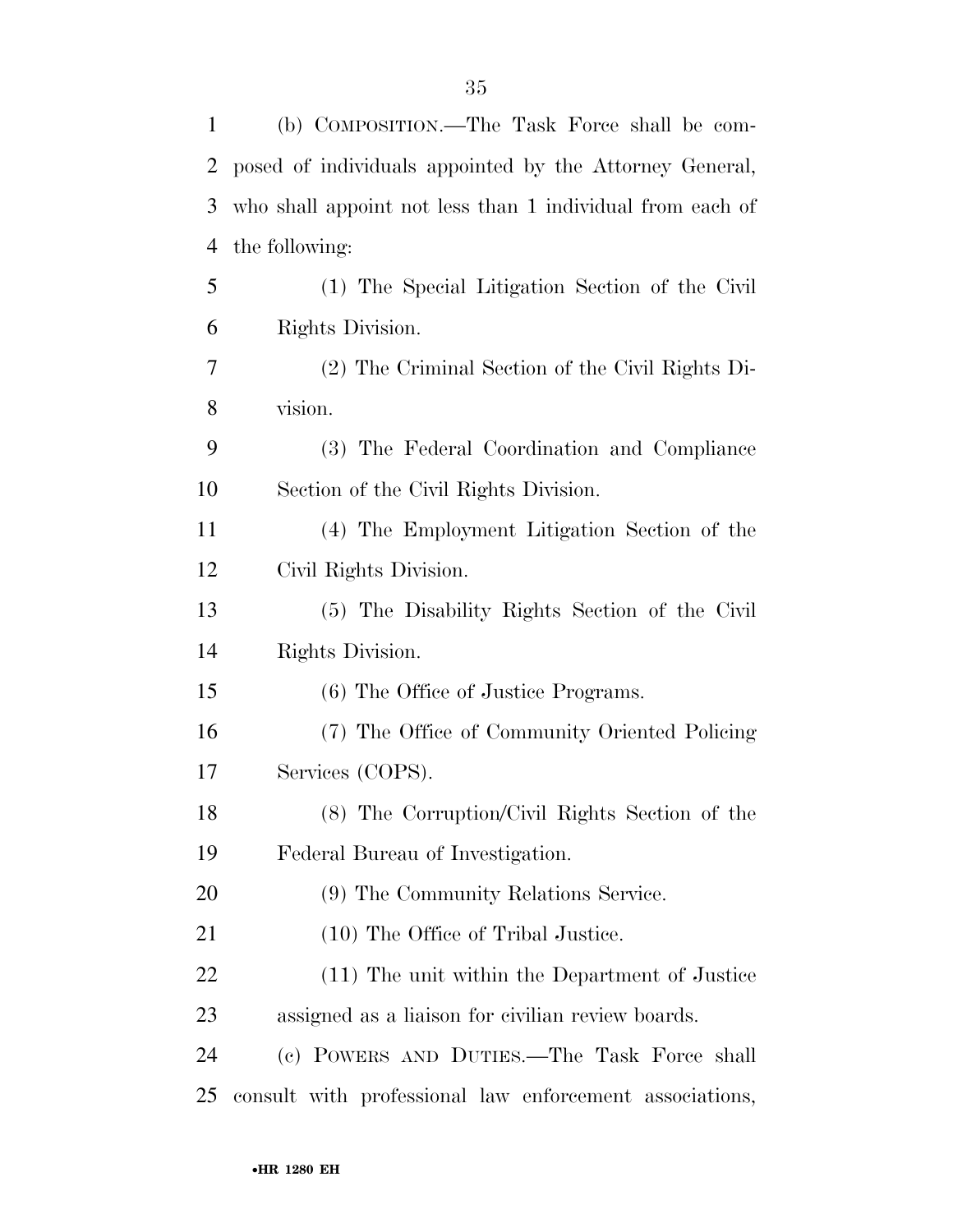labor organizations, and community-based organizations to coordinate the process of the detection and referral of complaints regarding incidents of alleged law enforcement misconduct.

 (d) AUTHORIZATION OF APPROPRIATIONS.—There are authorized to be appropriated \$5,000,000 for each fis-cal year to carry out this section.

# **SEC. 118. FEDERAL DATA COLLECTION ON LAW ENFORCE-MENT PRACTICES.**

 (a) AGENCIES TO REPORT.—Each Federal, State, Tribal, and local law enforcement agency shall report data of the practices enumerated in subsection (c) of that agen-cy to the Attorney General.

 (b) BREAKDOWN OF INFORMATION BY RACE, ETH- NICITY, AND GENDER.—For each practice enumerated in subsection (c), the reporting law enforcement agency shall provide a breakdown of the numbers of incidents of that practice by race, ethnicity, age, and gender of the officers of the agency and of members of the public involved in the practice.

 (c) PRACTICES TO BE REPORTED ON.—The prac-tices to be reported on are the following:

- 23 (1) Traffic violation stops.
- (2) Pedestrian stops.
- (3) Frisk and body searches.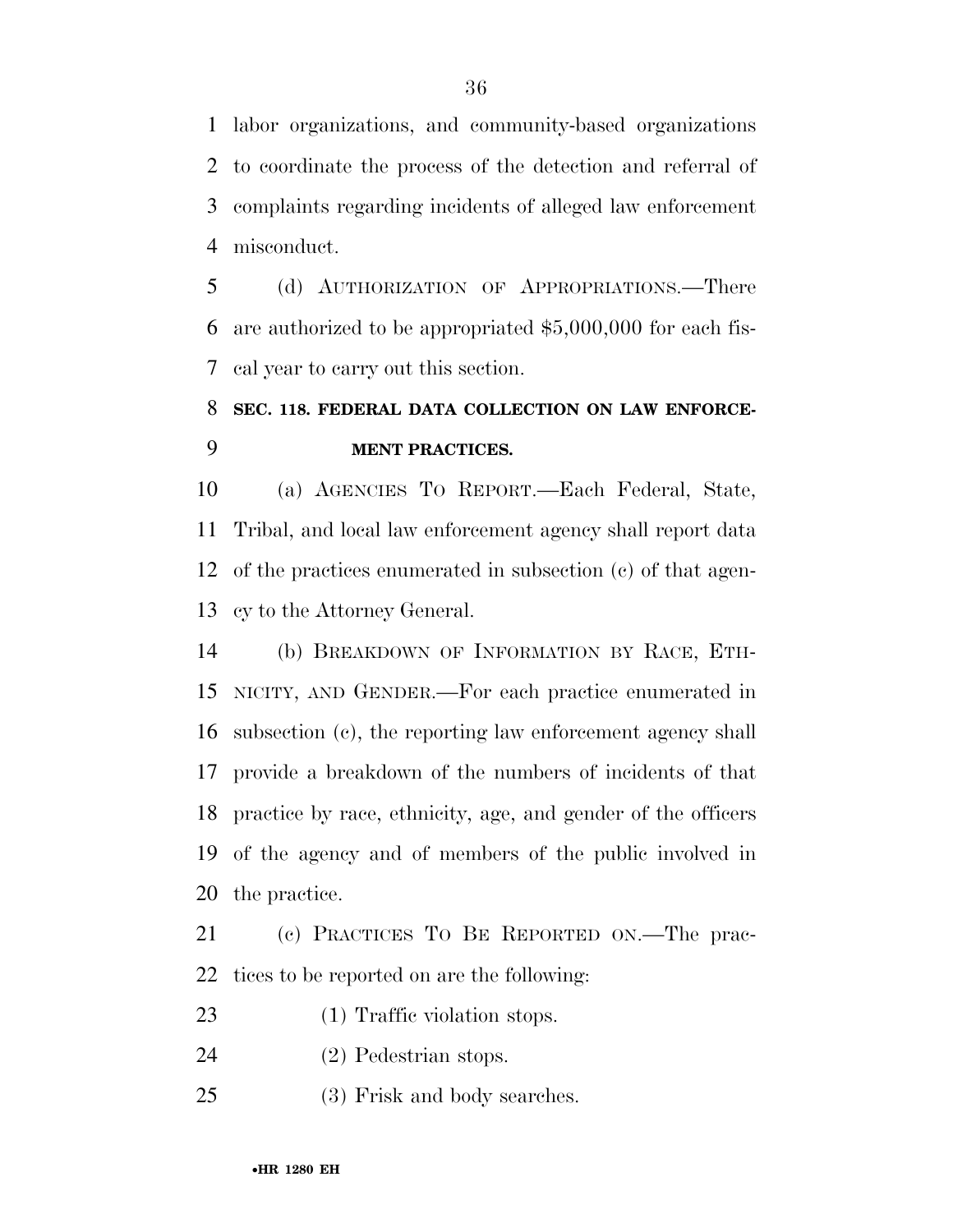| $\mathbf{1}$   | (4) Instances where law enforcement officers             |
|----------------|----------------------------------------------------------|
| $\overline{2}$ | used deadly force, including—                            |
| 3              | (A) a description of when and where dead-                |
| $\overline{4}$ | ly force was used, and whether it resulted in            |
| 5              | death;                                                   |
| 6              | (B) a description of deadly force directed               |
| 7              | against an officer and whether it resulted in in-        |
| 8              | jury or death; and                                       |
| 9              | (C) the law enforcement agency's justifica-              |
| 10             | tion for use of deadly force, if the agency deter-       |
| 11             | mines it was justified.                                  |
| 12             | (d) RETENTION OF DATA.—Each law enforcement              |
| 13             | agency required to report data under this section shall  |
| 14             | maintain records relating to any matter reported for not |
| 15             | less than 4 years after those records are created.       |
| 16             | (e) PENALTY FOR STATES FAILING TO REPORT AS              |
| 17             | REQUIRED.—                                               |
| 18             | (1) IN GENERAL.—For any fiscal year, a State             |
| 19             | shall not receive any amount that would otherwise        |
| 20             | be allocated to that State under section $505(a)$ of     |
| 21             | title I of the Omnibus Crime Control and Safe            |
| 22             | Streets Act of $1968$ (34 U.S.C. 10156(a)), or any       |
| 23             | amount from any other law enforcement assistance         |
| 24             | program of the Department of Justice, unless the         |
| 25             | State has ensured, to the satisfaction of the Attor-     |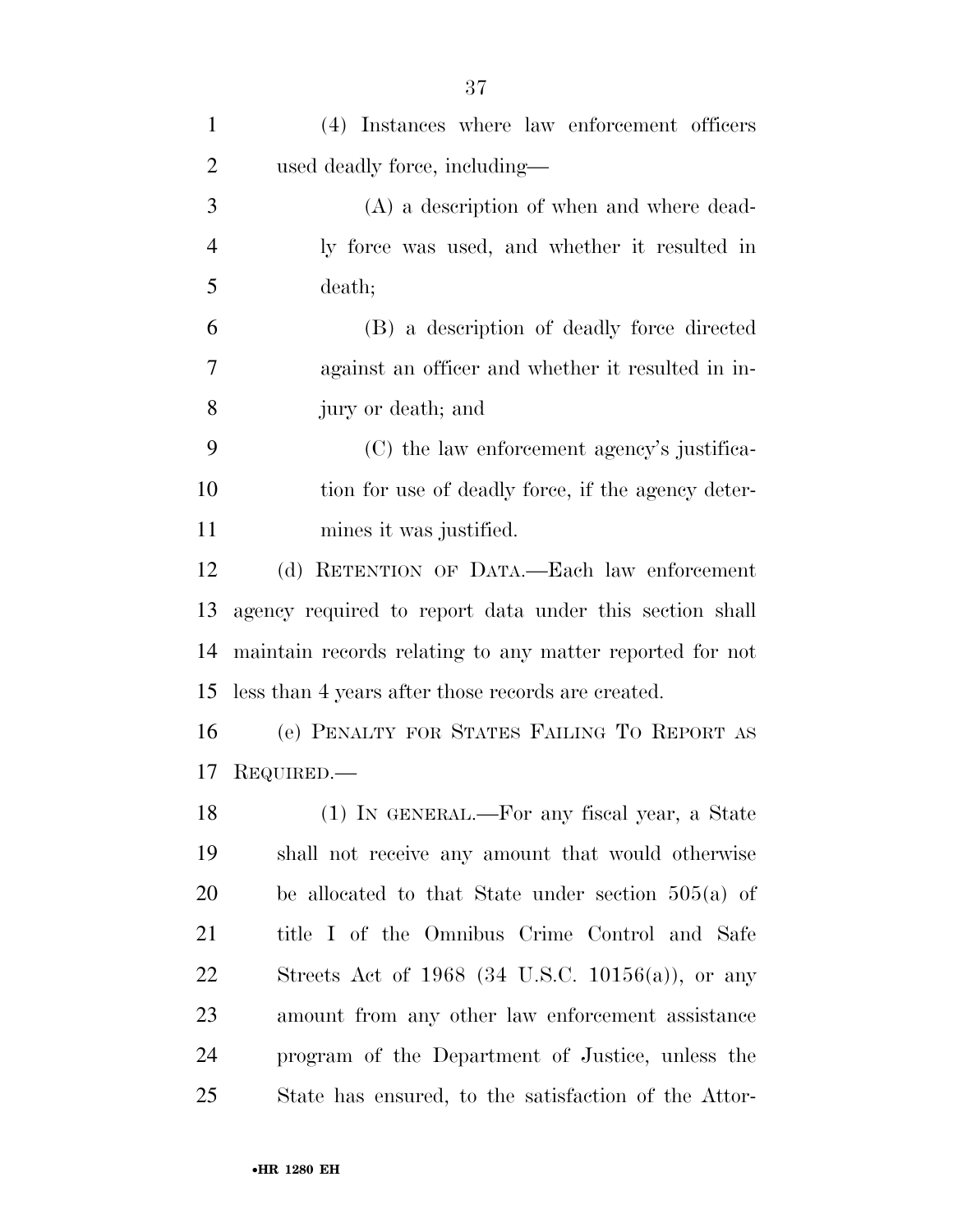| 1              | ney General, that the State and each local law en-            |
|----------------|---------------------------------------------------------------|
| $\overline{2}$ | forcement agency of the State is in substantial com-          |
| 3              | pliance with the requirements of this section.                |
| $\overline{4}$ | (2) REALLOCATION.—Amounts not allocated by                    |
| 5              | reason of this subsection shall be reallocated to             |
| 6              | States not disqualified by failure to comply with this        |
| 7              | section.                                                      |
| 8              | (f) REGULATIONS.—The Attorney General shall pre-              |
| 9              | scribe regulations to carry out this section.                 |
| 10             | <b>II—POLICING</b><br><b>TRANS-</b><br>TITILE                 |
| 11             | <b>PARENCY THROUGH DATA</b>                                   |
| 12             | <b>Subtitle A-National Police</b>                             |
|                | <b>Misconduct Registry</b>                                    |
| 13             |                                                               |
| 14             | SEC. 201. ESTABLISHMENT OF NATIONAL POLICE MIS-               |
| 15             | <b>CONDUCT REGISTRY.</b>                                      |
| 16             | (a) IN GENERAL.—Not later than 180 days after the             |
| 17             | date of enactment of this Act, the Attorney General shall     |
|                | 18 establish a National Police Misconduct Registry to be com- |
| 19             | piled and maintained by the Department of Justice.            |
| 20             | (b) CONTENTS OF REGISTRY.—The Registry re-                    |
| 21             | quired to be established under subsection (a) shall contain   |
| 22             | the following data with respect to all Federal and local      |
| 23             | law enforcement officers:                                     |
| 24             | (1) Each complaint filed against a law enforce-               |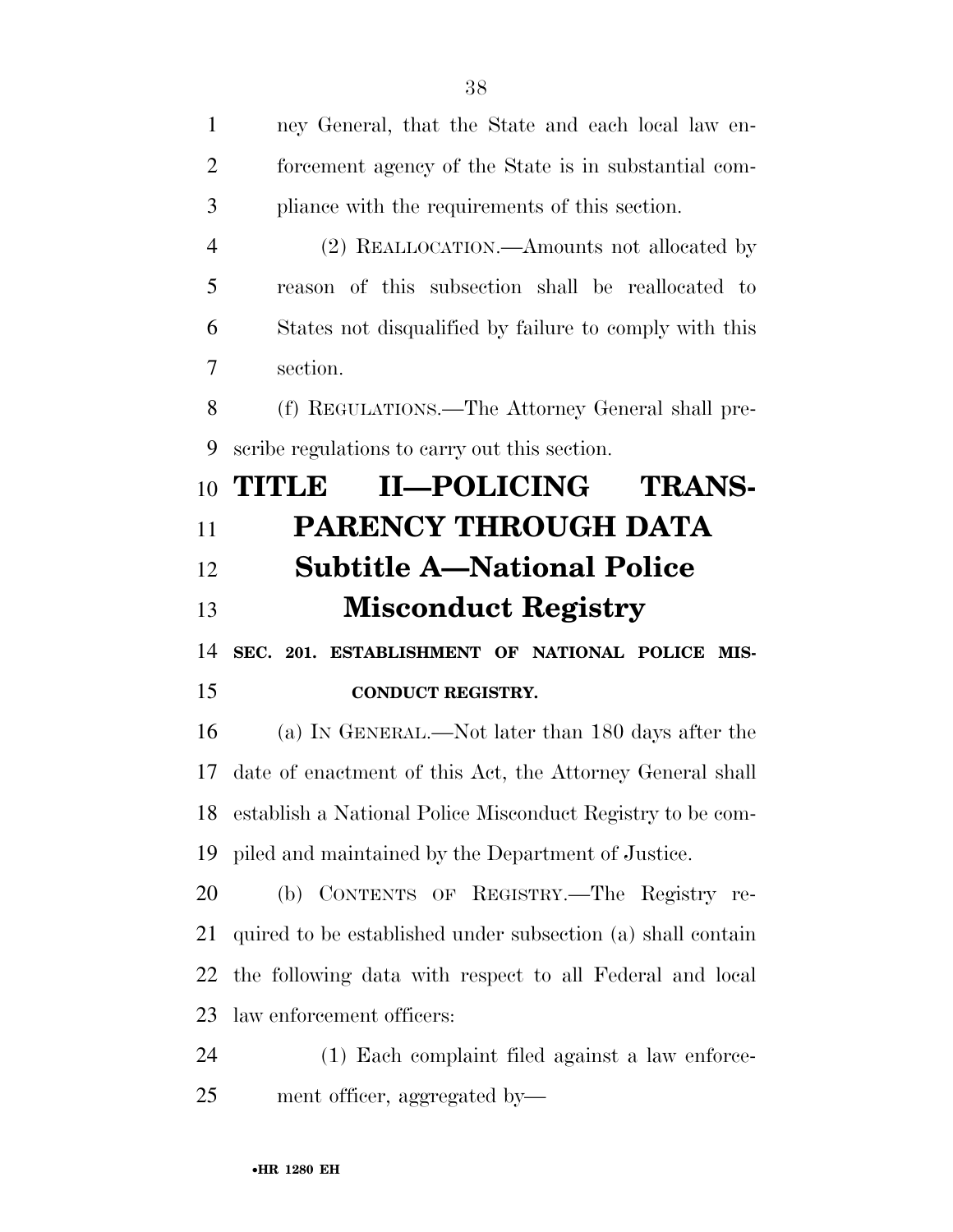| $\mathbf{1}$   | (A) complaints that were found to be cred-          |
|----------------|-----------------------------------------------------|
| $\overline{2}$ | ible or that resulted in disciplinary action        |
| 3              | against the law enforcement officer,                |
| $\overline{4}$ | disaggregated by whether the complaint in-          |
| 5              | volved a use of force or racial profiling (as such  |
| 6              | term is defined in section $302$ );                 |
| 7              | (B) complaints that are pending review,             |
| 8              | disaggregated by whether the complaint in-          |
| 9              | volved a use of force or racial profiling; and      |
| 10             | (C) complaints for which the law enforce-           |
| 11             | ment officer was exonerated or that were deter-     |
| 12             | mined to be unfounded or not sustained,             |
| 13             | disaggregated by whether the complaint in-          |
| 14             | volved a use of force or racial profiling.          |
| 15             | (2) Discipline records, disaggregated by wheth-     |
| 16             | er the complaint involved a use of force or racial  |
| 17             | profiling.                                          |
| 18             | (3) Termination records, the reason for each        |
| 19             | termination, disaggregated by whether the complaint |
| 20             | involved a use of force or racial profiling.        |
| 21             | (4) Records of certification in accordance with     |
| 22             | section 202.                                        |
| 23             | (5) Records of lawsuits against law enforcement     |
| 24             | officers and settlements of such lawsuits.          |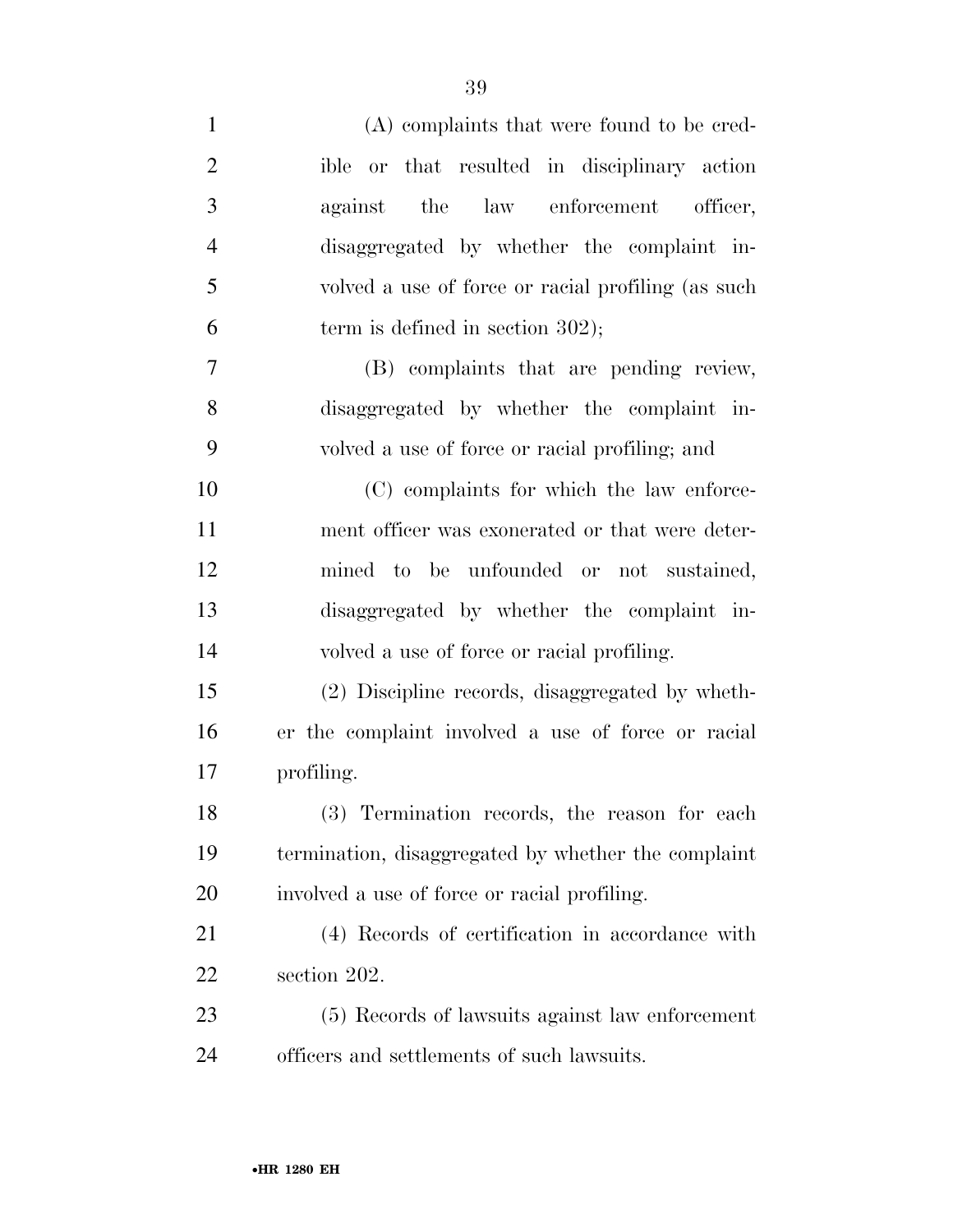(6) Instances where a law enforcement officer resigns or retires while under active investigation re-lated to the use of force.

 (c) FEDERAL AGENCY REPORTING REQUIRE- MENTS.—Not later than 1 year after the date of enact- ment of this Act, and every 6 months thereafter, the head of each Federal law enforcement agency shall submit to the Attorney General the information described in sub-section (b).

 (d) STATE AND LOCAL LAW ENFORCEMENT AGENCY REPORTING REQUIREMENTS.—Beginning in the first fis- cal year that begins after the date that is one year after the date of enactment of this Act and each fiscal year thereafter in which a State receives funds under the Byrne grant program, the State shall, once every 180 days, sub- mit to the Attorney General the information described in subsection (b) for the State and each local law enforce-ment agency within the State.

(e) PUBLIC AVAILABILITY OF REGISTRY.—

 (1) IN GENERAL.—In establishing the Registry required under subsection (a), the Attorney General shall make the Registry available to the public on an internet website of the Attorney General in a man- ner that allows members of the public to search for an individual law enforcement officer's records of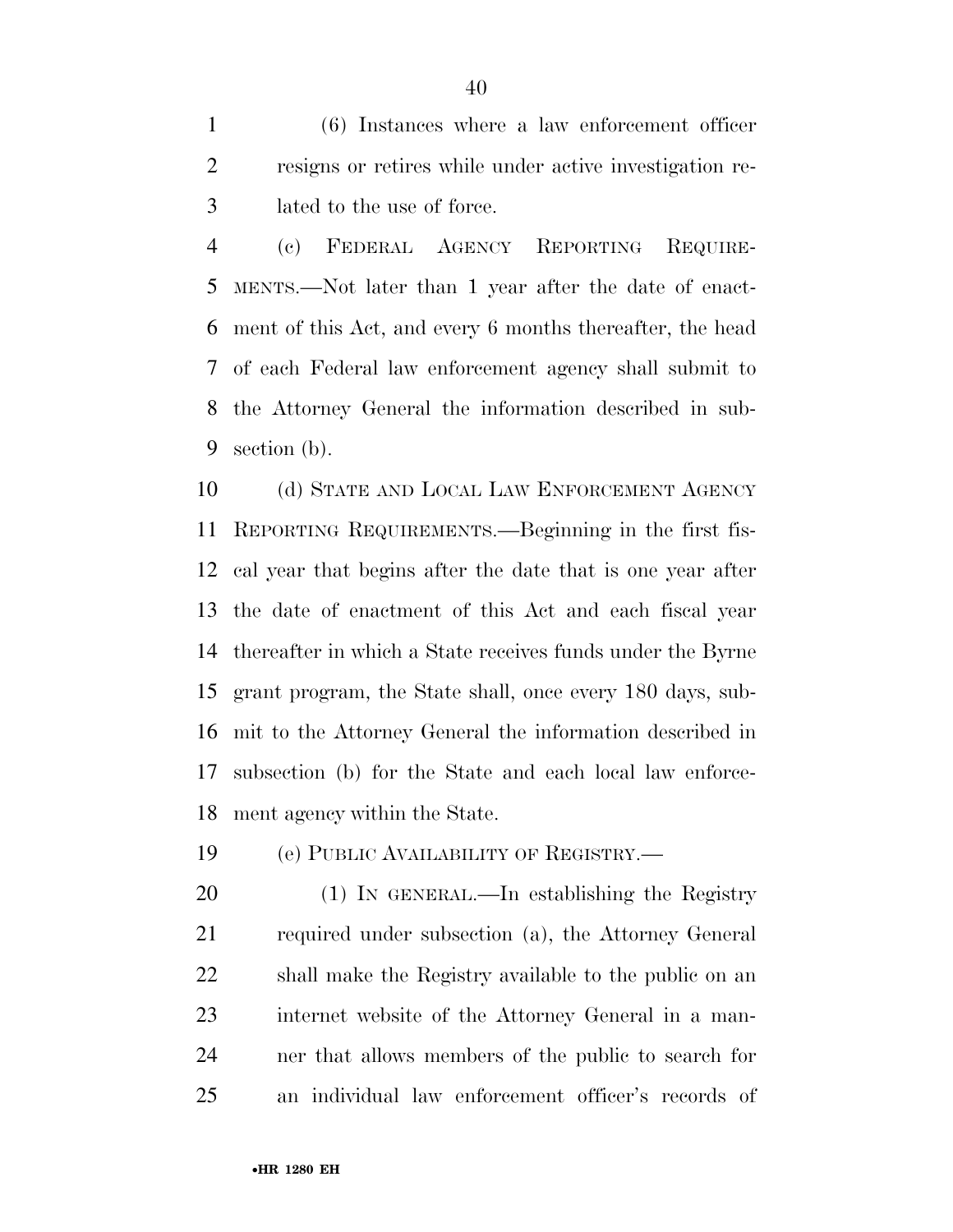misconduct, as described in subsection (b), involving a use of force or racial profiling. (2) PRIVACY PROTECTIONS.—Nothing in this subsection shall be construed to supersede the re- quirements or limitations under section 552a of title 5, United States Code (commonly known as the ''Privacy Act of 1974''). **SEC. 202. CERTIFICATION REQUIREMENTS FOR HIRING OF LAW ENFORCEMENT OFFICERS.** 

 (a) IN GENERAL.— Beginning in the first fiscal year that begins after the date that is one year after the date of the enactment of this Act, a State or unit of local gov- ernment, other than an Indian Tribe, may not receive funds under the Byrne grant program for that fiscal year if, on the day before the first day of the fiscal year, the State or unit of local government has not—

 (1) submitted to the Attorney General evidence that the State or unit of local government has a cer- tification and decertification program for purposes of employment as a law enforcement officer in that State or unit of local government that is consistent with the rules made under subsection (c); and

 (2) submitted to the National Police Mis- conduct Registry established under section 201 records demonstrating that all law enforcement offi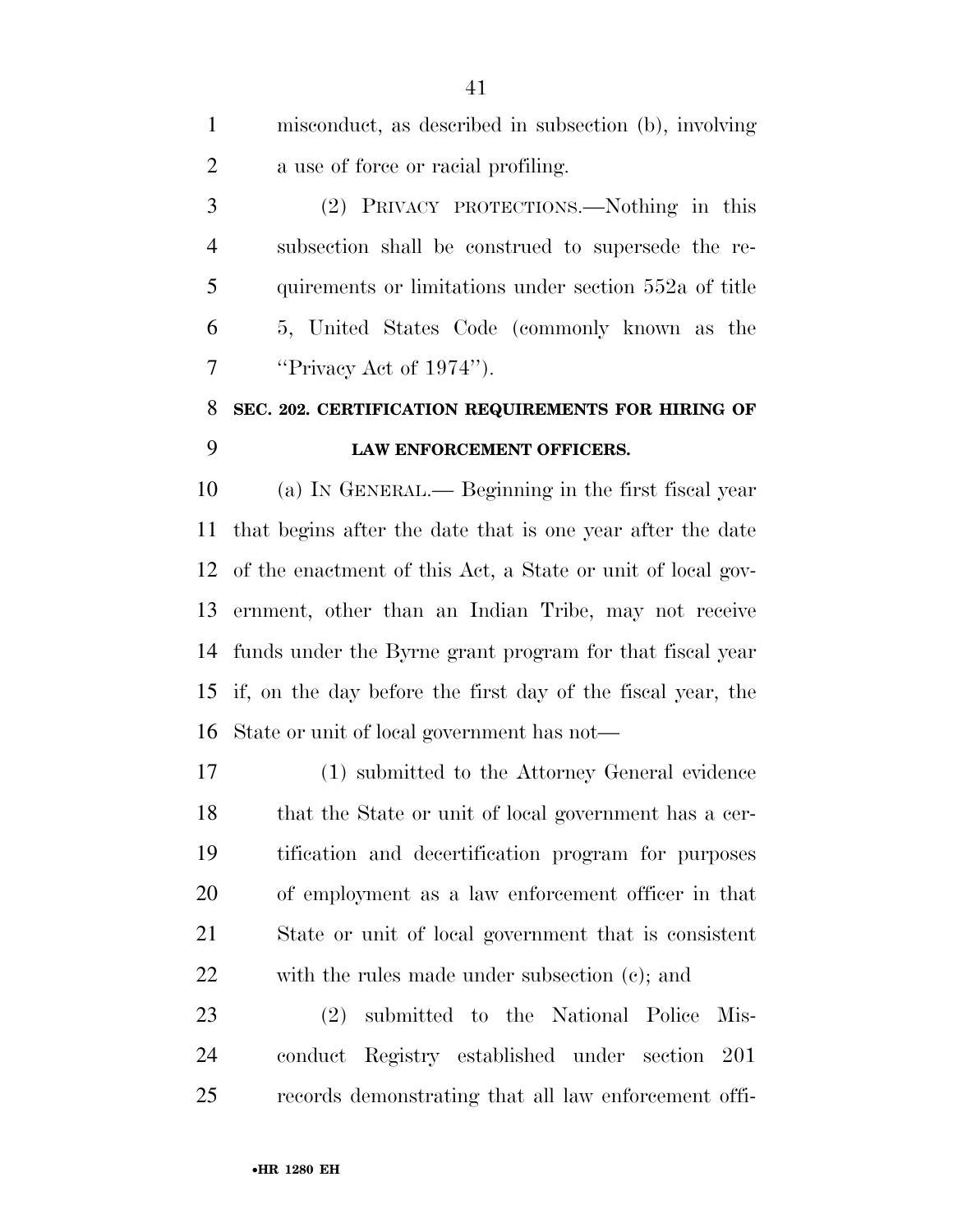cers of the State or unit of local government have completed all State certification requirements during the 1-year period preceding the fiscal year.

 (b) AVAILABILITY OF INFORMATION.—The Attorney General shall make available to law enforcement agencies all information in the registry under section 201 for pur- poses of compliance with the certification and decertifica- tion programs described in subsection (a)(1) and consid-ering applications for employment.

 (c) RULES.—The Attorney General shall make rules to carry out this section and section 201, including uni-form reporting standards.

# **Subtitle B—PRIDE Act**

# **SEC. 221. SHORT TITLE.**

 This subtitle may be cited as the ''Police Reporting Information, Data, and Evidence Act of 2021'' or the ''PRIDE Act of 2021''.

# **SEC. 222. DEFINITIONS.**

In this subtitle:

 (1) LOCAL EDUCATIONAL AGENCY.—The term ''local educational agency'' has the meaning given 22 the term in section 8101 of the Elementary and Sec-ondary Education Act of 1965 (20 U.S.C. 7801).

 (2) LOCAL LAW ENFORCEMENT OFFICER.—The term ''local law enforcement officer'' has the mean-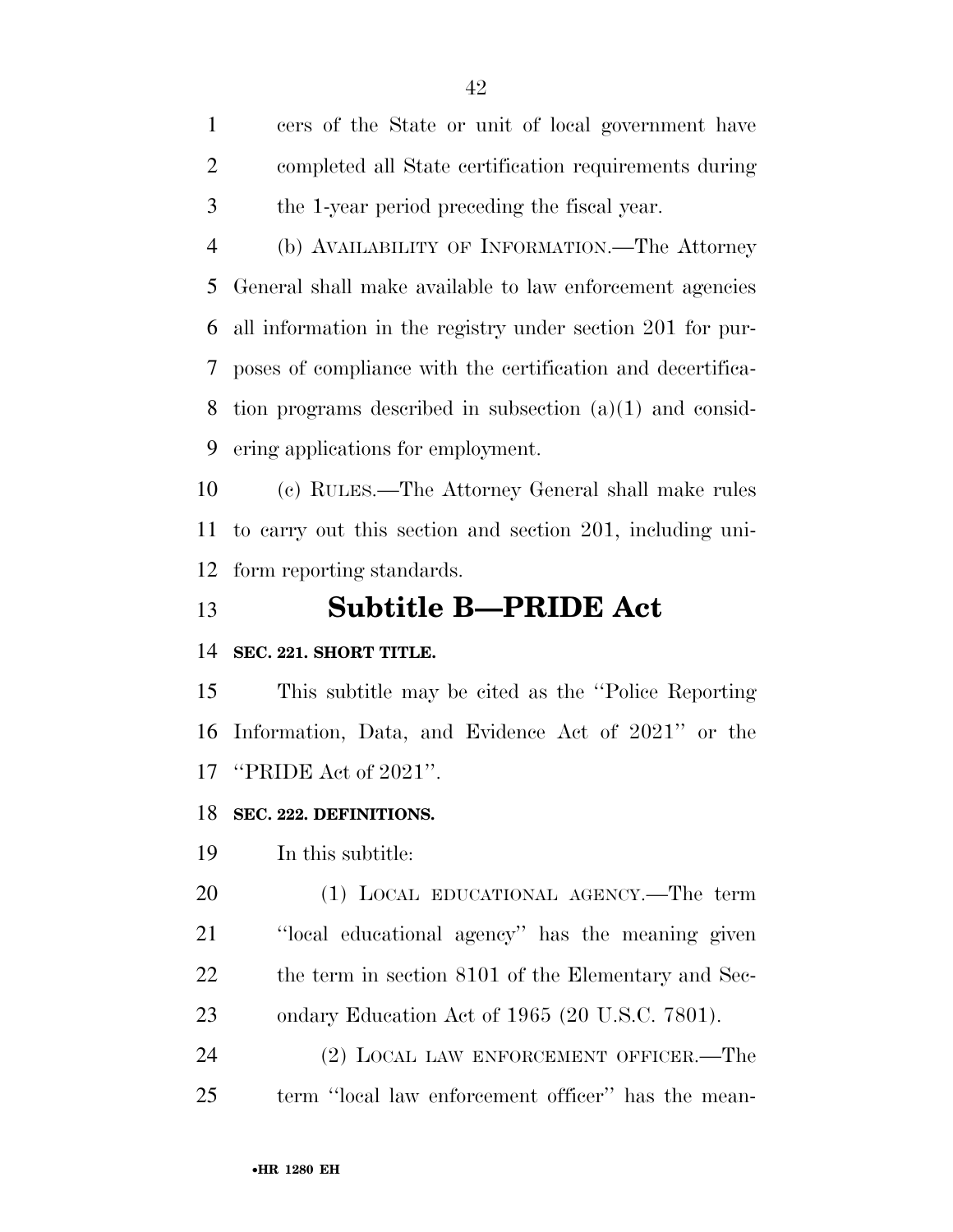| $\mathbf{1}$   | ing given the term in section 2, and includes a        |
|----------------|--------------------------------------------------------|
| $\overline{2}$ | school resource officer.                               |
| 3              | (3) SCHOOL.—The term "school" means an ele-            |
| $\overline{4}$ | mentary school or secondary school (as those terms     |
| 5              | are defined in section 8101 of the Elementary and      |
| 6              | Secondary Education Act of 1965 (20 U.S.C.             |
| 7              | $7801)$ ).                                             |
| 8              | (4) SCHOOL RESOURCE OFFICER.—The term                  |
| 9              | "school resource officer" means a sworn law enforce-   |
| 10             | ment officer who is—                                   |
| 11             | (A) assigned by the employing law enforce-             |
| 12             | ment agency to a local educational agency or           |
| 13             | school;                                                |
| 14             | (B) contracting with a local educational               |
| 15             | agency or school; or                                   |
| 16             | (C) employed by a local educational agency             |
| 17             | or school.                                             |
| 18             | SEC. 223. USE OF FORCE REPORTING                       |
| 19             | (a) REPORTING REQUIREMENTS.—                           |
| 20             | (1) IN GENERAL.—Beginning in the first fiscal          |
| 21             | year that begins after the date that is one year after |
| 22             | the date of enactment of this Act and each fiscal      |
| 23             | year thereafter in which a State or Indian Tribe re-   |
| 24             | ceives funds under a Byrne grant program, the          |
| 25             | State or Indian Tribe shall—                           |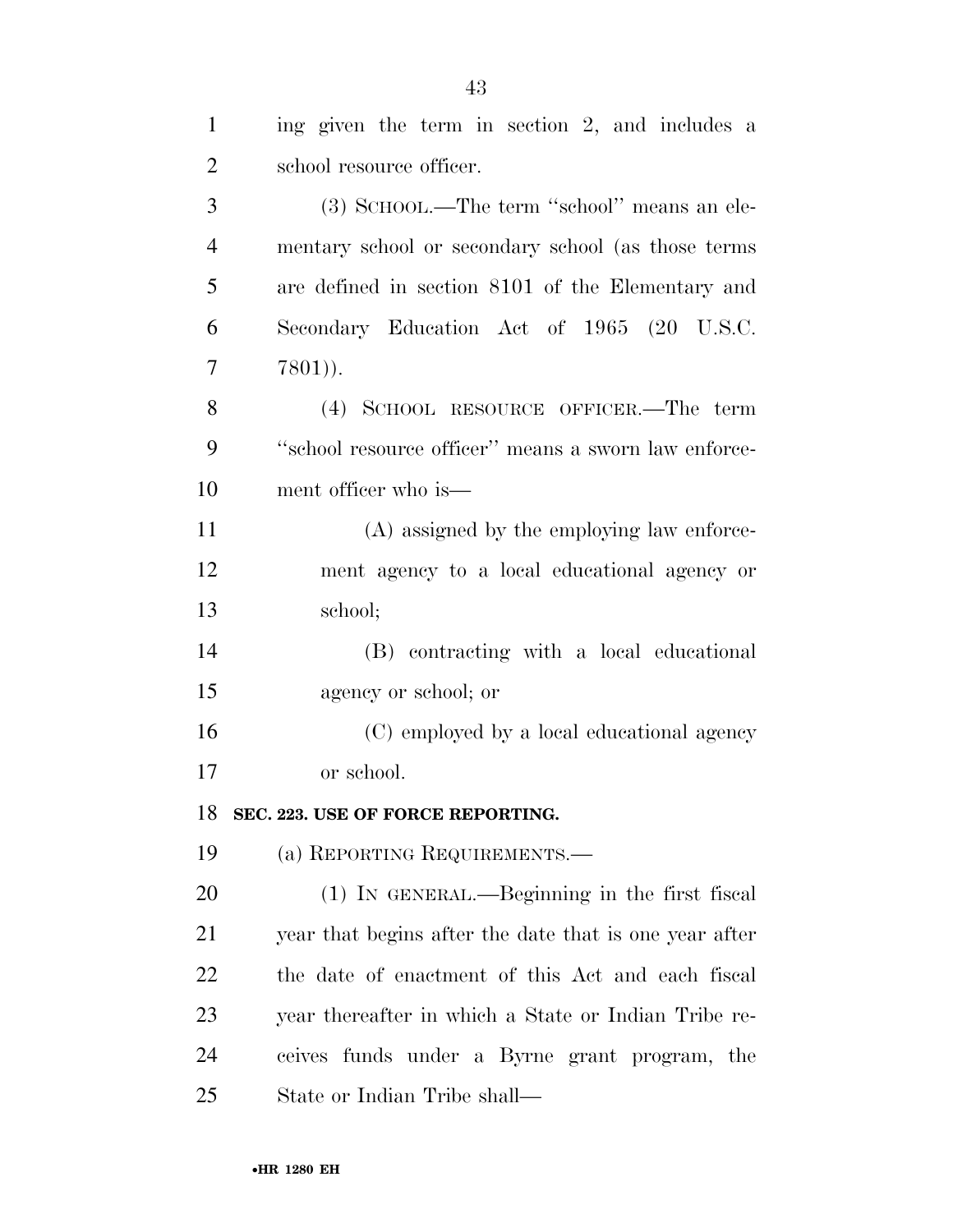| $\mathbf{1}$   | (A) report to the Attorney General, on a            |
|----------------|-----------------------------------------------------|
| $\overline{2}$ | quarterly basis and pursuant to guidelines es-      |
| 3              | tablished by the Attorney General, information      |
| $\overline{4}$ | regarding—                                          |
| 5              | (i) any incident involving the use of               |
| 6              | deadly force against a civilian by—                 |
| 7              | (I) a local law enforcement offi-                   |
| 8              | cer who is employed by the State or                 |
| 9              | by a unit of local government in the                |
| 10             | State; or                                           |
| 11             | (II) a tribal law enforcement offi-                 |
| 12             | cer who is employed by the Indian                   |
| 13             | Tribe;                                              |
| 14             | (ii) any incident involving the shooting            |
| 15             | of a local law enforcement officer or tribal        |
| 16             | law enforcement officer described in clause         |
| 17             | (i) by a civilian;                                  |
| 18             | (iii) any incident involving the death              |
| 19             | or arrest of a local law enforcement officer        |
| 20             | or tribal law enforcement officer;                  |
| 21             | (iv) any incident during which use of               |
| 22             | force by or against a local law enforcement         |
| 23             | officer or tribal law enforcement officer de-       |
| 24             | scribed in clause (i) occurs, which is not          |
| 25             | reported under clause $(i)$ , $(ii)$ , or $(iii)$ ; |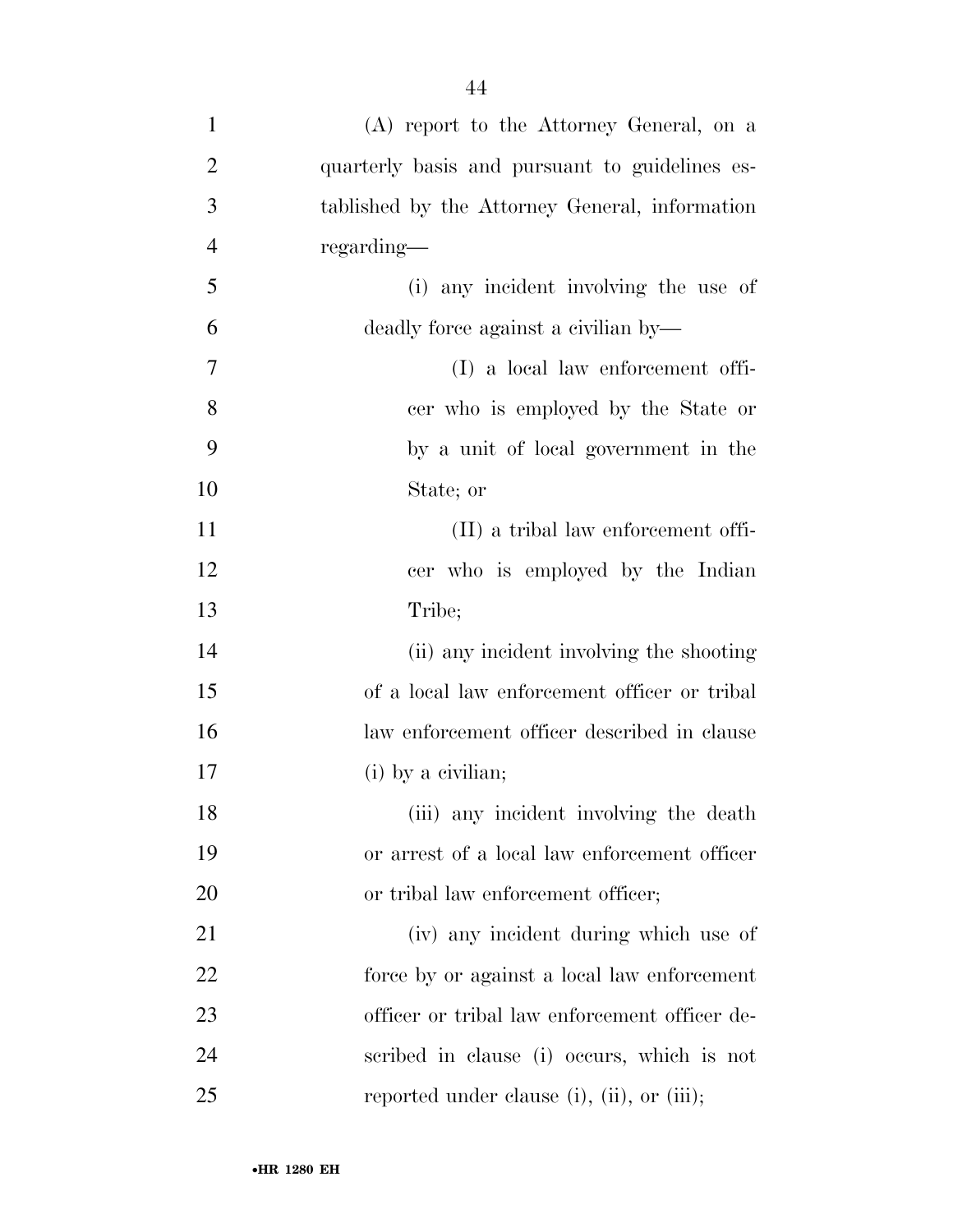| $\mathbf{1}$   | (v) deaths in custody; and                        |
|----------------|---------------------------------------------------|
| $\overline{2}$ | (vi) uses of force in arrests and book-           |
| 3              | ing;                                              |
| $\overline{4}$ | (B) establish a system and a set of policies      |
| 5              | to ensure that all use of force incidents are re- |
| 6              | ported by local law enforcement officers or trib- |
| 7              | al law enforcement officers; and                  |
| 8              | (C) submit to the Attorney General a plan         |
| 9              | for the collection of data required to be re-     |
| 10             | ported under this section, including any modi-    |
| 11             | fications to a previously submitted data collec-  |
| 12             | tion plan.                                        |
| 13             | (2) REPORT INFORMATION REQUIRED.                  |
| 14             | (A) IN GENERAL.—The report required               |
| 15             | under paragraph $(1)(A)$ shall contain informa-   |
| 16             | tion that includes, at a minimum—                 |
| 17             | (i) the national origin, sex, race, eth-          |
| 18             | nicity, age, disability, English language         |
| 19             | proficiency, and housing status of each ci-       |
| 20             | vilian against whom a local law enforce-          |
| 21             | ment officer or tribal law enforcement offi-      |
| 22             | cer used force;                                   |
| 23             | (ii) the date, time, and location, in-            |
| 24             | cluding whether it was on school grounds,         |
| 25             | and the zip code, of the incident and             |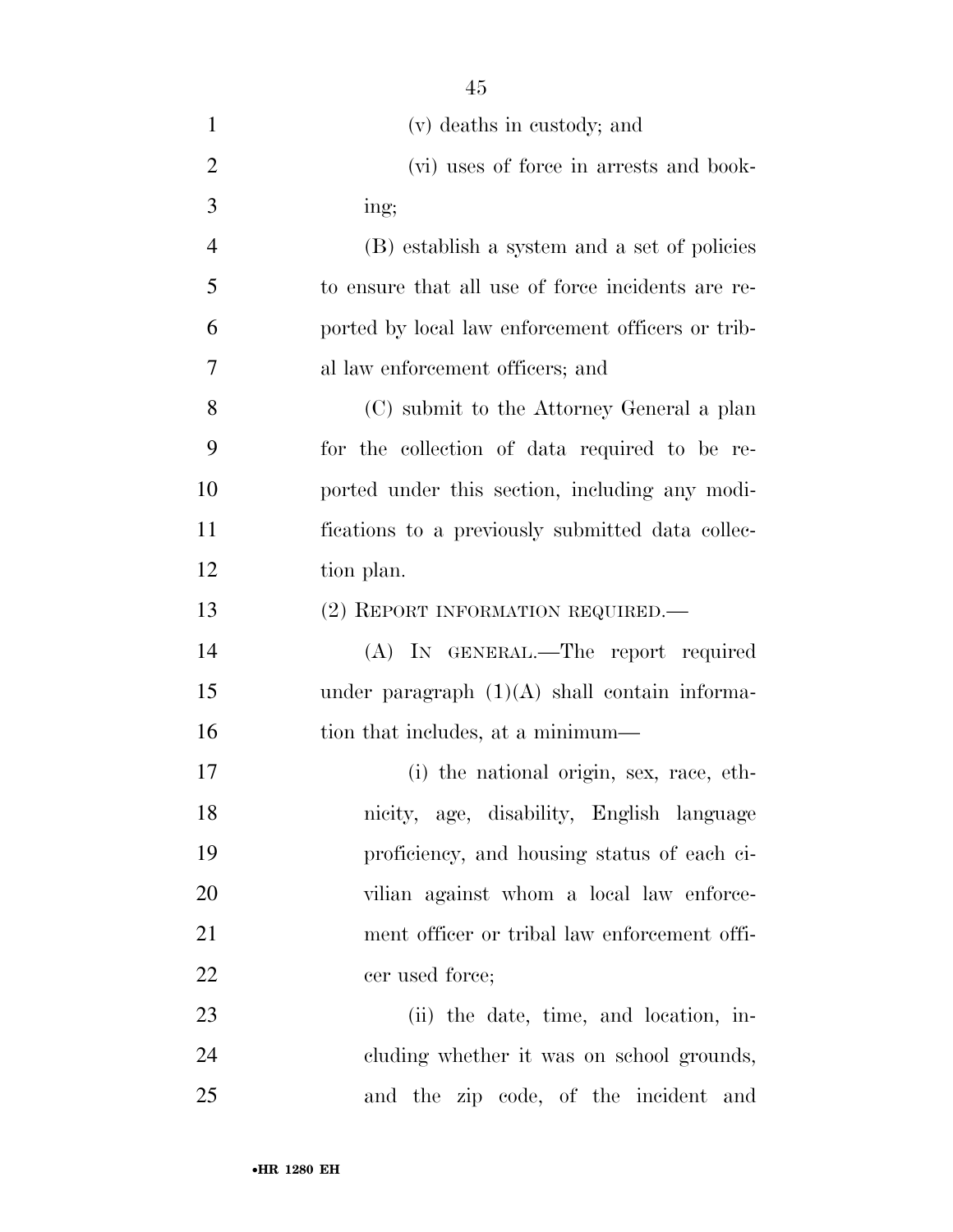| $\mathbf{1}$   | whether the jurisdiction in which the inci-   |
|----------------|-----------------------------------------------|
| $\overline{2}$ | dent occurred allows for the open-carry or    |
| 3              | concealed-carry of a firearm;                 |
| $\overline{4}$ | (iii) whether the civilian was armed,         |
| 5              | and, if so, the type of weapon the civilian   |
| 6              | had;                                          |
| 7              | (iv) the type of force used against the       |
| 8              | officer, the civilian, or both, including the |
| 9              | types of weapons used;                        |
| 10             | (v) the reason force was used;                |
| 11             | (vi) a description of any injuries sus-       |
| 12             | tained as a result of the incident;           |
| 13             | (vii) the number of officers involved in      |
| 14             | the incident;                                 |
| 15             | (viii) the number of civilians involved       |
| 16             | in the incident; and                          |
| 17             | (ix) a brief description regarding the        |
| 18             | circumstances surrounding the incident,       |
| 19             | which shall include information on—           |
| 20             | (I) the type of force used by all             |
| 21             | involved persons;                             |
| 22             | (II) the legitimate police objective          |
| 23             | necessitating the use of force;               |
| 24             | (III) the resistance encountered              |
| 25             | by each local law enforcement officer         |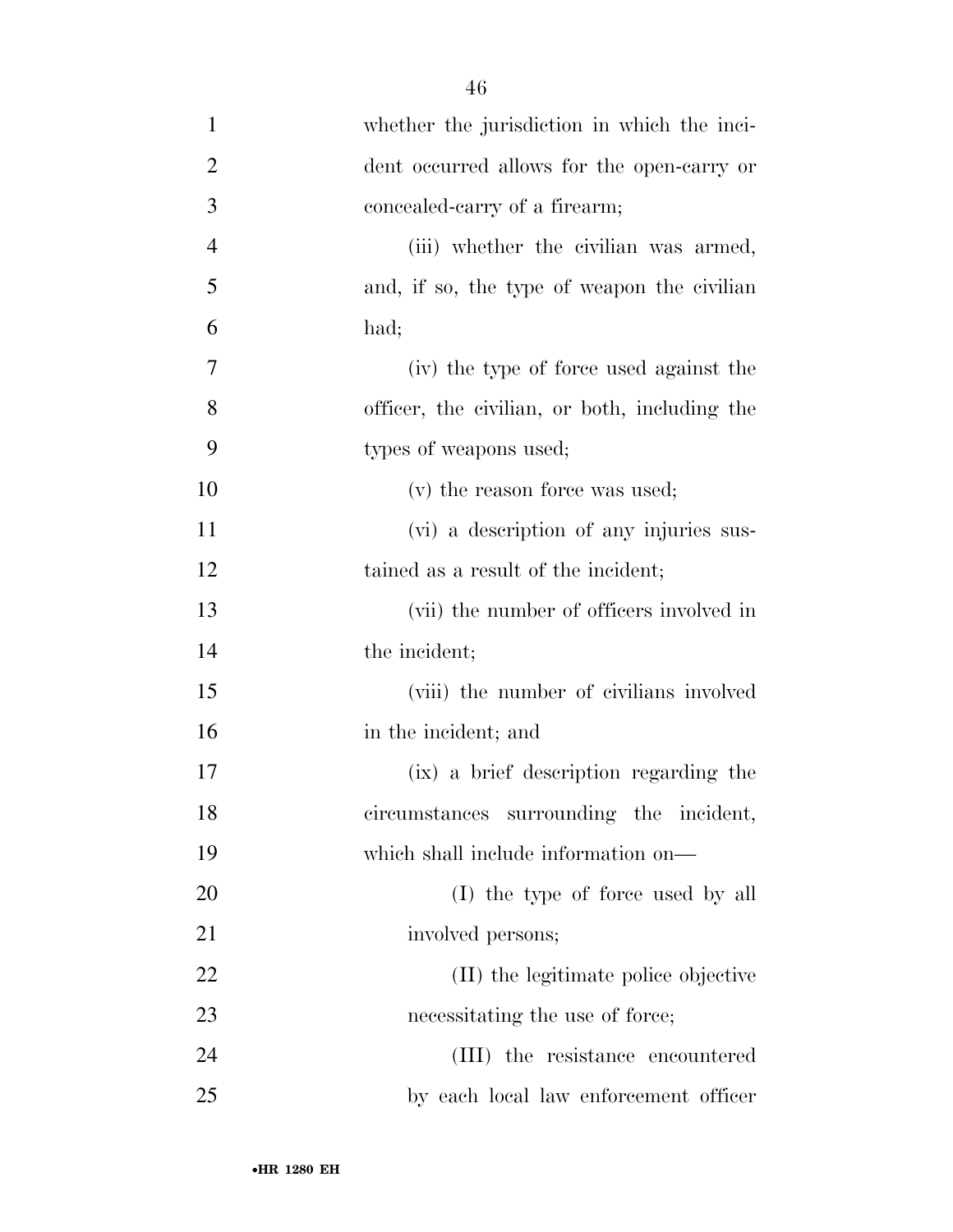| $\mathbf{1}$   | or tribal law enforcement officer in-             |
|----------------|---------------------------------------------------|
| $\overline{2}$ | volved in the incident;                           |
| 3              | (IV) the efforts by local law en-                 |
| $\overline{4}$ | forcement officers or tribal law en-              |
| 5              | forcement officers to-                            |
| 6              | (aa) de-escalate the situation                    |
| $\overline{7}$ | in order to avoid the use of force;               |
| 8              | <b>or</b>                                         |
| 9              | (bb) minimize the level of                        |
| 10             | force used; and                                   |
| 11             | (V) if applicable, the reason why                 |
| 12             | efforts described in subclause $(IV)$             |
| 13             | were not attempted.                               |
| 14             | (B) INCIDENTS REPORTED UNDER DEATH                |
| 15             | IN CUSTODY REPORTING ACT.—A State or In-          |
| 16             | dian Tribe is not required to include in a report |
| 17             | under subsection $(a)(1)$ an incident reported by |
| 18             | the State or Indian Tribe in accordance with      |
| 19             | section $20104(a)(2)$ of the Violent Crime Con-   |
| 20             | trol and Law Enforcement Act of 1994 (34)         |
| 21             | U.S.C. $12104(a)(2)$ ).                           |
| 22             | (C) RETENTION OF DATA.—Each law en-               |
| 23             | forcement agency required to report data under    |
| 24             | this section shall maintain records relating to   |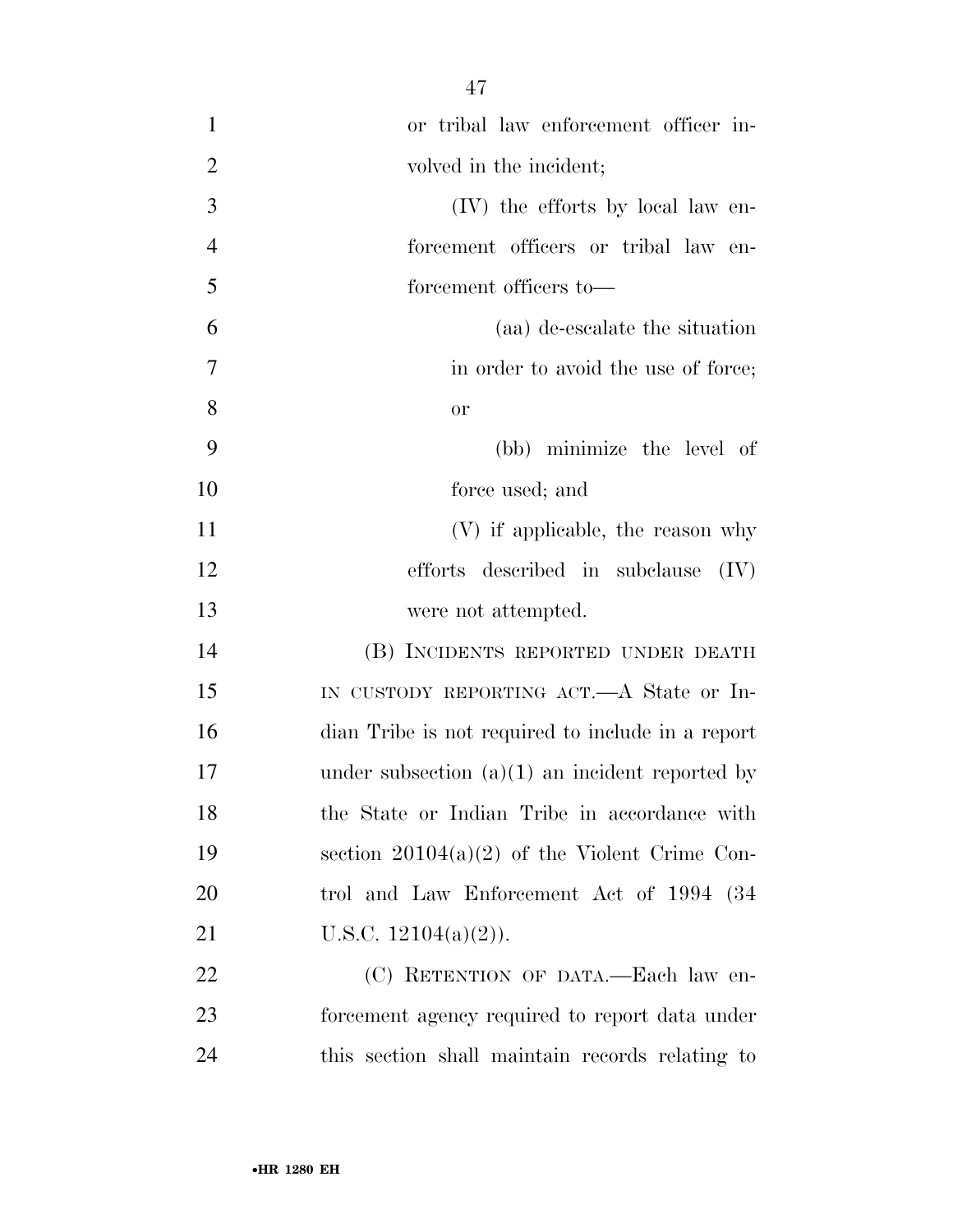| $\mathbf{1}$     | any matter so reportable for not less than 4           |
|------------------|--------------------------------------------------------|
| $\overline{2}$   | years after those records are created.                 |
| 3                | (3) AUDIT OF USE-OF-FORCE REPORTING.—Not               |
| $\overline{4}$   | later than 1 year after the date of enactment of this  |
| 5                | Act, and each year thereafter, each State or Indian    |
| 6                | Tribe described in paragraph (1) shall—                |
| 7                | $(A)$ conduct an audit of the use of force in-         |
| 8                | cident reporting system required to be estab-          |
| 9                | lished under paragraph $(1)(B)$ ; and                  |
| 10               | (B) submit a report to the Attorney Gen-               |
| 11               | eral on the audit conducted under subpara-             |
| 12               | graph(A).                                              |
| 13               | (4) COMPLIANCE PROCEDURE.—Prior to sub-                |
| 14               | mitting a report under paragraph $(1)(A)$ , the State  |
| 15               | or Indian Tribe submitting such report shall com-      |
| 16               | pare the information compiled to be reported pursu-    |
| 17               | ant to clause (i) of paragraph $(1)(A)$ to publicly    |
| 18               | available sources, and shall revise such report to in- |
| 19               | clude any incident determined to be missing from       |
| 20               | the report based on such comparison. Failure to        |
| 21               | comply with the procedures described in the previous   |
| 22               | sentence shall be considered a failure to comply with  |
| 23               | the requirements of this section.                      |
| $\sim$ $\lambda$ |                                                        |

(b) INELIGIBILITY FOR FUNDS.—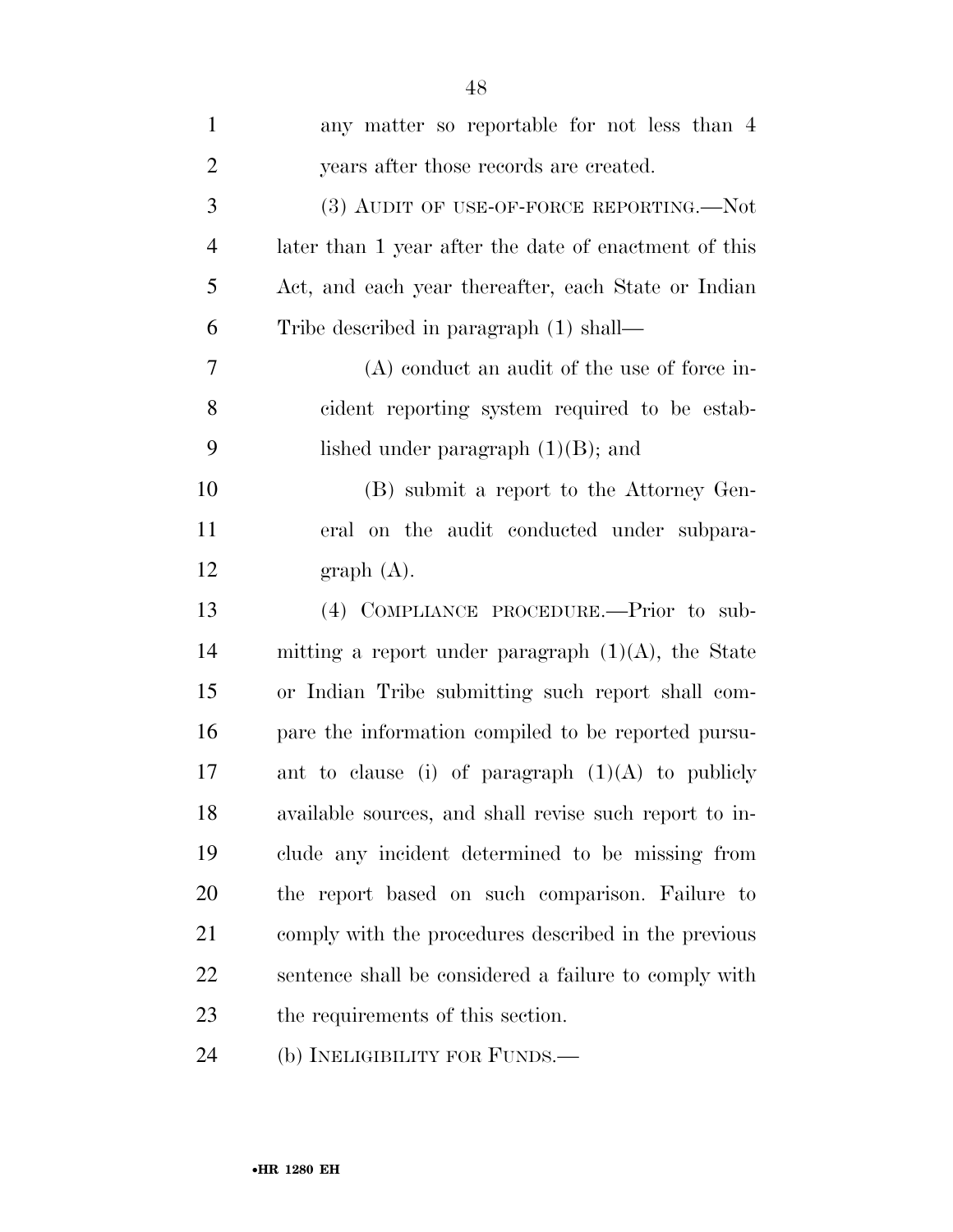(1) IN GENERAL.—For any fiscal year in which a State or Indian Tribe fails to comply with this sec- tion, the State or Indian Tribe, at the discretion of the Attorney General, shall be subject to not more than a 10-percent reduction of the funds that would otherwise be allocated for that fiscal year to the State or Indian Tribe under a Byrne grant program. (2) REALLOCATION.—Amounts not allocated

 under a Byrne grant program in accordance with paragraph (1) to a State for failure to comply with this section shall be reallocated under the Byrne grant program to States that have not failed to com-ply with this section.

 (3) INFORMATION REGARDING SCHOOL RE- SOURCE OFFICERS.—The State or Indian Tribe shall ensure that all schools and local educational agencies within the jurisdiction of the State or Indian Tribe provide the State or Indian Tribe with the informa- tion needed regarding school resource officers to comply with this section.

21 (c) PUBLIC AVAILABILITY OF DATA.—

22 (1) IN GENERAL.—Not later than 1 year after the date of enactment of this Act, and each year thereafter, the Attorney General shall publish, and make available to the public, a report containing the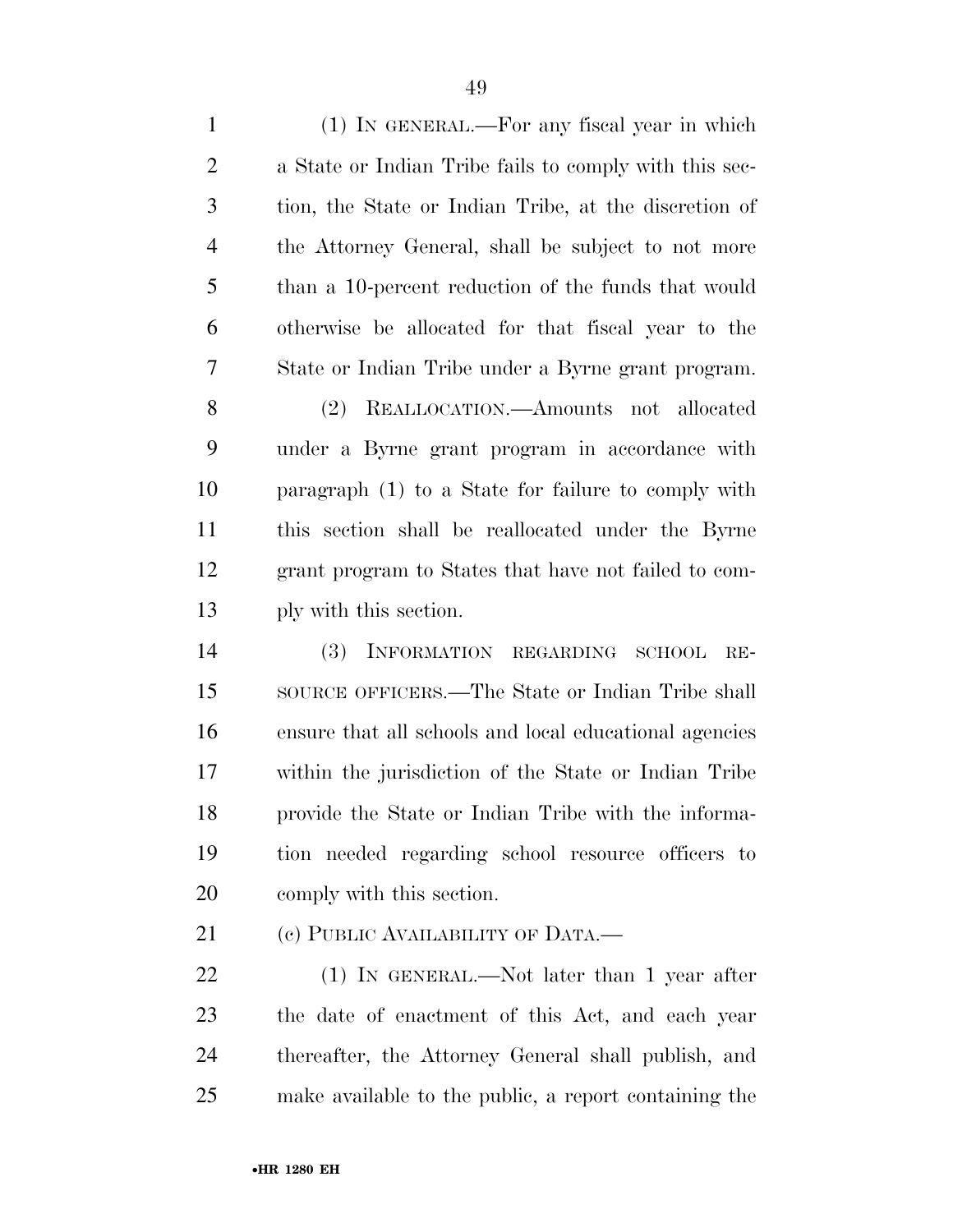data reported to the Attorney General under this section.

 (2) PRIVACY PROTECTIONS.—Nothing in this subsection shall be construed to supersede the re- quirements or limitations under section 552a of title 5, United States Code (commonly known as the ''Privacy Act of 1974'').

 (d) GUIDANCE.—Not later than 180 days after the date of enactment of this Act, the Attorney General, in coordination with the Director of the Federal Bureau of Investigation, shall issue guidance on best practices relat- ing to establishing standard data collection systems that capture the information required to be reported under sub-14 section  $(a)(2)$ , which shall include standard and consistent definitions for terms.

#### **SEC. 224. USE OF FORCE DATA REPORTING.**

 (a) TECHNICAL ASSISTANCE GRANTS AUTHOR- IZED.—The Attorney General may make grants to eligible law enforcement agencies to be used for the activities de-scribed in subsection (c).

 (b) ELIGIBILITY.—In order to be eligible to receive a grant under this section a law enforcement agency shall—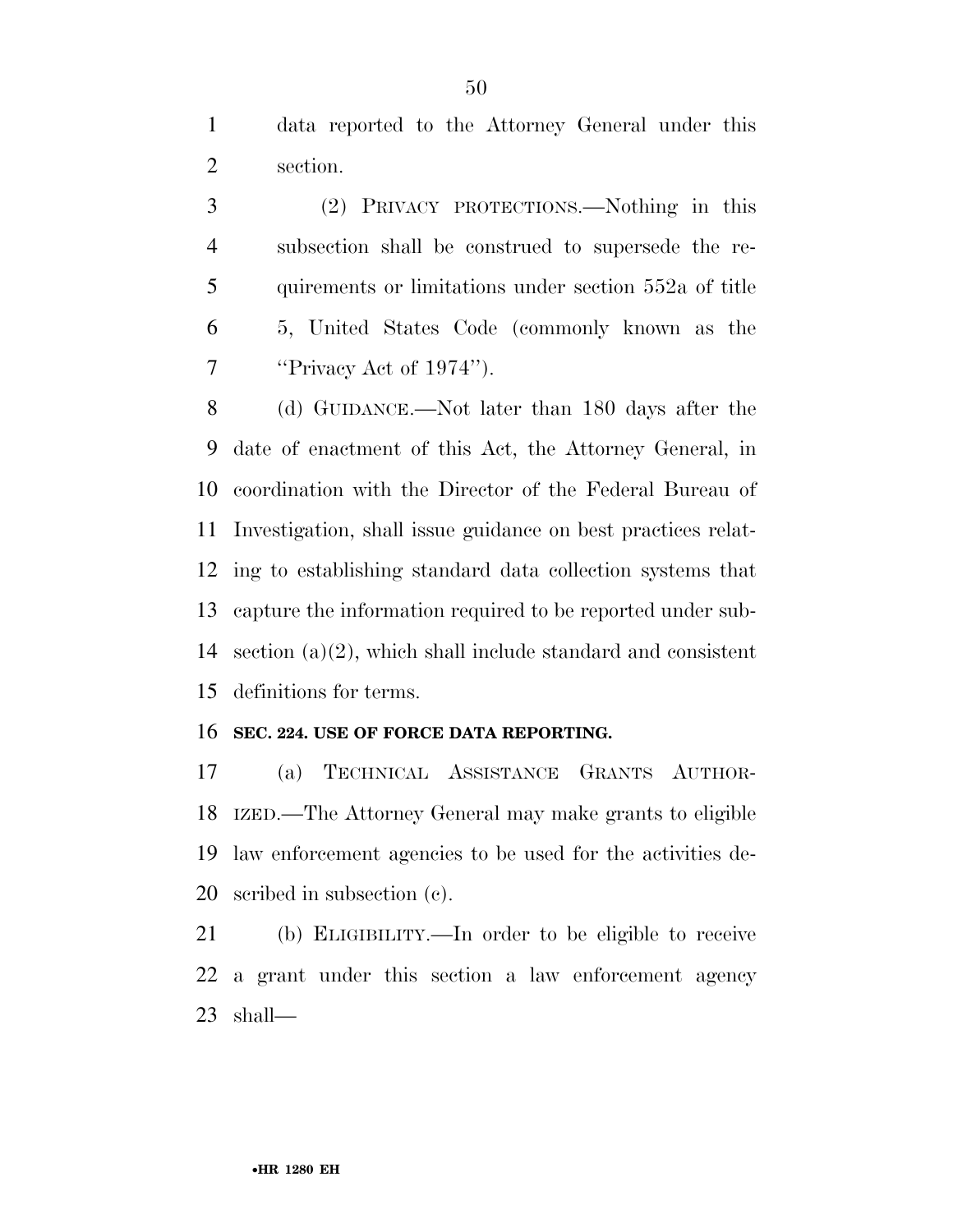| $\mathbf{1}$   | $(1)$ be a tribal law enforcement agency or be lo-    |
|----------------|-------------------------------------------------------|
| $\overline{2}$ | cated in a State that receives funds under a Byrne    |
| 3              | grant program;                                        |
| $\overline{4}$ | $(2)$ employ not more that 100 local or tribal law    |
| 5              | enforcement officers;                                 |
| 6              | (3) demonstrate that the use of force policy for      |
| 7              | local law enforcement officers or tribal law enforce- |
| 8              | ment officers employed by the law enforcement agen-   |
| 9              | cy is publicly available; and                         |
| 10             | (4) establish and maintain a complaint system         |
| 11             | $that-$                                               |
| 12             | (A) may be used by members of the public              |
| 13             | to report incidents of use of force to the law en-    |
| 14             | forcement agency;                                     |
| 15             | (B) makes all information collected pub-              |
| 16             | licly searchable and available; and                   |
| 17             | (C) provides information on the status of             |
| 18             | an investigation related to a use of force com-       |
| 19             | plaint.                                               |
| 20             | (c) ACTIVITIES DESCRIBED.—A grant made under          |
| 21             | this section may be used by a law enforcement agency  |
| 22             | $for-$                                                |
| 23             | $(1)$ the cost of assisting the State or Indian       |
| 24             | Tribe in which the law enforcement agency is located  |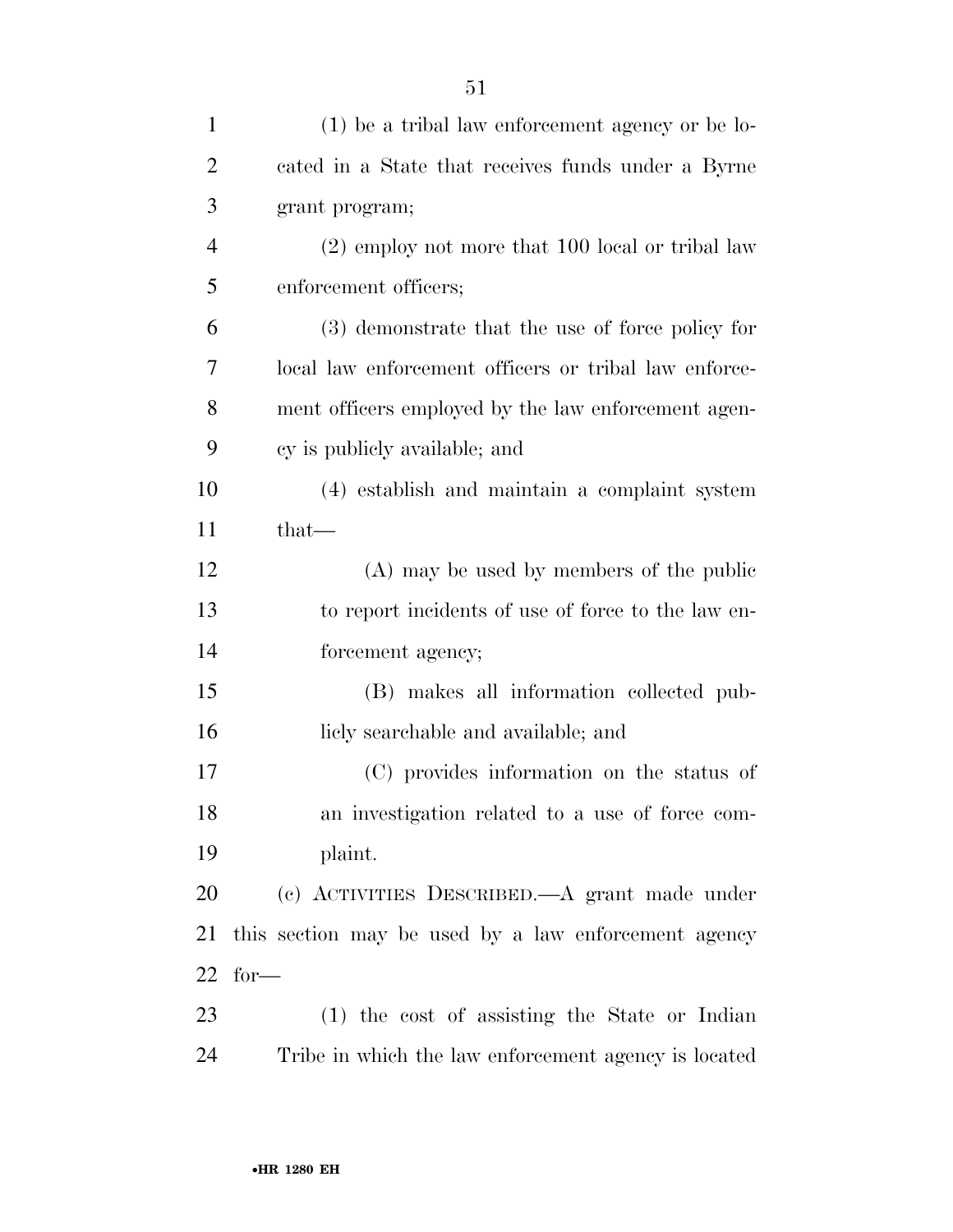| $\mathbf{1}$   | in complying with the reporting requirements de-           |
|----------------|------------------------------------------------------------|
| $\overline{2}$ | scribed in section 223;                                    |
| 3              | (2) the cost of establishing necessary systems             |
| $\overline{4}$ | required to investigate and report incidents as re-        |
| 5              | quired under subsection $(b)(4)$ ;                         |
| 6              | (3) public awareness campaigns designed to                 |
| 7              | gain information from the public on use of force by        |
| 8              | or against local and tribal law enforcement officers,      |
| 9              | including shootings, which may include tip lines, hot-     |
| 10             | lines, and public service announcements; and               |
| 11             | (4) use of force training for law enforcement              |
| 12             | agencies and personnel, including training on de-es-       |
| 13             | calation, implicit bias, crisis intervention techniques,   |
| 14             | and adolescent development.                                |
| 15             | SEC. 225. COMPLIANCE WITH REPORTING REQUIREMENTS.          |
| 16             | (a) IN GENERAL.—Not later than 1 year after the            |
| 17             | date of enactment of this Act, and each year thereafter,   |
|                | 18 the Attorney General shall conduct an audit and review  |
| 19             | of the information provided under this subtitle to deter-  |
| 20             | mine whether each State or Indian Tribe described in sec-  |
| 21             | tion $223(a)(1)$ is in compliance with the requirements of |
| 22             | this subtitle.                                             |
| 23             | (b) CONSISTENCY IN DATA REPORTING.—                        |
| 24             | (1) IN GENERAL.—Any data reported under                    |

this subtitle shall be collected and reported—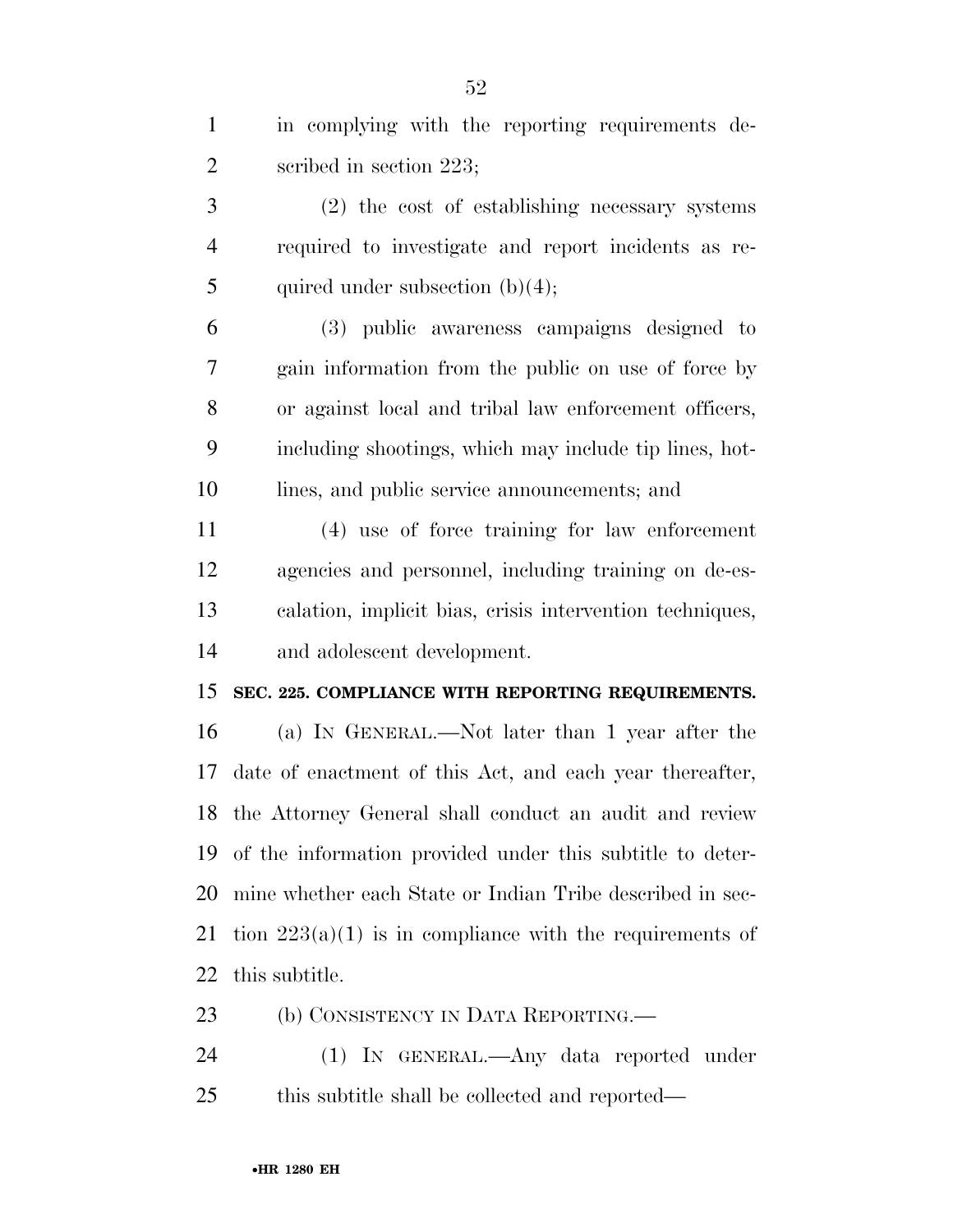| $\mathbf{1}$   | (A) in a manner consistent with existing                   |
|----------------|------------------------------------------------------------|
| $\overline{2}$ | programs of the Department of Justice that                 |
| 3              | collect data on local law enforcement officer en-          |
| $\overline{4}$ | counters with civilians; and                               |
| 5              | (B) in a manner consistent with civil rights               |
| 6              | laws for distribution of information to the pub-           |
| 7              | lic.                                                       |
| 8              | (2) GUIDELINES.—Not later than 1 year after                |
| 9              | the date of enactment of this Act, the Attorney Gen-       |
| 10             | eral shall—                                                |
| 11             | $(A)$ issue guidelines on the reporting re-                |
| 12             | quirement under section 223; and                           |
| 13             | (B) seek public comment before finalizing                  |
| 14             | guidelines required under subparagraph<br>the              |
| 15             | (A).                                                       |
| 16             | SEC. 226. FEDERAL LAW ENFORCEMENT REPORTING.               |
| 17             | The head of each Federal law enforcement agency            |
| 18             | shall submit to the Attorney General, on a quarterly basis |
| 19             | and pursuant to guidelines established by the Attorney     |
| 20             | General, the information required to be reported by a      |
| 21             | State or Indian Tribe under section 223.                   |
| 22             | SEC. 227. AUTHORIZATION OF APPROPRIATIONS.                 |
| 23             | There are authorized to be appropriated to the Attor-      |
| 24             | ney General such sums as are necessary to carry out this   |
| 25             | subtitle.                                                  |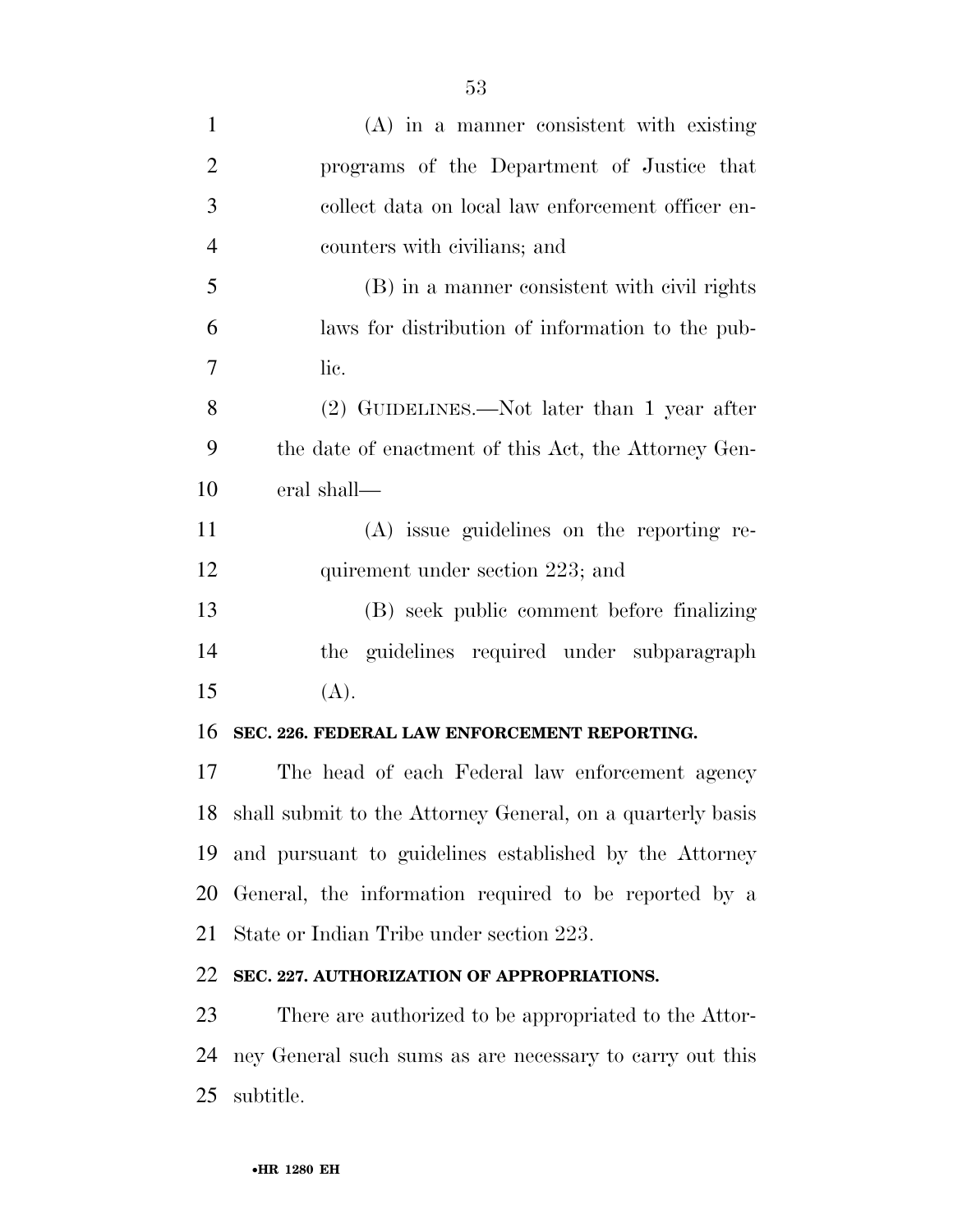| $\mathbf{1}$   | <b>TITLE III-IMPROVING POLICE</b>                      |
|----------------|--------------------------------------------------------|
| $\overline{2}$ | <b>TRAINING AND POLICIES</b>                           |
| 3              | Subtitle A-End Racial and                              |
| $\overline{4}$ | <b>Religious Profiling Act</b>                         |
| 5              | SEC. 301. SHORT TITLE.                                 |
| 6              | This subtitle may be cited as the "End Racial and      |
| 7              | Religious Profiling Act of 2021" or "ERRPA".           |
| 8              | SEC. 302. DEFINITIONS.                                 |
| 9              | In this subtitle:                                      |
| 10             | (1) COVERED PROGRAM.—The term "covered                 |
| 11             | program" means any program or activity funded in       |
| 12             | whole or in part with funds made available under-      |
| 13             | (A) a Byrne grant program; and                         |
| 14             | (B) the COPS grant program, except that                |
| 15             | no program, project, or other activity specified       |
| 16             | in section $1701(b)(13)$ of part Q of title I of the   |
| 17             | Omnibus Crime Control and Safe Streets Act of          |
| 18             | 1968 (34 U.S.C. 10381 et seq.) shall be a cov-         |
| 19             | ered program under this paragraph.                     |
| 20             | (2) GOVERNMENTAL BODY.—The term "govern-               |
| 21             | mental body" means any department, agency, special     |
| 22             | purpose district, or other instrumentality of Federal, |
| 23             | State, local, or Indian Tribal government.             |
| 24             | (3) HIT RATE.—The term "hit rate" means the            |
| 25             | percentage of stops and searches in which a law en-    |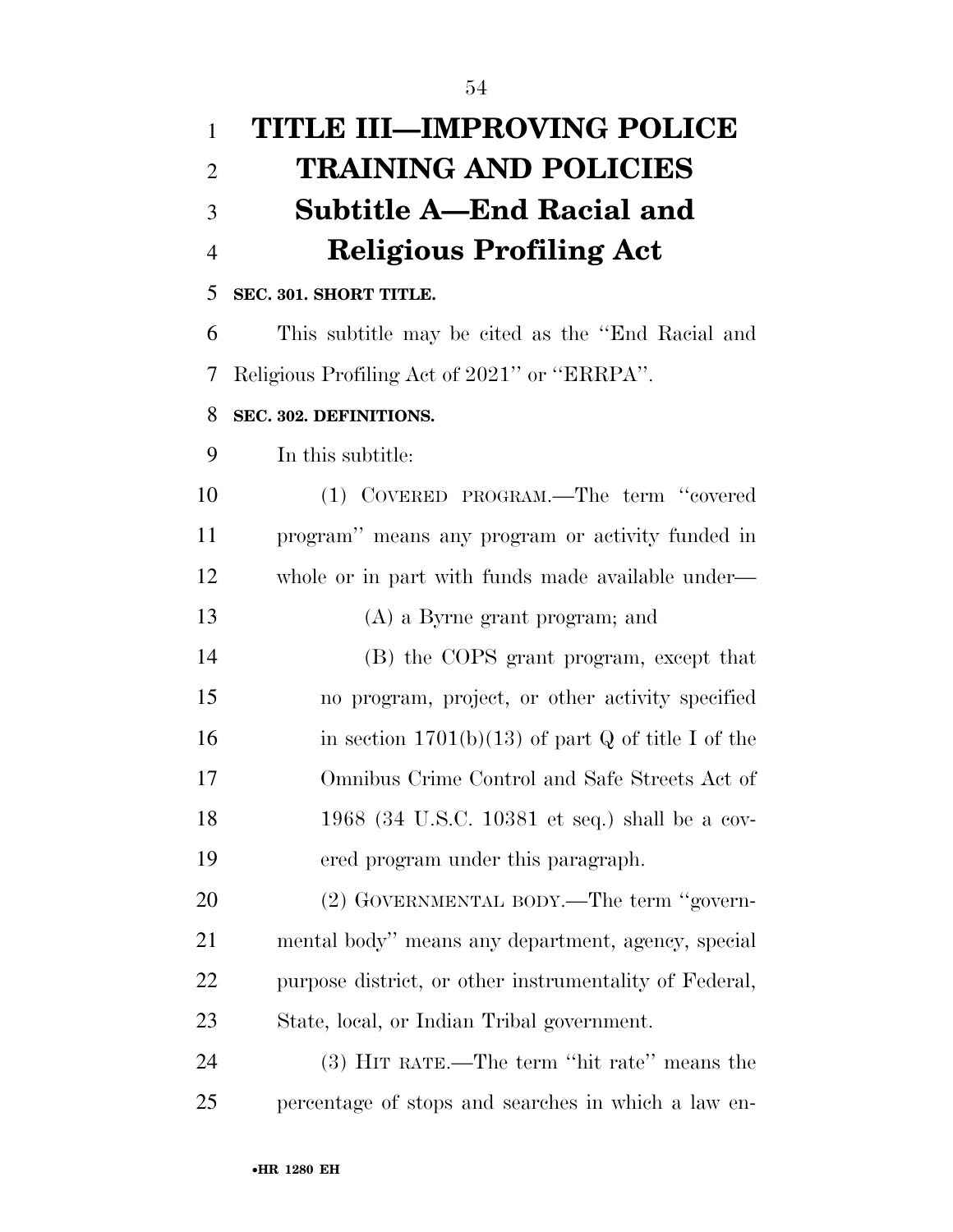| $\mathbf{1}$   | forcement agent finds drugs, a gun, or something          |
|----------------|-----------------------------------------------------------|
| $\overline{2}$ | else that leads to an arrest. The hit rate is cal-        |
| 3              | culated by dividing the total number of searches by       |
| $\overline{4}$ | the number of searches that yield contraband. The         |
| 5              | hit rate is complementary to the rate of false stops.     |
| 6              | (4) LAW ENFORCEMENT AGENCY.—The term                      |
| 7              | "law enforcement agency" means any Federal,               |
| 8              | State, or local public agency engaged in the preven-      |
| 9              | tion, detection, or investigation of violations of crimi- |
| 10             | nal, immigration, or customs laws.                        |
| 11             | (5) LAW ENFORCEMENT AGENT.—The term                       |
| 12             | "law enforcement agent" means any Federal, State,         |
| 13             | or local official responsible for enforcing criminal,     |
| 14             | immigration, or customs laws, including police offi-      |
| 15             | cers and other agents of a law enforcement agency.        |
| 16             | $(6)$ RACIAL PROFILING.—                                  |
| 17             | (A) IN GENERAL.—The term<br>"racial"                      |
| 18             | profiling" means the practice of a law enforce-           |
| 19             | ment agent or agency relying, to any degree, on           |
| 20             | actual or perceived race, ethnicity, national ori-        |
| 21             | gin, religion, gender, gender identity, or sexual         |
| 22             | orientation in selecting which individual to sub-         |
| 23             | ject to routine or spontaneous investigatory ac-          |
| 24             | tivities or in deciding upon the scope and sub-           |
| 25             | stance of law enforcement activity following the          |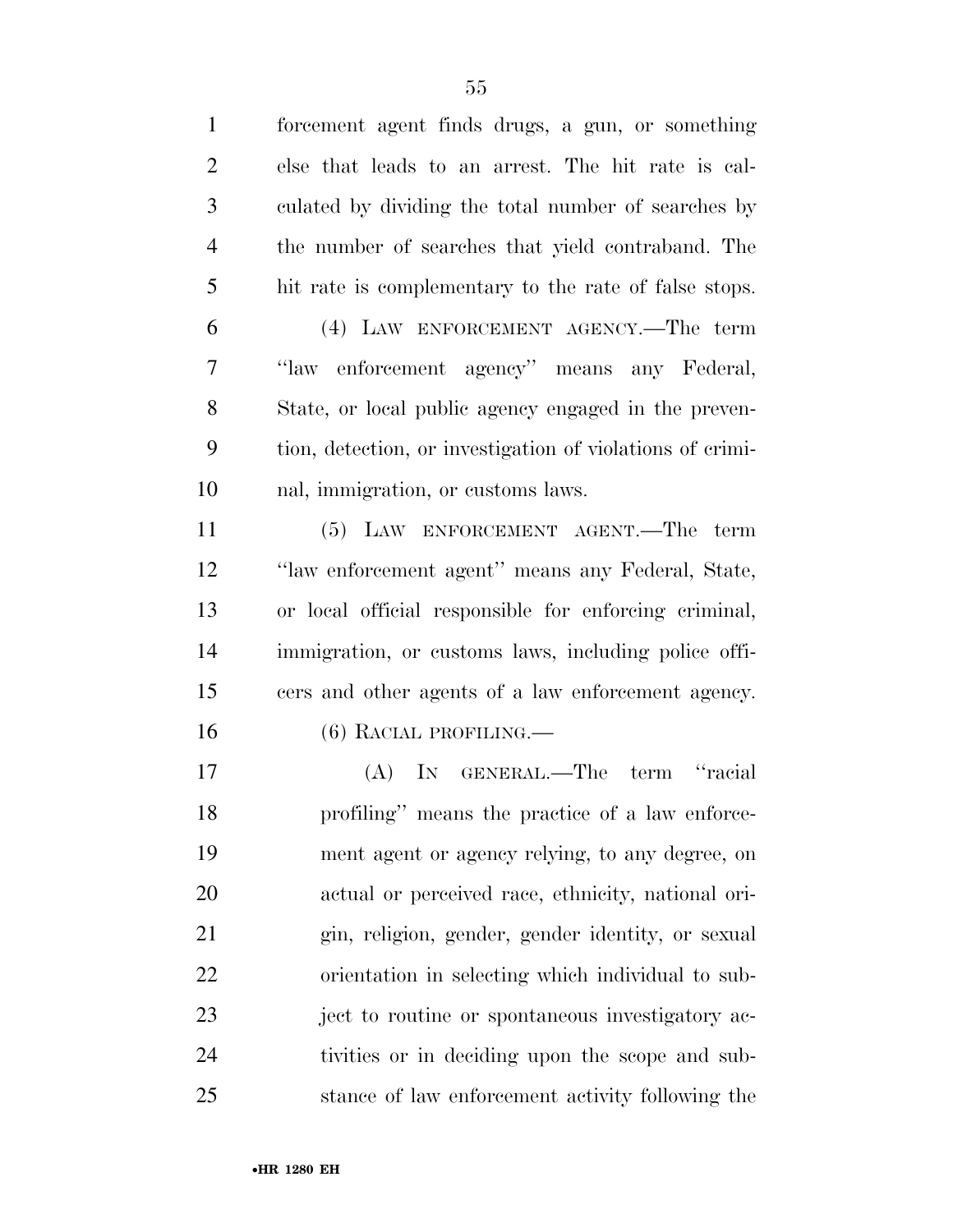| $\mathbf{1}$   | initial investigatory procedure, except when           |
|----------------|--------------------------------------------------------|
| $\overline{2}$ | there is trustworthy information, relevant to the      |
| 3              | locality and timeframe, that links a person with       |
| $\overline{4}$ | a particular characteristic described in this          |
| 5              | paragraph to an identified criminal incident or        |
| 6              | scheme.                                                |
| 7              | (B) EXCEPTION.—For purposes of sub-                    |
| 8              | paragraph $(A)$ , a tribal law enforcement officer     |
| 9              | exercising law enforcement authority within In-        |
| 10             | dian country, as that term is defined in section       |
| 11             | 1151 of title 18, United States Code, is not           |
| 12             | considered to be racial profiling with respect to      |
| 13             | making key jurisdictional determinations that          |
| 14             | are necessarily tied to reliance on actual or per-     |
| 15             | ceived race, ethnicity, or tribal affiliation.         |
| 16             | (7) ROUTINE OR SPONTANEOUS INVESTIGATORY               |
| 17             | ACTIVITIES.—The term "routine or spontaneous in-       |
| 18             | vestigatory activities" means the following activities |
| 19             | by a law enforcement agent:                            |
| 20             | (A) Interviews.                                        |
| 21             | (B) Traffic stops.                                     |
| 22             | (C) Pedestrian stops.                                  |
| 23             | (D)<br>Frisks and other types of<br>body               |
| 24             | searches.                                              |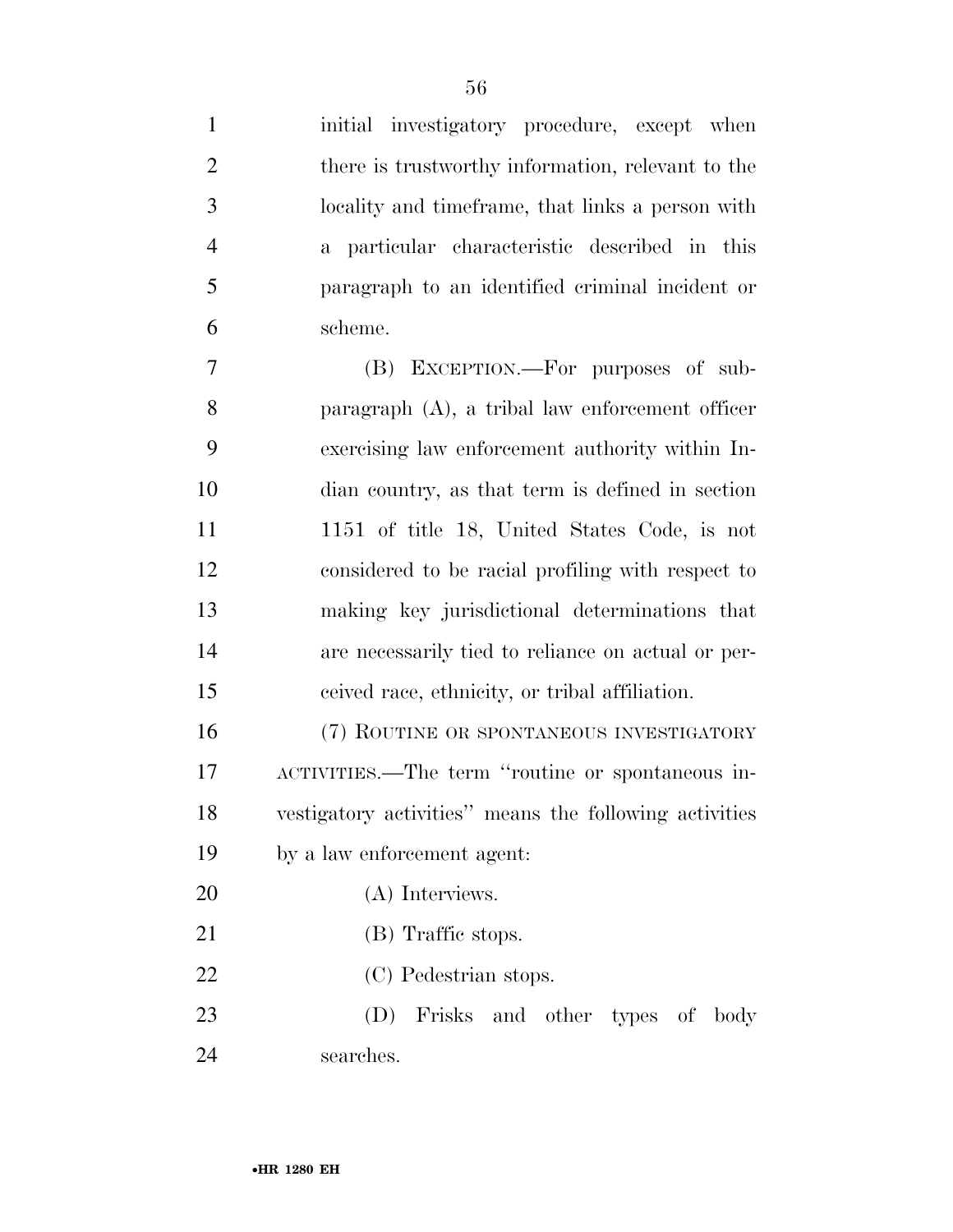| $\mathbf{1}$   | (E) Consensual or nonconsensual searches             |
|----------------|------------------------------------------------------|
| $\overline{2}$ | of the persons, property, or possessions (includ-    |
| 3              | ing vehicles) of individuals using any form of       |
| $\overline{4}$ | public or private transportation, including mo-      |
| 5              | torists and pedestrians.                             |
| 6              | (F) Data collection and analysis, assess-            |
| 7              | ments, and predicated investigations.                |
| 8              | (G) Inspections and interviews of entrants           |
| 9              | into the United States that are more extensive       |
| 10             | than those customarily carried out.                  |
| 11             | (H) Immigration-related workplace inves-             |
| 12             | tigations.                                           |
| 13             | (I) Such other types of law enforcement              |
| 14             | encounters compiled for or by the Federal Bu-        |
| 15             | reau of Investigation or the Department of Jus-      |
| 16             | tice Bureau of Justice Statistics.                   |
| 17             | (8) REASONABLE REQUEST.—The term "rea-               |
| 18             | sonable request" means all requests for information, |
| 19             | except for those that—                               |
| 20             | $(A)$ are immaterial to the investigation;           |
| 21             | (B) would result in the unnecessary disclo-          |
| 22             | sure of personal information; or                     |
| 23             | (C) would place a severe burden on the re-           |
| 24             | sources of the law enforcement agency given its      |
| 25             | size.                                                |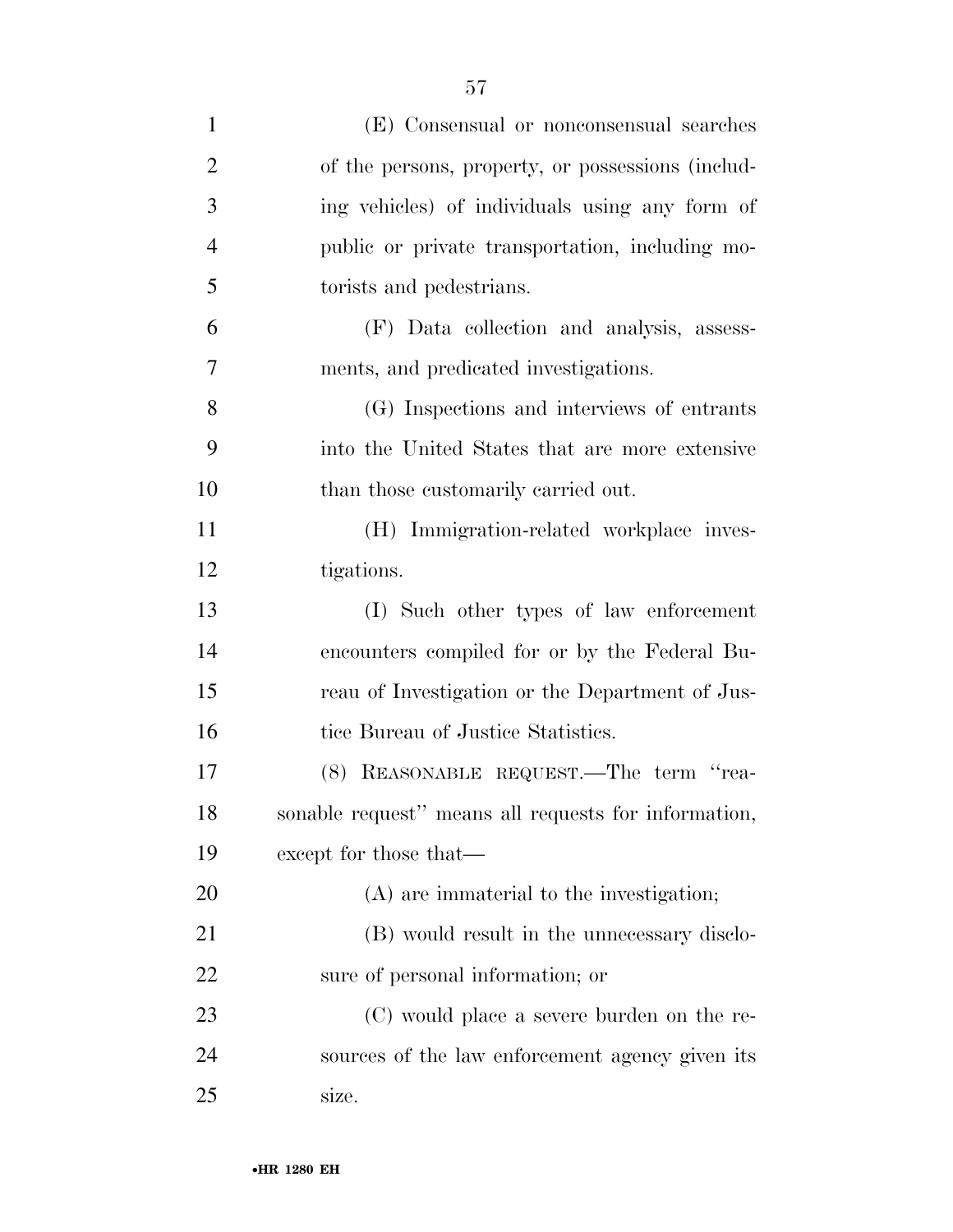# **PART I—PROHIBITION OF RACIAL PROFILING SEC. 311. PROHIBITION.**

 No law enforcement agent or law enforcement agency shall engage in racial profiling.

#### **SEC. 312. ENFORCEMENT.**

 (a) REMEDY.—The United States, or an individual injured by racial profiling, may enforce this part in a civil action for declaratory or injunctive relief, filed either in a State court of general jurisdiction or in a district court of the United States.

 (b) PARTIES.—In any action brought under this part, relief may be obtained against—

 (1) any governmental body that employed any law enforcement agent who engaged in racial profiling;

 (2) any agent of such body who engaged in ra-cial profiling; and

 (3) any person with supervisory authority over such agent.

 (c) NATURE OF PROOF.—Proof that the routine or spontaneous investigatory activities of law enforcement agents in a jurisdiction have had a disparate impact on individuals with a particular characteristic described in section 302(6) shall constitute prima facie evidence of a violation of this part.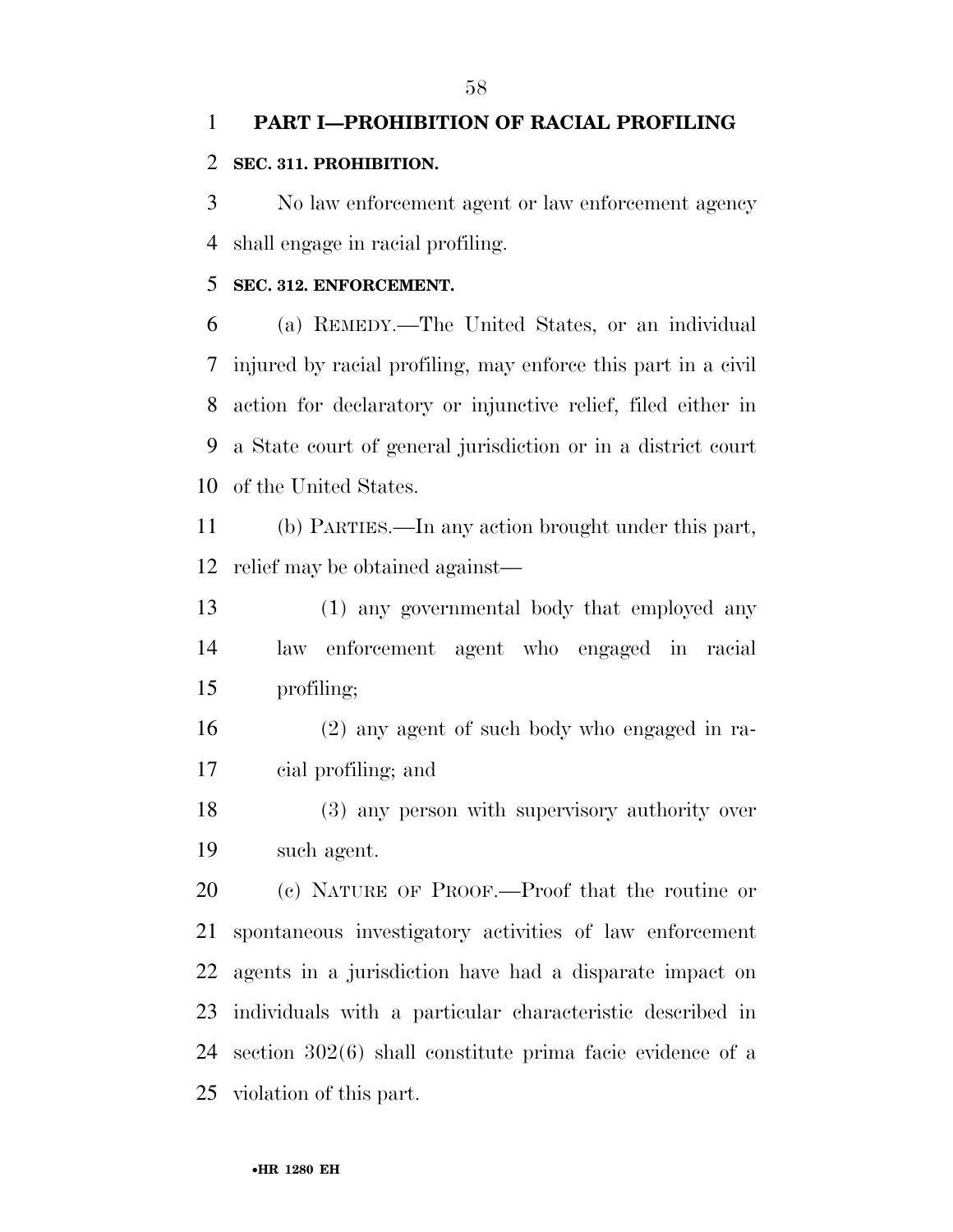(d) ATTORNEY'S FEES.—In any action or proceeding to enforce this part against any governmental body, the court may allow a prevailing plaintiff, other than the United States, reasonable attorney's fees as part of the costs, and may include expert fees as part of the attorney's fee. The term ''prevailing plaintiff'' means a plaintiff that substantially prevails pursuant to a judicial or administra- tive judgment or order, or an enforceable written agree-ment.

# **PART II—PROGRAMS TO ELIMINATE RACIAL PROFILING BY FEDERAL LAW ENFORCE-MENT AGENCIES**

# **SEC. 321. POLICIES TO ELIMINATE RACIAL PROFILING.**

 (a) IN GENERAL.—Federal law enforcement agencies shall—

 (1) maintain adequate policies and procedures designed to eliminate racial profiling; and

 (2) cease existing practices that permit racial profiling.

 (b) POLICIES.—The policies and procedures de-scribed in subsection (a)(1) shall include—

# (1) a prohibition on racial profiling;

 (2) training on racial profiling issues as part of Federal law enforcement training;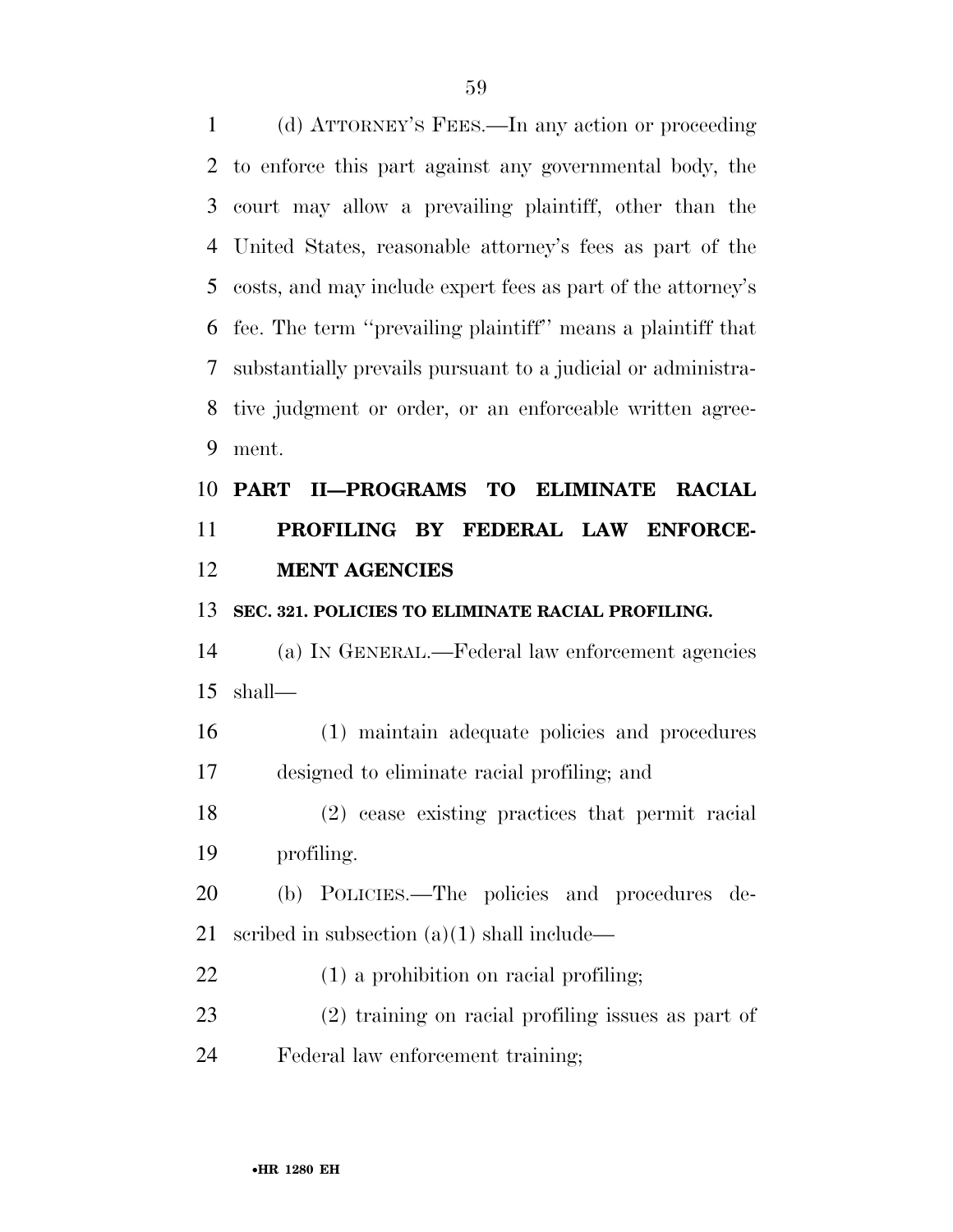(3) the collection of data in accordance with the regulations issued by the Attorney General under section 341; (4) procedures for receiving, investigating, and responding meaningfully to complaints alleging ra- cial profiling by law enforcement agents; and (5) any other policies and procedures the Attor- ney General determines to be necessary to eliminate racial profiling by Federal law enforcement agencies. **PART III—PROGRAMS TO ELIMINATE RACIAL PROFILING BY STATE AND LOCAL LAW EN- FORCEMENT AGENCIES SEC. 331. POLICIES REQUIRED FOR GRANTS.**  (a) IN GENERAL.—An application by a State or a unit of local government for funding under a covered pro-gram shall include a certification that such State, unit of

 local government, and any law enforcement agency to which it will distribute funds—

 (1) maintains adequate policies and procedures designed to eliminate racial profiling; and

 (2) has eliminated any existing practices that permit or encourage racial profiling.

 (b) POLICIES.—The policies and procedures de-scribed in subsection (a)(1) shall include—

(1) a prohibition on racial profiling;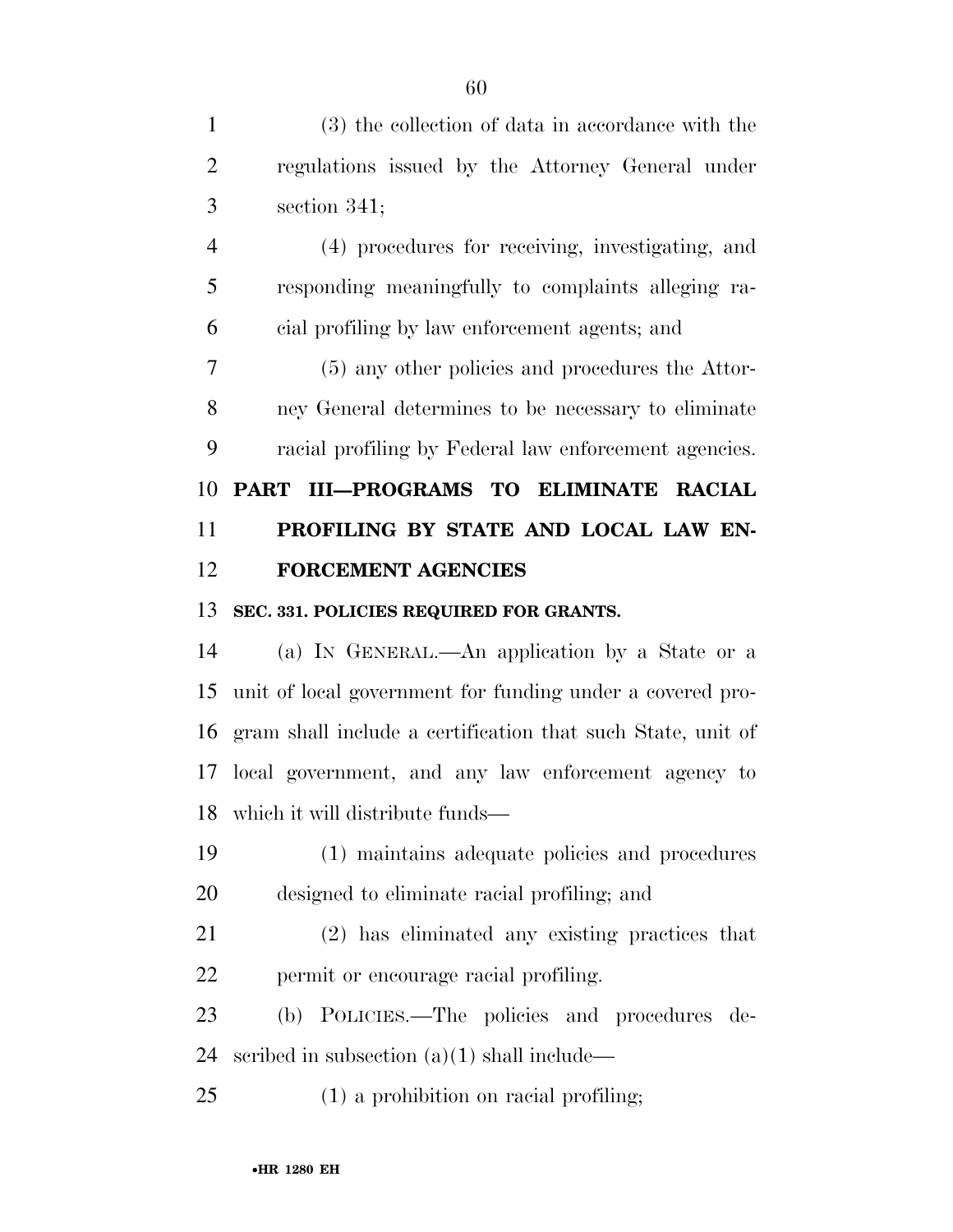| $\mathbf{1}$ | (2) training on racial profiling issues as part of      |
|--------------|---------------------------------------------------------|
| 2            | law enforcement training;                               |
| 3            | (3) the collection of data in accordance with the       |
| 4            | regulations issued by the Attorney General under        |
| 5            | section 341; and                                        |
| 6            | (4) participation in an administrative complaint        |
| 7            | procedure or independent audit program that meets       |
| 8            | the requirements of section 332.                        |
| 9            | (c) EFFECTIVE DATE.—This section shall take effect      |
| 10           | 12 months after the date of enactment of this Act.      |
| 11           | SEC. 332. INVOLVEMENT OF ATTORNEY GENERAL.              |
| 12           | (a) REGULATIONS.—                                       |
| 13           | $(1)$ IN GENERAL.—Not later than 6 months               |
| 14           | after the date of enactment of this Act and in con-     |
| 15           | sultation with stakeholders, including Federal, State,  |
| 16           | and local law enforcement agencies and community,       |
| 17           | professional, research, and civil rights organizations, |
| 18           | the Attorney General shall issue regulations for the    |
| 19           | operation of administrative complaint procedures        |
| 20           | and independent audit programs to ensure that such      |
| 21           | procedures and programs provide an appropriate re-      |
| 22           | sponse to allegations of racial profiling by law en-    |
| 23           | forcement agents or agencies.                           |
| 24           | GUIDELINES.—The regulations issued<br>(2)               |
| 25           | under paragraph (1) shall contain guidelines that       |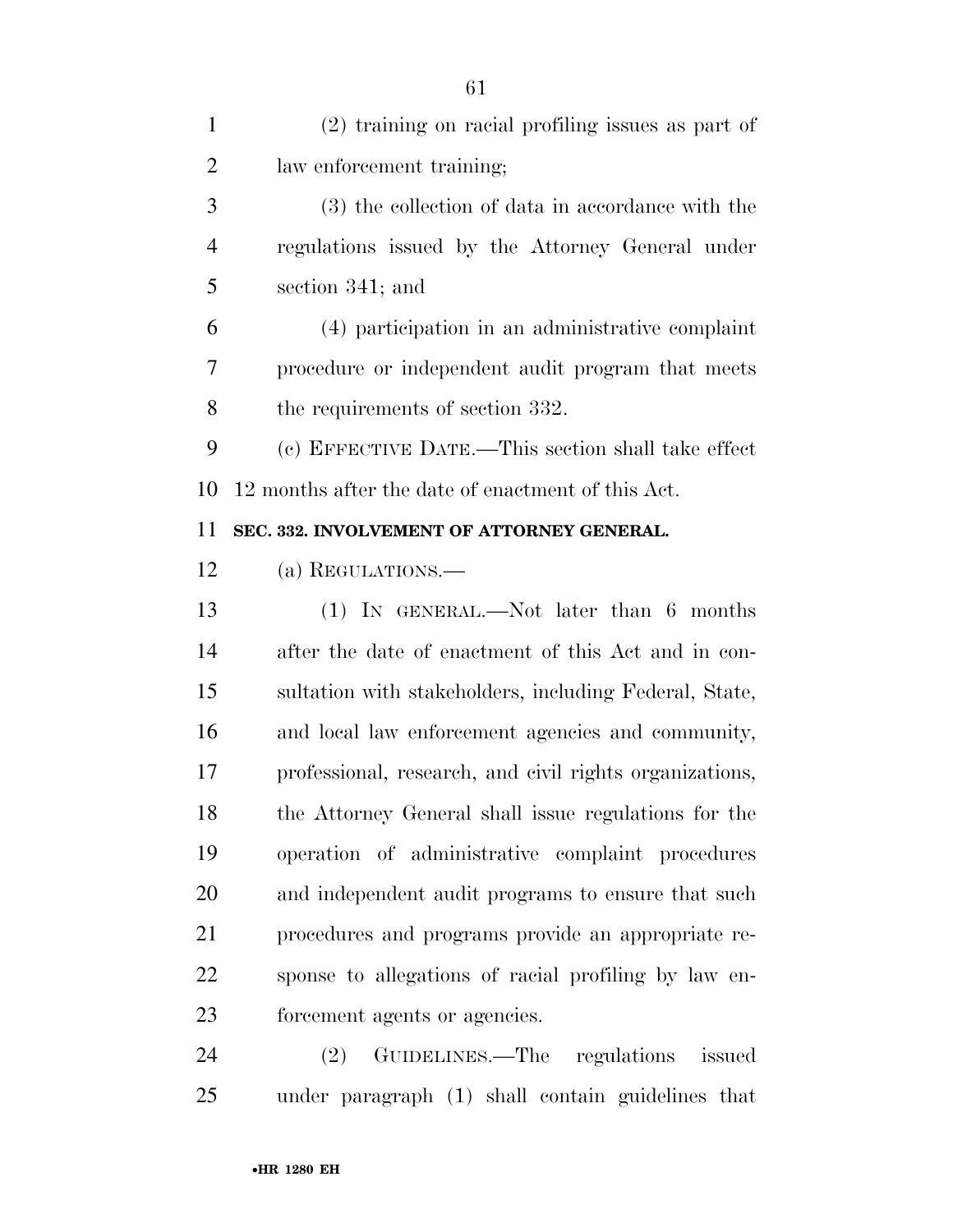ensure the fairness, effectiveness, and independence of the administrative complaint procedures and inde-pendent auditor programs.

 (b) NONCOMPLIANCE.—If the Attorney General de- termines that the recipient of a grant from any covered program is not in compliance with the requirements of sec- tion 331 or the regulations issued under subsection (a), the Attorney General shall withhold, in whole or in part (at the discretion of the Attorney General), funds for one or more grants to the recipient under the covered pro-gram, until the recipient establishes compliance.

 (c) PRIVATE PARTIES.—The Attorney General shall provide notice and an opportunity for private parties to present evidence to the Attorney General that a recipient of a grant from any covered program is not in compliance with the requirements of this part.

#### **SEC. 333. DATA COLLECTION DEMONSTRATION PROJECT.**

 (a) TECHNICAL ASSISTANCE GRANTS FOR DATA COLLECTION.—

20 (1) IN GENERAL.—The Attorney General may, 21 through competitive grants or contracts, carry out a 2-year demonstration project for the purpose of de- veloping and implementing data collection programs on the hit rates for stops and searches by law en-forcement agencies. The data collected shall be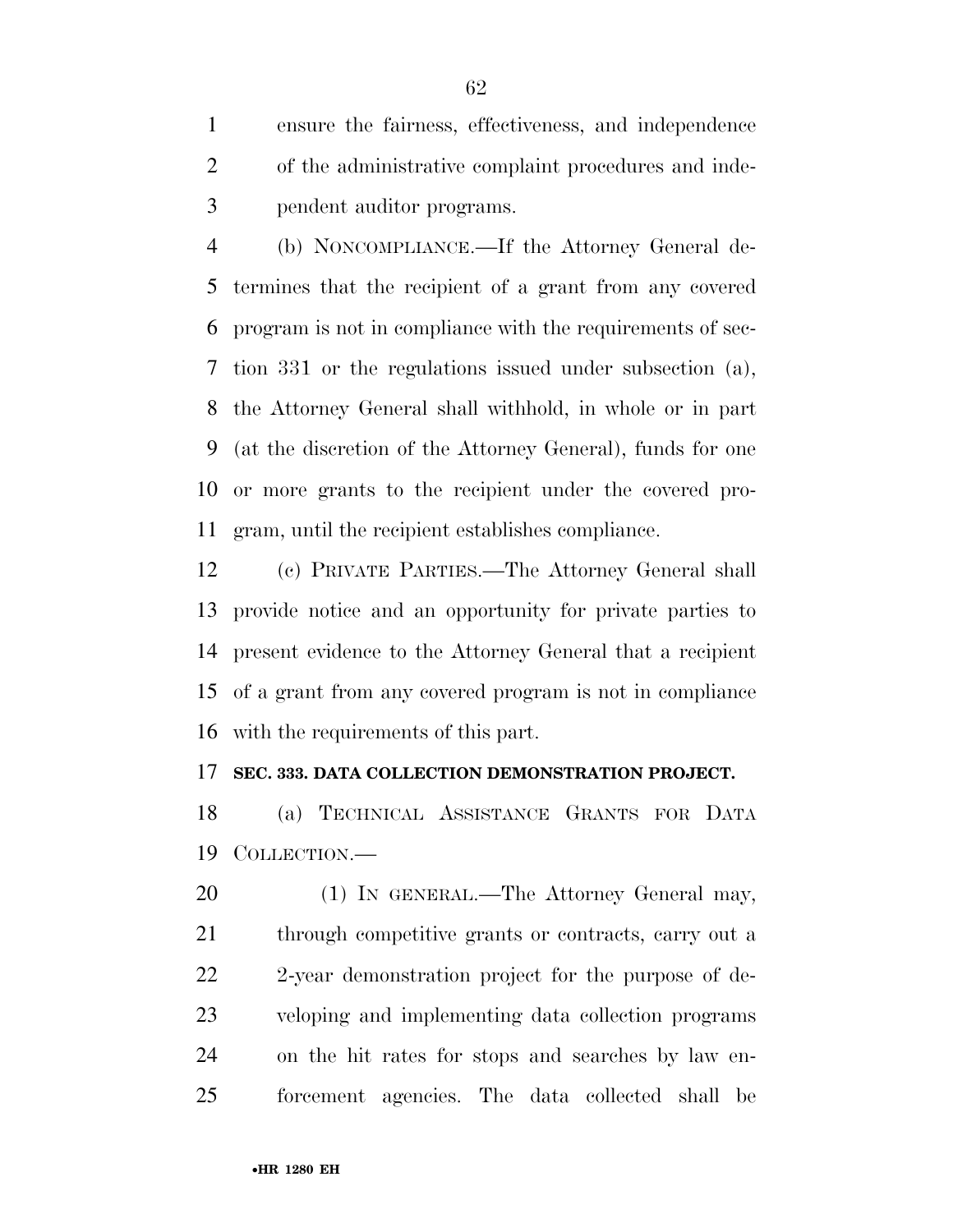disaggregated by race, ethnicity, national origin, gender, and religion. (2) NUMBER OF GRANTS.—The Attorney Gen- eral shall provide not more than 5 grants or con- tracts under this section. (3) ELIGIBLE GRANTEES.—Grants or contracts under this section shall be awarded to law enforce- ment agencies that serve communities where there is a significant concentration of racial or ethnic minori- ties and that are not already collecting data volun- tarily. (b) REQUIRED ACTIVITIES.—Activities carried out with a grant under this section shall include— (1) developing a data collection tool and report- ing the compiled data to the Attorney General; and (2) training of law enforcement personnel on data collection, particularly for data collection on hit rates for stops and searches. (c) EVALUATION.—Not later than 3 years after the date of enactment of this Act, the Attorney General shall enter into a contract with an institution of higher edu- cation (as defined in section 101 of the Higher Education Act of 1965 (20 U.S.C. 1001)) to analyze the data col-lected by each of the grantees funded under this section.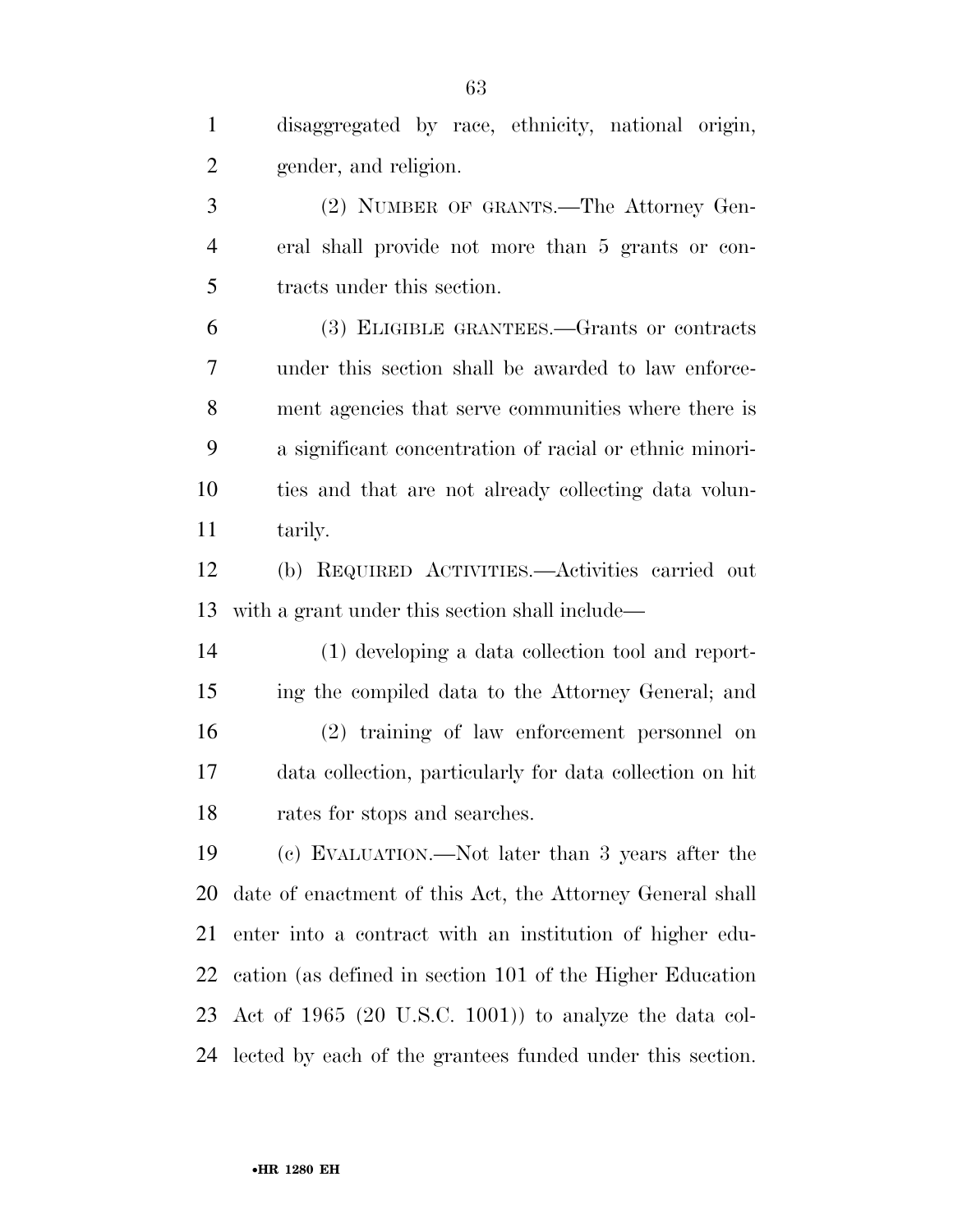(d) AUTHORIZATION OF APPROPRIATIONS.—There are authorized to be appropriated to carry out activities under this section—

 (1) \$5,000,000, over a 2-year period, to carry out the demonstration program under subsection (a); and

 (2) \$500,000 to carry out the evaluation under subsection (c).

## **SEC. 334. DEVELOPMENT OF BEST PRACTICES.**

 (a) USE OF FUNDS REQUIREMENT.—Section 502(a) of title I of the Omnibus Crime Control and Safe Streets Act of 1968 (34 U.S.C. 10153(a)), as amended by sections 113 and 114, is amended by adding at the end the fol-lowing:

 ''(9) An assurance that, for each fiscal year covered by an application, the applicant will use not less than 10 percent of the total amount of the grant award for the fiscal year to develop and imple- ment best practice devices and systems to eliminate racial profiling in accordance with section 334 of the End Racial and Religious Profiling Act of 2021.''.

 (b) DEVELOPMENT OF BEST PRACTICES.—Grant amounts described in paragraph (9) of section 502(a) of title I of the Omnibus Crime Control and Safe Streets Act of 1968 (34 U.S.C. 10153(a)), as added by subsection (a)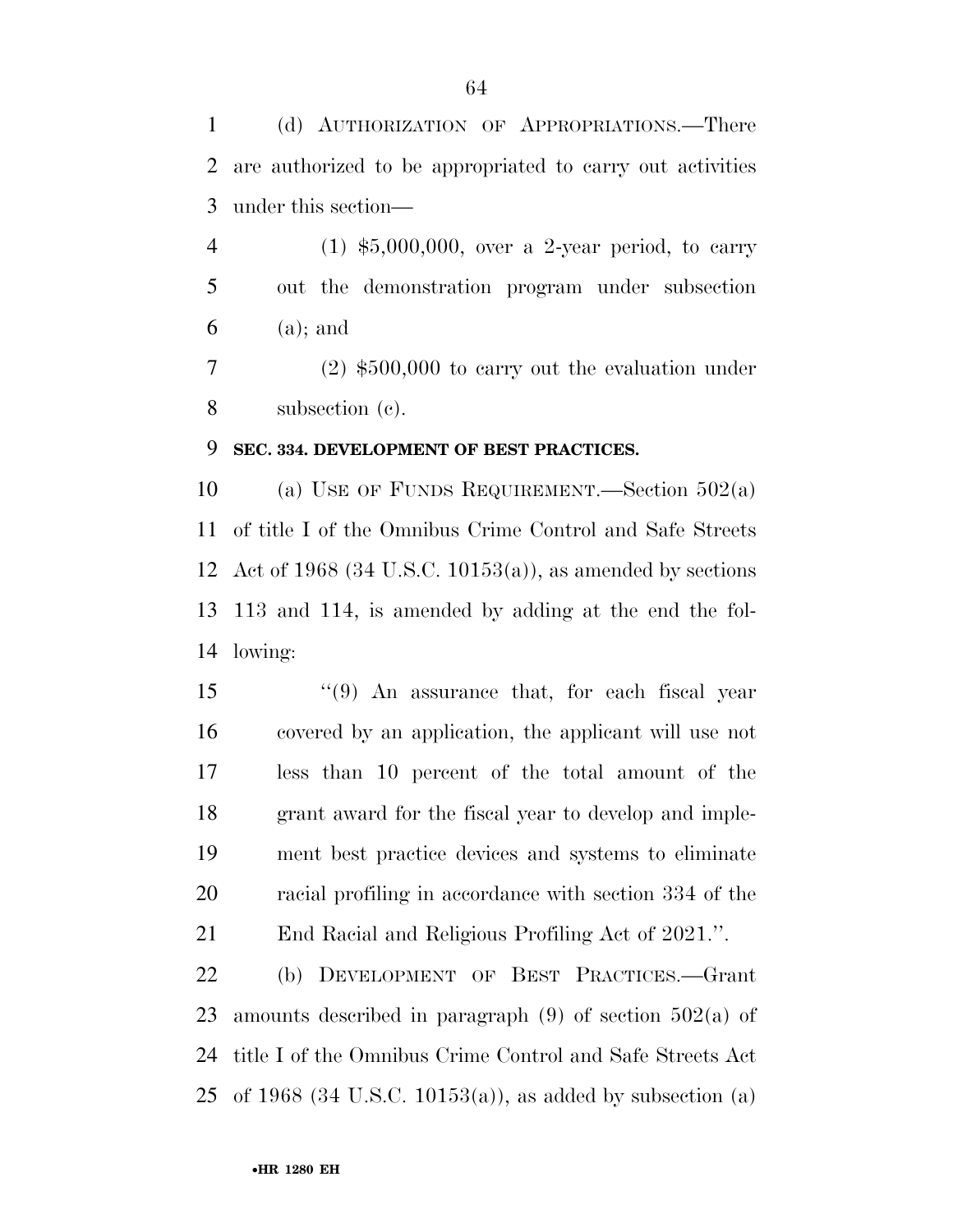of this section, shall be for programs that include the fol-lowing:

 (1) The development and implementation of training to prevent racial profiling and to encourage more respectful interaction with the public.

 (2) The acquisition and use of technology to fa-cilitate the accurate collection and analysis of data.

- (3) The development and acquisition of feed- back systems and technologies that identify law en- forcement agents or units of agents engaged in, or at risk of engaging in, racial profiling or other mis-conduct.
- (4) The establishment and maintenance of an administrative complaint procedure or independent auditor program.

#### **SEC. 335. AUTHORIZATION OF APPROPRIATIONS.**

 There are authorized to be appropriated to the Attor- ney General such sums as are necessary to carry out this part.

# **PART IV—DATA COLLECTION**

# **SEC. 341. ATTORNEY GENERAL TO ISSUE REGULATIONS.**

 (a) REGULATIONS.—Not later than 6 months after the date of enactment of this Act, the Attorney General, in consultation with stakeholders, including Federal, State, and local law enforcement agencies and community,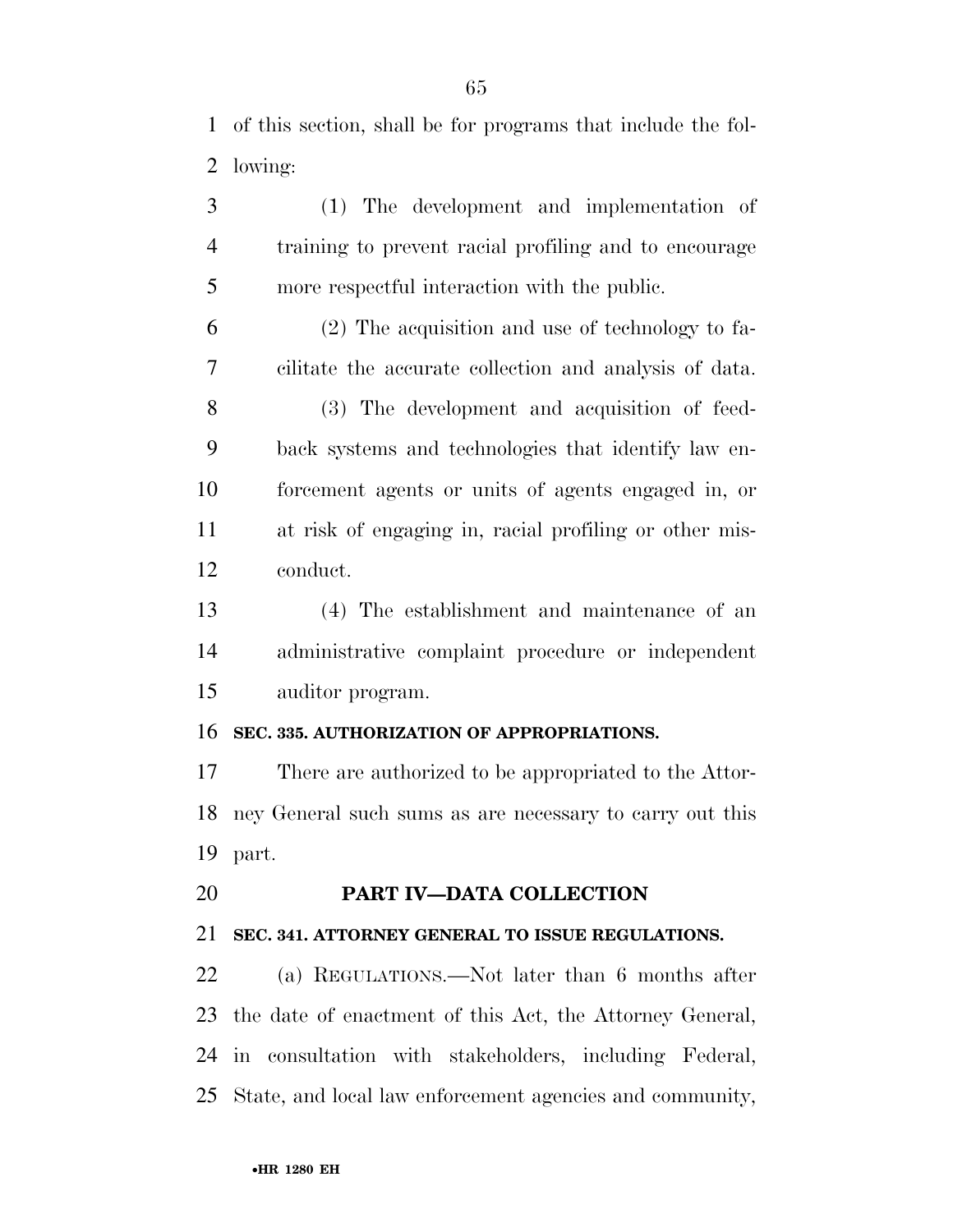| $\mathbf{1}$   | professional, research, and civil rights organizations, shall |
|----------------|---------------------------------------------------------------|
| $\overline{2}$ | issue regulations for the collection and compilation of data  |
| 3              | under sections 321 and 331.                                   |
| $\overline{4}$ | (b) REQUIREMENTS.—The regulations issued under                |
| 5              | subsection (a) shall—                                         |
| 6              | (1) provide for the collection of data on all rou-            |
| 7              | tine and spontaneous investigatory activities;                |
| 8              | $(2)$ provide that the data collected shall—                  |
| 9              | (A) be disaggregated by race, ethnicity, na-                  |
| 10             | tional origin, gender, disability, and religion;              |
| 11             | (B) include the date, time, and location of                   |
| 12             | such investigatory activities;                                |
| 13             | (C) include detail sufficient to permit an                    |
| 14             | analysis of whether a law enforcement agency is               |
| 15             | engaging in racial profiling; and                             |
| 16             | (D) not include personally identifiable in-                   |
| 17             | formation;                                                    |
| 18             | (3) provide that a standardized form shall be                 |
| 19             | made available to law enforcement agencies for the            |
| 20             | submission of collected data to the Department of             |
| 21             | Justice;                                                      |
| 22             | (4) provide that law enforcement agencies shall               |
| 23             | compile data on the standardized form made avail-             |
| 24             | able under paragraph $(3)$ , and submit the form to           |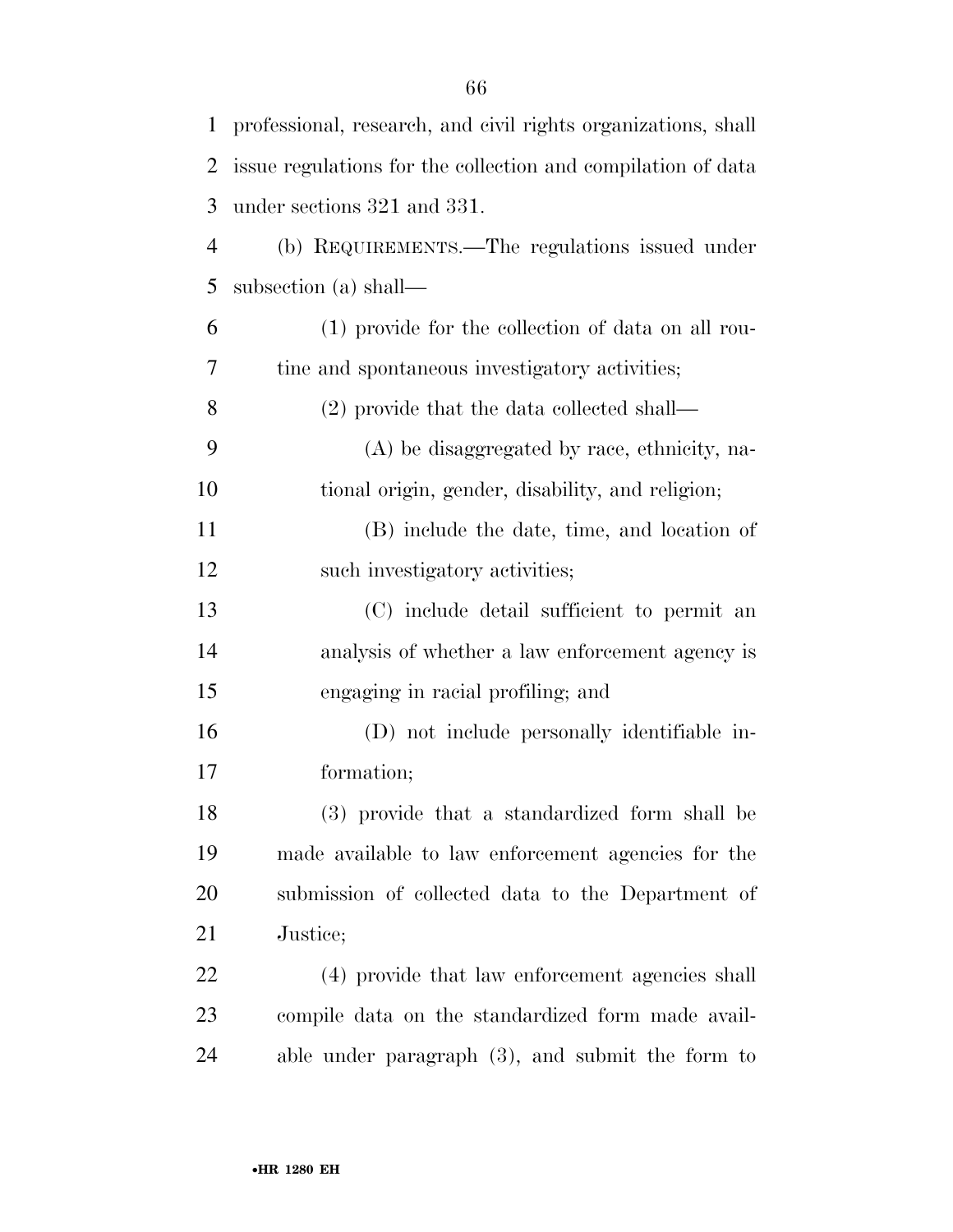| $\mathbf{1}$   | the Civil Rights Division and the Department of         |
|----------------|---------------------------------------------------------|
| $\overline{2}$ | Justice Bureau of Justice Statistics;                   |
| 3              | (5) provide that law enforcement agencies shall         |
| $\overline{4}$ | maintain all data collected under this subtitle for not |
| 5              | less than 4 years;                                      |
| 6              | (6) include guidelines for setting comparative          |
| 7              | benchmarks, consistent with best practices, against     |
| 8              | which collected data shall be measured;                 |
| 9              | (7) provide that the Department of Justice Bu-          |
| 10             | reau of Justice Statistics shall—                       |
| 11             | (A) analyze the data for any statistically              |
| 12             | significant disparities, including—                     |
| 13             | (i) disparities in the percentage of                    |
| 14             | drivers or pedestrians stopped relative to              |
| 15             | the proportion of the population passing                |
| 16             | through the neighborhood;                               |
| 17             | (ii) disparities in the hit rate; and                   |
| 18             | (iii) disparities in the frequency of                   |
| 19             | searches performed on racial or ethnic mi-              |
| 20             | nority drivers and the frequency of                     |
| 21             | searches performed on nonminority drivers;              |
| 22             | and                                                     |
| 23             | (B) not later than 3 years after the date               |
| 24             | of enactment of this Act, and annually there-           |
| 25             | after—                                                  |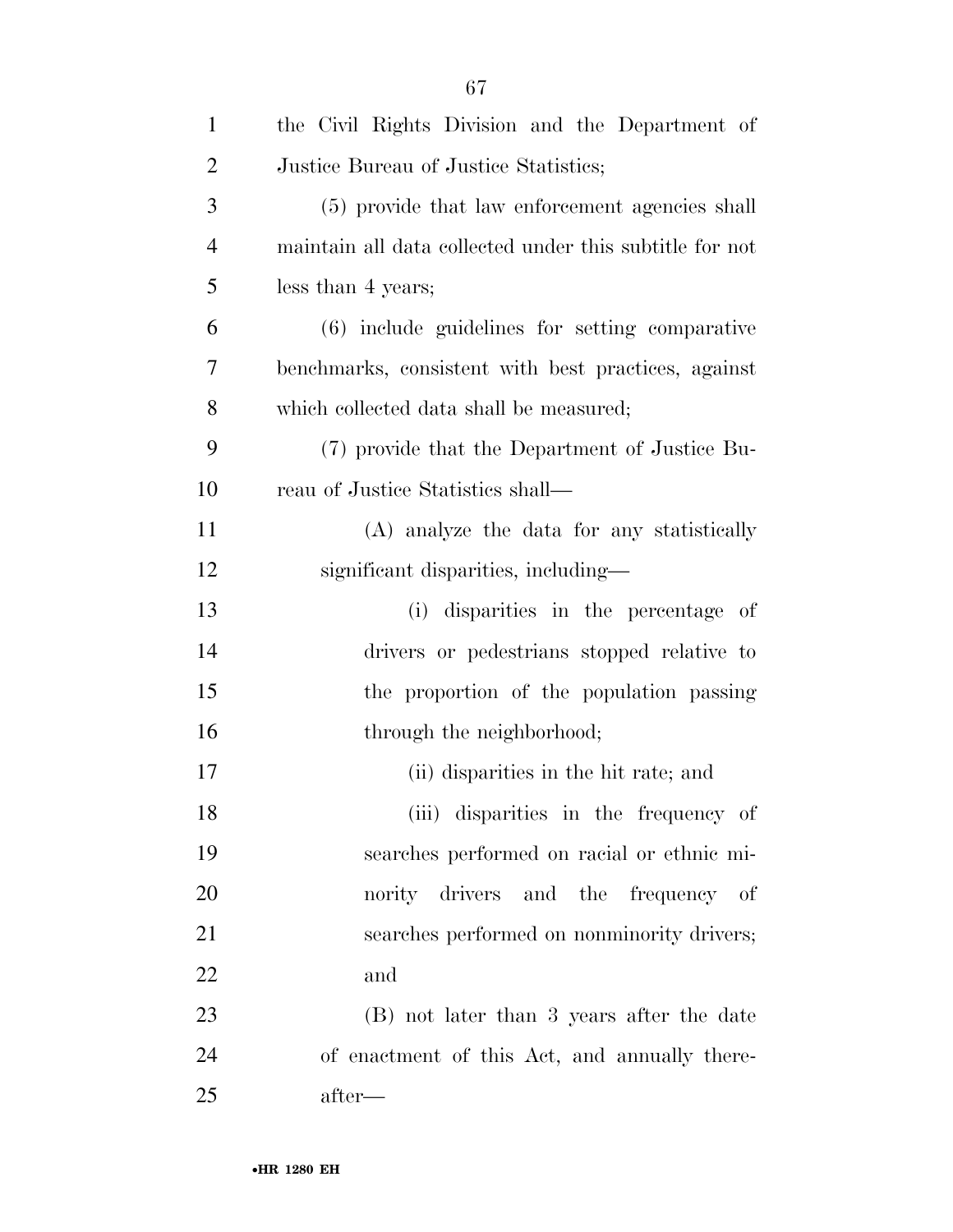| $\mathbf{1}$   | (i) prepare a report regarding the                 |
|----------------|----------------------------------------------------|
| $\overline{2}$ | findings of the analysis conducted under           |
| 3              | subparagraph $(A)$ ;                               |
| $\overline{4}$ | (ii) provide such report to Congress;              |
| 5              | and                                                |
| 6              | (iii) make such report available to the            |
| 7              | public, including on a website of the De-          |
| 8              | partment of Justice, and in accordance             |
| 9              | with accessibility standards under the             |
| 10             | Americans with Disabilities Act of 1990            |
| 11             | $(42 \text{ U.S.C. } 12101 \text{ et seq.});$ and  |
| 12             | (8) protect the privacy of individuals whose       |
| 13             | data is collected by—                              |
| 14             | (A) limiting the use of the data collected         |
| 15             | under this subtitle to the purposes set forth in   |
| 16             | this subtitle;                                     |
| 17             | (B) except as otherwise provided in this           |
| 18             | subtitle, limiting access to the data collected    |
| 19             | under this subtitle to those Federal, State, or    |
| 20             | local employees or agents who require such ac-     |
| 21             | cess in order to fulfill the purposes for the data |
| 22             | set forth in this subtitle;                        |
| 23             | (C) requiring contractors or other non-            |
| 24             | governmental agents who are permitted access       |
| 25             | to the data collected under this subtitle to sign  |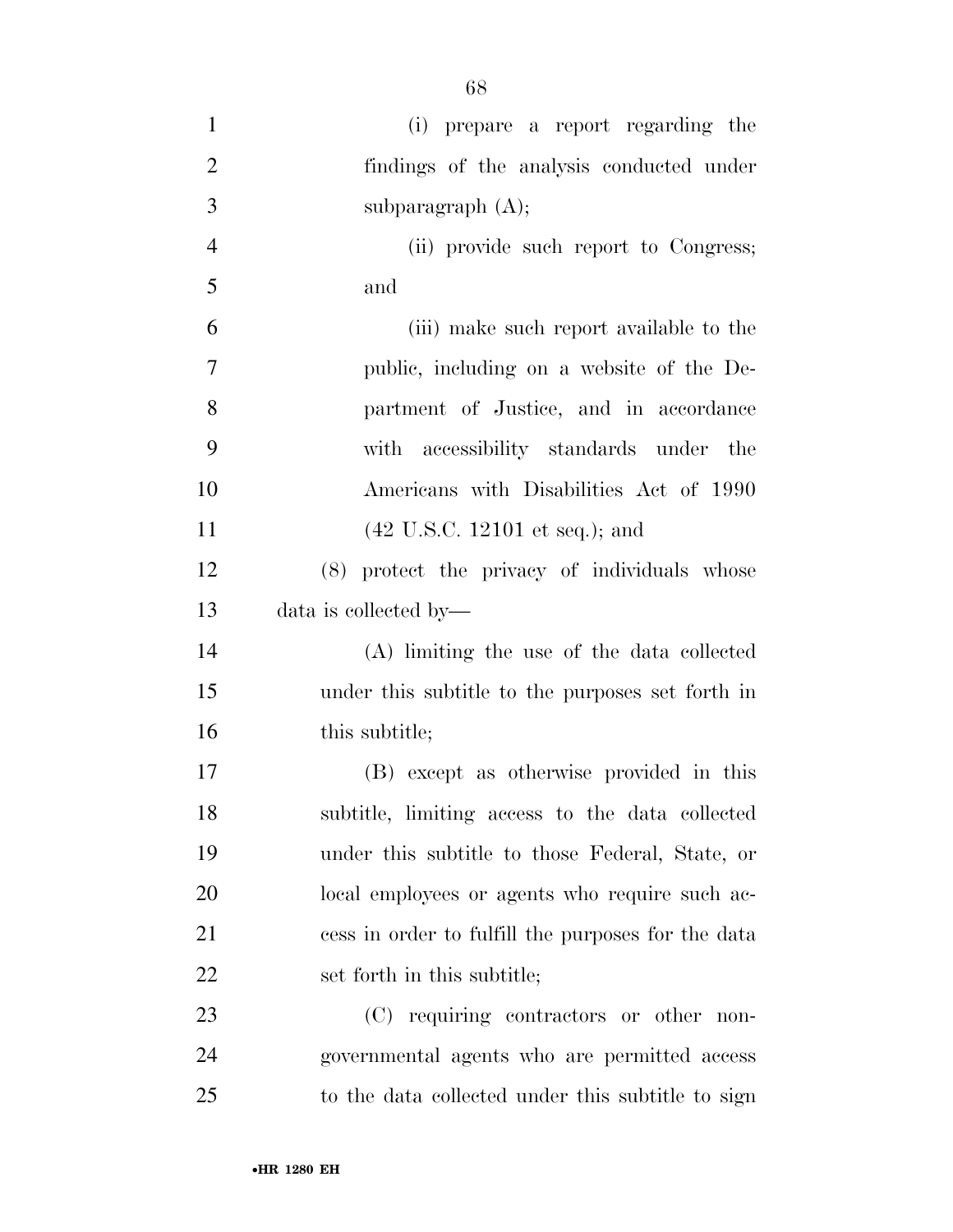use agreements incorporating the use and dis- closure restrictions set forth in subparagraph  $3 \qquad (A);$  and

 (D) requiring the maintenance of adequate security measures to prevent unauthorized ac-cess to the data collected under this subtitle.

# **SEC. 342. PUBLICATION OF DATA.**

 The Director of the Bureau of Justice Statistics of the Department of Justice shall provide to Congress and make available to the public, together with each annual report described in section 341, the data collected pursu- ant to this subtitle, excluding any personally identifiable information described in section 343.

# **SEC. 343. LIMITATIONS ON PUBLICATION OF DATA.**

 The name or identifying information of a law enforce- ment agent, complainant, or any other individual involved in any activity for which data is collected and compiled under this subtitle shall not be—

- (1) released to the public;
- 20 (2) disclosed to any person, except for-
- (A) such disclosures as are necessary to 22 comply with this subtitle;
- (B) disclosures of information regarding a particular person to that person; or
- (C) disclosures pursuant to litigation; or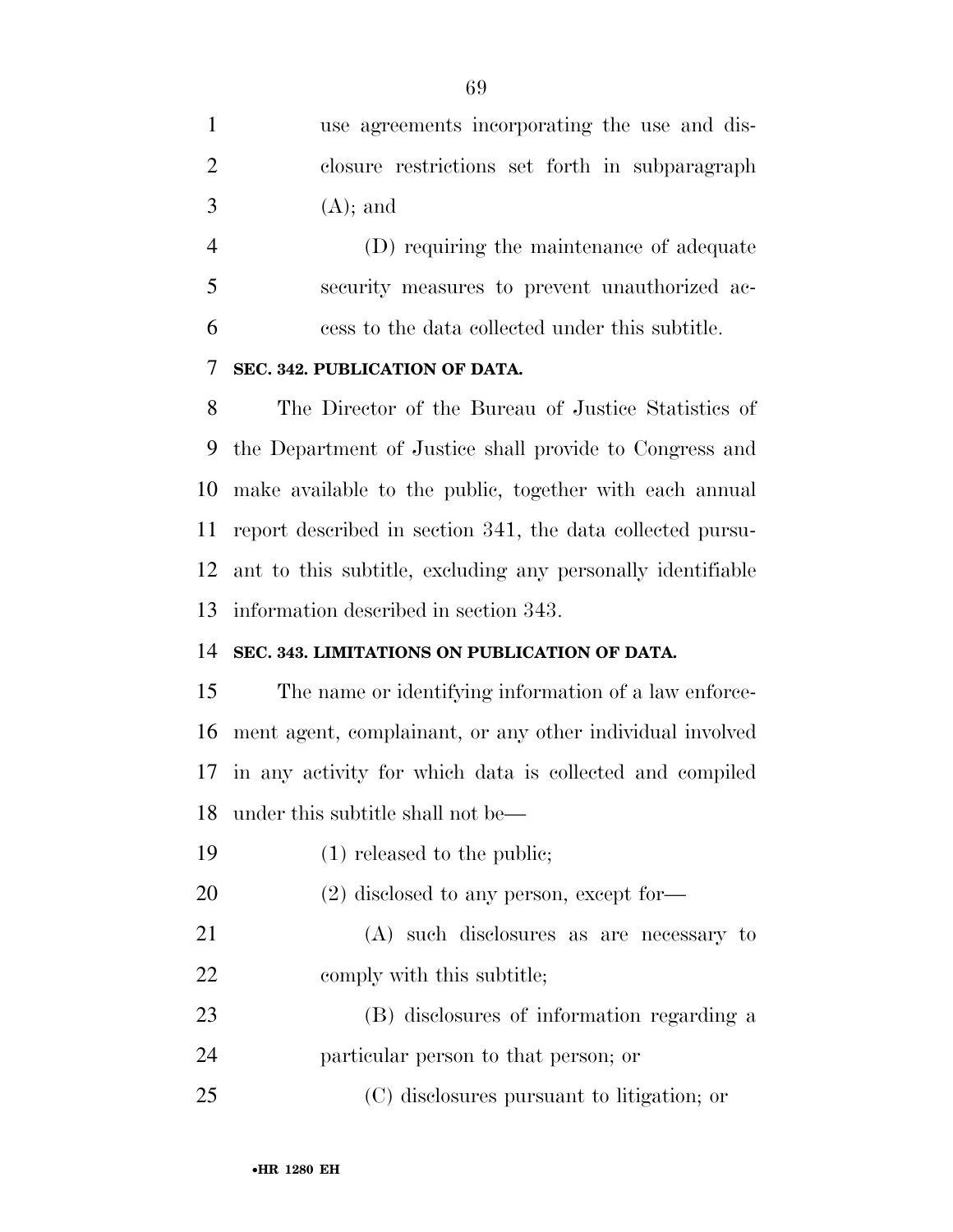(3) subject to disclosure under section 552 of title 5, United States Code (commonly known as the Freedom of Information Act), except for disclosures of information regarding a particular person to that person.

# **PART V—DEPARTMENT OF JUSTICE REGULA- TIONS AND REPORTS ON RACIAL PROFILING IN THE UNITED STATES**

 **SEC. 351. ATTORNEY GENERAL TO ISSUE REGULATIONS AND REPORTS.** 

 (a) REGULATIONS.—In addition to the regulations re- quired under sections 333 and 341, the Attorney General shall issue such other regulations as the Attorney General determines are necessary to implement this subtitle.

(b) REPORTS.—

 (1) IN GENERAL.—Not later than 2 years after the date of enactment of this Act, and annually thereafter, the Attorney General shall submit to Congress a report on racial profiling by law enforce-ment agencies.

 (2) SCOPE.—Each report submitted under paragraph (1) shall include—

23 (A) a summary of data collected under sec-24 tions  $321(b)(3)$  and  $331(b)(3)$  and from any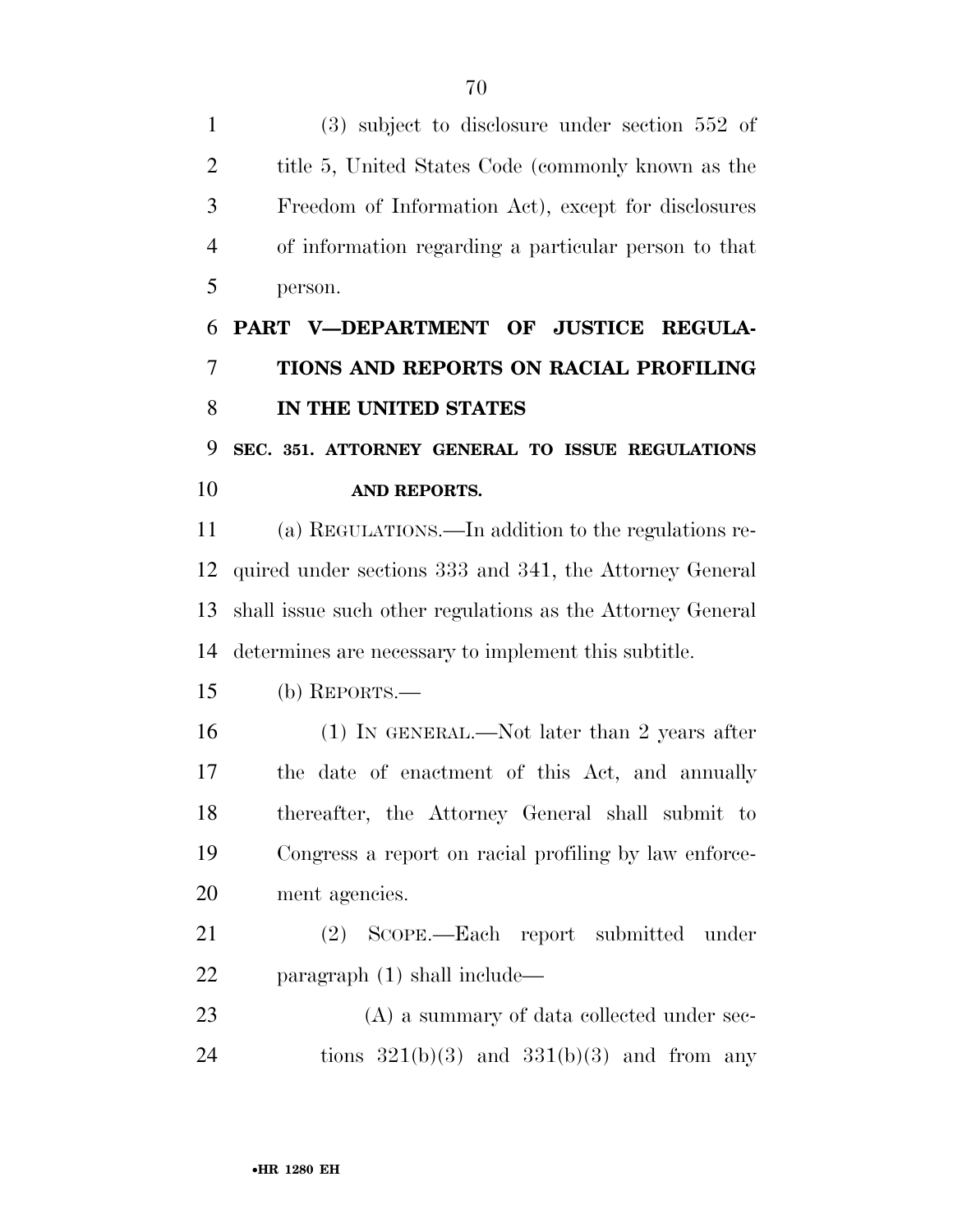| $\mathbf{1}$   | other reliable source of information regarding            |
|----------------|-----------------------------------------------------------|
| $\overline{2}$ | racial profiling in the United States;                    |
| 3              | (B) a discussion of the findings in the                   |
| $\overline{4}$ | most recent report prepared by the Department             |
| 5              | of Justice Bureau of Justice Statistics under             |
| 6              | section $341(b)(7);$                                      |
| 7              | (C) the status of the adoption and imple-                 |
| 8              | mentation of policies and procedures by Federal           |
| 9              | law enforcement agencies under section 321                |
| 10             | and by the State and local law enforcement                |
| 11             | agencies under sections 331 and 332; and                  |
| 12             | (D) a description of any other policies and               |
| 13             | procedures that the Attorney General believes             |
| 14             | would facilitate the elimination of racial                |
| 15             | profiling.                                                |
| 16             | <b>Subtitle B—Additional Reforms</b>                      |
| 17             | SEC. 361. TRAINING ON RACIAL BIAS AND DUTY TO INTER-      |
| 18             | VENE.                                                     |
| 19             | (a) IN GENERAL.—The Attorney General shall estab-         |
| 20             | $lish-$                                                   |
| 21             | $(1)$ a training program for law enforcement of-          |
| 22             | ficers to cover racial profiling, implicit bias, and pro- |
| 23             | eedural justice; and                                      |
| 24             | $(2)$ a clear duty for Federal law enforcement of-        |
| 25             | ficers to intervene in cases where another law en-        |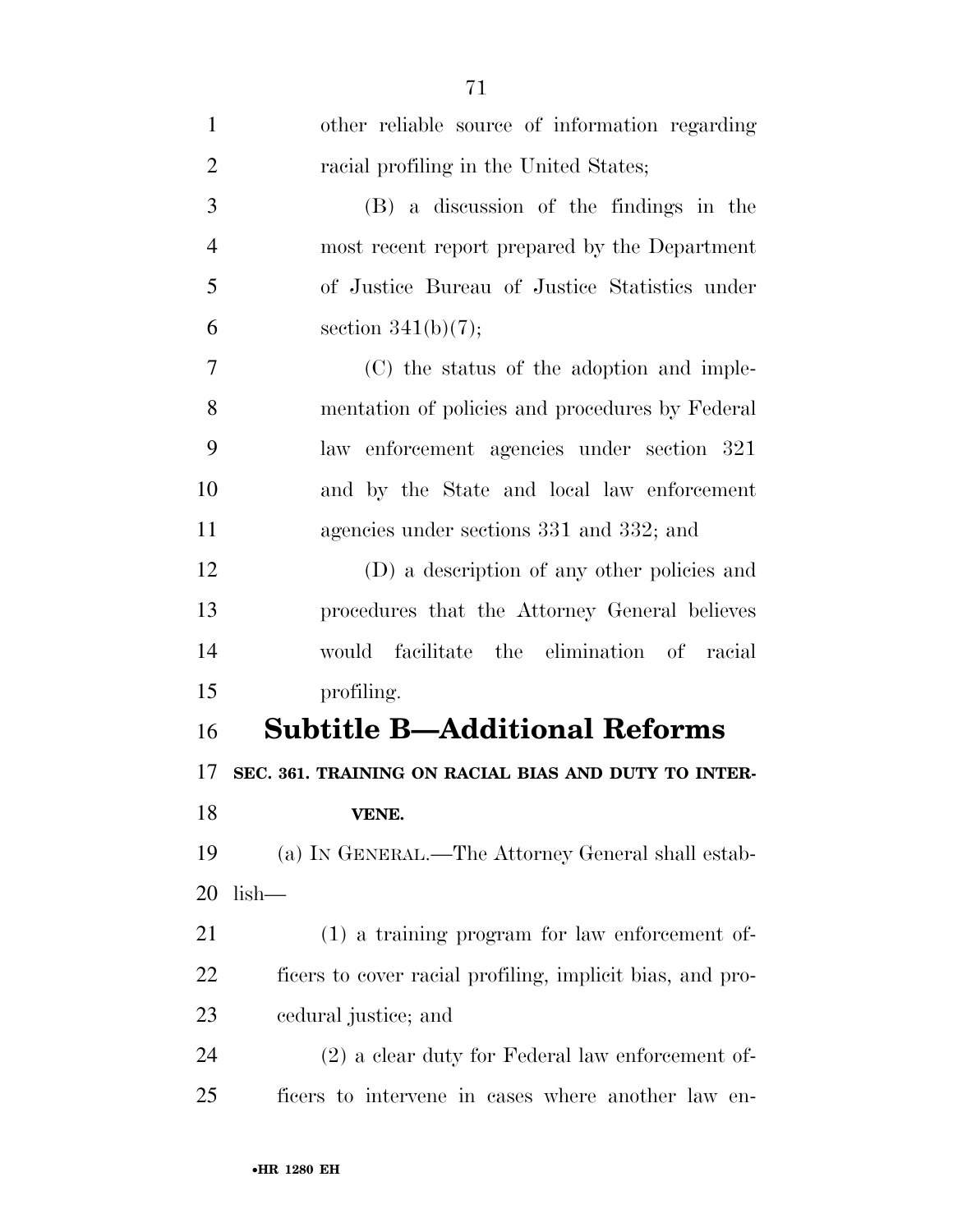forcement officer is using excessive force against a civilian, and establish a training program that covers the duty to intervene.

 (b) MANDATORY TRAINING FOR FEDERAL LAW EN- FORCEMENT OFFICERS.—The head of each Federal law enforcement agency shall require each Federal law en- forcement officer employed by the agency to complete the training programs established under subsection (a).

 (c) LIMITATION ON ELIGIBILITY FOR FUNDS.—Be- ginning in the first fiscal year that begins after the date that is one year after the date of enactment of this Act, a State or unit of local government may not receive funds under the Byrne grant program for a fiscal year if, on the day before the first day of the fiscal year, the State or unit of local government does not require each law en- forcement officer in the State or unit of local government to complete the training programs established under sub-section (a).

 (d) GRANTS TO TRAIN LAW ENFORCEMENT OFFI-20 CERS ON USE OF FORCE.—Section  $501(a)(1)$  of title I of the Omnibus Crime Control and Safe Streets Act of 1968 22 (34 U.S.C. 10152(a)(1)) is amended by adding at the end the following: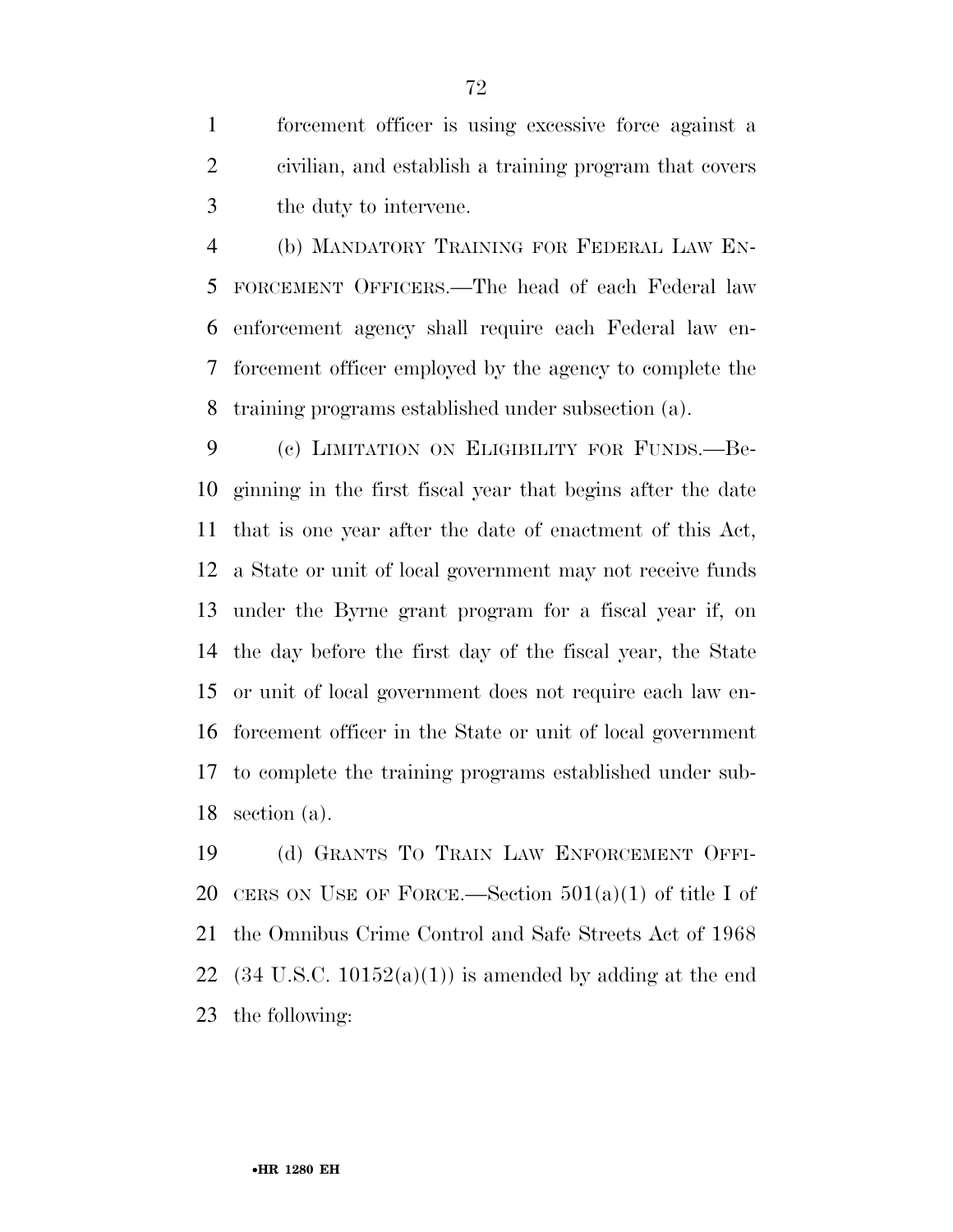1  $\langle (I)$  Training programs for law enforce- ment officers, including training programs on use of force and a duty to intervene.''.

### **SEC. 362. BAN ON NO-KNOCK WARRANTS IN DRUG CASES.**

 (a) BAN ON FEDERAL WARRANTS IN DRUG CASES.— Section 509 of the Controlled Substances Act (21 U.S.C. 879) is amended by adding at the end the following: ''A search warrant authorized under this section shall require that a law enforcement officer execute the search warrant only after providing notice of his or her authority and pur-pose.''.

 (b) LIMITATION ON ELIGIBILITY FOR FUNDS.—Be- ginning in the first fiscal year that begins after the date that is one year after the date of enactment of this Act, a State or unit of local government may not receive funds under the COPS grant program for a fiscal year if, on the day before the first day of the fiscal year, the State or unit of local government does not have in effect a law that prohibits the issuance of a no-knock warrant in a drug case.

 (c) DEFINITION.—In this section, the term ''no- knock warrant'' means a warrant that allows a law en- forcement officer to enter a property without requiring the law enforcement officer to announce the presence of the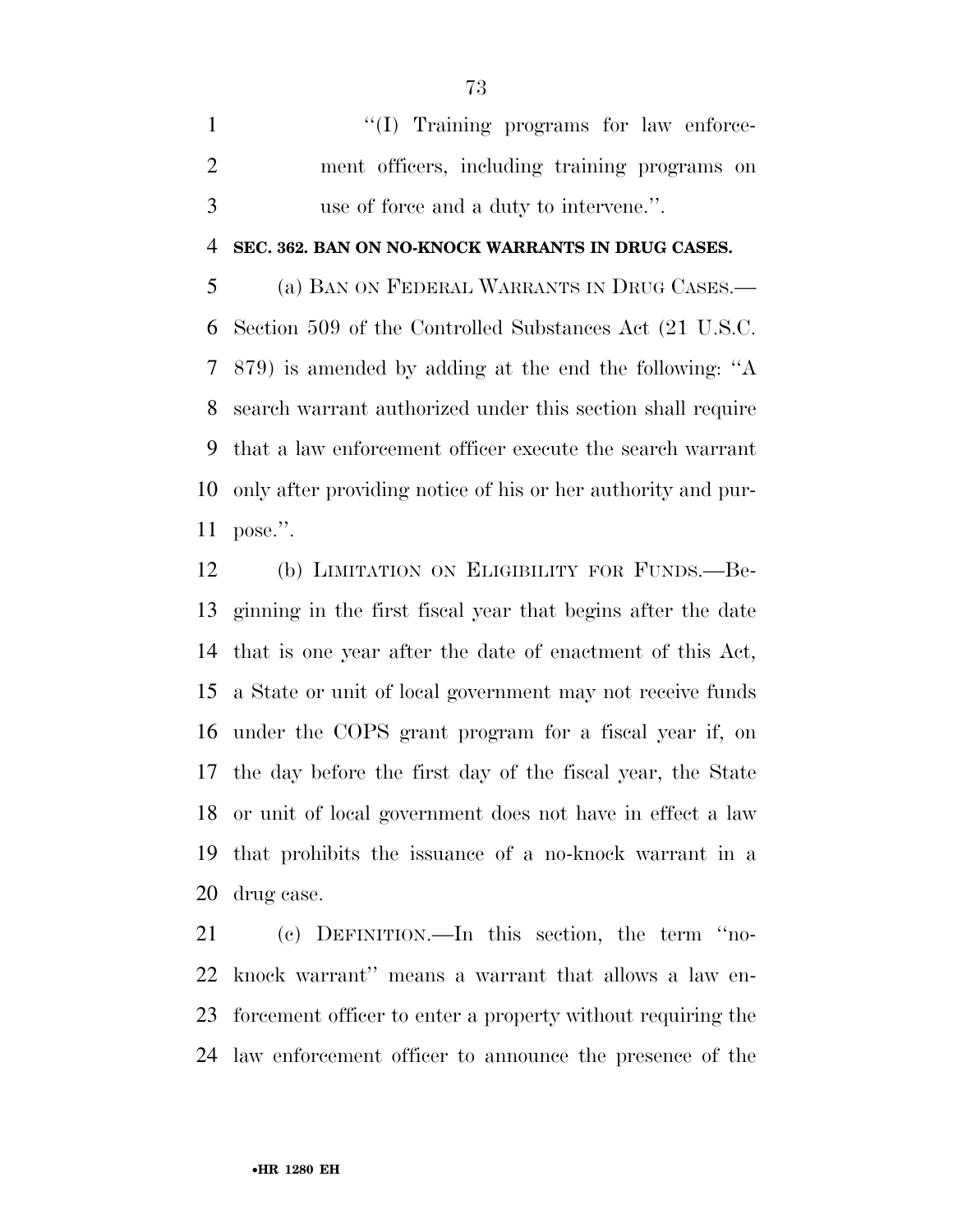law enforcement officer or the intention of the law enforce-ment officer to enter the property.

# **SEC. 363. INCENTIVIZING BANNING OF CHOKEHOLDS AND CAROTID HOLDS.**

 (a) DEFINITION.—In this section, the term ''chokehold or carotid hold'' means the application of any pressure to the throat or windpipe, the use of maneuvers that restrict blood or oxygen flow to the brain, or carotid artery restraints that prevent or hinder breathing or re-duce intake of air of an individual.

 (b) LIMITATION ON ELIGIBILITY FOR FUNDS.—Be- ginning in the first fiscal year that begins after the date that is one year after the date of enactment of this Act, a State or unit of local government may not receive funds under the Byrne grant program or the COPS grant pro- gram for a fiscal year if, on the day before the first day of the fiscal year, the State or unit of local government does not have in effect a law that prohibits law enforce- ment officers in the State or unit of local government from using a chokehold or carotid hold.

 (c) CHOKEHOLDS AS CIVIL RIGHTS VIOLATIONS.— (1) SHORT TITLE.—This subsection may be cited as the ''Eric Garner Excessive Use of Force Prevention Act''.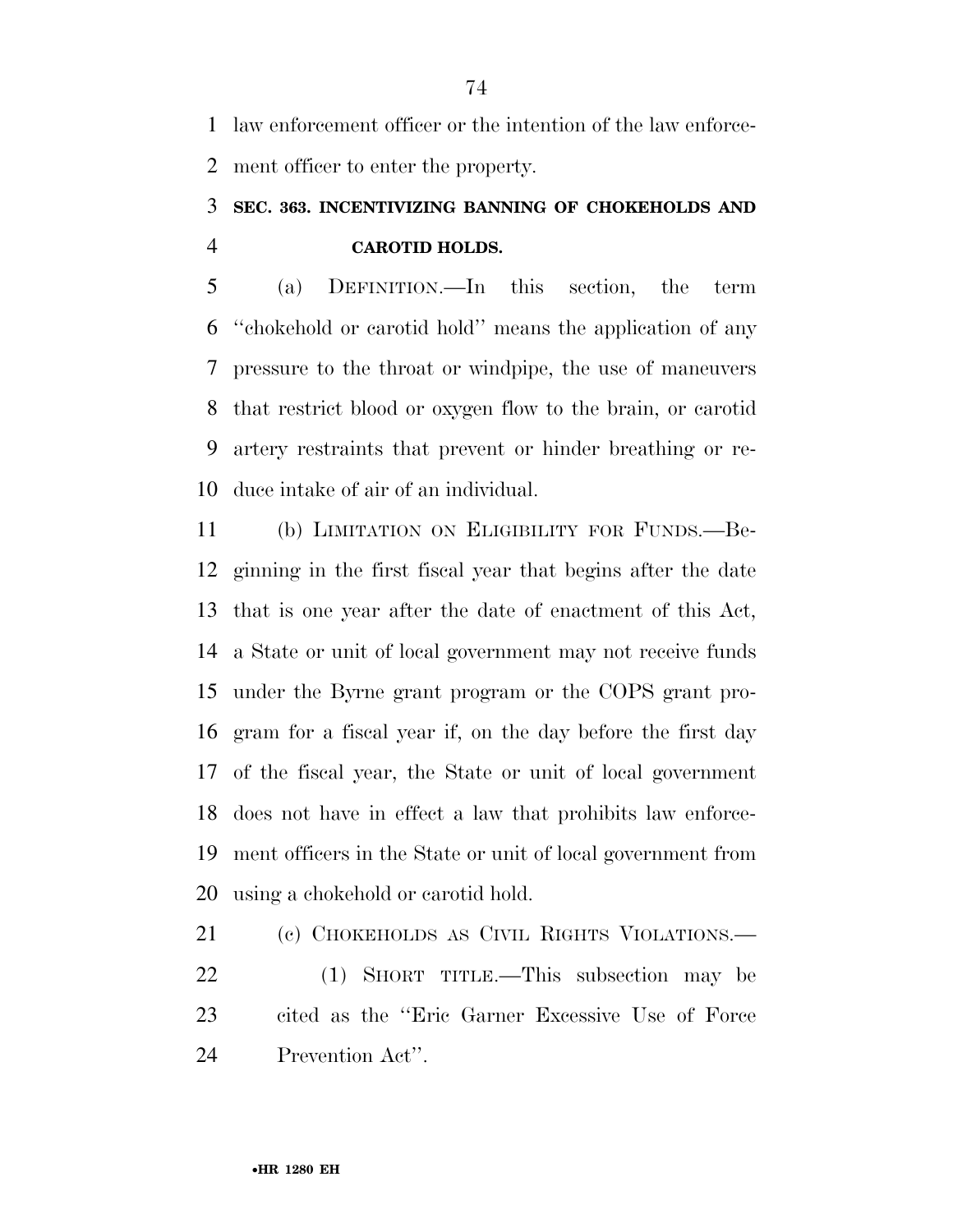(2) CHOKEHOLDS AS CIVIL RIGHTS VIOLA- TIONS.—Section 242 of title 18, United States Code, as amended by section 101, is amended by adding at the end the following: ''For the purposes of this section, the application of any pressure to the throat or windpipe, use of maneuvers that restrict blood or oxygen flow to the brain, or carotid artery restraints which prevent or hinder breathing or reduce intake of air is a punishment, pain, or penalty.''. **SEC. 364. PEACE ACT.**  (a) SHORT TITLE.—This section may be cited as the ''Police Exercising Absolute Care With Everyone Act of 2021'' or the ''PEACE Act of 2021''. (b) USE OF FORCE BY FEDERAL LAW ENFORCE-

MENT OFFICERS.—

## (1) DEFINITIONS.—In this subsection:

 (A) DEESCALATION TACTICS AND TECH- NIQUES.—The term ''deescalation tactics and techniques'' means proactive actions and ap- proaches used by a Federal law enforcement of- ficer to stabilize the situation so that more time, options, and resources are available to gain a person's voluntary compliance and re- duce or eliminate the need to use force, includ-ing verbal persuasion, warnings, tactical tech-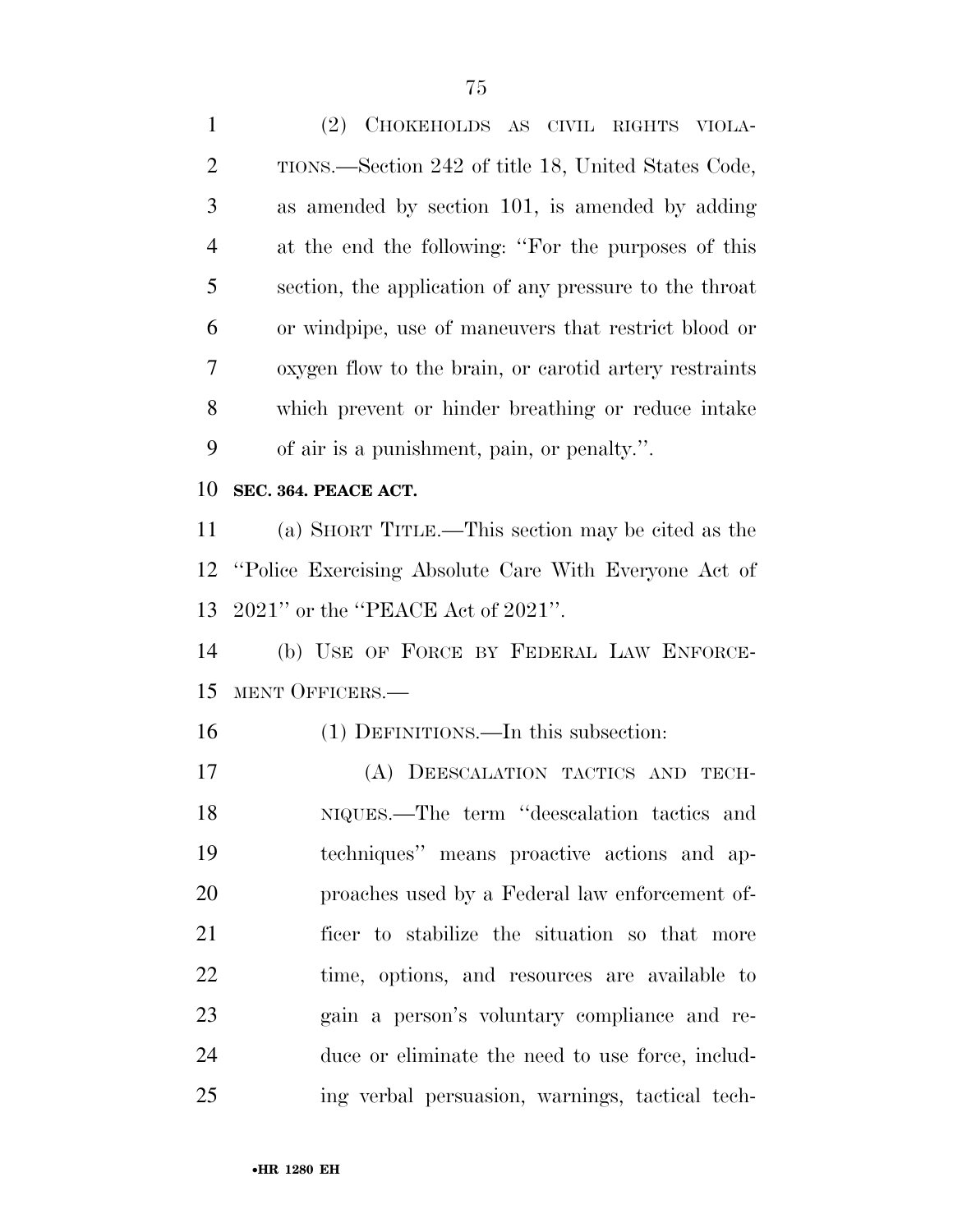niques, slowing down the pace of an incident, waiting out a subject, creating distance between the officer and the threat, and requesting addi- tional resources to resolve the incident. (B) NECESSARY.—The term ''necessary'' means that another reasonable Federal law en- forcement officer would objectively conclude, under the totality of the circumstances, that there was no reasonable alternative to the use of force. 11 (C) REASONABLE ALTERNATIVES.— (i) IN GENERAL.—The term ''reason- able alternatives'' means tactics and meth- ods used by a Federal law enforcement of- ficer to effectuate an arrest that do not unreasonably increase the risk posed to the law enforcement officer or another person, including verbal communication, distance, warnings, deescalation tactics and tech- niques, tactical repositioning, and other tactics and techniques intended to stabilize 22 the situation and reduce the immediacy of 23 the risk so that more time, options, and re- sources can be called upon to resolve the situation without the use of force.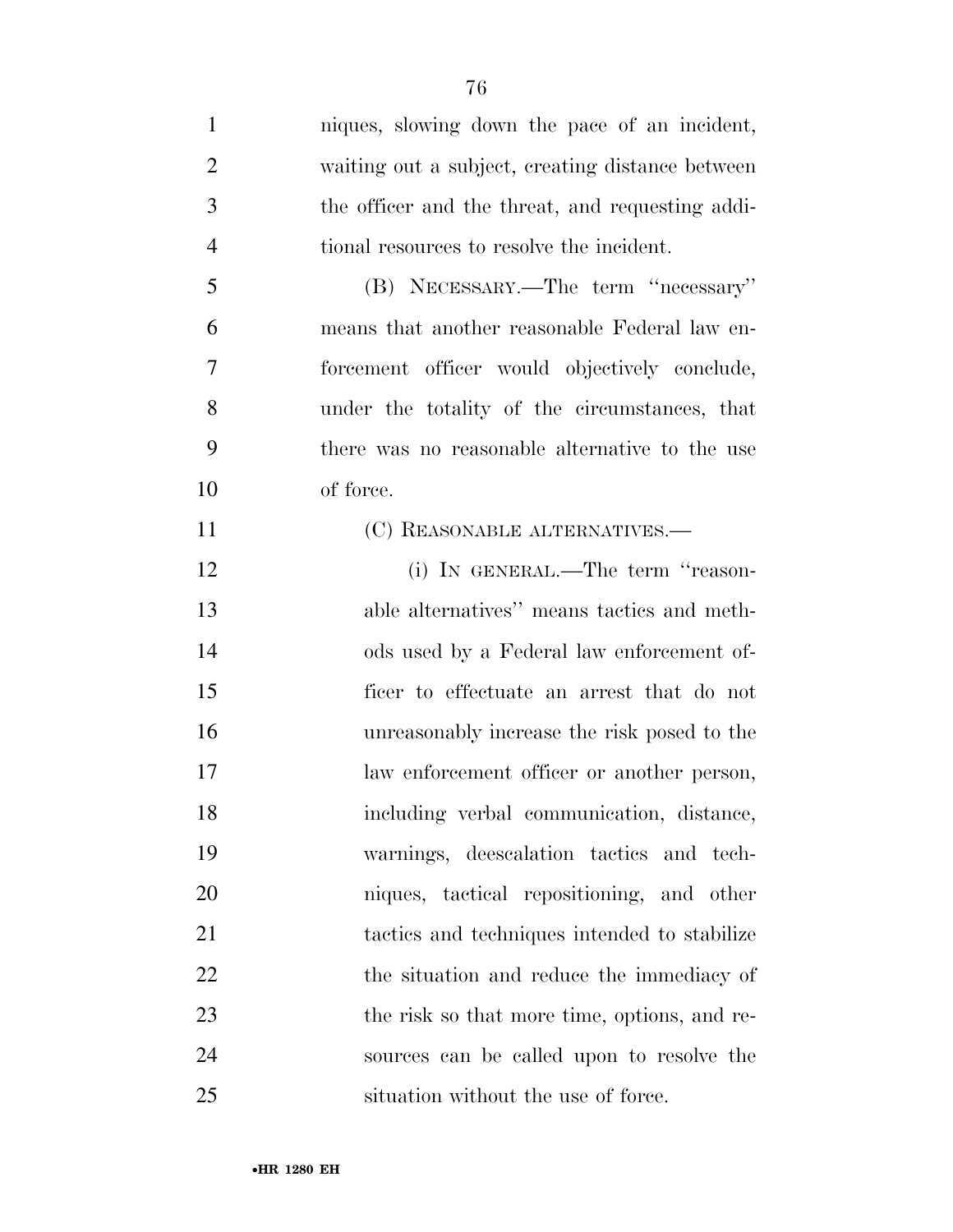| $\mathbf{1}$   | (ii) DEADLY FORCE.—With respect to                |
|----------------|---------------------------------------------------|
| $\overline{2}$ | the use of deadly force, the term "reason-        |
| 3              | able alternatives" includes the use of less       |
| $\overline{4}$ | lethal force.                                     |
| 5              | (D) TOTALITY OF THE CIRCUMSTANCES.-               |
| 6              | The term "totality of the circumstances" means    |
| 7              | all credible facts known to the Federal law en-   |
| 8              | forcement officer leading up to and at the time   |
| 9              | of the use of force, including the actions of the |
| 10             | person against whom the Federal law enforce-      |
| 11             | ment officer uses such force and the actions of   |
| 12             | the Federal law enforcement officer.              |
| 13             | (2) PROHIBITION ON LESS LETHAL FORCE.— $A$        |
| 14             | Federal law enforcement officer may not use any   |
| 15             | less lethal force unless—                         |
| 16             | (A) the form of less lethal force used is         |
| 17             | necessary and proportional in order to effec-     |
| 18             | tuate an arrest of a person who the officer has   |
| 19             | probable cause to believe has committed a         |
| 20             | criminal offense; and                             |
| 21             | (B) reasonable alternatives to the use of         |
| 22             | the form of less lethal force have been ex-       |
| 23             | hausted.                                          |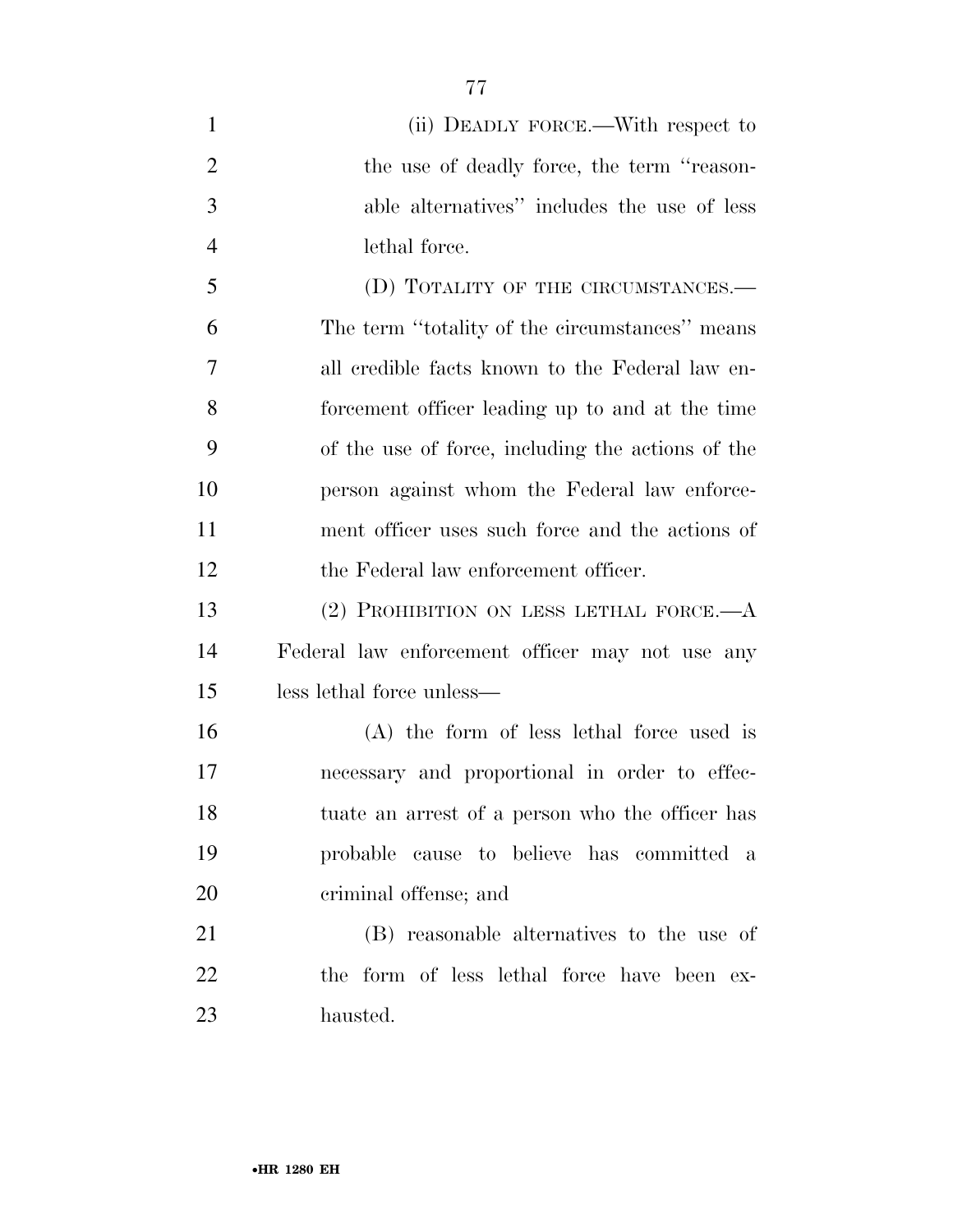| $\mathbf{1}$   | (3) PROHIBITION ON DEADLY USE OF FORCE.—              |
|----------------|-------------------------------------------------------|
| $\overline{2}$ | A Federal law enforcement officer may not use         |
| 3              | deadly force against a person unless—                 |
| $\overline{4}$ | (A) the form of deadly force used is nec-             |
| 5              | essary, as a last resort, to prevent imminent         |
| 6              | and serious bodily injury or death to the officer     |
| 7              | or another person;                                    |
| 8              | (B) the use of the form of deadly force cre-          |
| 9              | ates no substantial risk of injury to a third per-    |
| 10             | son; and                                              |
| 11             | (C) reasonable alternatives to the use of             |
| 12             | the form of deadly force have been exhausted.         |
| 13             | (4) REQUIREMENT TO GIVE VERBAL WARN-                  |
| 14             | ING.—When feasible, prior to using force against a    |
| 15             | person, a Federal law enforcement officer shall iden- |
| 16             | tify himself or herself as a Federal law enforcement  |
| 17             | officer, and issue a verbal warning to the person     |
| 18             | that the Federal law enforcement officer seeks to ap- |
| 19             | prehend, which shall—                                 |
| 20             | $(A)$ include a request that the person sur-          |
| 21             | render to the law enforcement officer; and            |
| 22             | (B) notify the person that the law enforce-           |
| 23             | ment officer will use force against the person if     |
| 24             | the person resists arrest or flees.                   |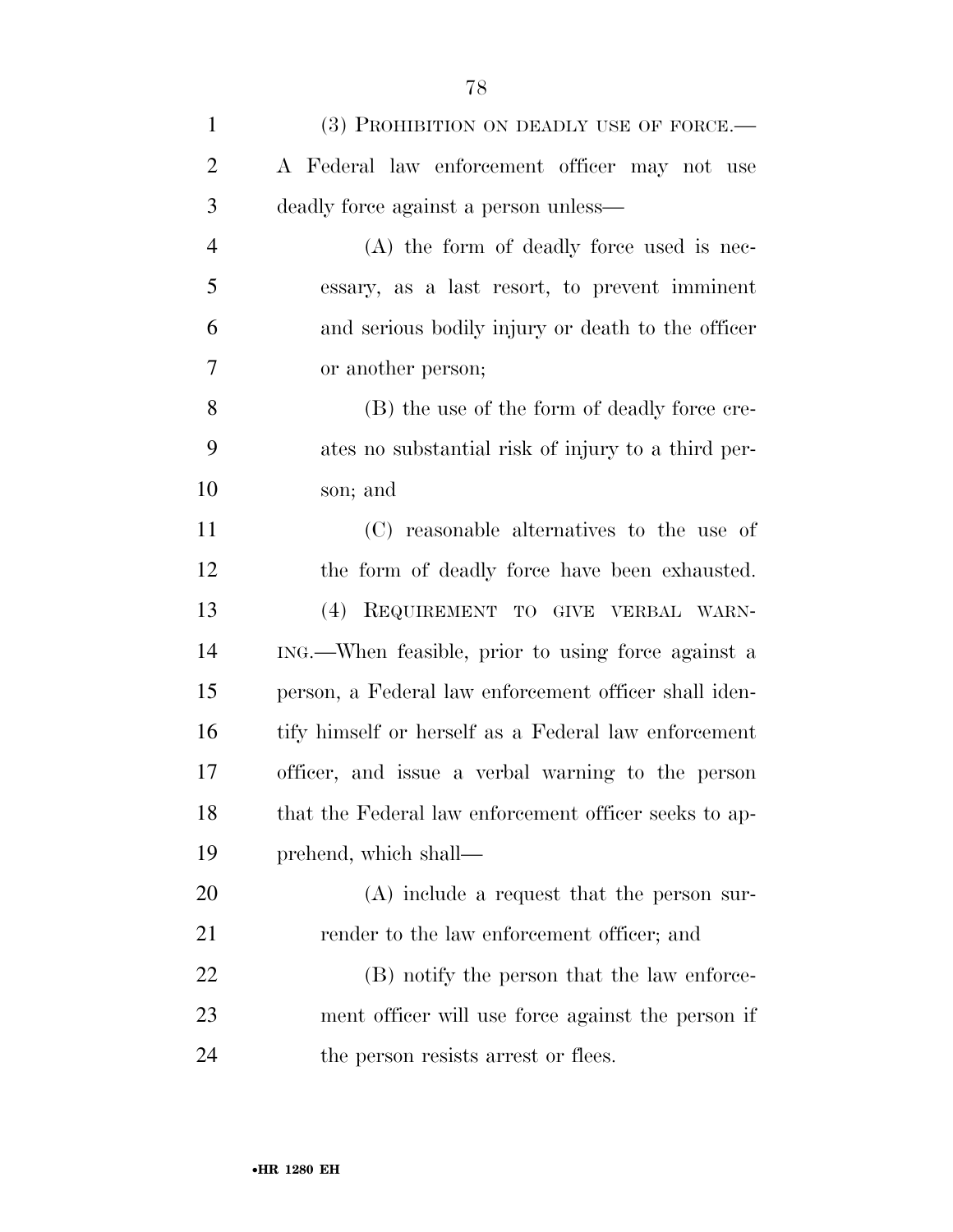| $\mathbf{1}$   | (5) GUIDANCE ON USE OF FORCE.—Not later               |
|----------------|-------------------------------------------------------|
| $\overline{2}$ | than 120 days after the date of enactment of this     |
| 3              | Act, the Attorney General, in consultation with im-   |
| $\overline{4}$ | pacted persons, communities, and organizations, in-   |
| 5              | cluding representatives of civil and human rights or- |
| 6              | ganizations, victims of police use of force, and rep- |
| 7              | resentatives of law enforcement associations, shall   |
| 8              | provide guidance to Federal law enforcement agen-     |
| 9              | cies on-                                              |
| 10             | (A) the types of less lethal force and dead-          |
| 11             | ly force that are prohibited under paragraphs         |
| 12             | $(2)$ and $(3)$ ; and                                 |
| 13             | (B) how a Federal law enforcement officer             |
| 14             | $can$ —                                               |
| 15             | (i) assess whether the use of force is                |
| 16             | appropriate and necessary; and                        |
| 17             | (ii) use the least amount of force                    |
| 18             | when interacting with—                                |
| 19             | (I) pregnant individuals;                             |
| 20             | $(II)$ children and youth under 21                    |
| 21             | years of age;                                         |
| 22             | (III) elderly persons;                                |
| 23             | (IV) persons with mental, behav-                      |
| 24             | ioral, or physical disabilities or im-                |
| 25             | pairments;                                            |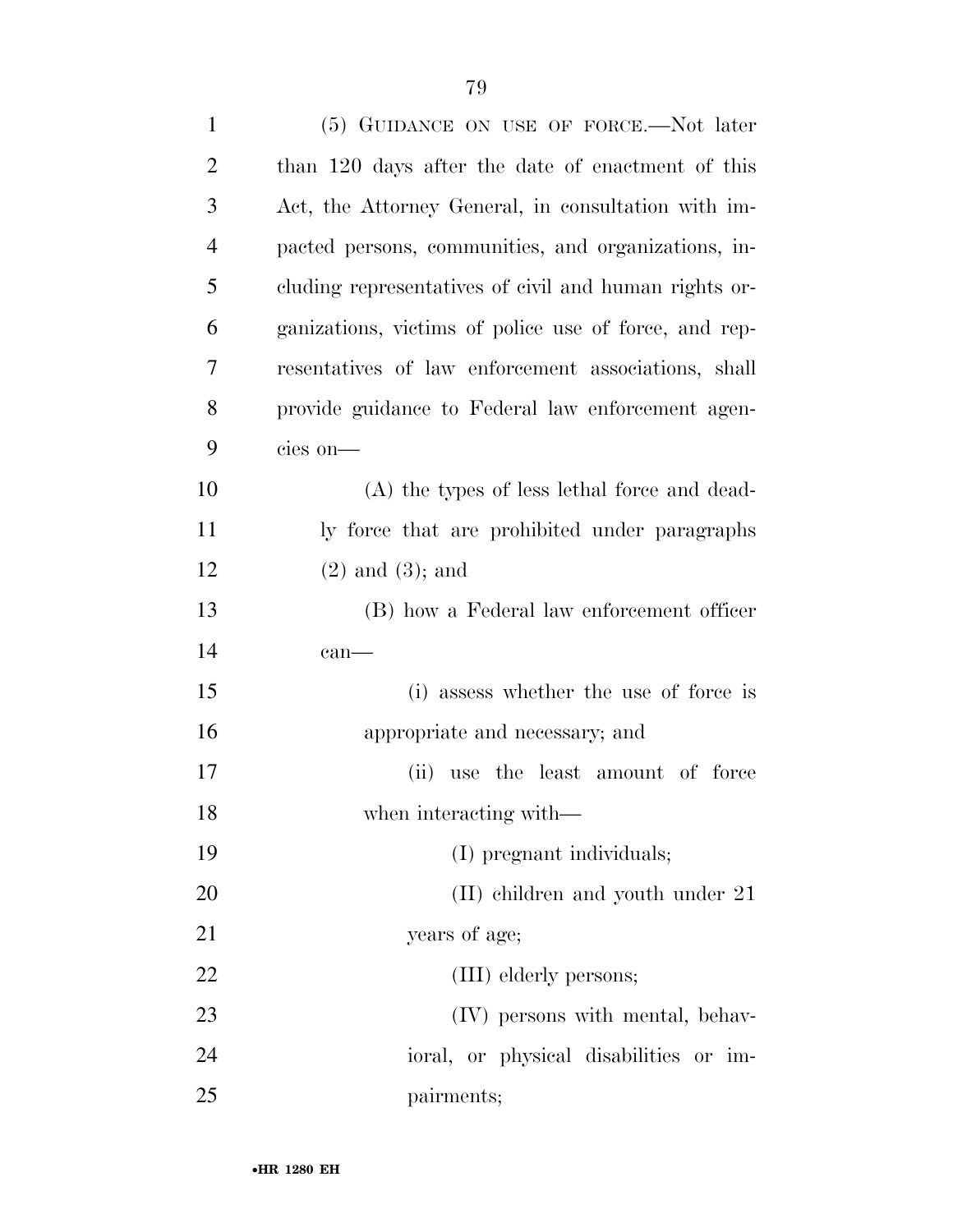| $\mathbf{1}$   | (V) persons experiencing percep-                           |
|----------------|------------------------------------------------------------|
| $\overline{2}$ | tual or cognitive impairments due to                       |
| 3              | alcohol, nareotics,<br>$\sigma f$<br>use                   |
| $\overline{4}$ | hallucinogens, or other drugs;                             |
| 5              | (VI) persons suffering from a se-                          |
| 6              | rious medical condition; and                               |
| $\overline{7}$ | (VII) persons with limited                                 |
| 8              | English proficiency.                                       |
| 9              | (6) TRAINING.—The Attorney General shall                   |
| 10             | provide training to Federal law enforcement officers       |
| 11             | on interacting people described in subclauses (I)          |
| 12             | through (VII) of paragraph $(5)(B)(ii)$ .                  |
| 13             | (7)<br>LIMITATION ON JUSTIFICATION<br>DE-                  |
| 14             | FENSE.                                                     |
| 15             | (A) IN GENERAL.—Chapter 51 of title 18,                    |
| 16             | United States Code, is amended by adding at                |
| 17             | the end the following:                                     |
| 18             | "§1123. Limitation on justification defense for Fed-       |
| 19             | eral law enforcement officers                              |
| 20             | "(a) IN GENERAL.—It is not a defense to an offense         |
| 21             | under section 1111 or 1112 that the use of less lethal     |
| 22             | force or deadly force by a Federal law enforcement officer |
| 23             | was justified if—                                          |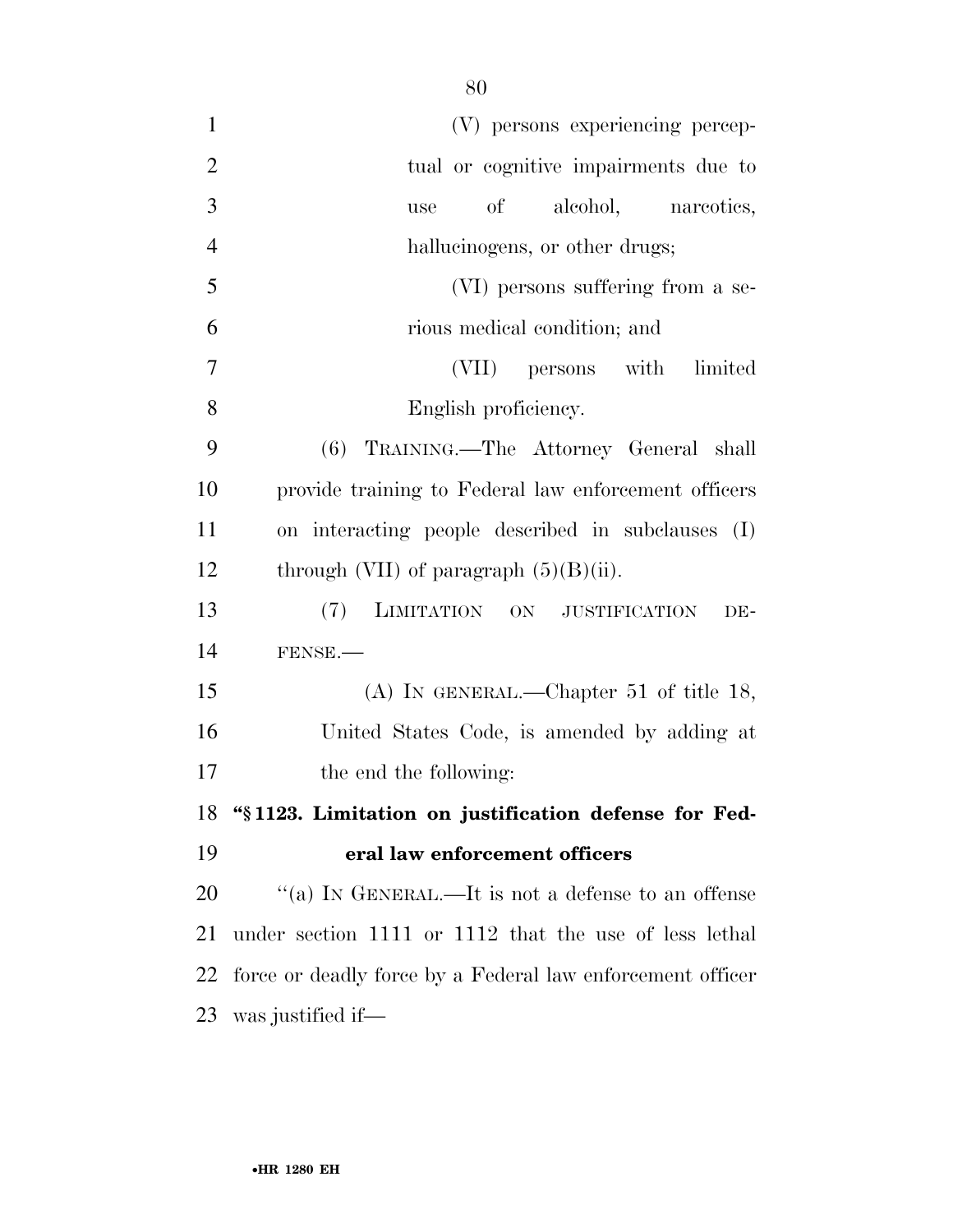| $\mathbf{1}$   | $\cdot$ (1) that officer's use of use of such force was                                 |
|----------------|-----------------------------------------------------------------------------------------|
| $\overline{2}$ | inconsistent with section 364(b) of the George Floyd                                    |
| 3              | Justice in Policing Act of 2021; or                                                     |
| $\overline{4}$ | $"(2)$ that officer's gross negligence, leading up                                      |
| 5              | to and at the time of the use of force, contributed                                     |
| 6              | to the necessity of the use of such force.                                              |
| 7              | "(b) DEFINITIONS.—In this section—                                                      |
| 8              | $\lq(1)$ the terms 'deadly force' and 'less lethal'                                     |
| 9              | force' have the meanings given such terms in section                                    |
| 10             | 2 and section 364 of the George Floyd Justice in                                        |
| 11             | Policing Act of 2021; and                                                               |
| 12             | $\lq(2)$ the term 'Federal law enforcement officer'                                     |
| 13             | has the meaning given such term in section 115.".                                       |
| 14             | (B) CLERICAL AMENDMENT.—The table of                                                    |
| 15             | sections for chapter 51 of title 18, United                                             |
| 16             | States Code, is amended by inserting after the                                          |
| $17\,$         | item relating to section 1122 the following:                                            |
|                | "1123. Limitation on justification defense for Federal law enforcement offi-<br>cers.". |
| 18             | (c) LIMITATION ON THE RECEIPT OF FUNDS UNDER                                            |
| 19             | THE EDWARD BYRNE MEMORIAL JUSTICE ASSISTANCE                                            |
| 20             | <b>GRANT PROGRAM.—</b>                                                                  |
| 21             | $(1)$ LIMITATION.—A State or unit of local gov-                                         |
| 22             | ernment, other than an Indian Tribe, may not re-                                        |
| 23             | ceive funds that the State or unit of local govern-                                     |
| 24             | ment would otherwise receive under a Byrne grant                                        |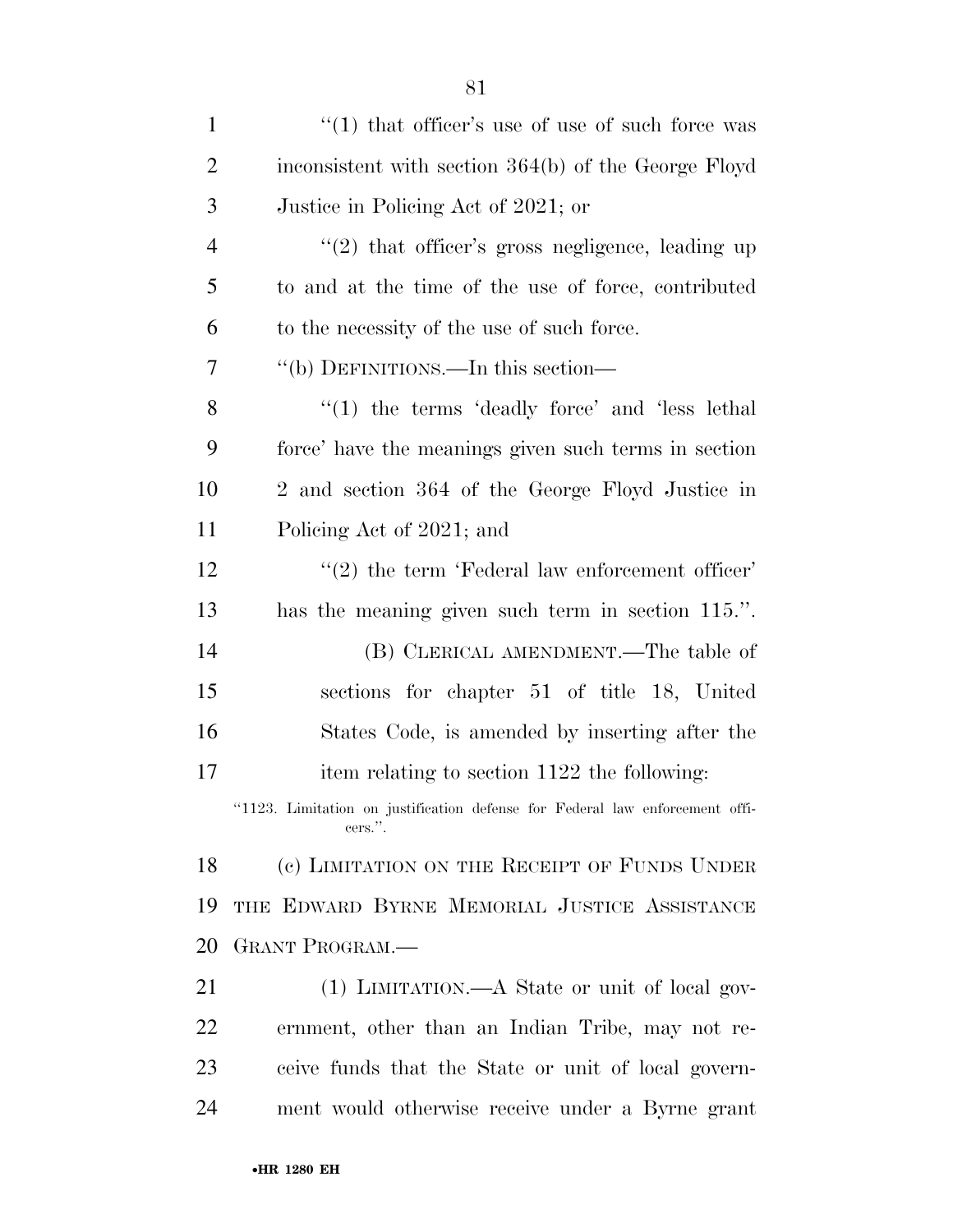program for a fiscal year if, on the day before the first day of the fiscal year, the State or unit of local government does not have in effect a law that is con- sistent with subsection (b) of this section and section 1123 of title 18, United States Code, as determined by the Attorney General.

## (2) SUBSEQUENT ENACTMENT.—

 (A) IN GENERAL.—If funds described in paragraph (1) are withheld from a State or unit of local government pursuant to paragraph (1) for 1 or more fiscal years, and the State or unit of local government enacts or puts in place a law described in paragraph (1), and dem- onstrates substantial efforts to enforce such law, subject to subparagraph (B), the State or unit of local government shall be eligible, in the fiscal year after the fiscal year during which the State or unit of local government demonstrates such substantial efforts, to receive the total amount that the State or unit of local govern- ment would have received during each fiscal 22 year for which funds were withheld.

23 (B) LIMIT ON AMOUNT OF PRIOR YEAR FUNDS.—A State or unit of local government may not receive funds under subparagraph (A)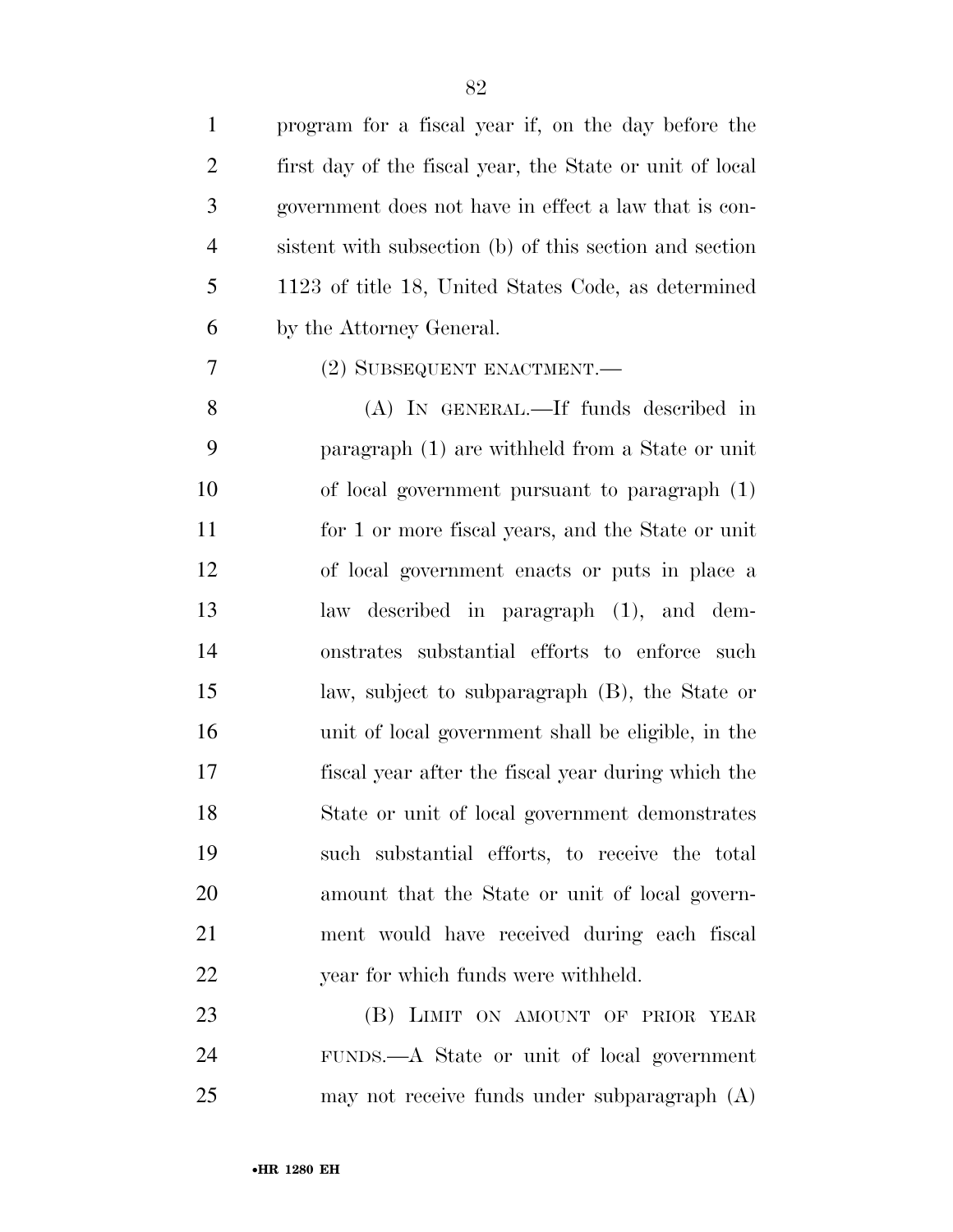| $\mathbf{1}$   | in an amount that is more than the amount                |
|----------------|----------------------------------------------------------|
| $\overline{2}$ | withheld from the State or unit of local govern-         |
| 3              | ment during the 5-fiscal-year period before the          |
| $\overline{4}$ | fiscal year during which funds are received              |
| 5              | under subparagraph (A).                                  |
| 6              | $(3)$ GUIDANCE.—Not later than 120 days after            |
| 7              | the date of enactment of this Act, the Attorney Gen-     |
| 8              | eral, in consultation with impacted persons, commu-      |
| 9              | nities, and organizations, including representatives     |
| 10             | of civil and human rights organizations, individuals     |
| 11             | against whom a law enforcement officer used force,       |
| 12             | and representatives of law enforcement associations,     |
| 13             | shall make guidance available to States and units of     |
| 14             | local government on the criteria that the Attorney       |
| 15             | General will use in determining whether the State or     |
| 16             | unit of local government has in place a law described    |
| 17             | in paragraph $(1)$ .                                     |
| 18             | (4) APPLICATION.—This subsection shall apply             |
| 19             | to the first fiscal year that begins after the date that |
| <b>20</b>      | is 1 year after the date of the enactment of this Act,   |
| 21             | and each fiscal year thereafter.                         |
| 22             | SEC. 365. STOP MILITARIZING LAW ENFORCEMENT ACT.         |
| 23             | (a) FINDINGS.—Congress makes the following find-         |
| 24             | ings:                                                    |
|                |                                                          |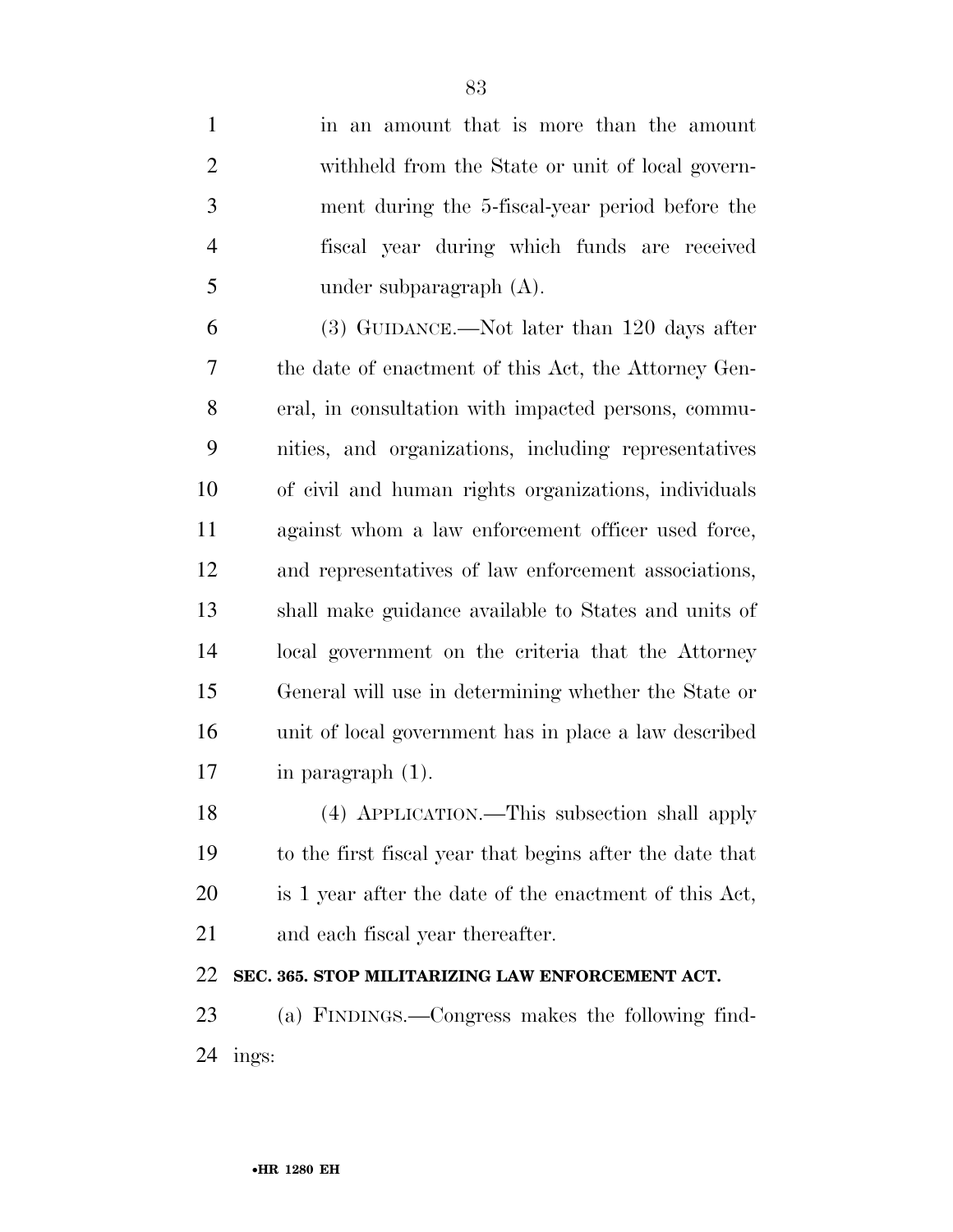(1) Under section 2576a of title 10, United States Code, the Department of Defense is author- ized to provide excess property to local law enforce- ment agencies. The Defense Logistics Agency, ad- ministers such section by operating the Law En-forcement Support Office program.

 (2) New and used material, including mine-re- sistant ambush-protected vehicles and weapons de- termined by the Department of Defense to be ''mili- tary grade'' are transferred to Federal, Tribal, State, and local law enforcement agencies through the program.

 (3) As a result local law enforcement agencies, including police and sheriff's departments, are ac- quiring this material for use in their normal oper-ations.

 (4) As a result of the wars in Iraq and Afghani- stan, military equipment purchased for, and used in, those wars has become excess property and has been made available for transfer to local and Federal law 21 enforcement agencies.

 (5) In Fiscal Year 2017, \$504,000,000 worth of property was transferred to law enforcement agencies.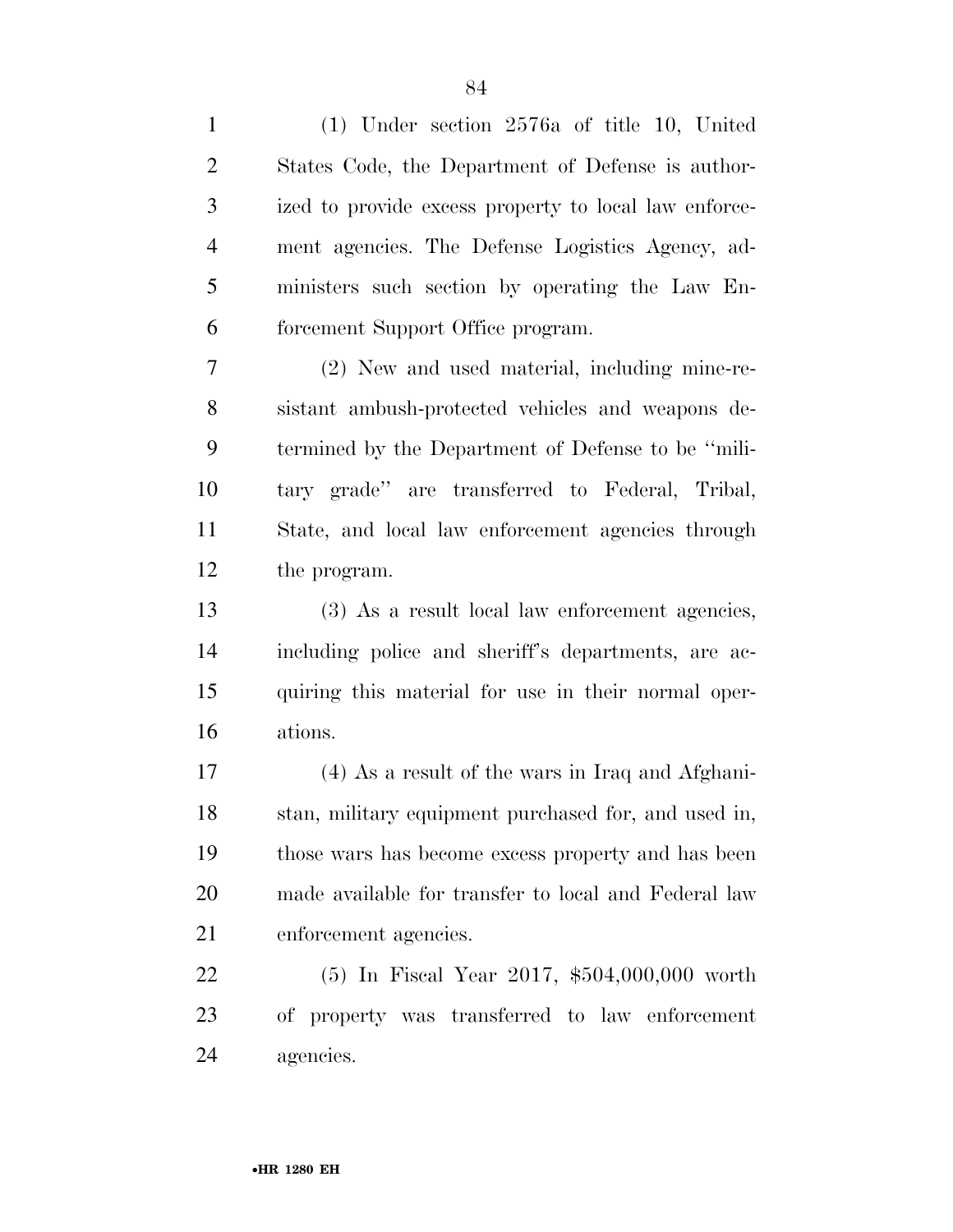| $\mathbf{1}$   | $(6)$ More than \$6,800,000,000 worth of weap-        |
|----------------|-------------------------------------------------------|
| $\overline{2}$ | ons and equipment have been transferred to police     |
| 3              | organizations in all 50 States and four territories   |
| $\overline{4}$ | through the program.                                  |
| 5              | (7) In May 2012, the Defense Logistics Agency         |
| 6              | moratorium on<br>instituted<br>weapons transfers<br>a |
| $\tau$         | through the program after reports of missing equip-   |
| 8              | ment and inappropriate weapons transfers.             |
| 9              | (8) Though the moratorium was widely pub-             |
| 10             | licized, it was lifted in October 2013 without ade-   |
| 11             | quate safeguards.                                     |
| 12             | (9) On January 16, 2015, President Barack             |
| 13             | Obama issued Executive Order No. 13688 to better      |
| 14             | coordinate and regulate the federal transfer of mili- |
| 15             | tary weapons and equipment to State, local, and       |
| 16             | Tribal law enforcement agencies.                      |
| 17             | $(10)$ In July, 2017, the Government Account-         |
| 18             | ability Office reported that the program's internal   |
| 19             | controls were inadequate to prevent fraudulent appli- |
| 20             | cants' access to the program.                         |
| 21             | $(11)$ On August, 28, 2017, President Donald          |
| 22             | Trump rescinded Executive Order No. 13688 despite     |
| 23             | a July 2017 Government Accountability Office re-      |
| 24             | port finding deficiencies with the administration of  |
| 25             | the 1033 program.                                     |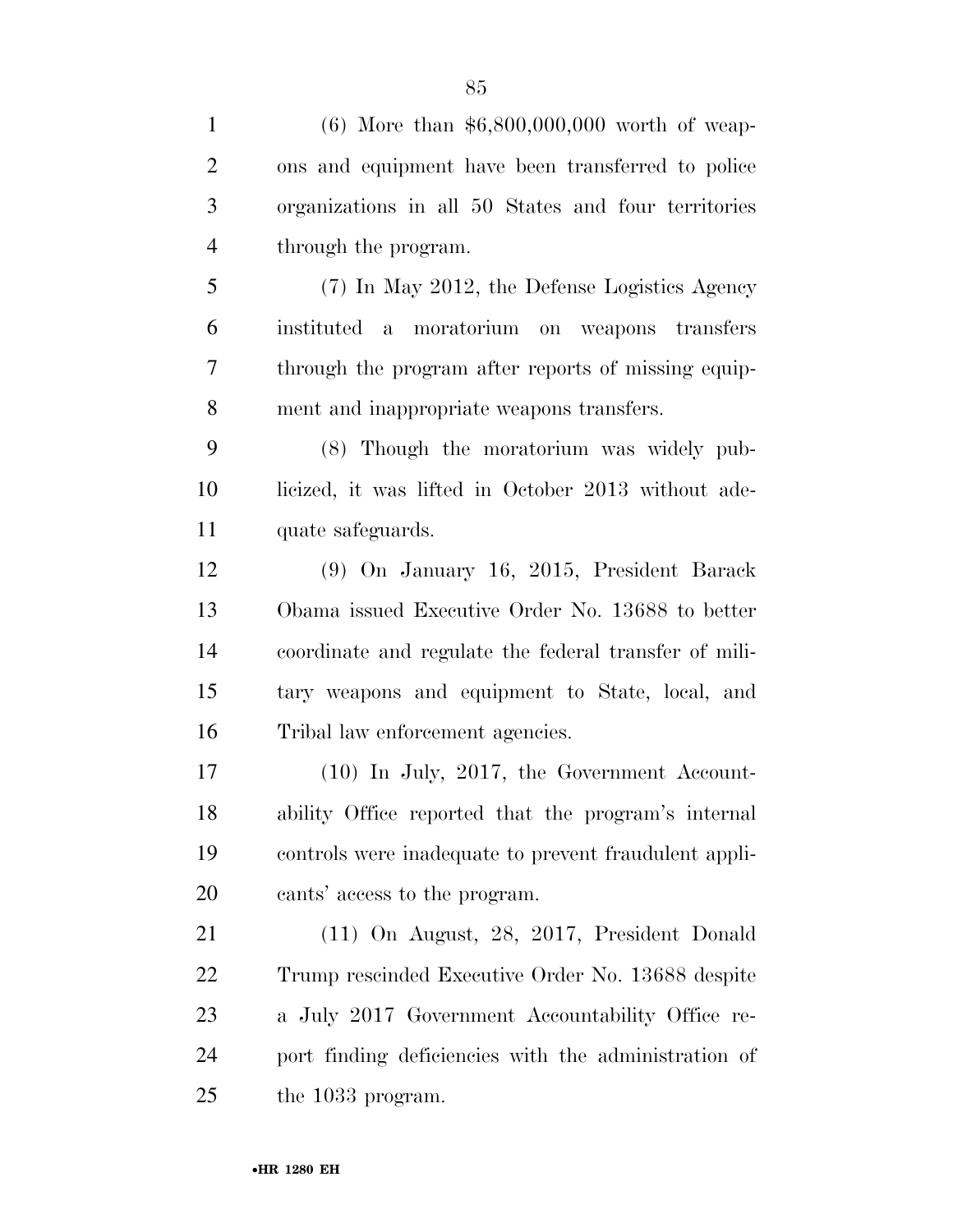(12) As a result, Federal, State, and local law enforcement departments across the country are eli- gible again to acquire free ''military-grade'' weapons and equipment that could be used inappropriately during policing efforts in which people and taxpayers could be harmed.

 (13) The Department of Defense categorizes equipment eligible for transfer under the 1033 pro- gram as ''controlled'' and ''un-controlled'' equip- ment. ''Controlled equipment'' includes weapons, ex- plosives such as flash-bang grenades, mine-resistant ambush-protected vehicles, long-range acoustic de- vices, aircraft capable of being modified to carry ar- mament that are combat coded, and silencers, among other military grade items.

 (b) LIMITATION ON DEPARTMENT OF DEFENSE TRANSFER OF PERSONAL PROPERTY TO LOCAL LAW EN-FORCEMENT AGENCIES.—

 (1) IN GENERAL.—Section 2576a of title 10, United States Code, is amended—

21 (A) in subsection  $(a)$ —

22 (i) in paragraph  $(1)(A)$ , by striking ''counterdrug, counterterrorism, and bor- der security activities'' and inserting ''counterterrorism''; and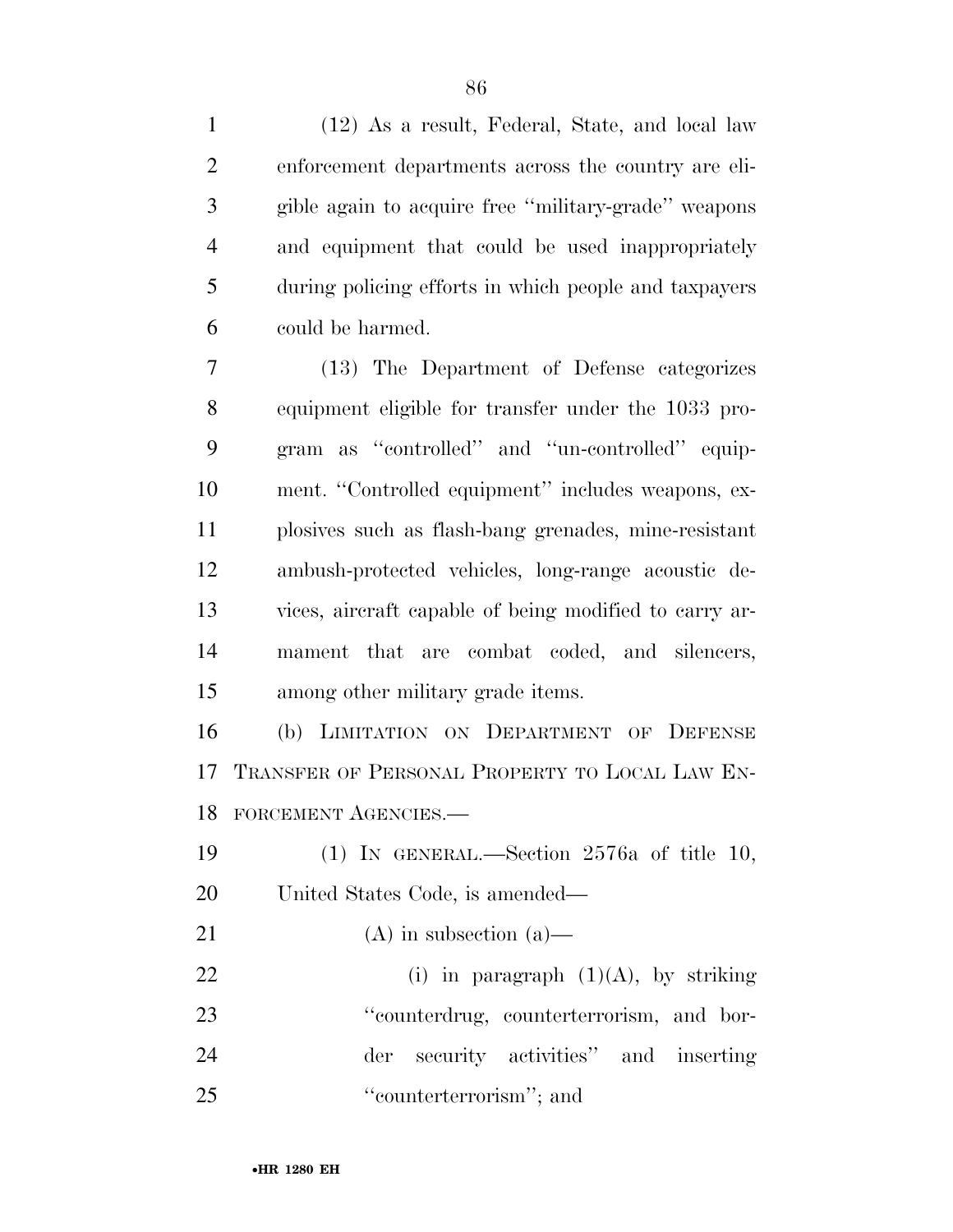| $\mathbf{1}$   | (ii) in paragraph $(2)$ , by striking ",               |
|----------------|--------------------------------------------------------|
| $\overline{2}$ | the Director of National Drug Control Pol-             |
| 3              | $icy,$ ";                                              |
| $\overline{4}$ | $(B)$ in subsection $(b)$ —                            |
| 5              | $(i)$ in paragraph $(5)$ , by striking                 |
| 6              | "and" at the end;                                      |
| 7              | (ii) in paragraph $(6)$ , by striking the              |
| 8              | period and inserting a semicolon; and                  |
| 9              | (iii) by adding at the end the fol-                    |
| 10             | lowing new paragraphs:                                 |
| 11             | $``(7)$ the recipient submits to the Department of     |
| 12             | Defense a description of how the recipient expects to  |
| 13             | use the property;                                      |
| 14             | $(8)$ the recipient certifies to the Department of     |
| 15             | Defense that if the recipient determines that the      |
| 16             | property is surplus to the needs of the recipient, the |
| 17             | recipient will return the property to the Department   |
| 18             | of Defense;                                            |
| 19             | $(9)$ with respect to a recipient that is not a        |
| 20             | Federal agency, the recipient certifies to the Depart- |
| 21             | ment of Defense that the recipient notified the local  |
| 22             | community of the request for personal property         |
| 23             | under this section by—                                 |
| 24             | "(A) publishing a notice of such request on            |
| 25             | a publicly accessible Internet website;                |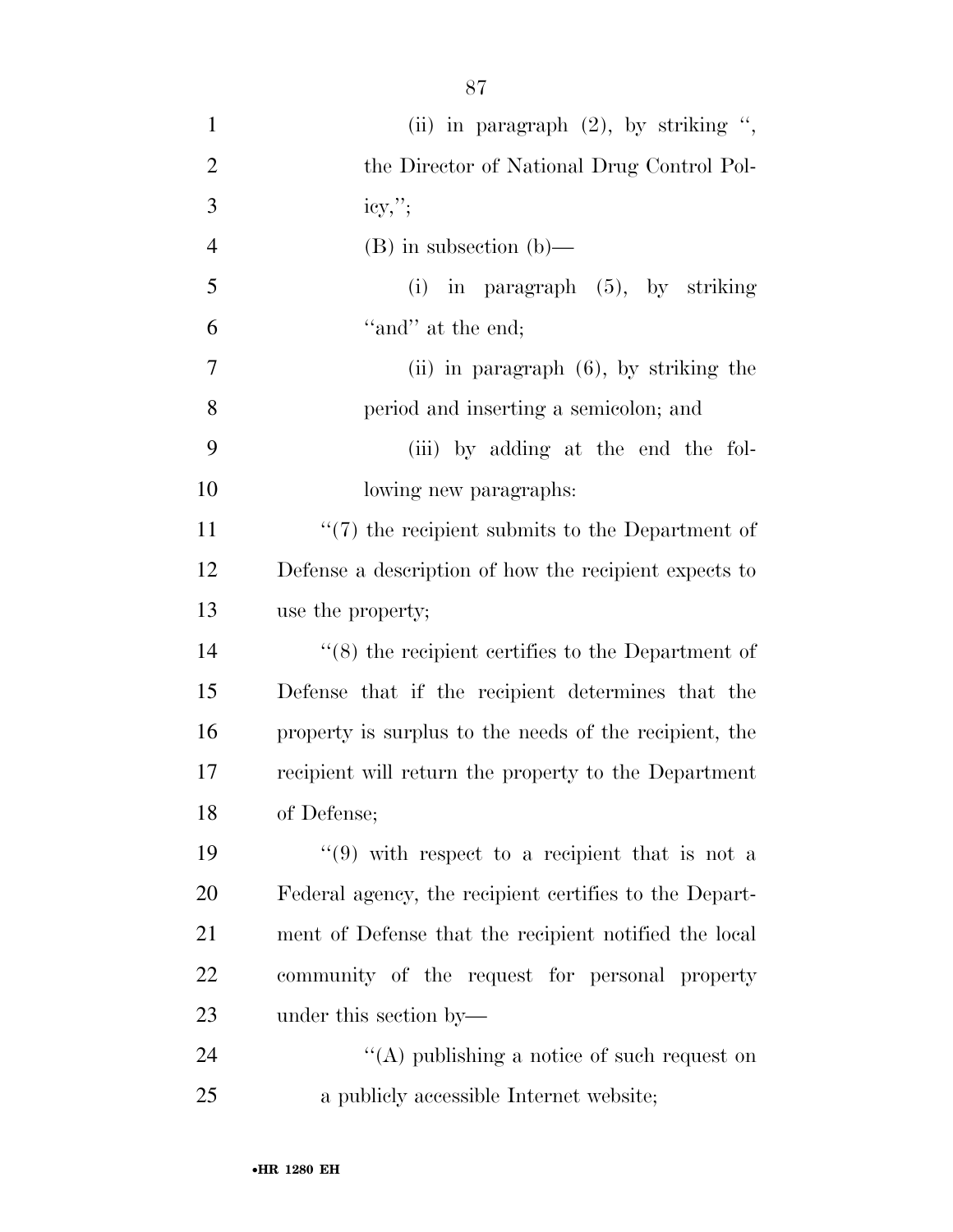| $\mathbf{1}$   | "(B) posting such notice at several promi-                  |
|----------------|-------------------------------------------------------------|
| $\overline{2}$ | nent locations in the jurisdiction of the recipi-           |
| 3              | ent; and                                                    |
| $\overline{4}$ | $\lq\lq$ (C) ensuring that such notices were avail-         |
| 5              | able to the local community for a period of not             |
| 6              | less than 30 days; and                                      |
| 7              | $\lq(10)$ the recipient has received the approval of        |
| 8              | the city council or other local governing body to ac-       |
| 9              | quire the personal property sought under this sec-          |
| 10             | $\text{tion."};$                                            |
| 11             | $(C)$ by striking subsection $(d)$ ;                        |
| 12             | (D) by redesignating subsections (e) and                    |
| 13             | (f) as subsections (o) and (p), respectively; and           |
| 14             | (E) by inserting after subsection (c) the                   |
| 15             | following new subsections:                                  |
| 16             | "(d) ANNUAL CERTIFICATION ACCOUNTING FOR                    |
| 17             | TRANSFERRED PROPERTY.—(1) For each fiscal year, the         |
| 18             | Secretary shall submit to Congress certification in writing |
| 19             | that each Federal or State agency to which the Secretary    |
| 20             | has transferred property under this section—                |
| 21             | "(A) has provided to the Secretary documenta-               |
| 22             | tion accounting for all controlled property, including      |
| 23             | arms and ammunition, that the Secretary has trans-          |
| 24             | ferred to the agency, including any item described in       |
| 25             | subsection (f) so transferred before the date of the        |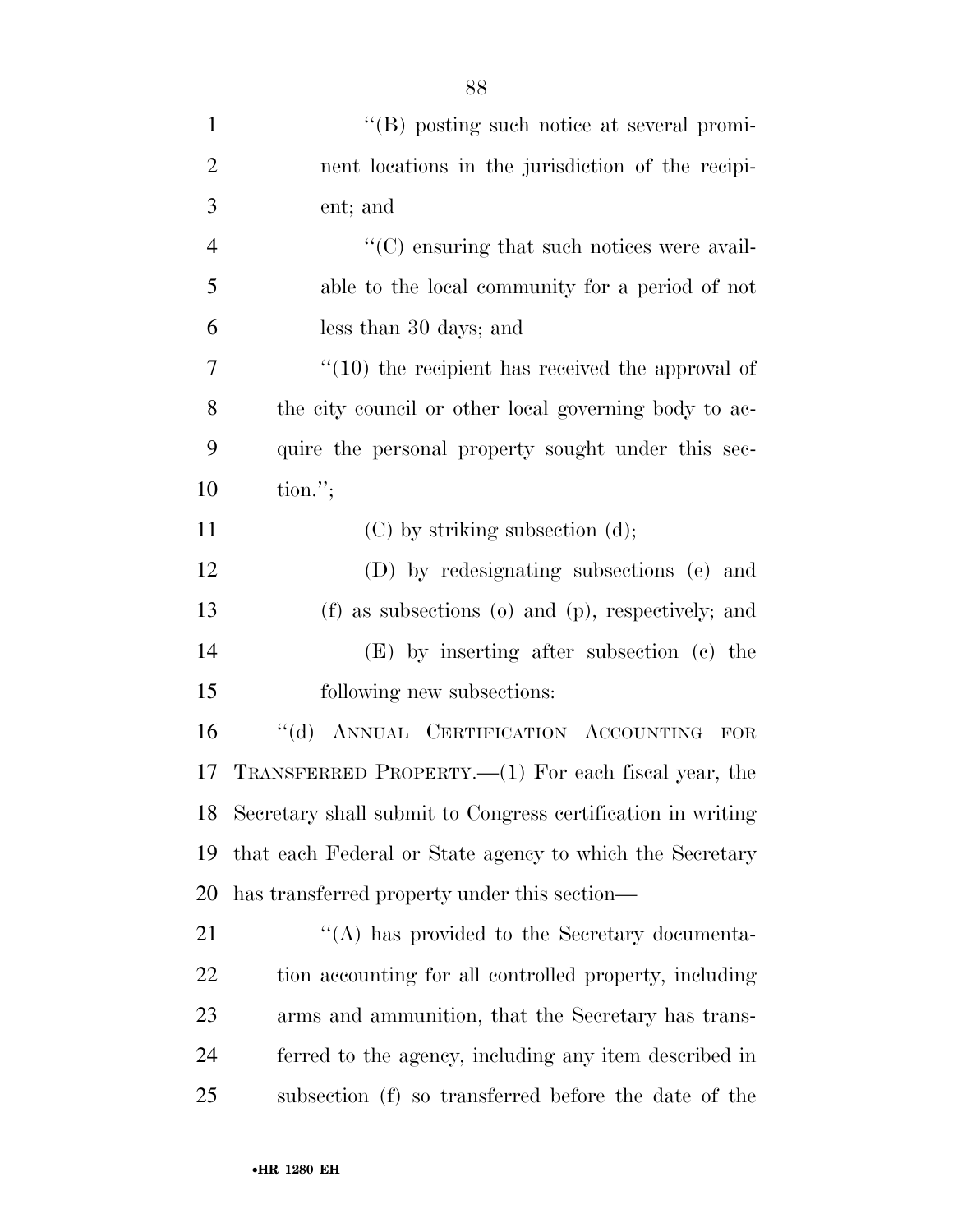| enactment of the George Floyd Justice in Policing |
|---------------------------------------------------|
| Act of $2021$ ; and                               |

3 "(B) with respect to a non-Federal agency, car- ried out each of paragraphs (5) through (8) of sub-section (b).

 ''(2) If the Secretary does not provide a certification under paragraph (1) for a Federal or State agency, the Secretary may not transfer additional property to that agency under this section.

 ''(e) ANNUAL REPORT ON EXCESS PROPERTY.—Be- fore making any property available for transfer under this section, the Secretary shall annually submit to Congress a description of the property to be transferred together with a certification that the transfer of the property would not violate this section or any other provision of law.

 ''(f) LIMITATIONS ON TRANSFERS.—(1) The Sec- retary may not transfer to Federal, Tribal, State, or local law enforcement agencies the following under this section: ''(A) Firearms, ammunition, bayonets, grenade

 launchers, grenades (including stun and flash-bang), and explosives.

22 ''(B) Vehicles, except for passenger automobiles 23 (as such term is defined in section  $32901(a)(18)$  of 24 title 49, United States Code) and bucket trucks.

''(C) Drones.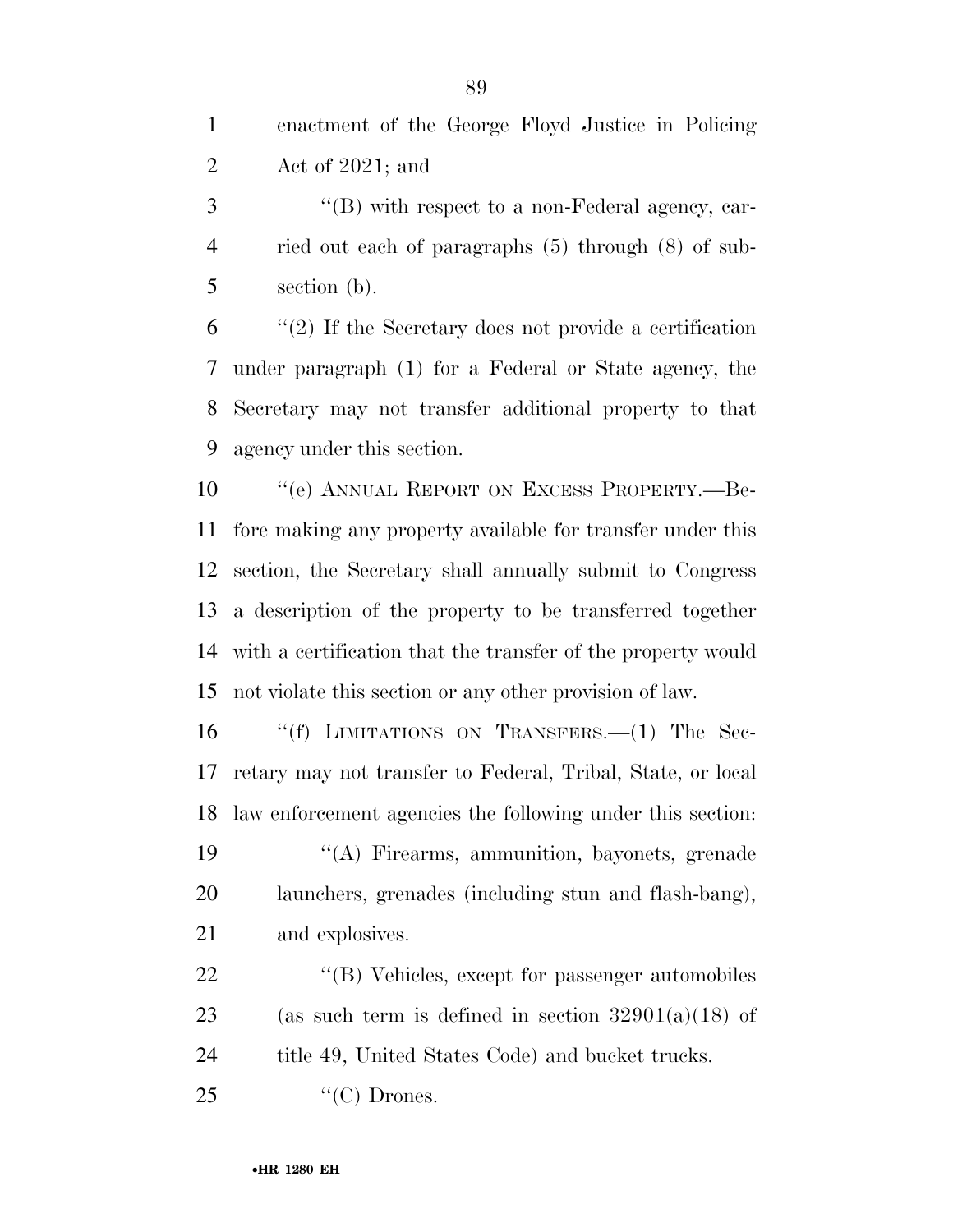| $\mathbf{1}$   | $\lq$ (D) Controlled aircraft that—                          |
|----------------|--------------------------------------------------------------|
| $\overline{2}$ | "(i) are combat configured or combat                         |
| 3              | coded; or                                                    |
| $\overline{4}$ | "(ii) have no established commercial flight                  |
| 5              | application.                                                 |
| 6              | $\lq\lq(E)$ Silencers.                                       |
| 7              | $\lq\lq(F)$ Long-range acoustic devices.                     |
| 8              | "(G) Items in the Federal Supply Class of                    |
| 9              | banned items.                                                |
| 10             | "(2) The Secretary may not require, as a condition           |
| 11             | of a transfer under this section, that a Federal or State    |
| 12             | agency demonstrate the use of any small arms or ammuni-      |
| 13             | tion.                                                        |
| 14             | $\lq(3)$ The limitations under this subsection shall also    |
| 15             | apply with respect to the transfer of previously transferred |
| 16             | property of the Department of Defense from one Federal       |
|                | 17 or State agency to another such agency.                   |
| 18             | " $(4)(A)$ The Secretary may waive the applicability of      |
| 19             | paragraph $(1)$ to a vehicle described in subparagraph $(B)$ |
| 20             | of such paragraph (other than a mine-resistant ambush-       |
| 21             | protected vehicle), if the Secretary determines that such    |
|                | 22 a waiver is necessary for disaster or rescue purposes or  |
| 23             | for another purpose where life and public safety are at      |
| 24             | risk, as demonstrated by the proposed recipient of the ve-   |
| 25             | hicle.                                                       |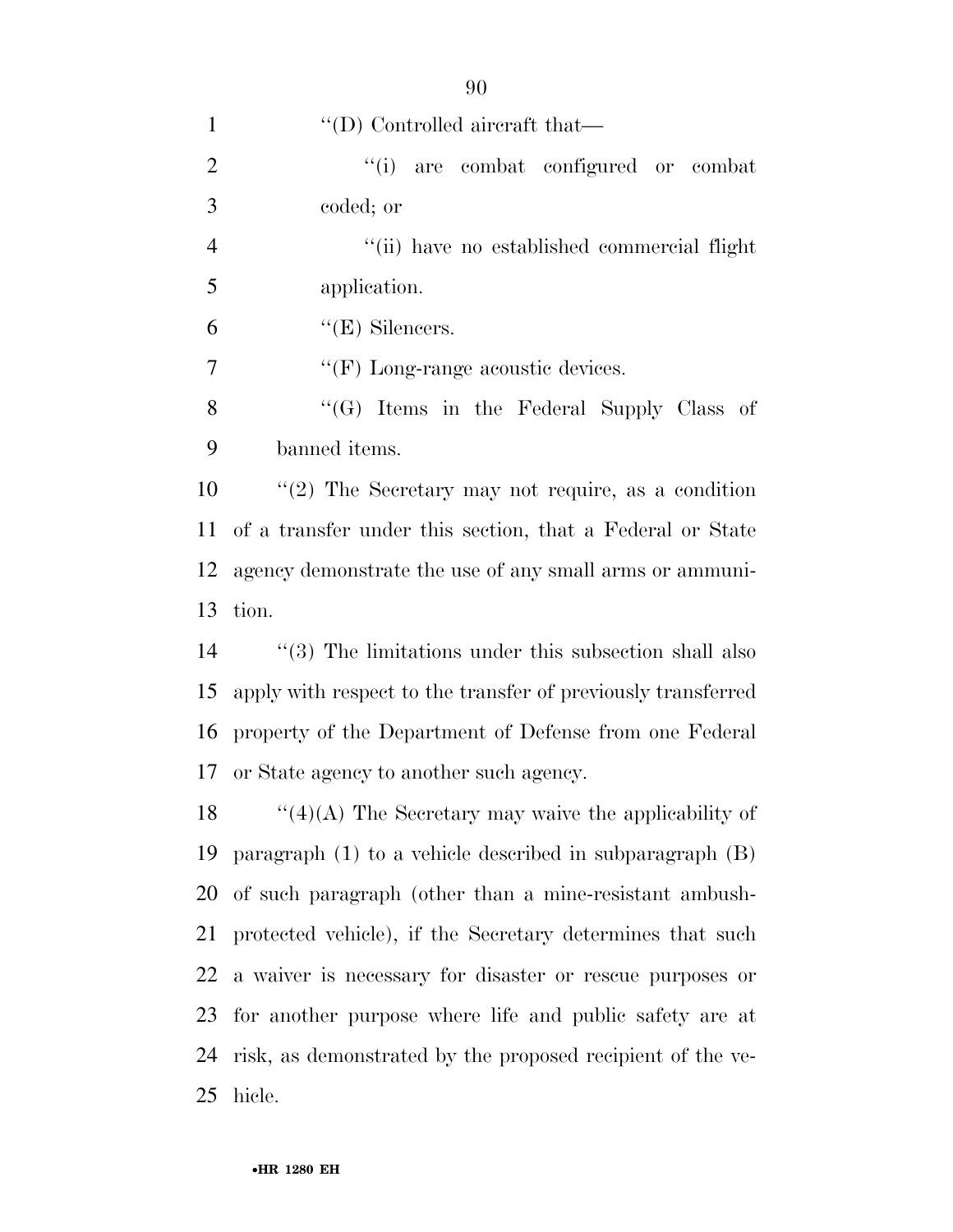''(B) If the Secretary issues a waiver under subpara-graph (A), the Secretary shall—

 ''(i) submit to Congress notice of the waiver, and post such notice on a public Internet website of the Department, by not later than 30 days after the date on which the waiver is issued; and

 ''(ii) require, as a condition of the waiver, that the recipient of the vehicle for which the waiver is issued provides public notice of the waiver and the transfer, including the type of vehicle and the pur- pose for which it is transferred, in the jurisdiction where the recipient is located by not later than 30 days after the date on which the waiver is issued.

 ''(5) The Secretary may provide for an exemption to the limitation under subparagraph (D) of paragraph (1) in the case of parts for aircraft described in such subpara- graph that are transferred as part of regular maintenance of aircraft in an existing fleet.

 ''(6) The Secretary shall require, as a condition of any transfer of property under this section, that the Fed- eral or State agency that receives the property shall return the property to the Secretary if the agency—

23 "(A) is investigated by the Department of Jus-tice for any violation of civil liberties; or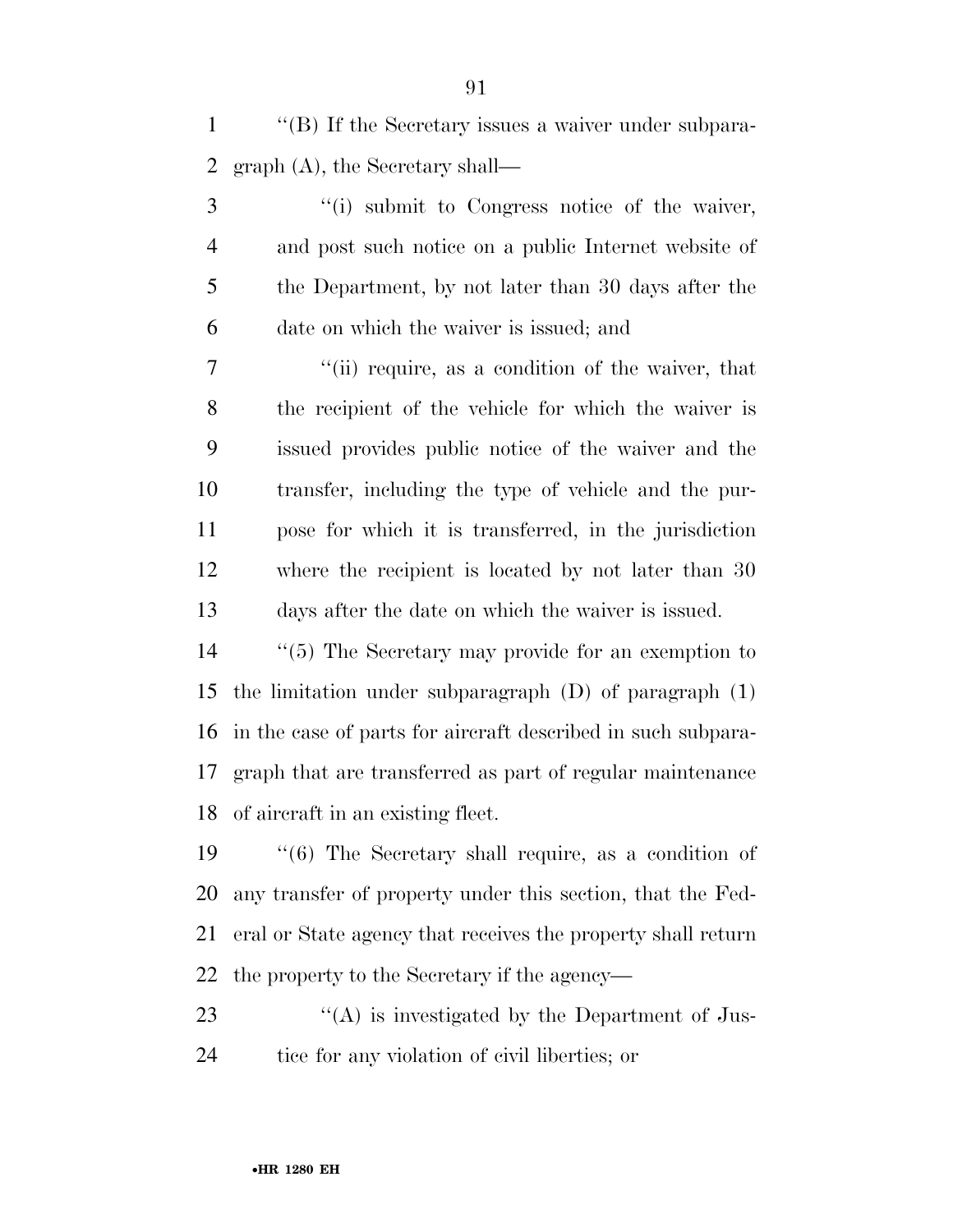| $\mathbf{1}$   | $\lq\lq$ is otherwise found to have engaged in               |
|----------------|--------------------------------------------------------------|
| $\overline{2}$ | widespread abuses of civil liberties.                        |
| 3              | "(g) CONDITIONS FOR EXTENSION OF PROGRAM.-                   |
| 4              | Notwithstanding any other provision of law, amounts au-      |
| 5              | thorized to be appropriated or otherwise made available      |
| 6              | for any fiscal year may not be obligated or expended to      |
| 7              | carry out this section unless the Secretary submits to Con-  |
| 8              | gress certification that for the preceding fiscal year that— |
| 9              | $\lq(1)$ each Federal or State agency that has re-           |
| 10             | ceived controlled property transferred under this sec-       |
| 11             | tion has—                                                    |
| 12             | $\lq\lq$ demonstrated 100 percent account-                   |
| 13             | ability for all such property, in accordance with            |
| 14             | paragraph $(2)$ or $(3)$ , as applicable; or                 |
| 15             | $\lq\lq$ been suspended from the program                     |
| 16             | pursuant to paragraph $(4)$ ;                                |
| 17             | $\lq(2)$ with respect to each non-Federal agency             |
| 18             | that has received controlled property under this sec-        |
| 19             | tion, the State coordinator responsible for each such        |
| 20             | agency has verified that the coordinator or an agent         |
| 21             | of the coordinator has conducted an in-person inven-         |
| 22             | tory of the property transferred to the agency and           |
| 23             | that 100 percent of such property was accounted for          |
| 24             | during the inventory or that the agency has been             |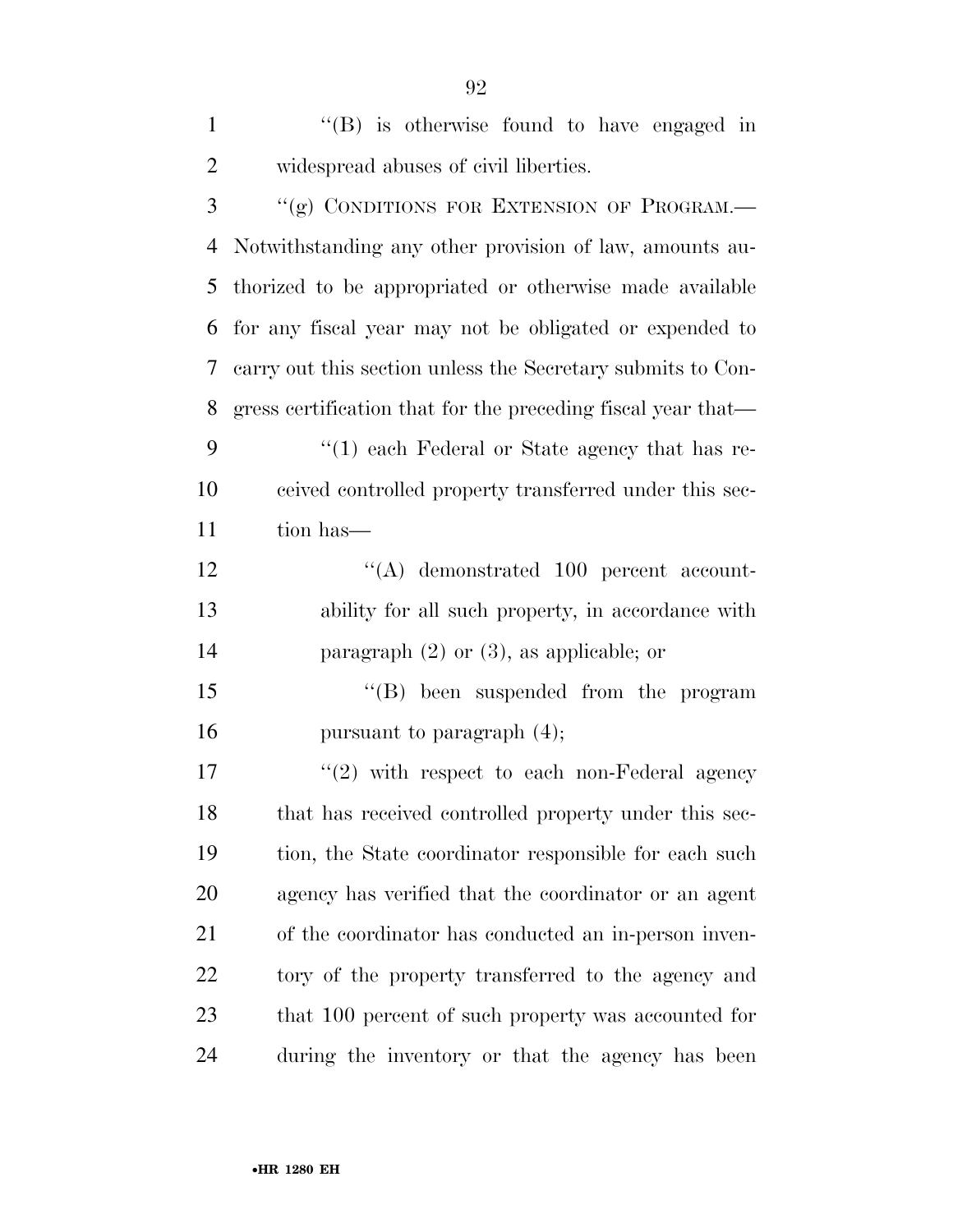suspended from the program pursuant to paragraph 2  $(4)$ ;

 ''(3) with respect to each Federal agency that has received controlled property under this section, the Secretary of Defense or an agent of the Sec- retary has conducted an in-person inventory of the property transferred to the agency and that 100 per- cent of such property was accounted for during the inventory or that the agency has been suspended from the program pursuant to paragraph (4);

 $\frac{1}{4}$  the eligibility of any agency that has re- ceived controlled property under this section for which 100 percent of the property was not ac- counted for during an inventory described in para- graph (1) or (2), as applicable, to receive any prop- erty transferred under this section has been sus-pended; and

 ''(5) each State coordinator has certified, for each non-Federal agency located in the State for which the State coordinator is responsible that—

21 ''(A) the agency has complied with all re-22 quirements under this section; or

23  $\langle (B)$  the eligibility of the agency to receive property transferred under this section has been suspended; and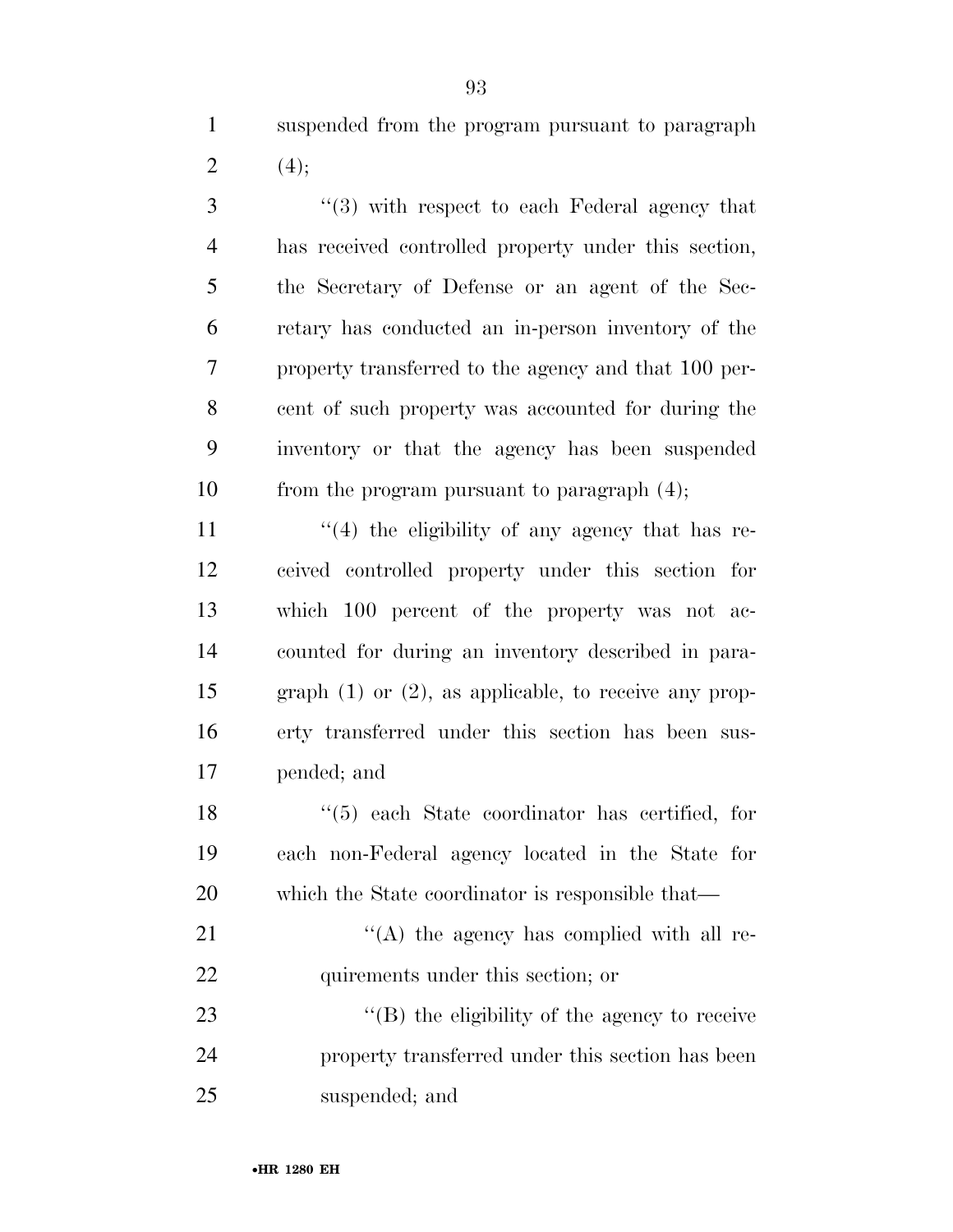| $\mathbf{1}$   | $\cdot\cdot$ (6) the Secretary of Defense has certified, for  |
|----------------|---------------------------------------------------------------|
| $\overline{2}$ | each Federal agency that has received property                |
| 3              | under this section that—                                      |
| $\overline{4}$ | $\lq\lq$ the agency has complied with all re-                 |
| 5              | quirements under this section; or                             |
| 6              | $\lq\lq$ the eligibility of the agency to receive             |
| 7              | property transferred under this section has been              |
| 8              | suspended.                                                    |
| 9              | "(h) PROHIBITION ON OWNERSHIP OF CONTROLLED                   |
| 10             | PROPERTY.—A Federal or State agency that receives con-        |
| 11             | trolled property under this section may not take ownership    |
| 12             | of the property.                                              |
| 13             | "(i) NOTICE TO CONGRESS OF PROPERTY DOWN-                     |
| 14             | GRADES.—Not later than 30 days before downgrading the         |
| 15             | classification of any item of personal property from con-     |
| 16             | trolled or Federal Supply Class, the Secretary shall submit   |
|                | 17 to Congress notice of the proposed downgrade.              |
| 18             | "(j) NOTICE TO CONGRESS OF PROPERTY CANNIBAL-                 |
| 19             | IZATION.—Before the Defense Logistics Agency author-          |
|                | 20 izes the recipient of property transferred under this sec- |
| 21             | tion to cannibalize the property, the Secretary shall submit  |
|                | 22 to Congress notice of such authorization, including the    |
| 23             | name of the recipient requesting the authorization, the       |
| 24             | purpose of the proposed cannibalization, and the type of      |
|                | 25 property proposed to be cannibalized.                      |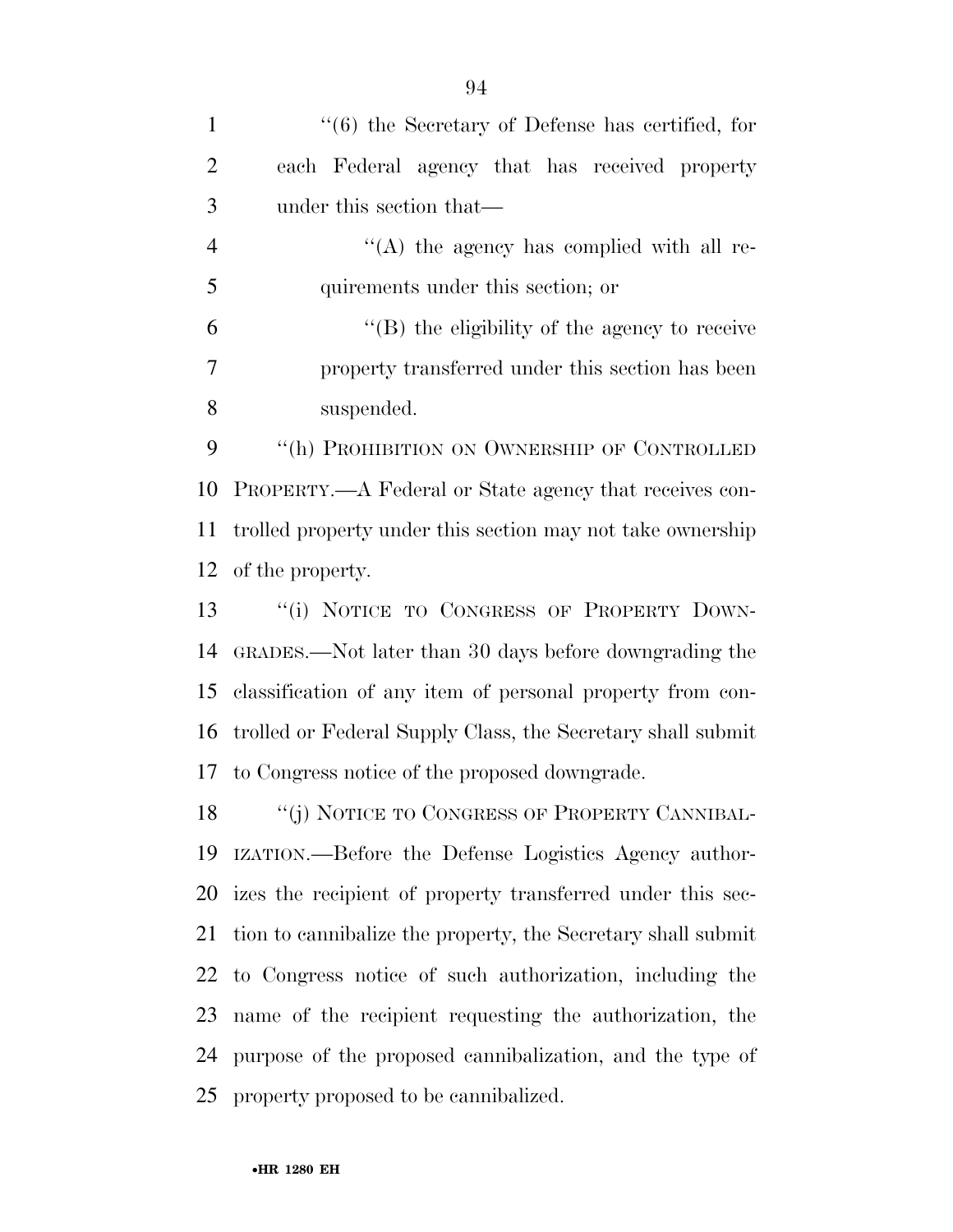''(k) QUARTERLY REPORTS ON USE OF CONTROLLED EQUIPMENT.—Not later than 30 days after the last day of a fiscal quarter, the Secretary shall submit to Congress a report on any uses of controlled property transferred under this section during that fiscal quarter.

 ''(l) REPORTS TO CONGRESS.—Not later than 30 days after the last day of a fiscal year, the Secretary shall submit to Congress a report on the following for the pre-ceding fiscal year:

 $\frac{10}{10}$  The percentage of equipment lost by re- cipients of property transferred under this section, including specific information about the type of property lost, the monetary value of such property, and the recipient that lost the property.

 ''(2) The transfer of any new (condition code A) property transferred under this section, including specific information about the type of property, the recipient of the property, the monetary value of each item of the property, and the total monetary value of all such property transferred during the fiscal year.''.

 (2) EFFECTIVE DATE.—The amendments made by paragraph (1) shall apply with respect to any transfer of property made after the date of the en-actment of this Act.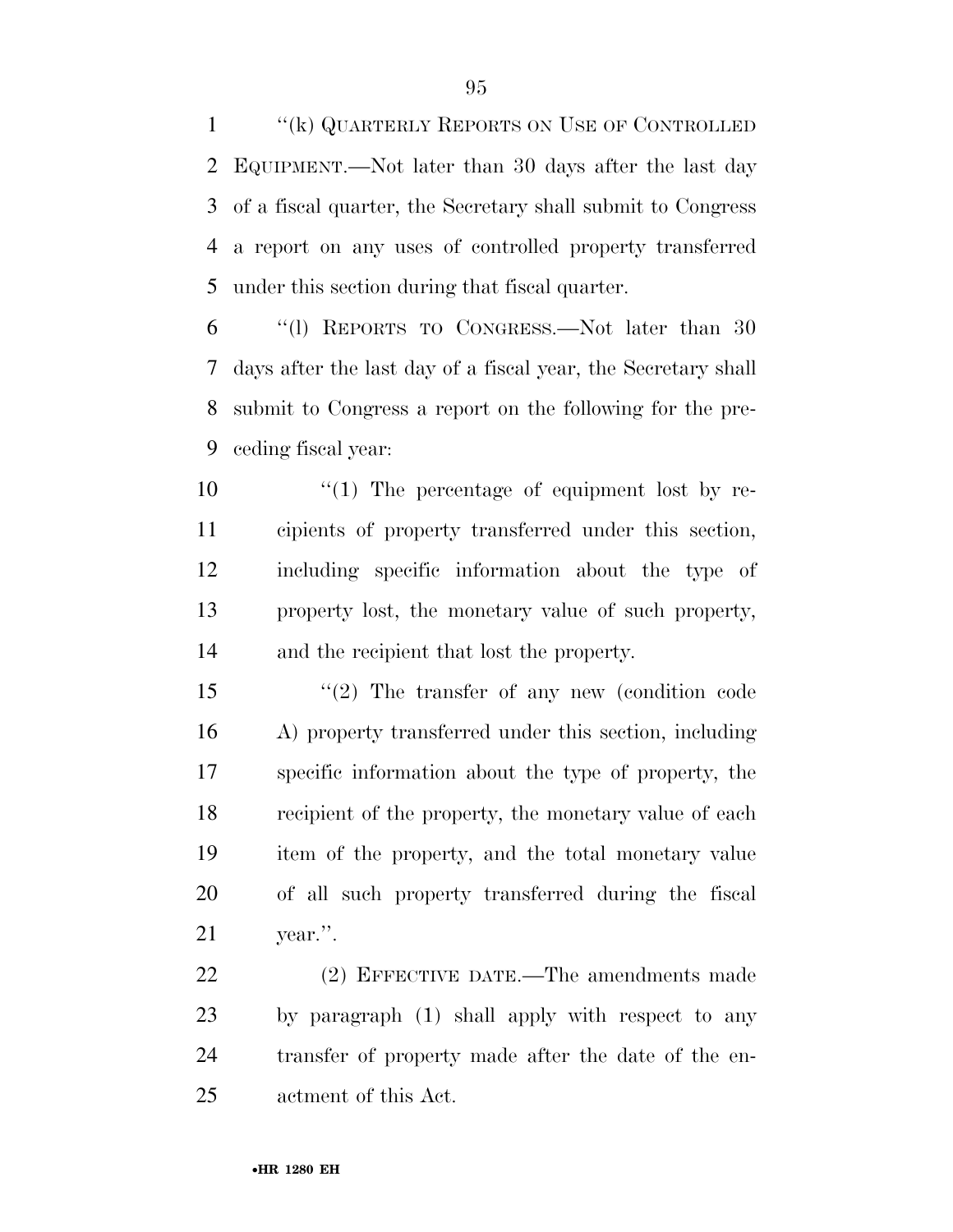### **SEC. 366. PUBLIC SAFETY INNOVATION GRANTS.**

 (a) BYRNE GRANTS USED FOR LOCAL TASK FORCES ON PUBLIC SAFETY INNOVATION.—Section 501(a) of the Omnibus Crime Control and Safe Streets Act of 1968 (34 U.S.C. 10151(a)), as amended by this Act, is further amended by adding at the end the following:

7 "(3) LOCAL TASK FORCES ON PUBLIC SAFETY INNOVATION.—

 ''(A) IN GENERAL.—A law enforcement program under paragraph (1)(A) may include the development of best practices for and the creation of local task forces on public safety in- novation, charged with exploring and developing new strategies for public safety, including non-law enforcement strategies.

 ''(B) DEFINITION.—The term 'local task force on public safety innovation' means an ad- ministrative entity, created from partnerships between community-based organizations and other local stakeholders, that may develop inno- vative law enforcement and non-law enforce- ment strategies to enhance just and equitable public safety, repair breaches of trust between law enforcement agencies and the community 25 they pledge to serve, and enhance accountability 26 of law enforcement officers.".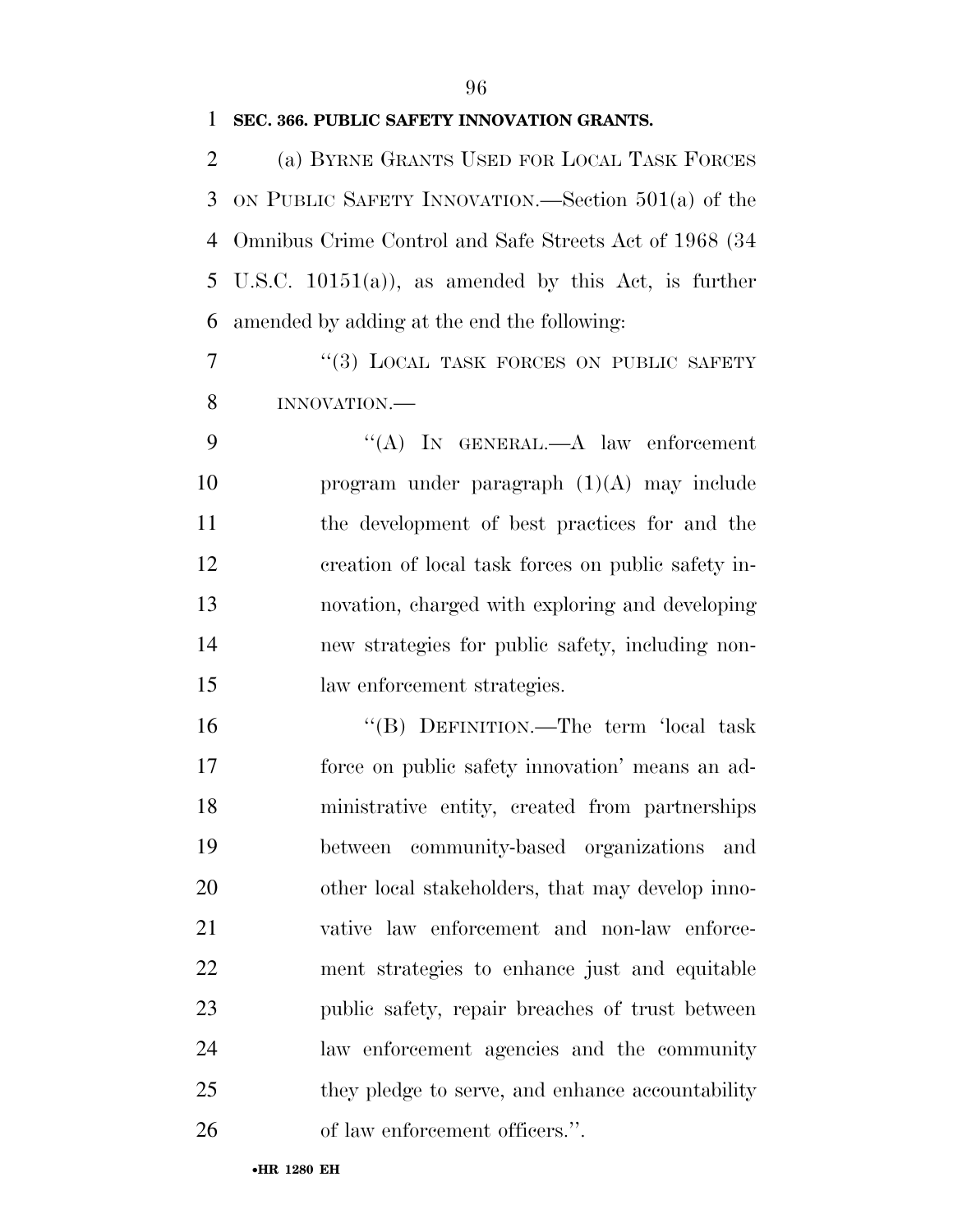(b) CRISIS INTERVENTION TEAMS.—Section 501(c) of title I of the Omnibus Crime Control and Safe Streets Act of 1968 (34 U.S.C. 10152(c)) is amended by adding at the end the following:

5 "(3) In the case of crisis intervention teams 6 funded under subsection  $(a)(1)(H)$ , a program as- sessment under this subsection shall contain a report on best practices for crisis intervention.''.

 (c) USE OF COPS GRANT PROGRAM TO HIRE LAW ENFORCEMENT OFFICERS WHO ARE RESIDENTS OF THE COMMUNITIES THEY SERVE.—Section 1701(b) of title I of the Omnibus Crime Control and Safe Streets Act of 1968 (34 U.S.C. 10381(b)), as amended by this Act, is further amended—

 (1) by redesignating paragraphs (23) and (24) as paragraphs (26) and (27), respectively;

 (2) in paragraph (26), as so redesignated, by 18 striking " $(22)$ " and inserting " $(25)$ "; and

 (3) by inserting after paragraph (22) the fol-lowing:

 ''(23) to recruit, hire, incentivize, retain, de- velop, and train new, additional career law enforce- ment officers or current law enforcement officers who are willing to relocate to communities—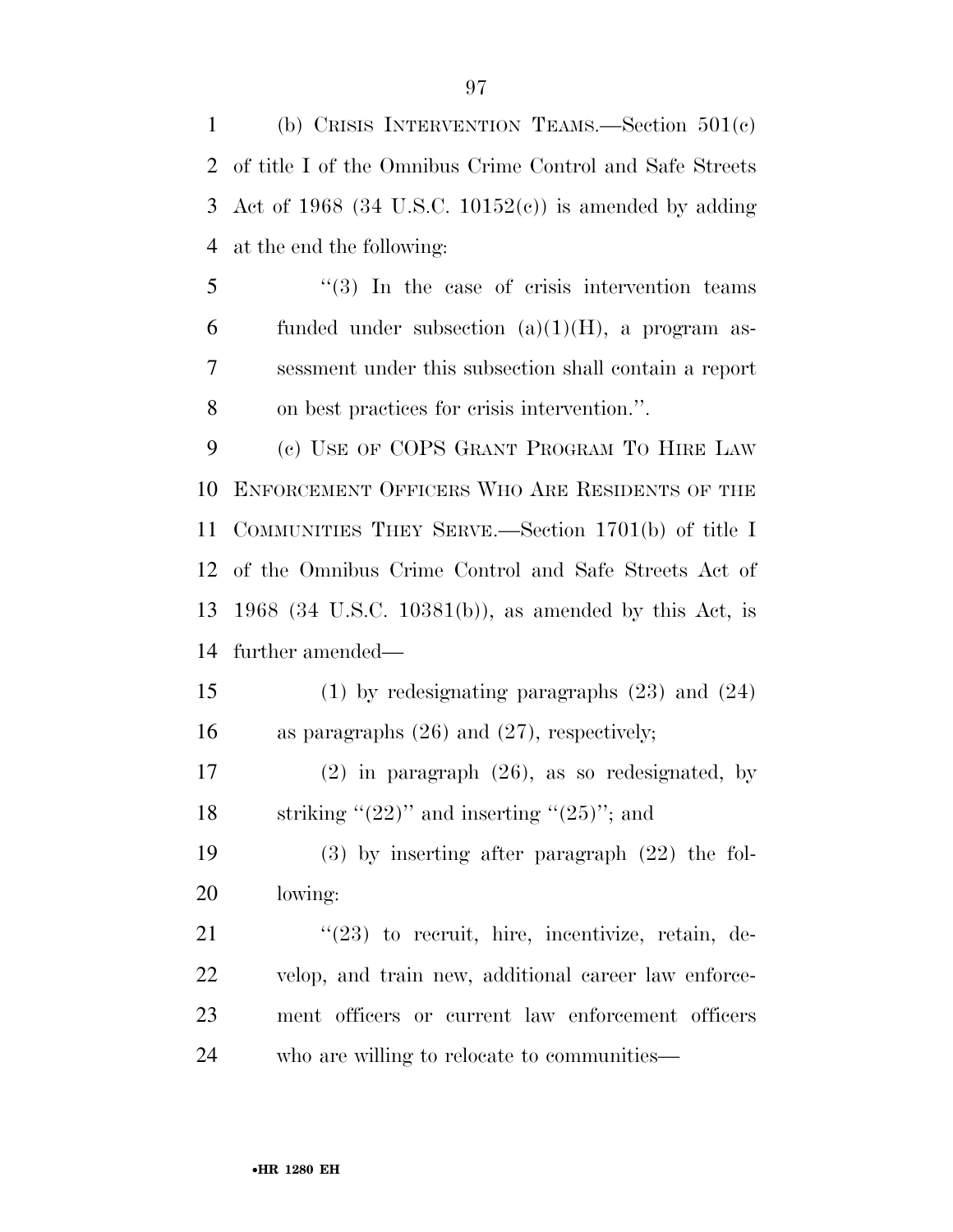| $\mathbf{1}$   | $\lq\lq$ where there are poor or fragmented           |
|----------------|-------------------------------------------------------|
| $\overline{2}$ | relationships between police and residents of the     |
| 3              | community, or where there are high incidents of       |
| $\overline{4}$ | crime; and                                            |
| 5              | $\lq\lq$ that are the communities that the law        |
| 6              | enforcement officers serve, or that are in close      |
| 7              | proximity to the communities that the law en-         |
| 8              | forcement officers serve;                             |
| 9              | $\cdot$ (24) to collect data on the number of law en- |
| 10             | forcement officers who are willing to relocate to the |
| 11             | communities where they serve, and whether such law    |
| 12             | enforcement officer relocations have impacted crime   |
| 13             | in such communities;                                  |
| 14             | $\lq(25)$ to develop and publicly report strategies   |
| 15             | and timelines to recruit, hire, promote, retain, de-  |
| 16             | velop, and train a diverse and inclusive law enforce- |
| 17             | ment workforce, consistent with merit system prin-    |
| 18             | ciples and applicable law;".                          |
|                | 19 Subtitle C—Law Enforcement Body                    |
| 20             | <b>Cameras</b>                                        |
| 21             | PART 1-FEDERAL POLICE CAMERA AND                      |
| 22             | <b>ACCOUNTABILITY ACT</b>                             |
| 23             | SEC. 371. SHORT TITLE.                                |
| 24             | This part may be cited as the "Federal Police Cam-    |
| 25             | era and Accountability Act".                          |
|                |                                                       |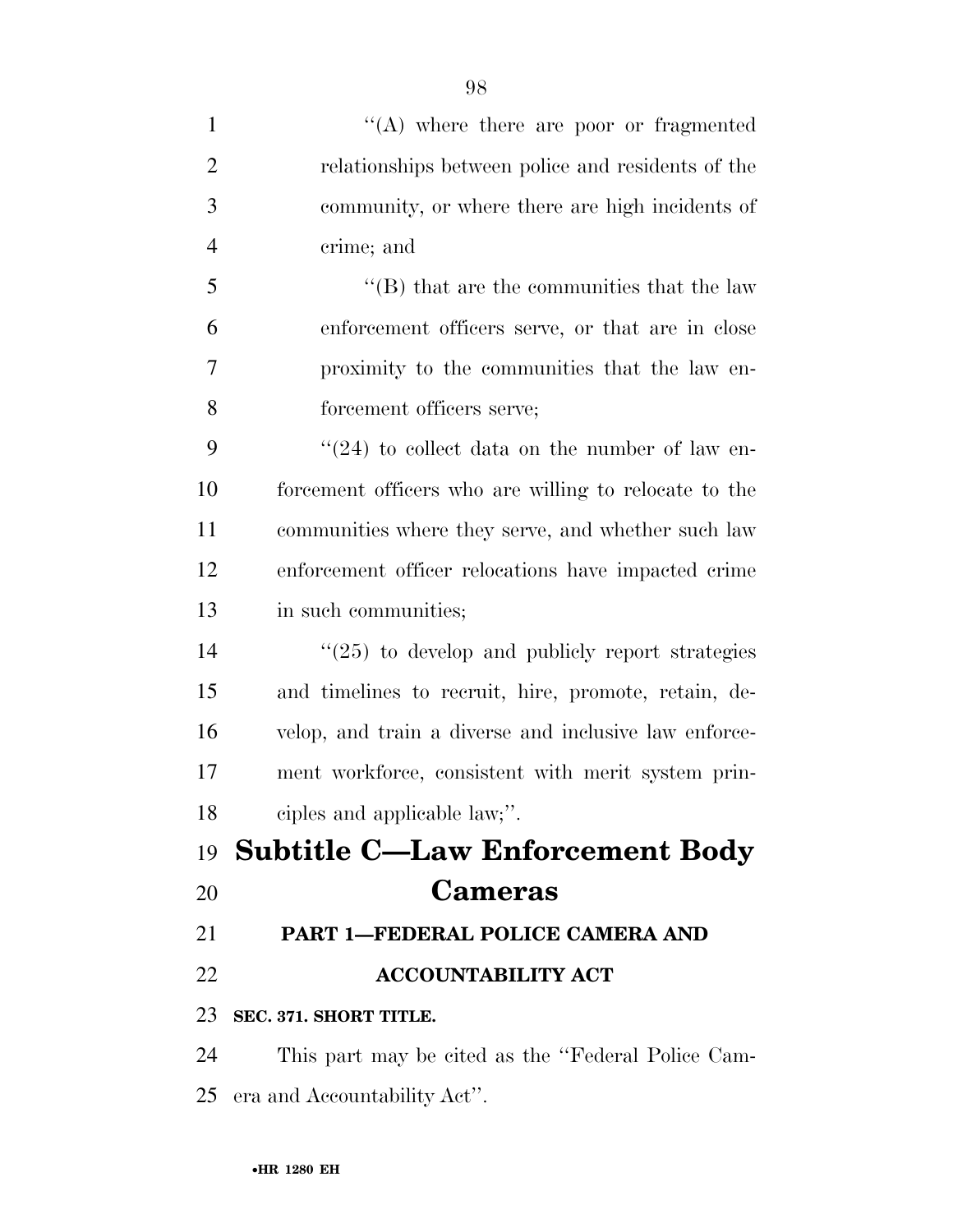| 1              | SEC. 372. REQUIREMENTS FOR FEDERAL LAW ENFORCE-   |
|----------------|---------------------------------------------------|
| $\overline{2}$ | MENT OFFICERS REGARDING THE USE OF                |
| 3              | <b>BODY CAMERAS.</b>                              |
| $\overline{4}$ | (a) DEFINITIONS.—In this section:                 |
| 5              | (1) MINOR.—The term "minor" means any in-         |
| 6              | dividual under 18 years of age.                   |
| 7              | (2) SUBJECT OF THE VIDEO FOOTAGE.—The             |
| 8              | term "subject of the video footage"—              |
| 9              | (A) means any identifiable Federal law en-        |
| 10             | forcement officer or any identifiable suspect,    |
| 11             | victim, detainee, conversant, injured party, or   |
| 12             | other similarly situated person who appears on    |
| 13             | the body camera recording; and                    |
| 14             | (B) does not include people who only inci-        |
| 15             | dentally appear on the recording.                 |
| 16             | (3) VIDEO FOOTAGE.—The term "video foot-          |
| 17             | age" means any images or audio recorded by a body |
| 18             | camera.                                           |
| 19             | (b) REQUIREMENT TO WEAR BODY CAMERA.—             |
| 20             | (1) IN GENERAL.—Federal law enforcement of-       |
| 21             | ficers shall wear a body camera.                  |
| 22             | (2)<br>REQUIREMENT FOR BODY CAMERA.-A             |
| 23             | body camera required under paragraph (1) shall—   |
| 24             | (A) have a field of view at least as broad        |
| 25             | as the officer's vision; and                      |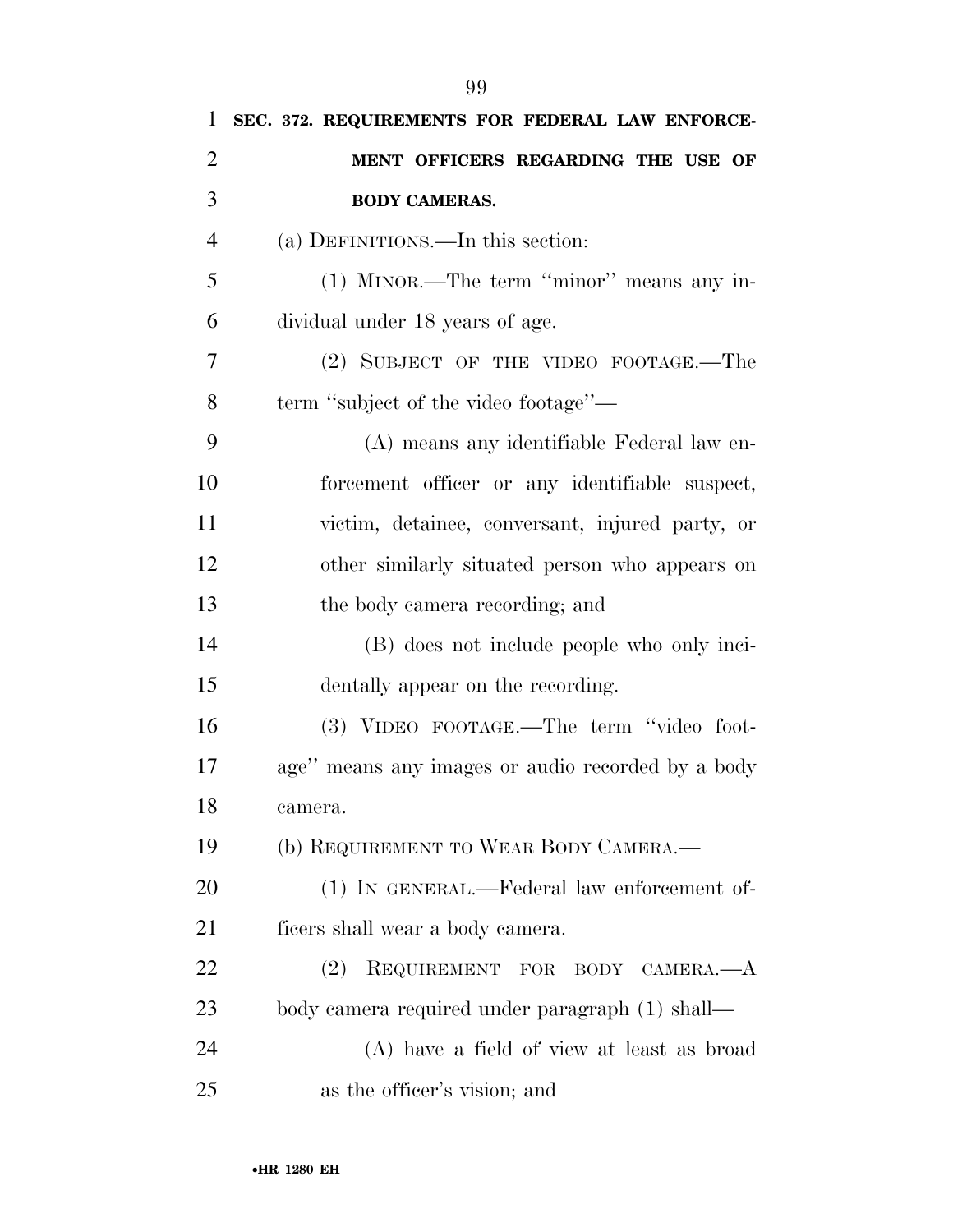| $\mathbf{1}$   | (B) be worn in a manner that maximizes                 |
|----------------|--------------------------------------------------------|
| $\overline{2}$ | the camera's ability to capture video footage of       |
| 3              | the officer's activities.                              |
| $\overline{4}$ | (c) REQUIREMENT TO ACTIVATE.—                          |
| 5              | (1) IN GENERAL.—Both the video and audio re-           |
| 6              | cording functions of the body camera shall be acti-    |
| 7              | vated whenever a Federal law enforcement officer is    |
| 8              | responding to a call for service or at the initiation  |
| 9              | of any other law enforcement or investigative stop     |
| 10             | (as such term is defined in section 373) between a     |
| 11             | Federal law enforcement officer and a member of        |
| 12             | the public, except that when an immediate threat to    |
| 13             | the officer's life or safety makes activating the cam- |
| 14             | era impossible or dangerous, the officer shall acti-   |
| 15             | vate the camera at the first reasonable opportunity    |
| 16             | to do so.                                              |

 (2) ALLOWABLE DEACTIVATION.—The body camera shall not be deactivated until the stop has fully concluded and the Federal law enforcement of-ficer leaves the scene.

21 (d) NOTIFICATION OF SUBJECT OF RECORDING.—A Federal law enforcement officer who is wearing a body camera shall notify any subject of the recording that he or she is being recorded by a body camera as close to the inception of the stop as is reasonably possible.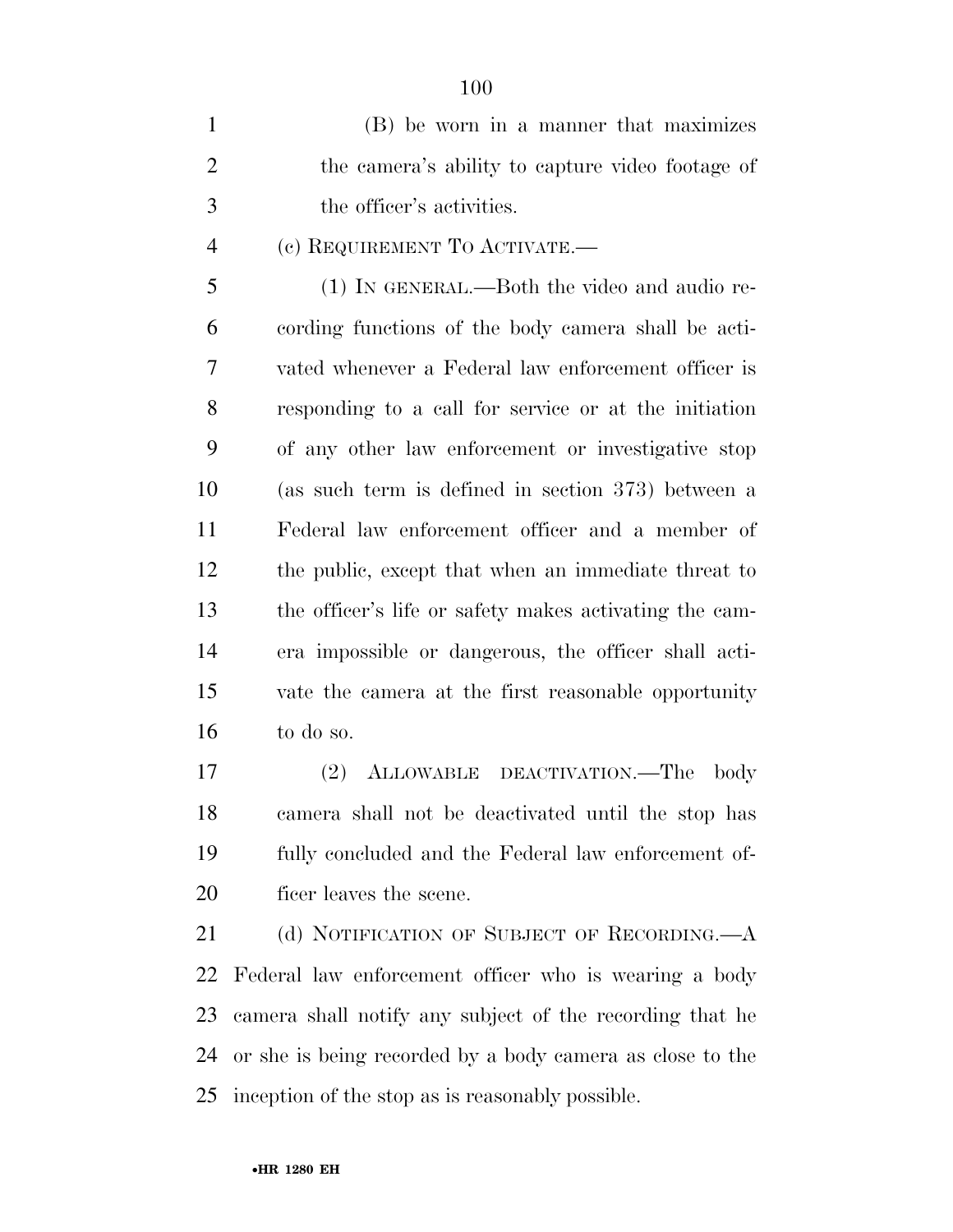(e) REQUIREMENTS.—Notwithstanding subsection (c), the following shall apply to the use of a body camera:

 (1) Prior to entering a private residence with- out a warrant or in non-exigent circumstances, a Federal law enforcement officer shall ask the occu- pant if the occupant wants the officer to discontinue use of the officer's body camera. If the occupant re- sponds affirmatively, the Federal law enforcement officer shall immediately discontinue use of the body camera.

 (2) When interacting with an apparent crime victim, a Federal law enforcement officer shall, as soon as practicable, ask the apparent crime victim if the apparent crime victim wants the officer to dis- continue use of the officer's body camera. If the ap- parent crime victim responds affirmatively, the Fed- eral law enforcement officer shall immediately dis-continue use of the body camera.

 (3) When interacting with a person seeking to anonymously report a crime or assist in an ongoing law enforcement investigation, a Federal law en- forcement officer shall, as soon as practicable, ask the person seeking to remain anonymous, if the per- son seeking to remain anonymous wants the officer to discontinue use of the officer's body camera. If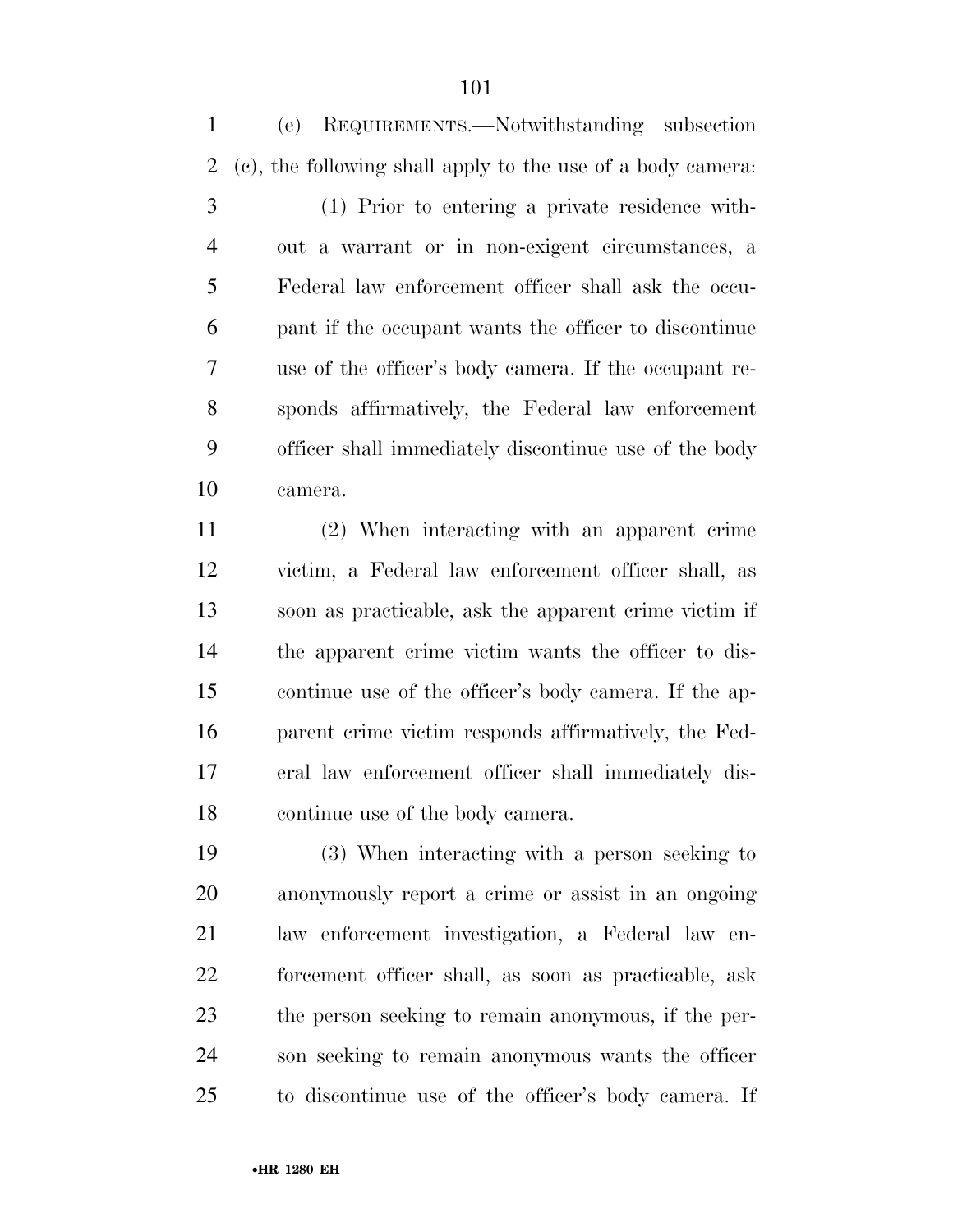the person seeking to remain anonymous responds affirmatively, the Federal law enforcement officer shall immediately discontinue use of the body cam-era.

 (f) RECORDING OF OFFERS TO DISCONTINUE USE OF BODY CAMERA.—Each offer of a Federal law enforce- ment officer to discontinue the use of a body camera made pursuant to subsection (e), and the responses thereto, shall be recorded by the body camera prior to dis-continuing use of the body camera.

 (g) LIMITATIONS ON USE OF BODY CAMERA.—Body cameras shall not be used to gather intelligence informa- tion based on First Amendment protected speech, associa- tions, or religion, or to record activity that is unrelated to a response to a call for service or a law enforcement or investigative stop between a law enforcement officer and a member of the public, and shall not be equipped with or employ any facial recognition technologies.

 (h) EXCEPTIONS.—Federal law enforcement offi-cers—

 (1) shall not be required to use body cameras during investigative or enforcement stops with the public in the case that—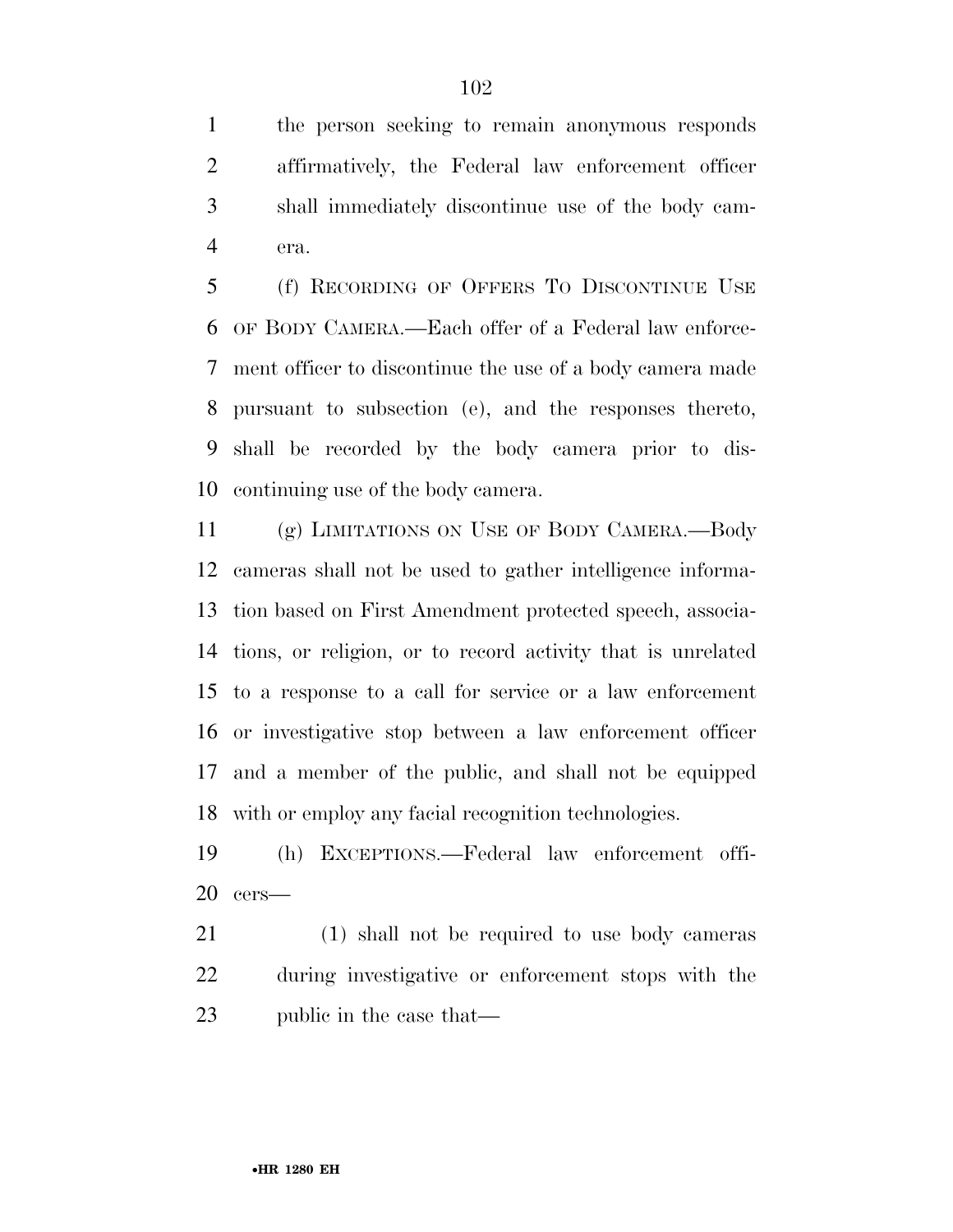| $\mathbf{1}$   | (A) recording would risk the safety of a              |
|----------------|-------------------------------------------------------|
| $\overline{2}$ | confidential informant, citizen informant, or un-     |
| 3              | dercover officer;                                     |
| $\overline{4}$ | (B) recording would pose a serious risk to            |
| 5              | national security; or                                 |
| 6              | (C) the officer is a military police officer,         |
| $\tau$         | a member of the United States Army Criminal           |
| 8              | Investigation Command, or a protective detail         |
| 9              | assigned to a Federal or foreign official while       |
| 10             | performing his or her duties; and                     |
| 11             | (2) shall not activate a body camera while on         |
| 12             | the grounds of any public, private or parochial ele-  |
| 13             | mentary or secondary school, except when respond-     |
| 14             | ing to an imminent threat to life or health.          |
| 15             | (i) RETENTION OF FOOTAGE.—                            |
| 16             | (1) IN GENERAL.—Body camera video footage             |
| 17             | shall be retained by the law enforcement agency that  |
| 18             | employs the officer whose camera captured the foot-   |
| 19             | age, or an authorized agent thereof, for 6 months     |
| 20             | after the date it was recorded, after which time such |
| 21             | footage shall be permanently deleted.                 |
| 22             | $(2)$ RIGHT TO INSPECT.—During the 6-month            |
| 23             | retention period described in paragraph (1), the fol- |
| 24             | lowing persons shall have the right to inspect the    |
| 25             | body camera footage:                                  |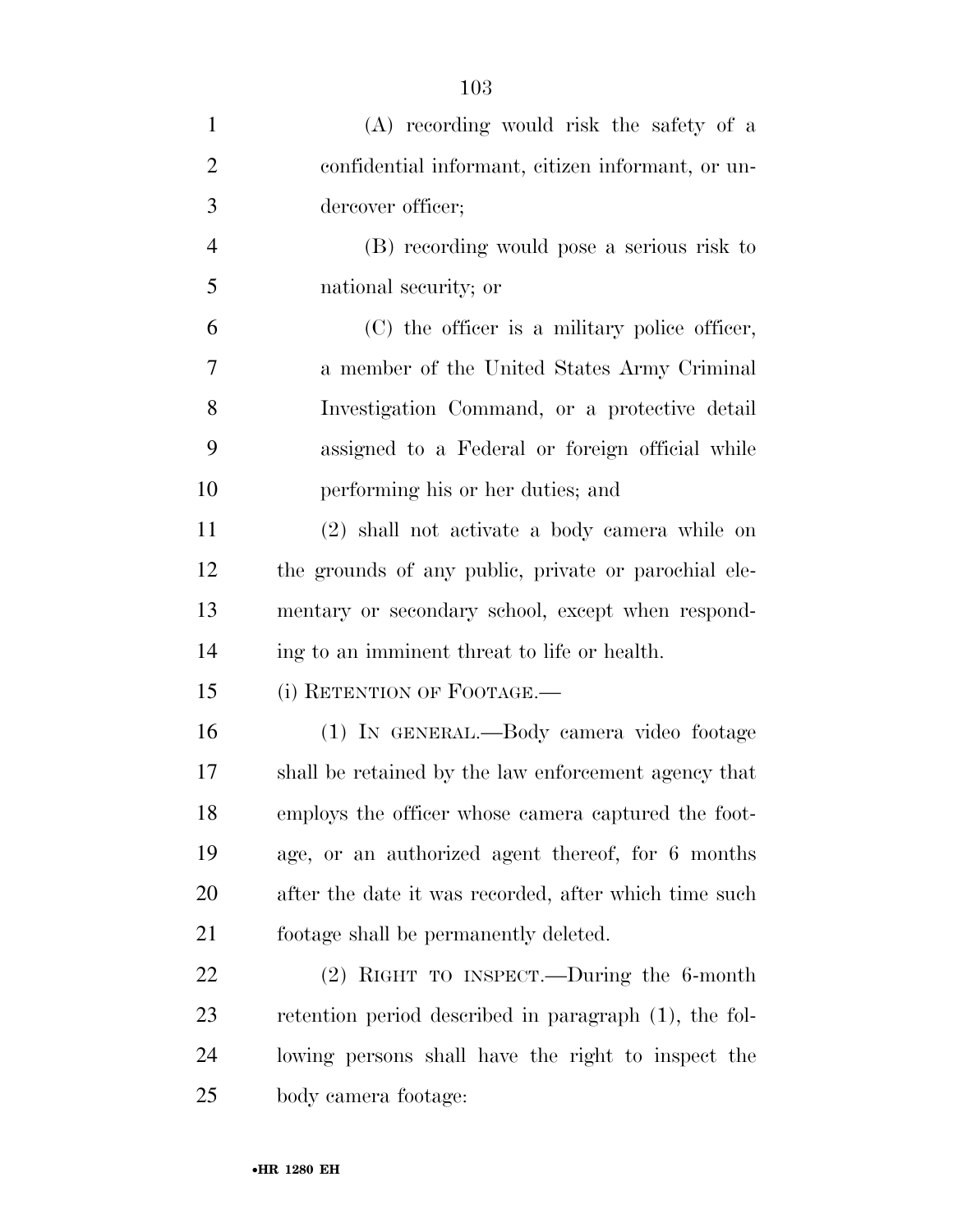| $\mathbf{1}$   | (A) Any person who is a subject of body               |
|----------------|-------------------------------------------------------|
| $\overline{2}$ | camera video footage, and their designated legal      |
| 3              | counsel.                                              |
| $\overline{4}$ | (B) A parent or legal guardian of a minor             |
| 5              | subject of body camera video footage, and their       |
| 6              | designated legal counsel.                             |
| 7              | (C) The spouse, next of kin, or legally au-           |
| 8              | thorized designee of a deceased subject of body       |
| 9              | camera video footage, and their designated legal      |
| 10             | counsel.                                              |
| 11             | (D) A Federal law enforcement officer                 |
| 12             | whose body camera recorded the video footage,         |
| 13             | and their designated legal counsel, subject to        |
| 14             | the limitations and restrictions in this part.        |
| 15             | (E) The superior officer of a Federal law             |
| 16             | enforcement officer whose body camera re-             |
| 17             | corded the video footage, subject to the limita-      |
| 18             | tions and restrictions in this part.                  |
| 19             | (F) Any defense counsel who claims, pur-              |
| 20             | suant to a written affidavit, to have a reason-       |
| 21             | able basis for believing a video may contain evi-     |
| 22             | dence that exculpates a client.                       |
| 23             | (3) LIMITATION.—The right to inspect subject          |
| 24             | to subsection $(j)(1)$ shall not include the right to |
| 25             | possess a copy of the body camera video footage, un-  |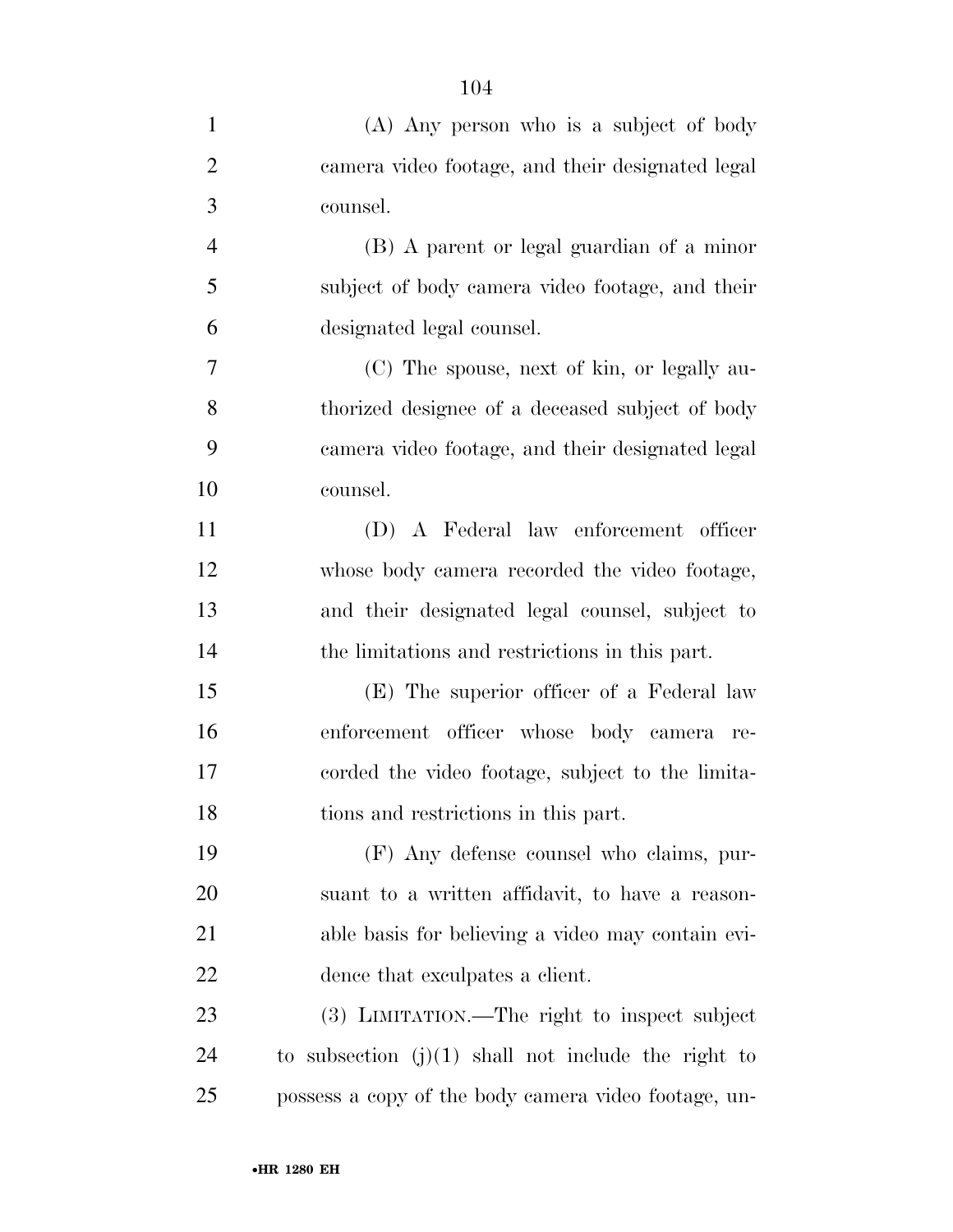| $\mathbf{1}$   | less the release of the body camera footage is other-    |
|----------------|----------------------------------------------------------|
| $\overline{2}$ | wise authorized by this part or by another applicable    |
| 3              | law. When a body camera fails to capture some or         |
| $\overline{4}$ | all of the audio or video of an incident due to mal-     |
| 5              | function, displacement of camera, or any other           |
| 6              | cause, any audio or video footage that is captured       |
| 7              | shall be treated the same as any other body camera       |
| 8              | audio or video footage under this part.                  |
| 9              | (j) ADDITIONAL RETENTION REQUIREMENTS.—Not-              |
| 10             | withstanding the retention and deletion requirements in  |
| 11             | subsection (i), the following shall apply to body camera |
| 12             | video footage under this part.                           |
| 13             | (1) Body camera video footage shall be auto-             |
| 14             | matically retained for not less than 3 years if the      |
| 15             | video footage captures an interaction or event involv-   |
| 16             | $ing$ —                                                  |
| 17             | $(A)$ any use of force; or                               |
| 18             | (B) an stop about which a complaint has                  |
| 19             | been registered by a subject of the video foot-          |
| <b>20</b>      | age.                                                     |
| 21             | (2) Body camera video footage shall be retained          |
| 22             | for not less than 3 years if a longer retention period   |
| 23             | is voluntarily requested by—                             |
| 24             | (A) the Federal law enforcement officer                  |
| 25             | whose body camera recorded the video footage,            |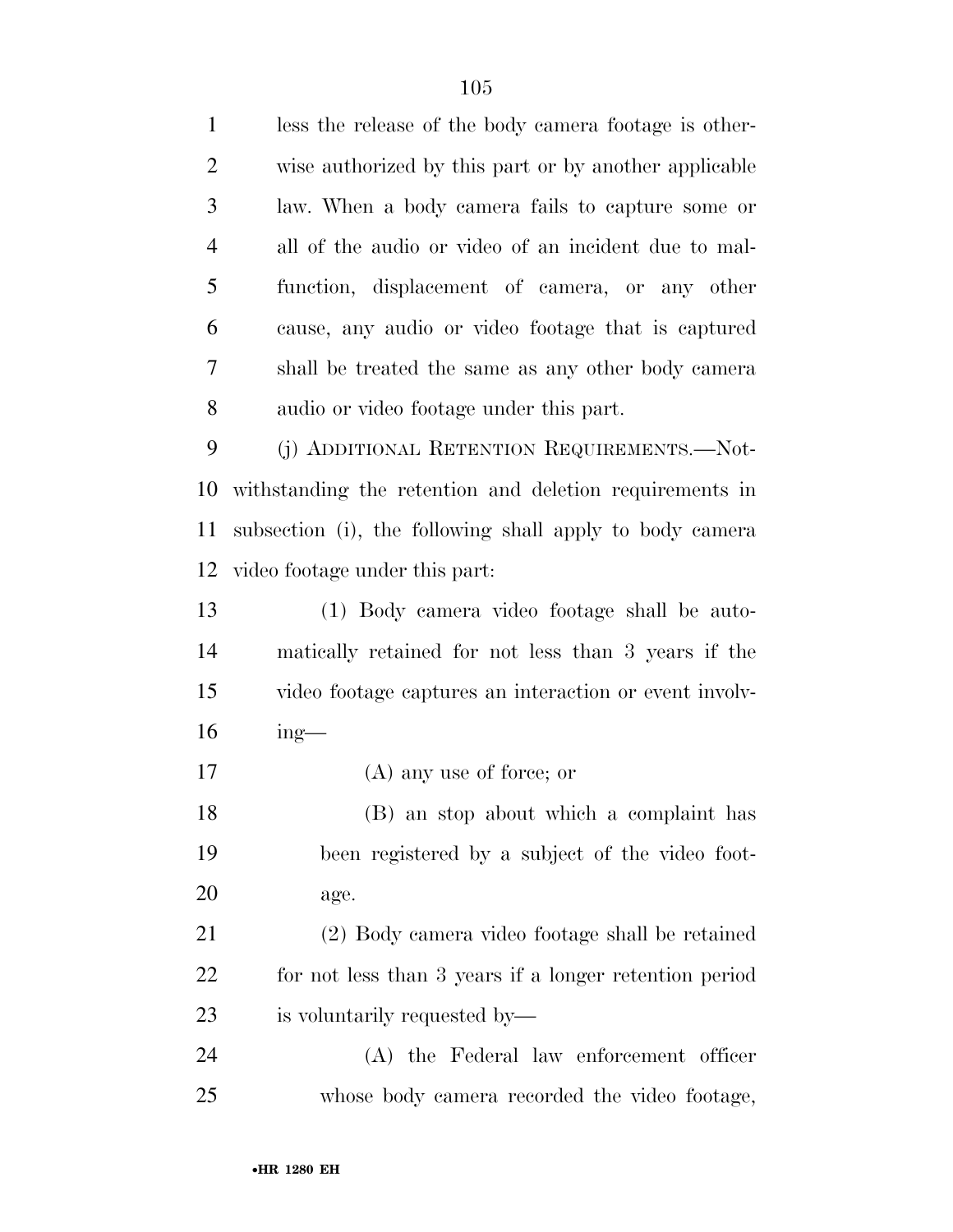| $\mathbf{1}$   | if that officer reasonably asserts the video foot-                   |
|----------------|----------------------------------------------------------------------|
| $\overline{2}$ | age has evidentiary or exculpatory value in an                       |
| 3              | ongoing investigation;                                               |
| $\overline{4}$ | (B) any Federal law enforcement officer                              |
| 5              | who is a subject of the video footage, if that of-                   |
| 6              | ficer reasonably asserts the video footage has                       |
| 7              | evidentiary or exculpatory value;                                    |
| 8              | (C) any superior officer of a Federal law                            |
| 9              | enforcement officer whose body camera re-                            |
| 10             | corded the video footage or who is a subject of                      |
| 11             | the video footage, if that superior officer rea-                     |
| 12             | sonably asserts the video footage has evi-                           |
| 13             | dentiary or exculpatory value;                                       |
| 14             | (D) any Federal law enforcement officer, if                          |
| 15             | the video footage is being retained solely and                       |
| 16             | exclusively for police training purposes;                            |
| 17             | (E) any member of the public who is a                                |
| 18             | subject of the video footage;                                        |
| 19             | (F) any parent or legal guardian of a                                |
| 20             | minor who is a subject of the video footage; or                      |
| 21             | (G) a deceased subject's spouse, next of                             |
| <u>22</u>      | kin, or legally authorized designee.                                 |
| 23             | (k) PUBLIC REVIEW.—For purposes of subpara-                          |
| 24             | graphs $(E)$ , $(F)$ , and $(G)$ of subsection $(j)(2)$ , any member |
| 25             | of the public who is a subject of video footage, the parent          |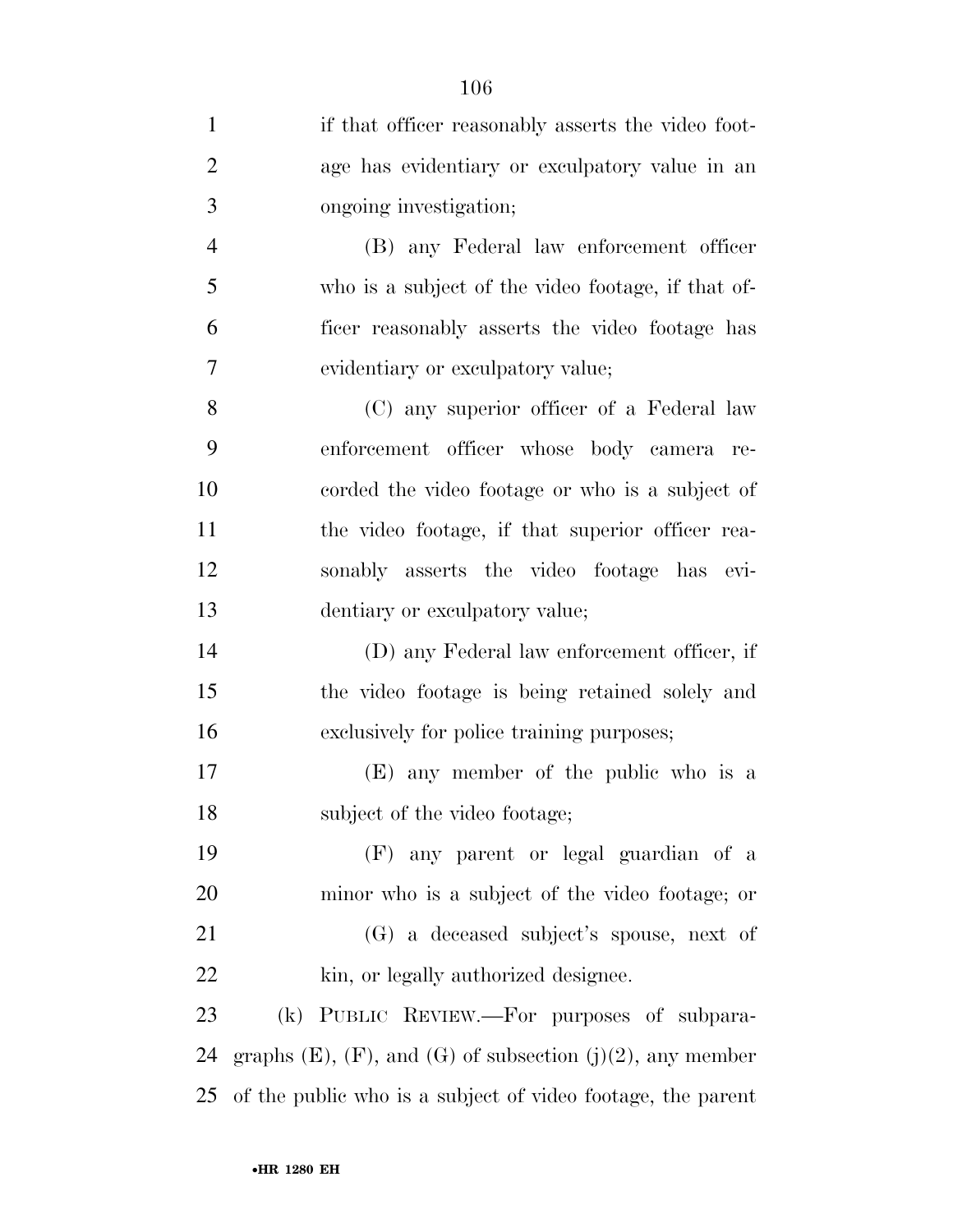or legal guardian of a minor who is a subject of the video footage, or a deceased subject's next of kin or legally au- thorized designee, shall be permitted to review the specific video footage in question in order to make a determination as to whether they will voluntarily request it be subjected to a minimum 3-year retention period.

(l) DISCLOSURE.—

 (1) IN GENERAL.—Except as provided in para- graph (2), all video footage of an interaction or event captured by a body camera, if that interaction or event is identified with reasonable specificity and requested by a member of the public, shall be pro- vided to the person or entity making the request in accordance with the procedures for requesting and providing government records set forth in the section 552a of title 5, United States Code.

 (2) EXCEPTIONS.—The following categories of video footage shall not be released to the public in the absence of express written permission from the non-law enforcement subjects of the video footage:

 (A) Video footage not subject to a min- imum 3-year retention period pursuant to sub-section (j).

 (B) Video footage that is subject to a min-imum 3-year retention period solely and exclu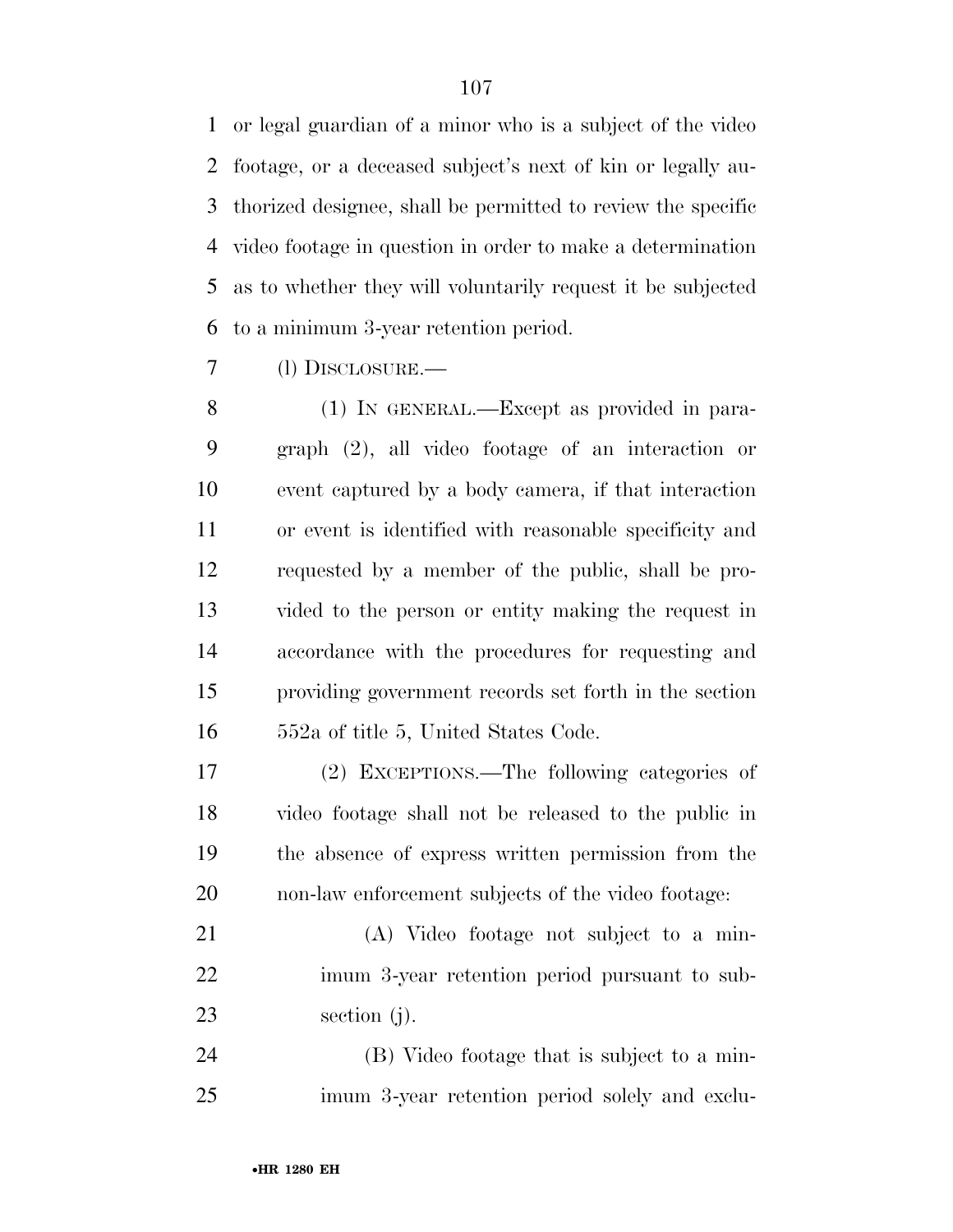1 sively pursuant to paragraph  $(1)(B)$  or  $(2)$  of 2 subsection (j).

 (3) PRIORITY OF REQUESTS.—Notwithstanding any time periods established for acknowledging and responding to records requests in section 552a of title 5, United States Code, responses to requests for video footage that is subject to a minimum 3-year 8 retention period pursuant to subsection  $(j)(1)(A)$ , where a subject of the video footage is recorded being killed, shot by a firearm, or grievously injured, shall be prioritized and, if approved, the requested video footage shall be provided as expeditiously as possible, but in no circumstances later than 5 days following receipt of the request.

15 (4) USE OF REDACTION TECHNOLOGY.—

 (A) IN GENERAL.—Whenever doing so is necessary to protect personal privacy, the right to a fair trial, the identity of a confidential source or crime victim, or the life or physical safety of any person appearing in video footage, redaction technology may be used to obscure 22 the face and other personally identifying char- acteristics of that person, including the tone of the person's voice, provided the redaction does not interfere with a viewer's ability to fully,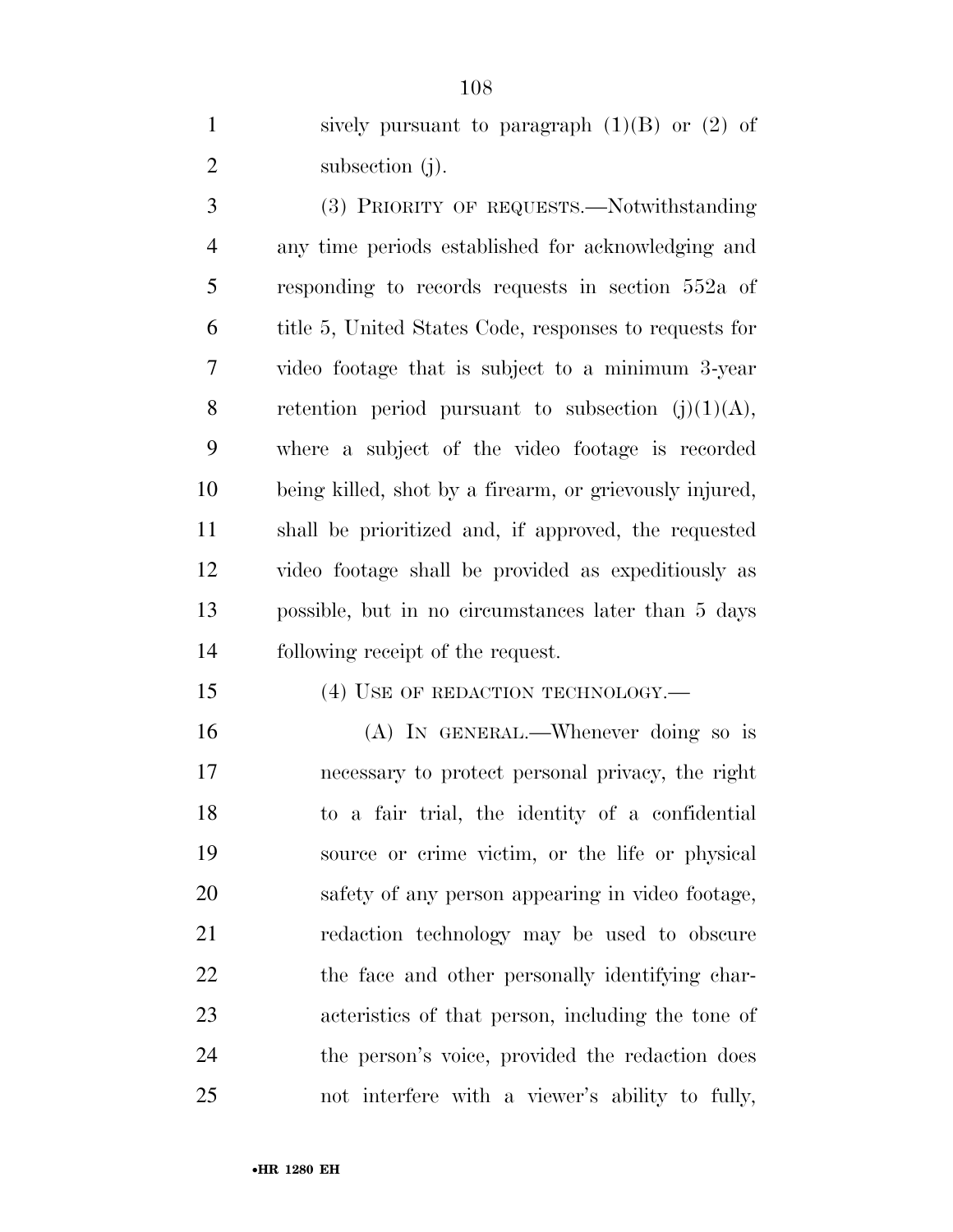| $\mathbf{1}$   | completely, and accurately comprehend the                   |
|----------------|-------------------------------------------------------------|
| $\overline{2}$ | events captured on the video footage.                       |
| 3              | (B) REQUIREMENTS.—The following re-                         |
| $\overline{4}$ | quirements shall apply to redactions under sub-             |
| 5              | paragraph $(A)$ :                                           |
| 6              | (i) When redaction is performed on                          |
| $\overline{7}$ | video footage pursuant to this paragraph,                   |
| 8              | an unedited, original version of the video                  |
| 9              | footage shall be retained pursuant to the                   |
| 10             | requirements of subsections (i) and (j).                    |
| 11             | (ii) Except pursuant to the rules for                       |
| 12             | the redaction of video footage set forth in                 |
| 13             | this subsection or where it is otherwise ex-                |
| 14             | pressly authorized by this Act, no other ed-                |
| 15             | iting or alteration of video footage, includ-               |
| 16             | ing a reduction of the video footage's reso-                |
| 17             | lution, shall be permitted.                                 |
| 18             | (m) PROHIBITED WITHHOLDING OF FOOTAGE.-                     |
| 19             | Body camera video footage may not be withheld from the      |
| <b>20</b>      | public on the basis that it is an investigatory record or   |
| 21             | was compiled for law enforcement purposes where any per-    |
| 22             | son under investigation or whose conduct is under review    |
| 23             | is a police officer or other law enforcement employee and   |
| 24             | the video footage relates to that person's conduct in their |
| 25             | official capacity.                                          |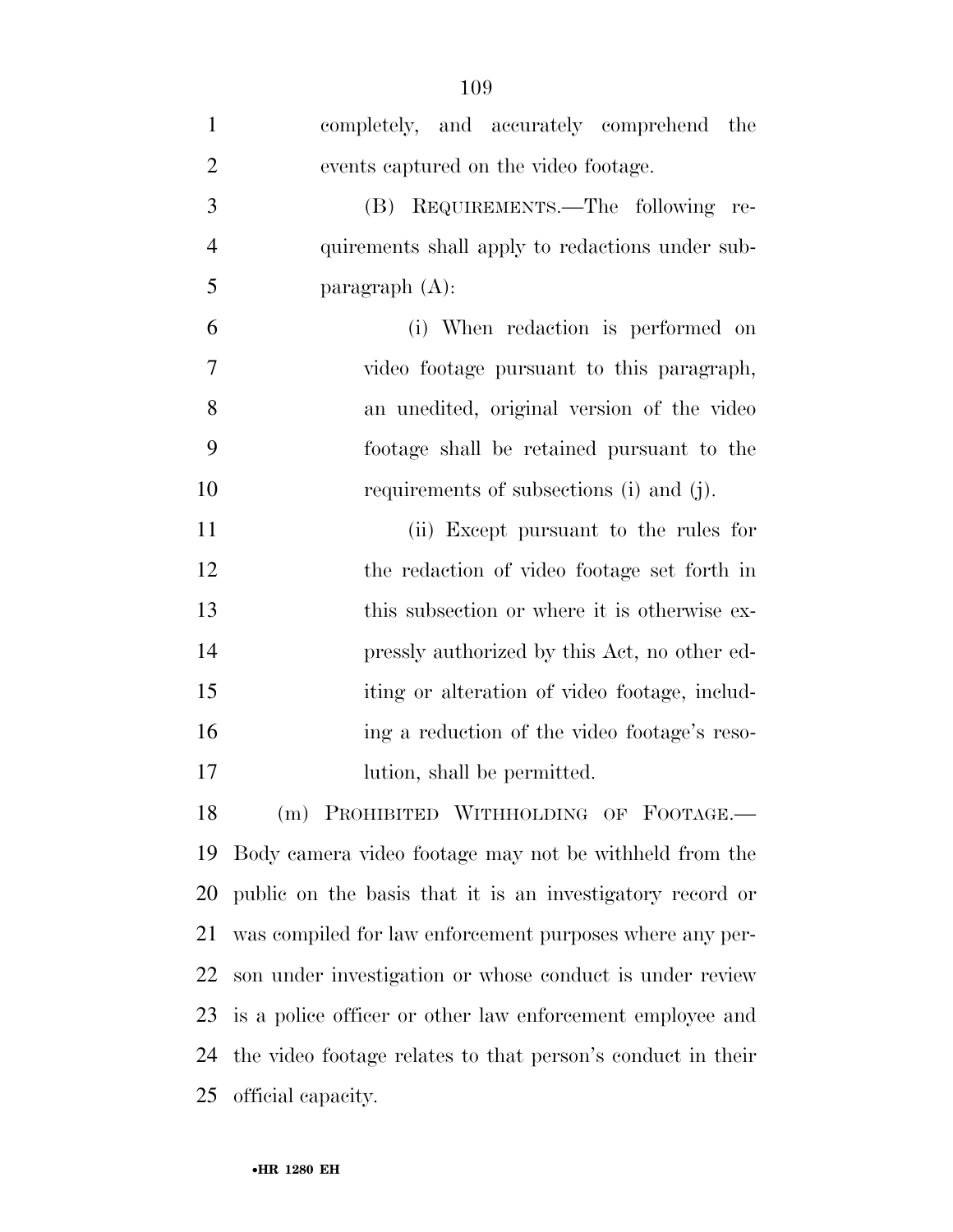(n) ADMISSIBILITY.—Any video footage retained be- yond 6 months solely and exclusively pursuant to sub-3 section  $(j)(2)(D)$  shall not be admissible as evidence in any criminal or civil legal or administrative proceeding.

 (o) CONFIDENTIALITY.—No government agency or official, or law enforcement agency, officer, or official may publicly disclose, release, or share body camera video foot-age unless—

 (1) doing so is expressly authorized pursuant to this part or another applicable law; or

 (2) the video footage is subject to public release pursuant to subsection (l), and not exempted from 13 public release pursuant to subsection  $(l)(1)$ .

 (p) LIMITATION ON FEDERAL LAW ENFORCEMENT OFFICER VIEWING OF BODY CAMERA FOOTAGE.—No Federal law enforcement officer shall review or receive an accounting of any body camera video footage that is sub- ject to a minimum 3-year retention period pursuant to subsection (j)(1) prior to completing any required initial reports, statements, and interviews regarding the recorded event, unless doing so is necessary, while in the field, to address an immediate threat to life or safety.

 (q) ADDITIONAL LIMITATIONS.—Video footage may not be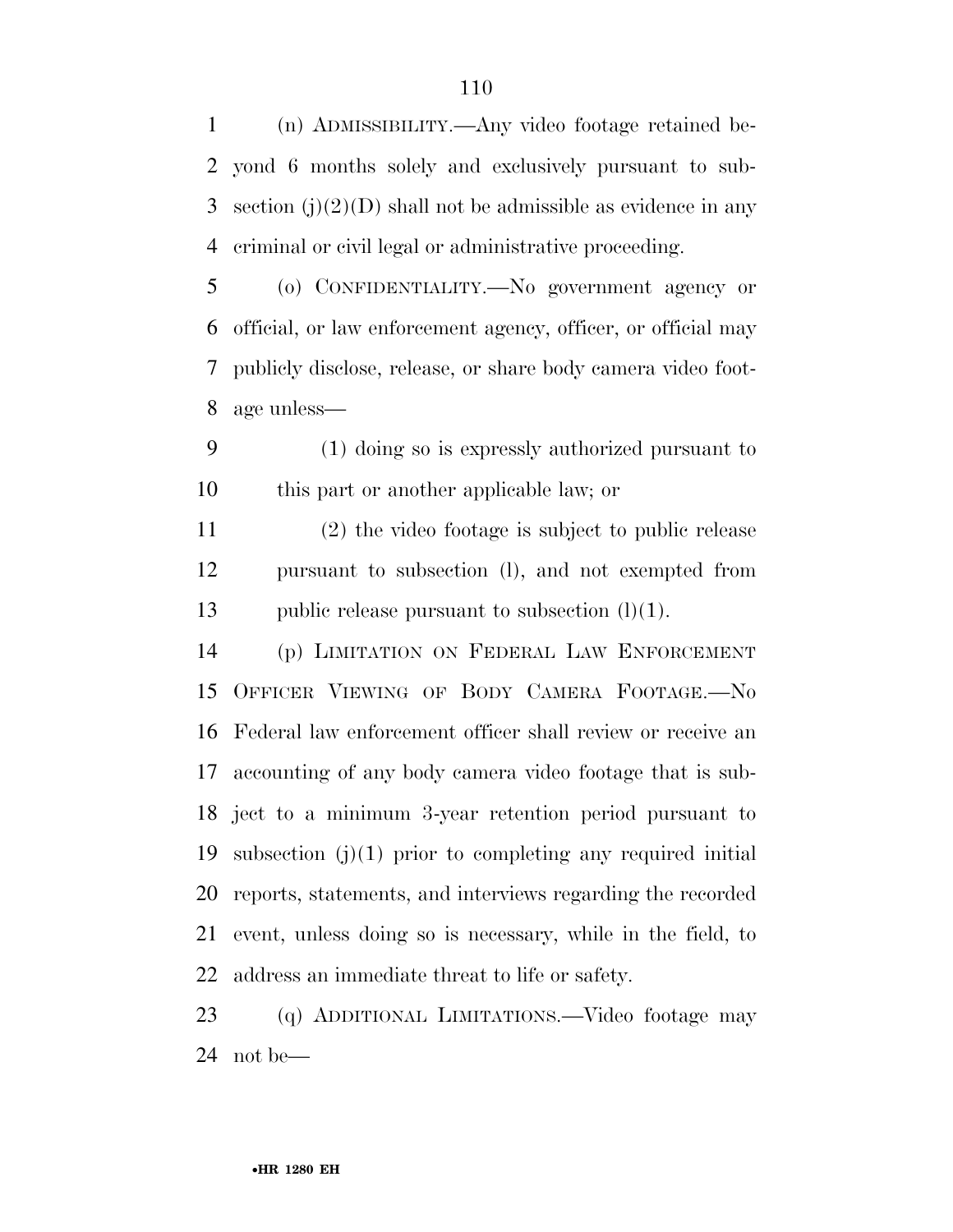(1) in the case of footage that is not subject to a minimum 3-year retention period, viewed by any superior officer of a Federal law enforcement officer whose body camera recorded the footage absent a specific allegation of misconduct; or

 (2) divulged or used by any law enforcement agency for any commercial or other non-law enforce-ment purpose.

 (r) THIRD PARTY MAINTENANCE OF FOOTAGE.— Where a law enforcement agency authorizes a third party to act as its agent in maintaining body camera footage, the agent shall not be permitted to independently access, view, or alter any video footage, except to delete videos as required by law or agency retention policies.

(s) ENFORCEMENT.—

 (1) IN GENERAL.—If any Federal law enforce- ment officer, or any employee or agent of a Federal law enforcement agency fails to adhere to the re- cording or retention requirements contained in this part, intentionally interferes with a body camera's ability to accurately capture video footage, or other- wise manipulates the video footage captured by a body camera during or after its operation—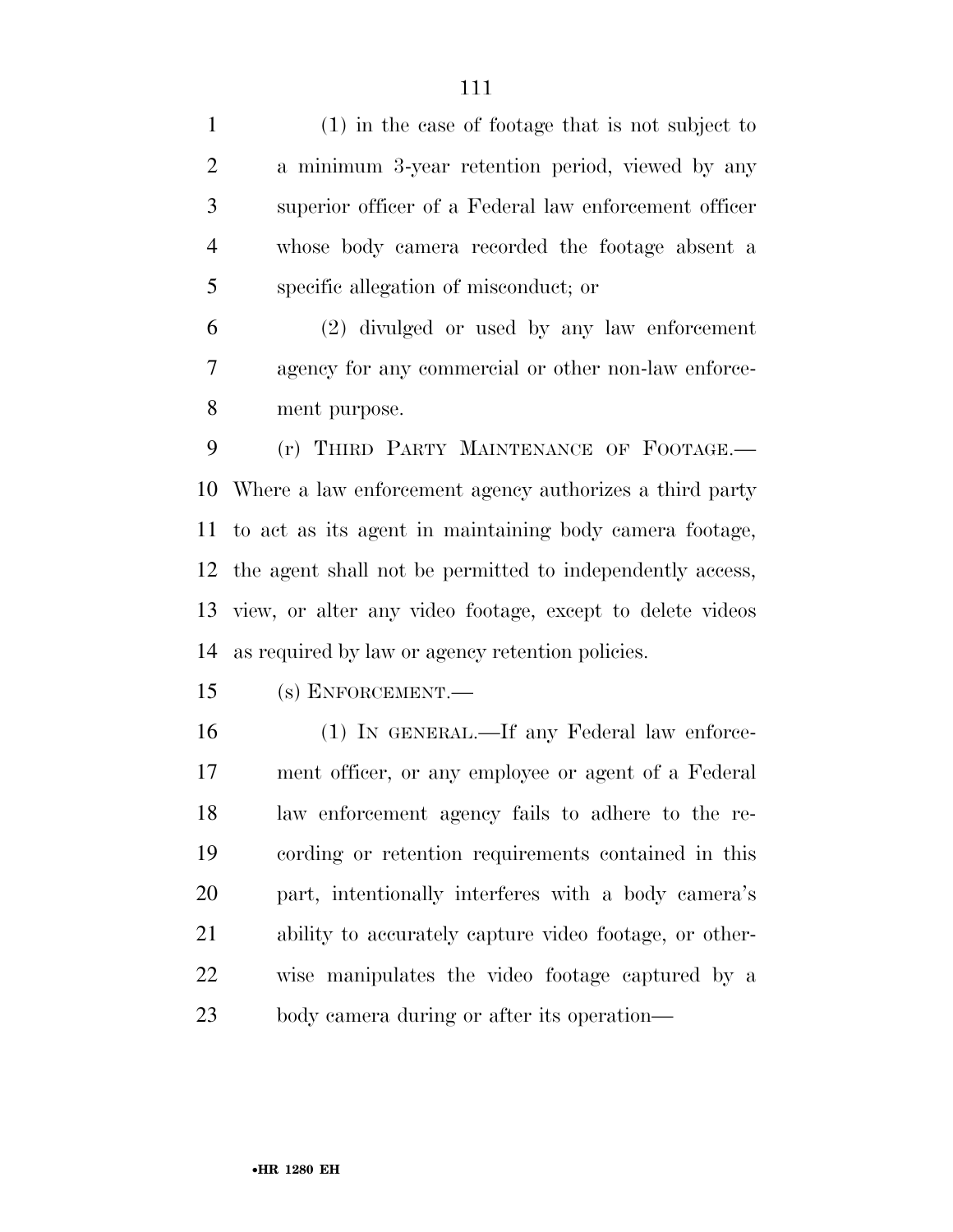| $\mathbf{1}$   | (A) appropriate disciplinary action shall be           |
|----------------|--------------------------------------------------------|
| $\overline{2}$ | taken against the individual officer, employee,        |
| 3              | or agent;                                              |
| $\overline{4}$ | (B) a rebuttable evidentiary presumption               |
| 5              | shall be adopted in favor of a criminal defend-        |
| 6              | ant who reasonably asserts that exculpatory evi-       |
| 7              | dence was destroyed or not captured; and               |
| 8              | (C) a rebuttable evidentiary presumption               |
| 9              | shall be adopted on behalf of a civil plaintiff        |
| 10             | suing the Government, a Federal law enforce-           |
| 11             | ment agency, or a Federal law enforcement offi-        |
| 12             | cer for damages based on misconduct who rea-           |
| 13             | sonably asserts that evidence supporting their         |
| 14             | claim was destroyed or not captured.                   |
| 15             | (2) PROOF COMPLIANCE WAS IMPOSSIBLE.                   |
| 16             | The disciplinary action requirement and rebuttable     |
| 17             | presumptions described in paragraph (1) may be         |
| 18             | overcome by contrary evidence or proof of exigent      |
| 19             | circumstances that made compliance impossible.         |
| 20             | (t) USE OF FORCE INVESTIGATIONS.—In the case           |
| 21             | that a Federal law enforcement officer equipped with a |

 body camera is involved in, a witness to, or within viewable sight range of either the use of force by another law en- forcement officer that results in a death, the use of force by another law enforcement officer, during which the dis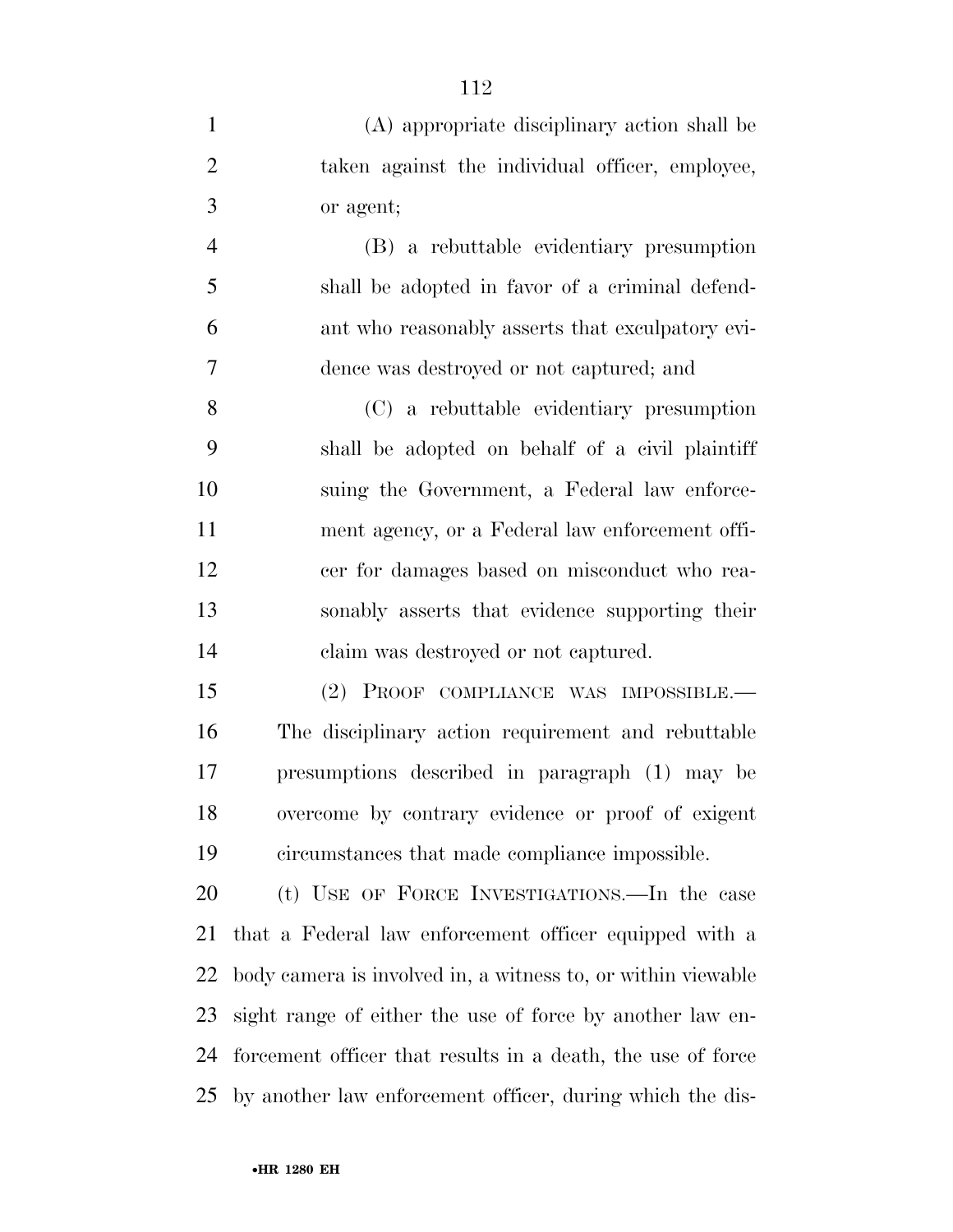charge of a firearm results in an injury, or the conduct of another law enforcement officer that becomes the sub-ject of a criminal investigation—

 (1) the law enforcement agency that employs 5 the law enforcement officer, or the agency or depart- ment conducting the related criminal investigation, as appropriate, shall promptly take possession of the body camera, and shall maintain such camera, and any data on such camera, in accordance with the ap-plicable rules governing the preservation of evidence;

 (2) a copy of the data on such body camera shall be made in accordance with prevailing forensic standards for data collection and reproduction; and (3) such copied data shall be made available to the public in accordance with subsection (l).

 (u) LIMITATION ON USE OF FOOTAGE AS EVI- DENCE.—Any body camera video footage recorded by a Federal law enforcement officer that violates this part or any other applicable law may not be offered as evidence by any government entity, agency, department, prosecu- torial office, or any other subdivision thereof in any crimi- nal or civil action or proceeding against any member of the public.

 (v) PUBLICATION OF AGENCY POLICIES.—Any Fed-eral law enforcement agency policy or other guidance re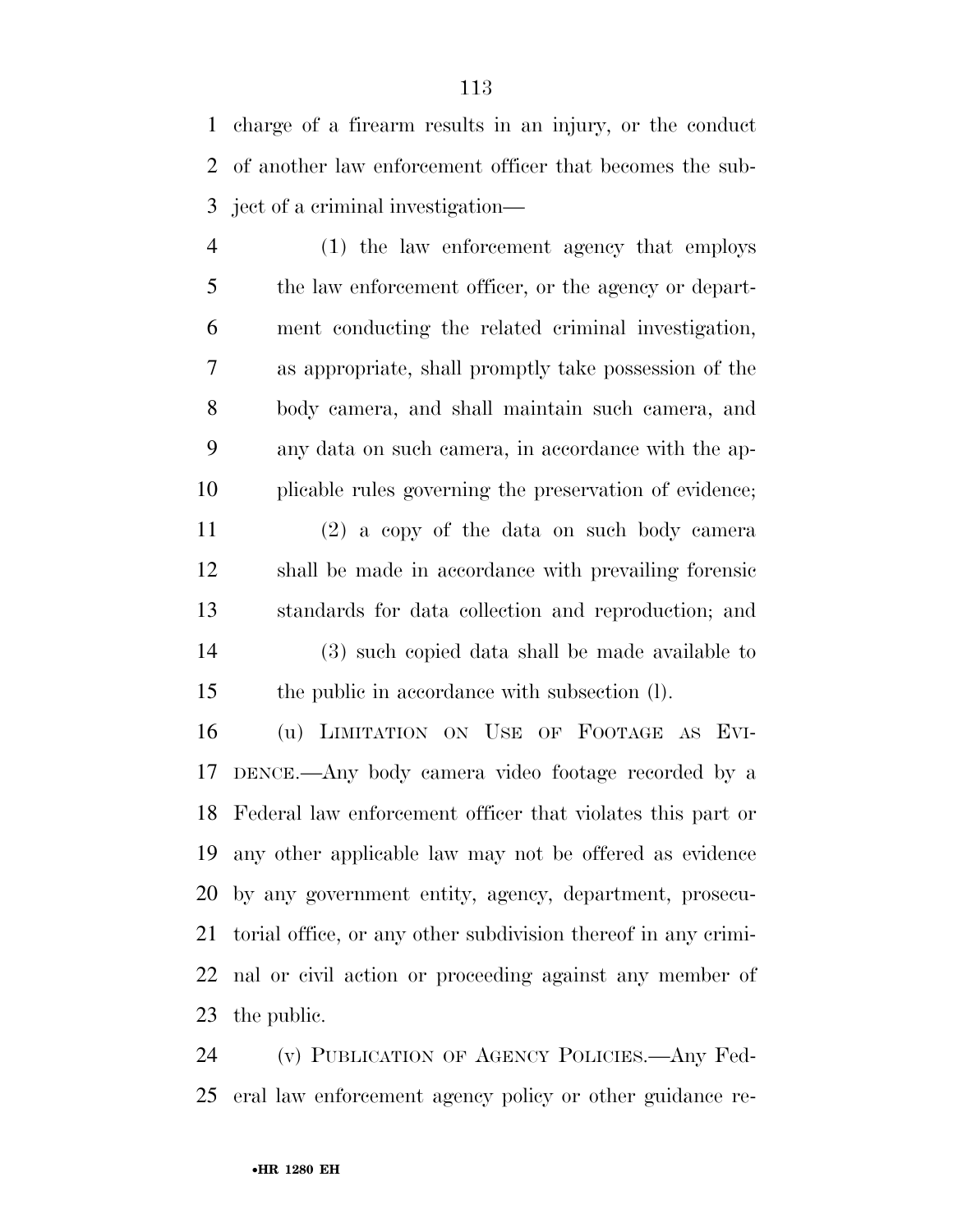garding body cameras, their use, or the video footage therefrom that is adopted by a Federal agency or depart- ment, shall be made publicly available on that agency's website.

 (w) RULE OF CONSTRUCTION.—Nothing in this part shall be construed to preempt any laws governing the maintenance, production, and destruction of evidence in criminal investigations and prosecutions.

### **SEC. 373. PATROL VEHICLES WITH IN-CAR VIDEO RECORD-ING CAMERAS.**

(a) DEFINITIONS.—In this section:

 (1) AUDIO RECORDING.—The term ''audio re- cording'' means the recorded conversation between a Federal law enforcement officer and a second party.

 (2) EMERGENCY LIGHTS.—The term ''emer- gency lights'' means oscillating, rotating, or flashing lights on patrol vehicles.

18 (3) ENFORCEMENT OR INVESTIGATIVE STOP. The term ''enforcement or investigative stop'' means an action by a Federal law enforcement officer in re- lation to enforcement and investigation duties, in- cluding traffic stops, pedestrian stops, abandoned vehicle contacts, motorist assists, commercial motor vehicle stops, roadside safety checks, requests for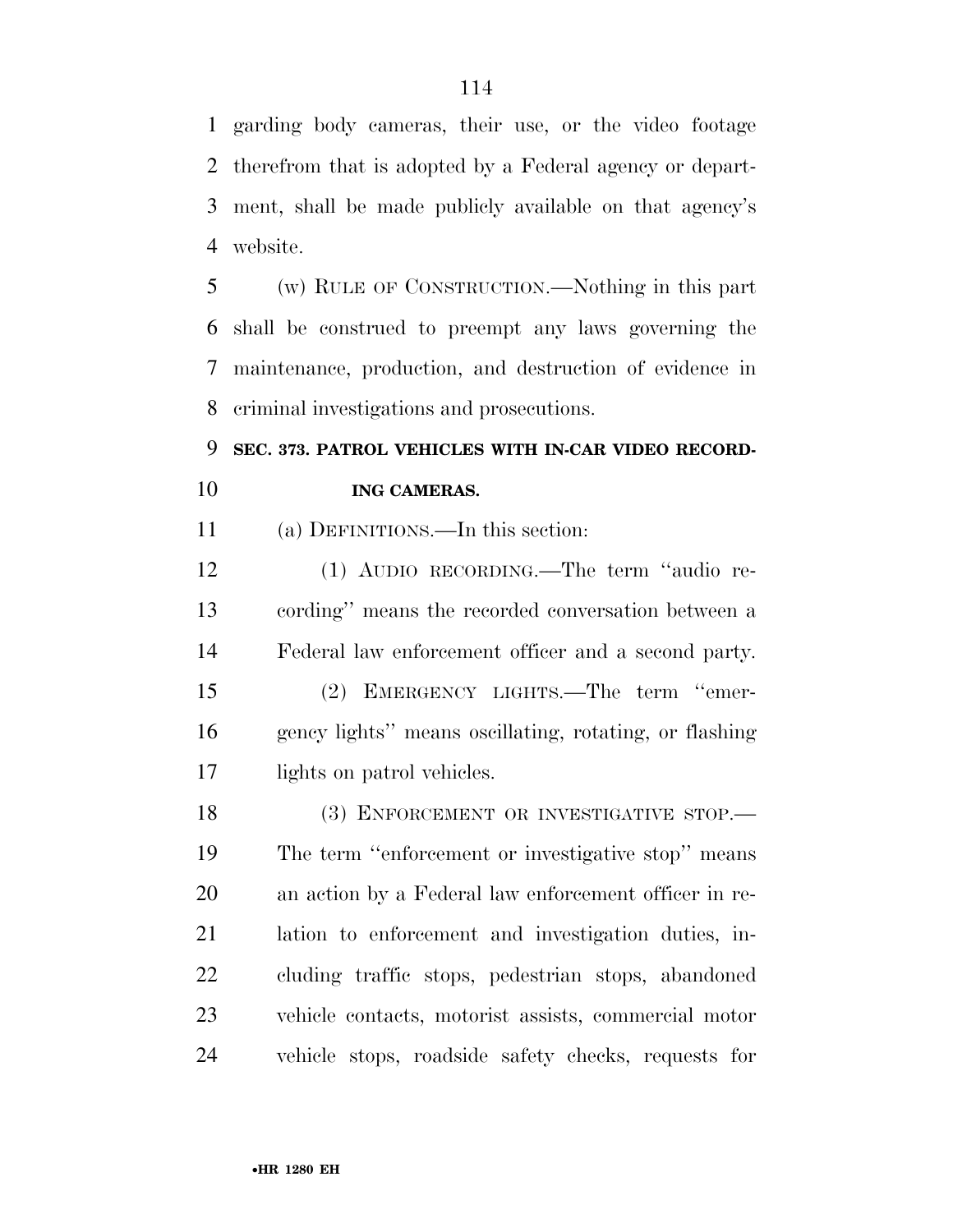identification, or responses to requests for emer-gency assistance.

 (4) IN-CAR VIDEO CAMERA.—The term ''in-car video camera'' means a video camera located in a patrol vehicle.

 (5) IN-CAR VIDEO CAMERA RECORDING EQUIP- MENT.—The term ''in-car video camera recording equipment'' means a video camera recording system located in a patrol vehicle consisting of a camera as- sembly, recording mechanism, and an in-car video recording medium.

 (6) RECORDING.—The term ''recording'' means the process of capturing data or information stored on a recording medium as required under this sec-tion.

 (7) RECORDING MEDIUM.—The term ''record- ing medium'' means any recording medium for the retention and playback of recorded audio and video including VHS, DVD, hard drive, solid state, digital, or flash memory technology.

 (8) WIRELESS MICROPHONE.—The term ''wire- less microphone'' means a device worn by a Federal law enforcement officer or any other equipment used to record conversations between the officer and a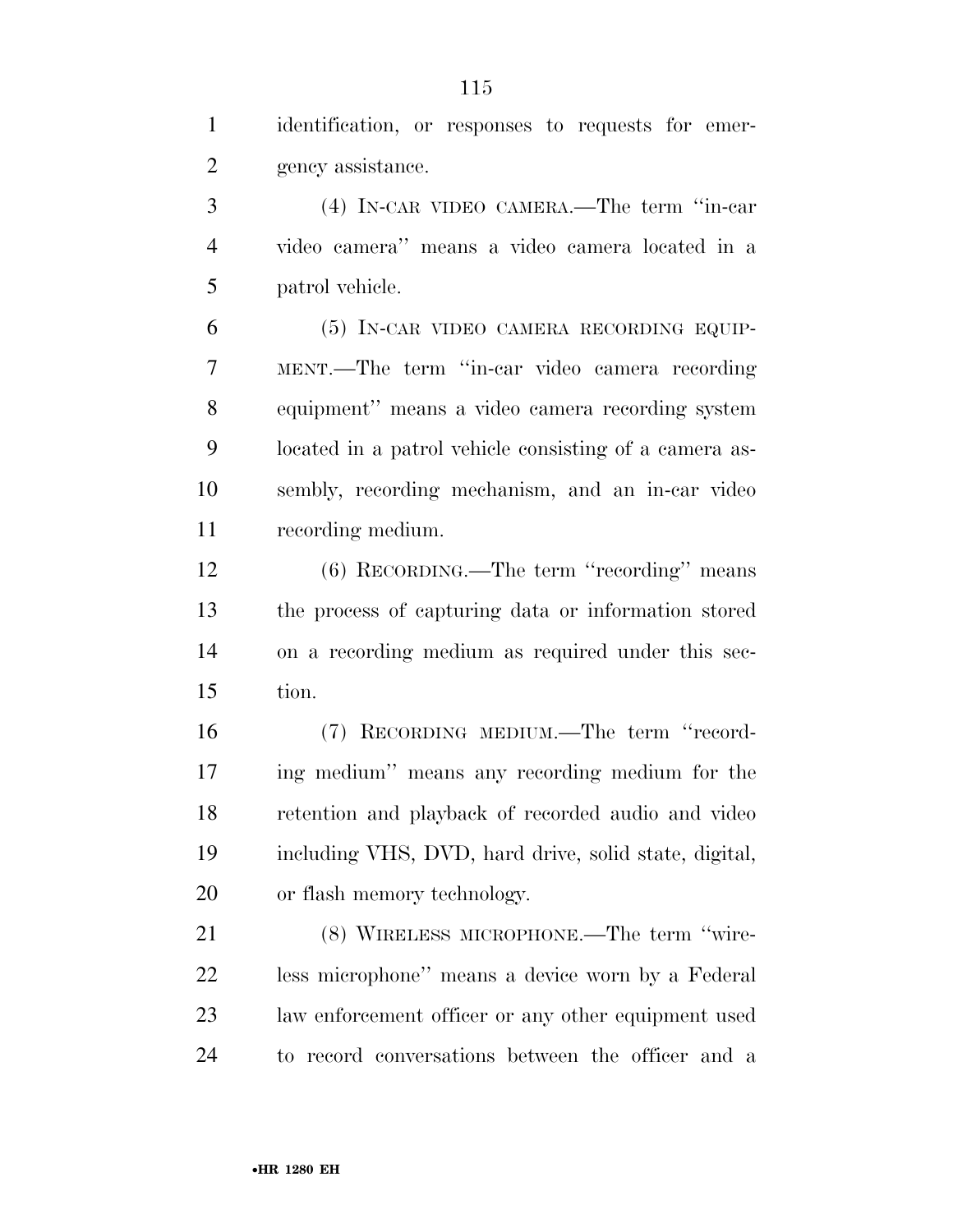| second party and transmitted to the recording equip- |
|------------------------------------------------------|
| ment.                                                |
| (b) REQUIREMENTS.—                                   |

 (1) IN GENERAL.—Each Federal law enforce- ment agency shall install in-car video camera record- ing equipment in all patrol vehicles with a recording medium capable of recording for a period of 10 hours or more and capable of making audio record-ings with the assistance of a wireless microphone.

10 (2) RECORDING EQUIPMENT REQUIREMENTS.— In-car video camera recording equipment with a re- cording medium capable of recording for a period of 10 hours or more shall record activities—

 (A) whenever a patrol vehicle is assigned to patrol duty;

 (B) outside a patrol vehicle whenever— (i) a Federal law enforcement officer assigned that patrol vehicle is conducting an enforcement or investigative stop; (ii) patrol vehicle emergency lights are activated or would otherwise be activated if

 not for the need to conceal the presence of law enforcement; or

 (iii) an officer reasonably believes re-cording may assist with prosecution, en-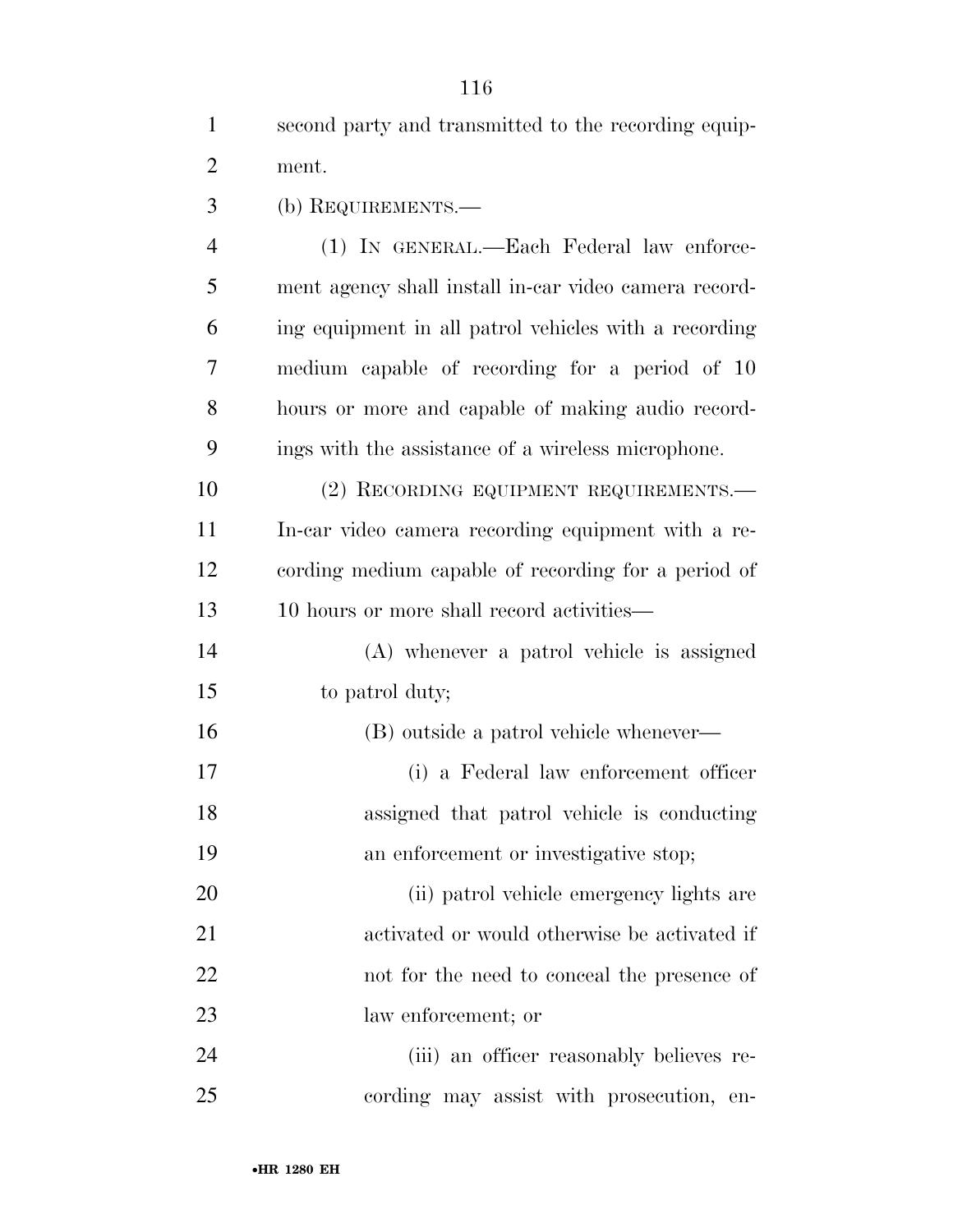| $\mathbf{1}$   | hance safety, or for any other lawful pur-         |
|----------------|----------------------------------------------------|
| $\overline{2}$ | pose; and                                          |
| 3              | (C) inside the vehicle when transporting an        |
| $\overline{4}$ | arrestee or when an officer reasonably believes    |
| 5              | recording may assist with prosecution, enhance     |
| 6              | safety, or for any other lawful purpose.           |
| 7              | (3) REQUIREMENTS FOR RECORDING.—                   |
| 8              | $(A)$ IN GENERAL.— $A$ Federal law enforce-        |
| 9              | ment officer shall begin recording for an en-      |
| 10             | forcement or investigative stop when the officer   |
| 11             | determines an enforcement stop is necessary        |
| 12             | and shall continue until the enforcement action    |
| 13             | has been completed and the subject of the en-      |
| 14             | forcement or investigative stop or the officer     |
| 15             | has left the scene.                                |
| 16             | (B) ACTIVATION WITH LIGHTS.—A Fed-                 |
| 17             | eral law enforcement officer shall begin record-   |
| 18             | ing when patrol vehicle emergency lights are ac-   |
| 19             | tivated or when they would otherwise be acti-      |
| 20             | vated if not for the need to conceal the presence  |
| 21             | of law enforcement, and shall continue until the   |
| 22             | reason for the activation ceases to exist, regard- |
| 23             | less of whether the emergency lights are no        |
| 24             | longer activated.                                  |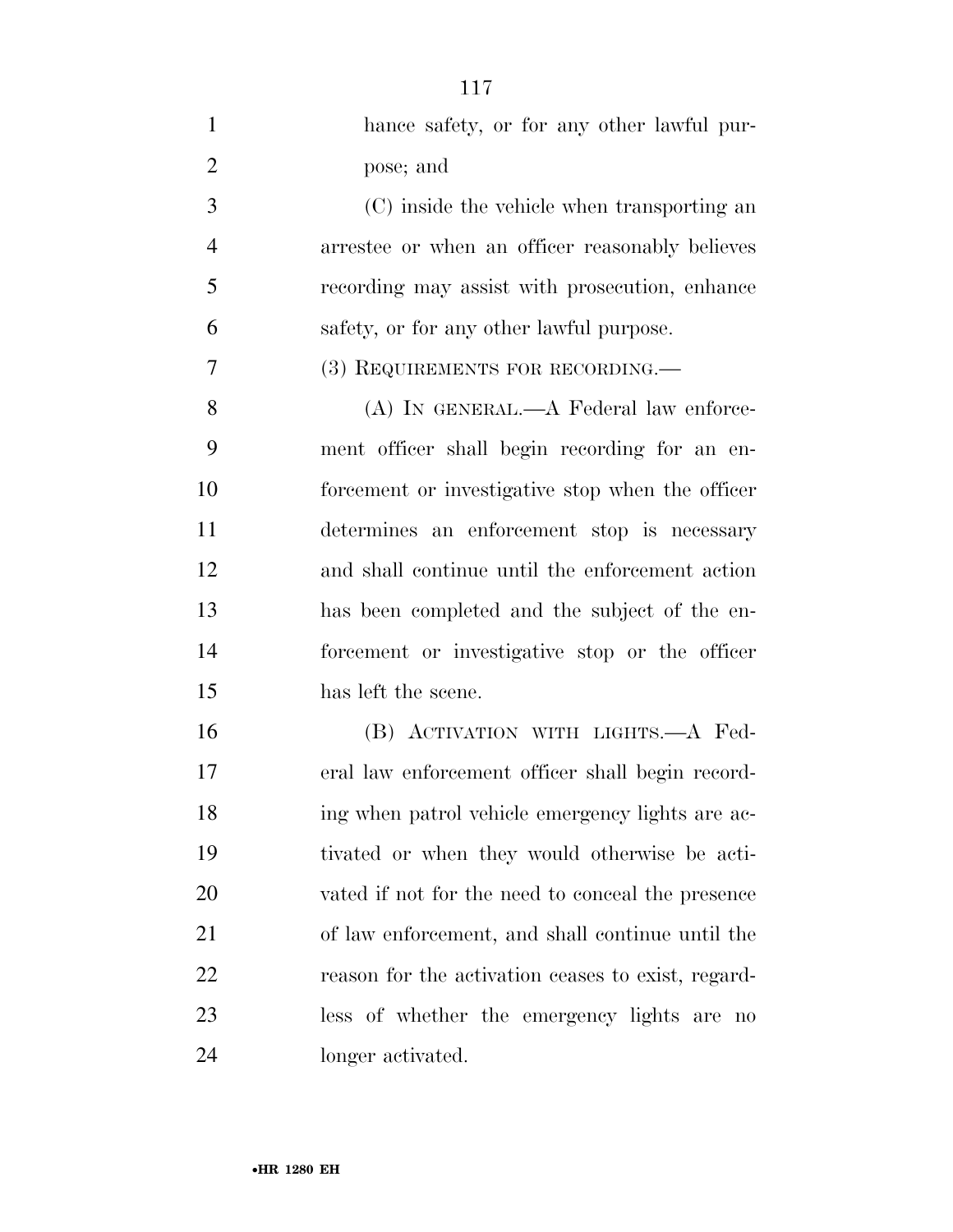(C) PERMISSIBLE RECORDING.—A Federal law enforcement officer may begin recording if the officer reasonably believes recording may assist with prosecution, enhance safety, or for any other lawful purpose; and shall continue until the reason for recording ceases to exist.

 (4) ENFORCEMENT OR INVESTIGATIVE STOPS.—A Federal law enforcement officer shall record any enforcement or investigative stop. Audio recording shall terminate upon release of the violator and prior to initiating a separate criminal investiga-tion.

 (c) RETENTION OF RECORDINGS.—Recordings made on in-car video camera recording medium shall be retained for a storage period of at least 90 days. Under no cir- cumstances shall any recording made on in-car video cam- era recording medium be altered or erased prior to the expiration of the designated storage period. Upon comple- tion of the storage period, the recording medium may be erased and reissued for operational use unless otherwise ordered or if designated for evidentiary or training pur-poses.

23 (d) ACCESSIBILITY OF RECORDINGS.—Audio or video recordings made pursuant to this section shall be available under the applicable provisions of section 552a of title 5,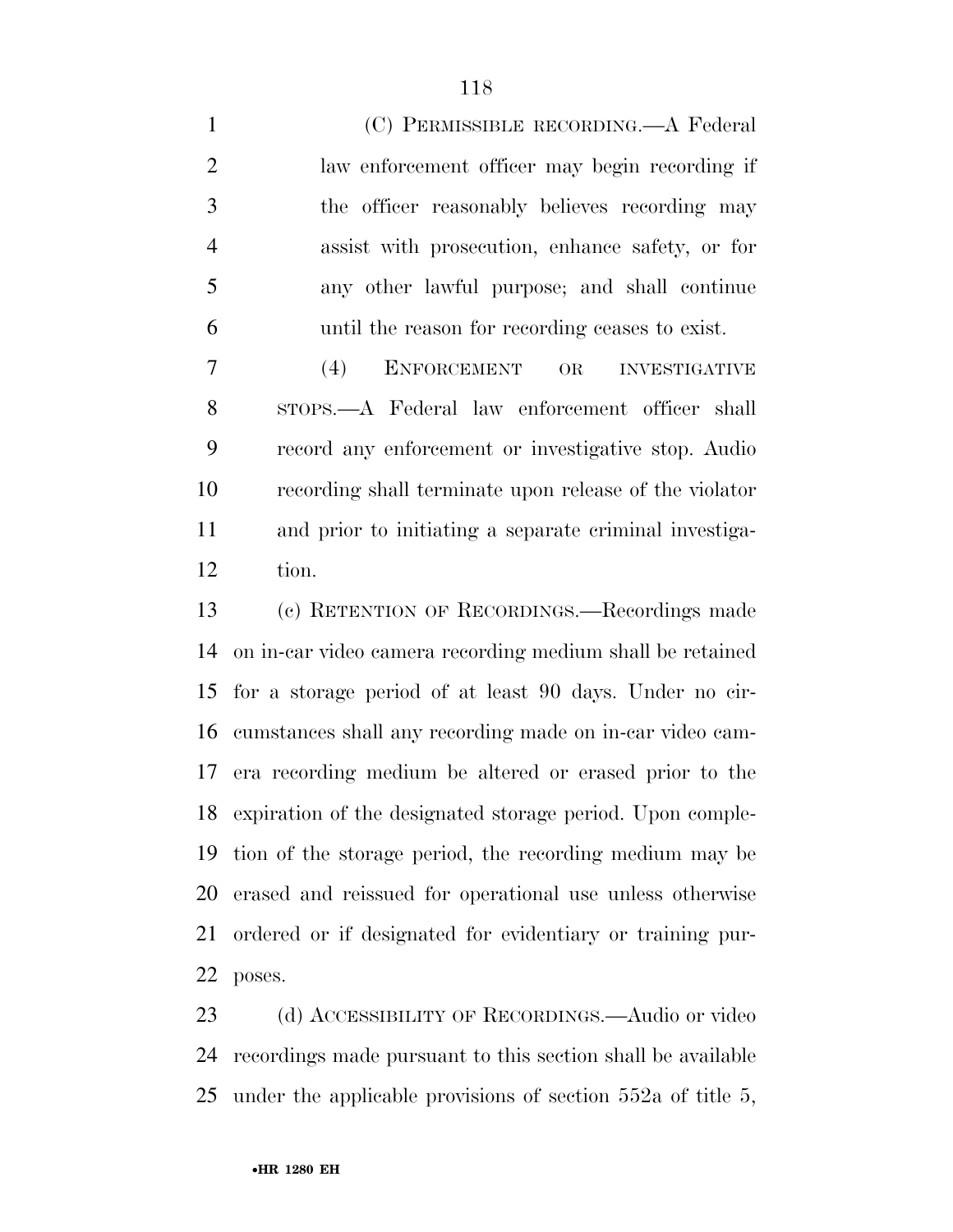United States Code. Only recorded portions of the audio recording or video recording medium applicable to the re-quest will be available for inspection or copying.

 (e) MAINTENANCE REQUIRED.—The agency shall en- sure proper care and maintenance of in-car video camera recording equipment and recording medium. An officer op- erating a patrol vehicle must immediately document and notify the appropriate person of any technical difficulties, failures, or problems with the in-car video camera record- ing equipment or recording medium. Upon receiving no- tice, every reasonable effort shall be made to correct and repair any of the in-car video camera recording equipment or recording medium and determine if it is in the public interest to permit the use of the patrol vehicle.

#### **SEC. 374. FACIAL RECOGNITION TECHNOLOGY.**

 No camera or recording device authorized or required to be used under this part may be equipped with or employ facial recognition technology, and footage from such a camera or recording device may not be subjected to facial recognition technology.

#### **SEC. 375. GAO STUDY.**

 Not later than 1 year after the date of enactment of this Act, the Comptroller General of the United States shall conduct a study on Federal law enforcement officer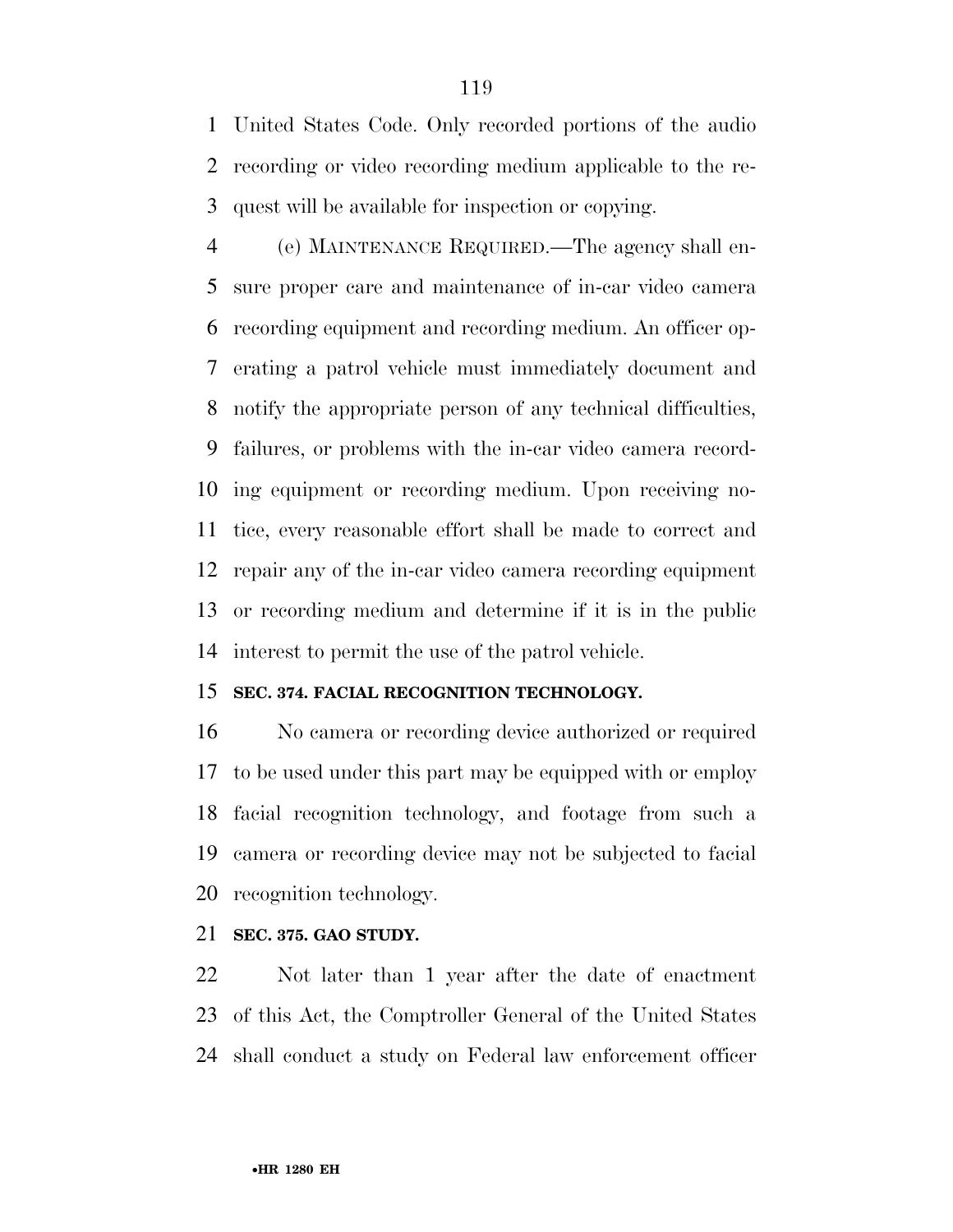training, vehicle pursuits, use of force, and interaction with citizens, and submit a report on such study to— (1) the Committees on the Judiciary of the House of Representatives and of the Senate; (2) the Committee on Oversight and Reform of the House of Representatives; and (3) the Committee on Homeland Security and Governmental Affairs of the Senate. **SEC. 376. REGULATIONS.**  Not later than 6 months after the date of the enact- ment of this Act, the Attorney General shall issue such final regulations as are necessary to carry out this part. **SEC. 377. RULE OF CONSTRUCTION.**  Nothing in this part shall be construed to impose any requirement on a Federal law enforcement officer outside of the course of carrying out that officer's duty. **PART 2—POLICE CAMERA ACT SEC. 381. SHORT TITLE.**  This part may be cited as the ''Police Creating Ac- countability by Making Effective Recording Available Act of 2021'' or the ''Police CAMERA Act of 2021''. **SEC. 382. LAW ENFORCEMENT BODY-WORN CAMERA RE-**

#### **QUIREMENTS.**

24 (a) USE OF FUNDS REQUIREMENT.—Section  $502(a)$ of title I of the Omnibus Crime Control and Safe Streets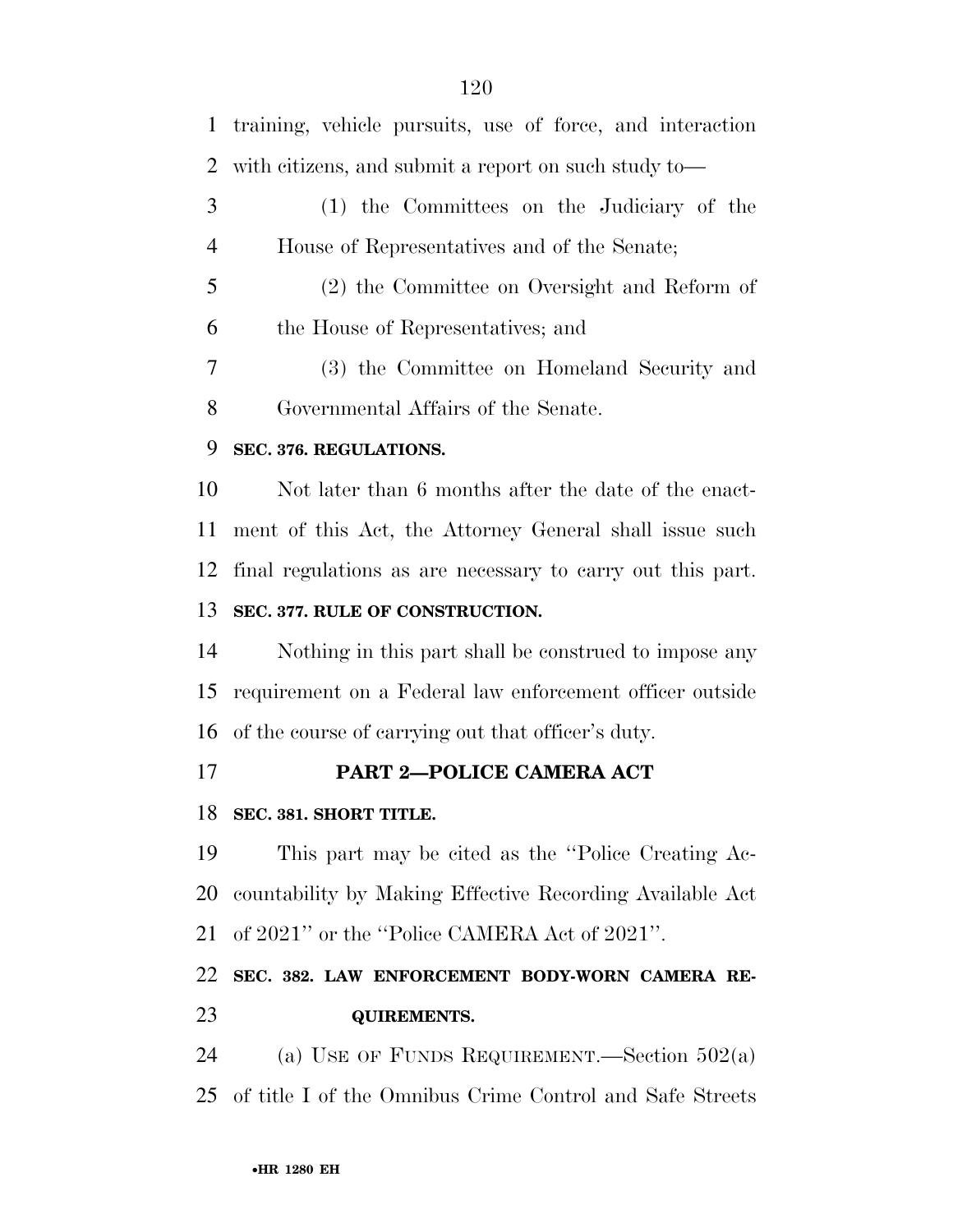Act of 1968 (34 U.S.C. 10153(a)), as amended by section 334, is amended by adding at the end the following: 3 "(10) An assurance that, for each fiscal year covered by an application, the applicant will use not less than 5 percent of the total amount of the grant award for the fiscal year to develop policies and pro- tocols in compliance with part OO.''. (b) REQUIREMENTS.—Title I of the Omnibus Crime Control and Safe Streets Act of 1968 (34 U.S.C. 10101 et seq.) is amended by adding at the end the following: **''PART OO—LAW ENFORCEMENT BODY-WORN CAMERAS AND RECORDED DATA ''SEC. 3051. USE OF GRANT FUNDS.**  ''(a) IN GENERAL.—Grant amounts described in 15 paragraph  $(10)$  of section  $502(a)$  of this title—  $\frac{16}{10}$   $\frac{16}{10}$  shall be used—  $\langle (A)$  to purchase or lease body-worn cam- eras for use by State, local, and tribal law en-19 forcement officers (as defined in section 2503);  $'(B)$  for expenses related to the implemen- tation of a body-worn camera program in order to deter excessive force, improve accountability and transparency of use of force by law enforce-ment officers, assist in responding to com-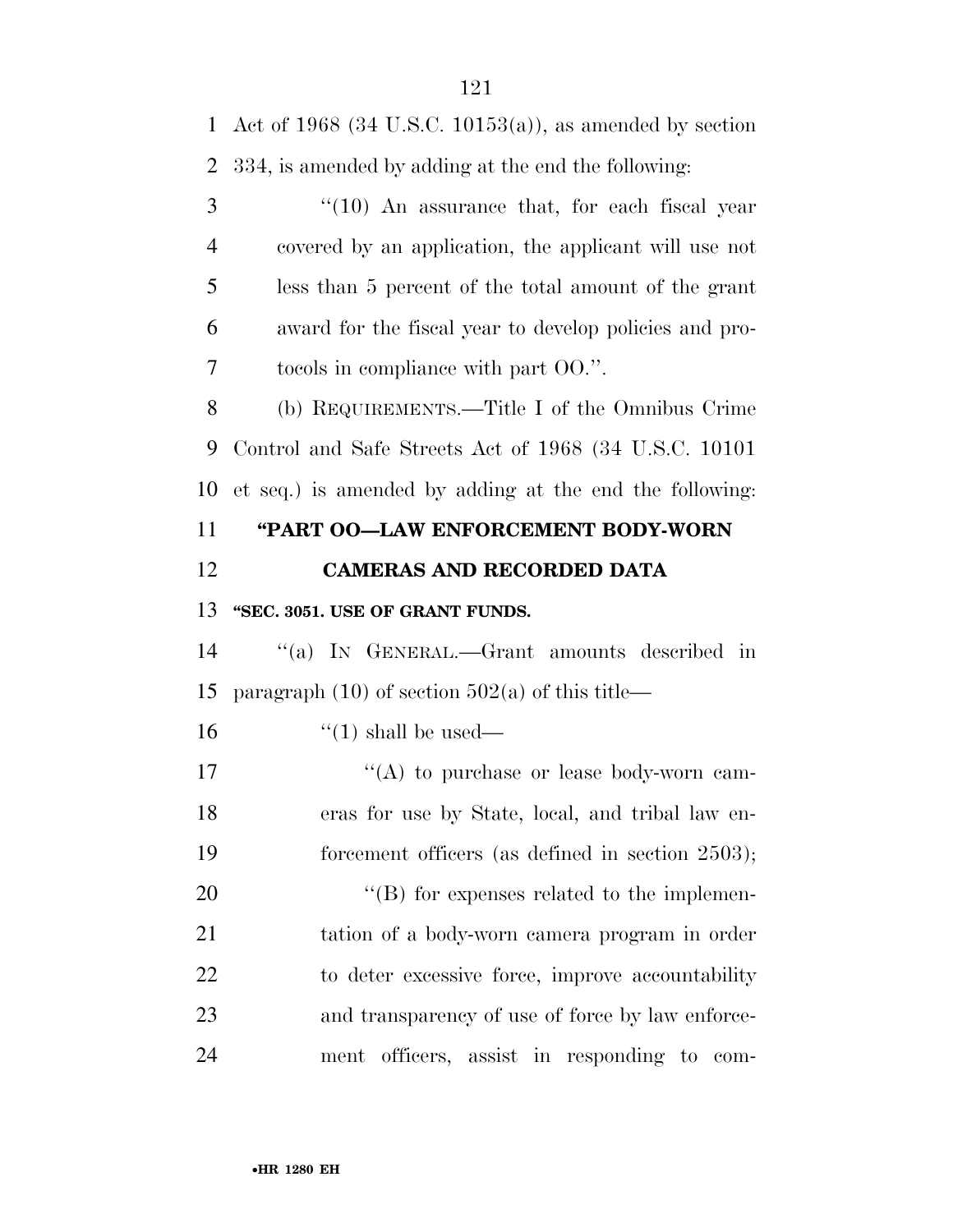| $\mathbf{1}$   | plaints against law enforcement officers, and              |
|----------------|------------------------------------------------------------|
| $\overline{2}$ | improve evidence collection; and                           |
| 3              | $\cdot$ (C) to implement policies or procedures to         |
| $\overline{4}$ | comply with the requirements described in sub-             |
| 5              | section (b); and                                           |
| 6              | "(2) may not be used for expenses related to fa-           |
| $\overline{7}$ | cial recognition technology.                               |
| 8              | "(b) REQUIREMENTS.—A recipient of a grant under            |
| 9              | subpart 1 of part E of this title shall—                   |
| 10             | $\cdot$ (1) establish policies and procedures in accord-   |
| 11             | ance with the requirements described in subsection         |
| 12             | (c) before law enforcement officers use of body-worn       |
| 13             | cameras;                                                   |
| 14             | $\lq(2)$ adopt recorded data collection and reten-         |
| 15             | tion protocols as described in subsection (d) before       |
| 16             | law enforcement officers use of body-worn cameras;         |
| 17             | $\cdot$ (3) make the policies and protocols described      |
| 18             | in paragraphs $(1)$ and $(2)$ available to the public;     |
| 19             | and                                                        |
| 20             | $(4)$ comply with the requirements for use of              |
| 21             | recorded data under subsection (f).                        |
| 22             | "(c) REQUIRED POLICIES AND PROCEDURES.—A re-               |
| 23             | eipient of a grant under subpart 1 of part E of this title |
| 24             | shall—                                                     |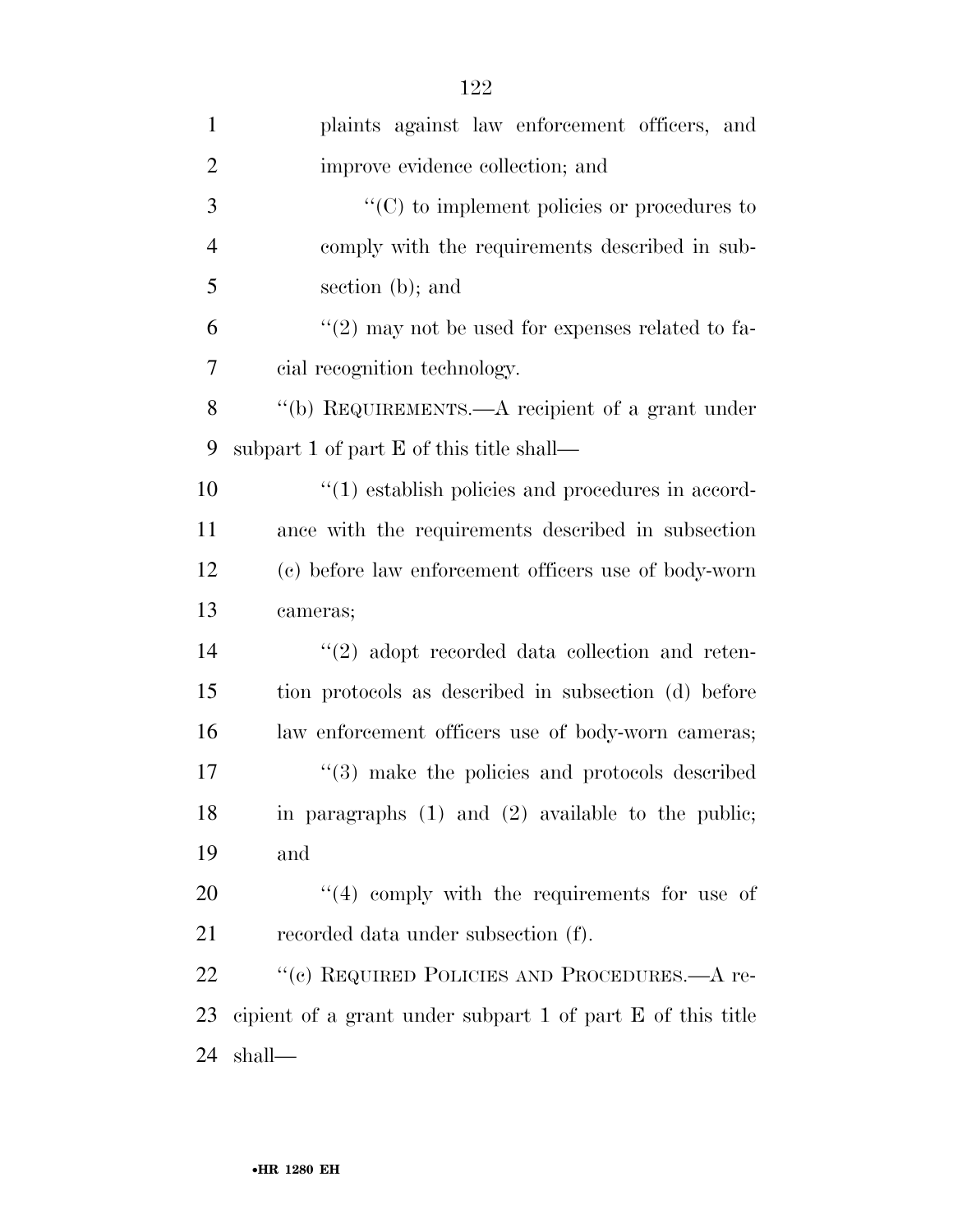| $\mathbf{1}$   | $\lq(1)$ develop with community input and publish       |
|----------------|---------------------------------------------------------|
| $\overline{2}$ | for public view policies and protocols for—             |
| 3              | "(A) the safe and effective use of body-                |
| $\overline{4}$ | worn cameras;                                           |
| 5              | $\lq\lq$ the secure storage, handling, and de-          |
| 6              | struction of recorded data collected by body-           |
| 7              | worn cameras;                                           |
| 8              | $\lq\lq$ (C) protecting the privacy rights of any       |
| 9              | individual who may be recorded by a body-worn           |
| 10             | camera;                                                 |
| 11             | $\lq\lq$ the release of any recorded data col-          |
| 12             | lected by a body-worn camera in accordance              |
| 13             | with the open records laws, if any, of the State;       |
| 14             | and                                                     |
| 15             | "(E) making recorded data available to                  |
| 16             | prosecutors, defense attorneys, and other offi-         |
| 17             | cers of the court in accordance with subpara-           |
| 18             | $graph(E);$ and                                         |
| 19             | $\lq(2)$ conduct periodic evaluations of the security   |
| 20             | of the storage and handling of the body-worn camera     |
| 21             | data.                                                   |
| 22             | "(d) RECORDED DATA COLLECTION AND RETEN-                |
| 23             | TION PROTOCOL.—The recorded data collection and reten-  |
| 24             | tion protocol described in this paragraph is a protocol |
| 25             | $that-$                                                 |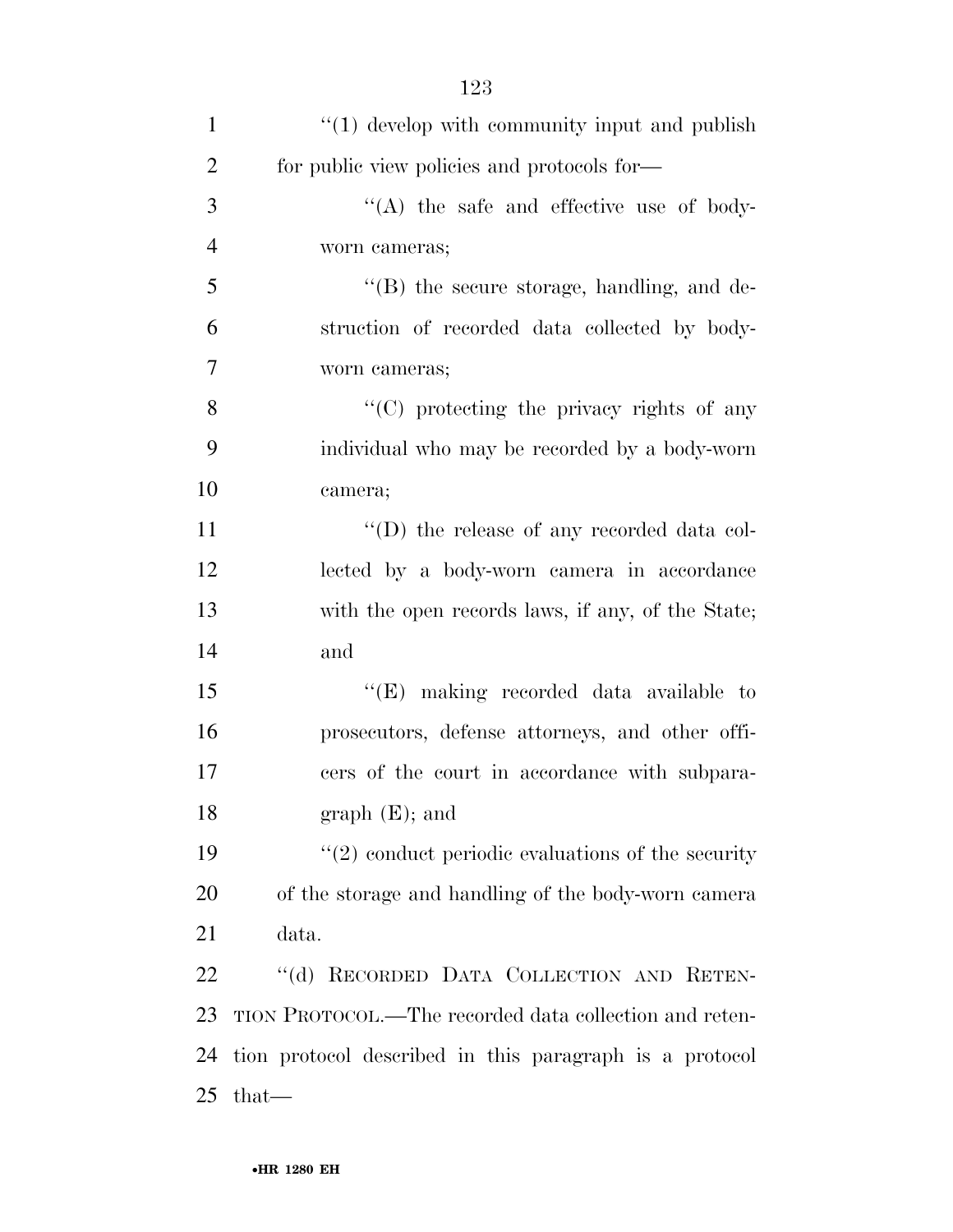| $\overline{2}$ | $\lq\lq$ a law enforcement officer who is           |
|----------------|-----------------------------------------------------|
| 3              | wearing a body-worn camera to provide an ex-        |
| $\overline{4}$ | planation if an activity that is required to be re- |
| 5              | corded by the body-worn camera is not re-           |
| 6              | corded;                                             |
| 7              | $\lq\lq (B)$ a law enforcement officer who is       |
| 8              | wearing a body-worn camera to obtain consent        |
| 9              | to be recorded from a crime victim or witness       |
| 10             | before interviewing the victim or witness;          |
| 11             | "(C) the collection of recorded data unre-          |
| 12             | lated to a legitimate law enforcement purpose       |
| 13             | be minimized to the greatest extent practicable;    |
| 14             | $\lq\lq$ (D) the system used to store recorded      |
| 15             | data collected by body-worn cameras to log all      |
| 16             | viewing, modification, or deletion of stored re-    |
| 17             | corded data and to prevent, to the greatest ex-     |
| 18             | tent practicable, the unauthorized access or dis-   |
| 19             | closure of stored recorded data;                    |
| 20             | "(E) any law enforcement officer be pro-            |
| 21             | hibited from accessing the stored data without      |
| 22             | an authorized purpose; and                          |
| 23             | $\lq\lq(F)$ the law enforcement agency to collect   |
| 24             | and report statistical data on—                     |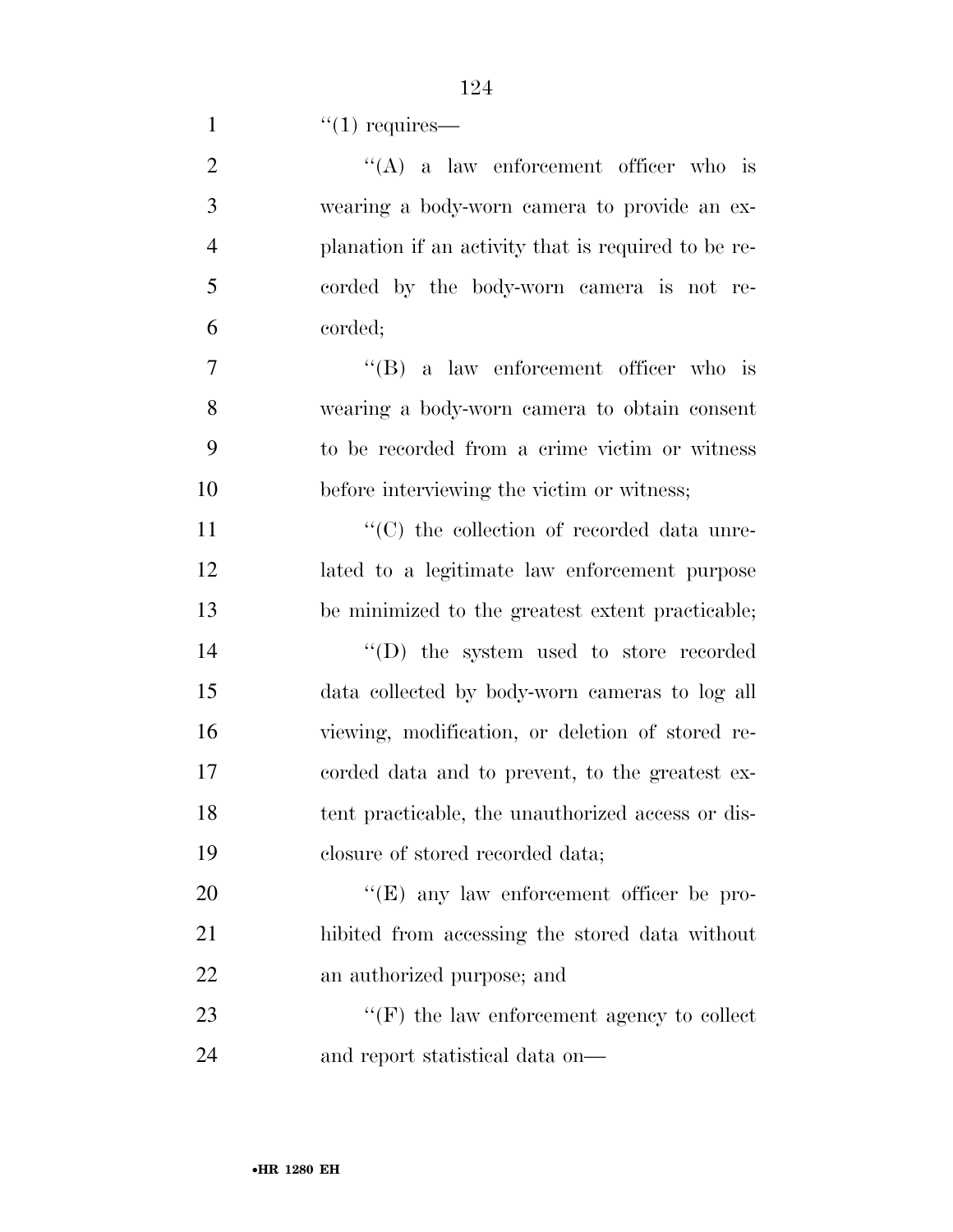| $\mathbf{1}$   | "(i) incidences of use of force,                                  |
|----------------|-------------------------------------------------------------------|
| $\overline{2}$ | disaggregated by race, ethnicity, gender,                         |
| 3              | and age of the victim;                                            |
| $\overline{4}$ | "(ii) the number of complaints filed                              |
| 5              | against law enforcement officers;                                 |
| 6              | "(iii) the disposition of complaints                              |
| $\tau$         | filed against law enforcement officers;                           |
| 8              | "(iv) the number of times camera                                  |
| 9              | footage is used for evidence collection in                        |
| 10             | investigations of crimes; and                                     |
| 11             | $f'(v)$ any other additional statistical                          |
| 12             | data that the Director determines should                          |
| 13             | be collected and reported;                                        |
| 14             | $\lq(2)$ allows an individual to file a complaint                 |
| 15             | with a law enforcement agency relating to the im-                 |
| 16             | proper use of body-worn cameras; and                              |
| $17\,$         | $\cdot\cdot$ (3) complies with any other requirements es-         |
| 18             | tablished by the Director.                                        |
| 19             | "(e) REPORTING.—Statistical data required to be col-              |
| 20             | lected under subsection $(d)(1)(D)$ shall be reported to the      |
| 21             | Director, who shall—                                              |
| 22             | $\cdot$ (1) establish a standardized reporting system             |
| 23             | for statistical data collected under this program; and            |
| 24             | $\cdot\cdot\cdot(2)$ establish a national database of statistical |
| 25             | data recorded under this program.                                 |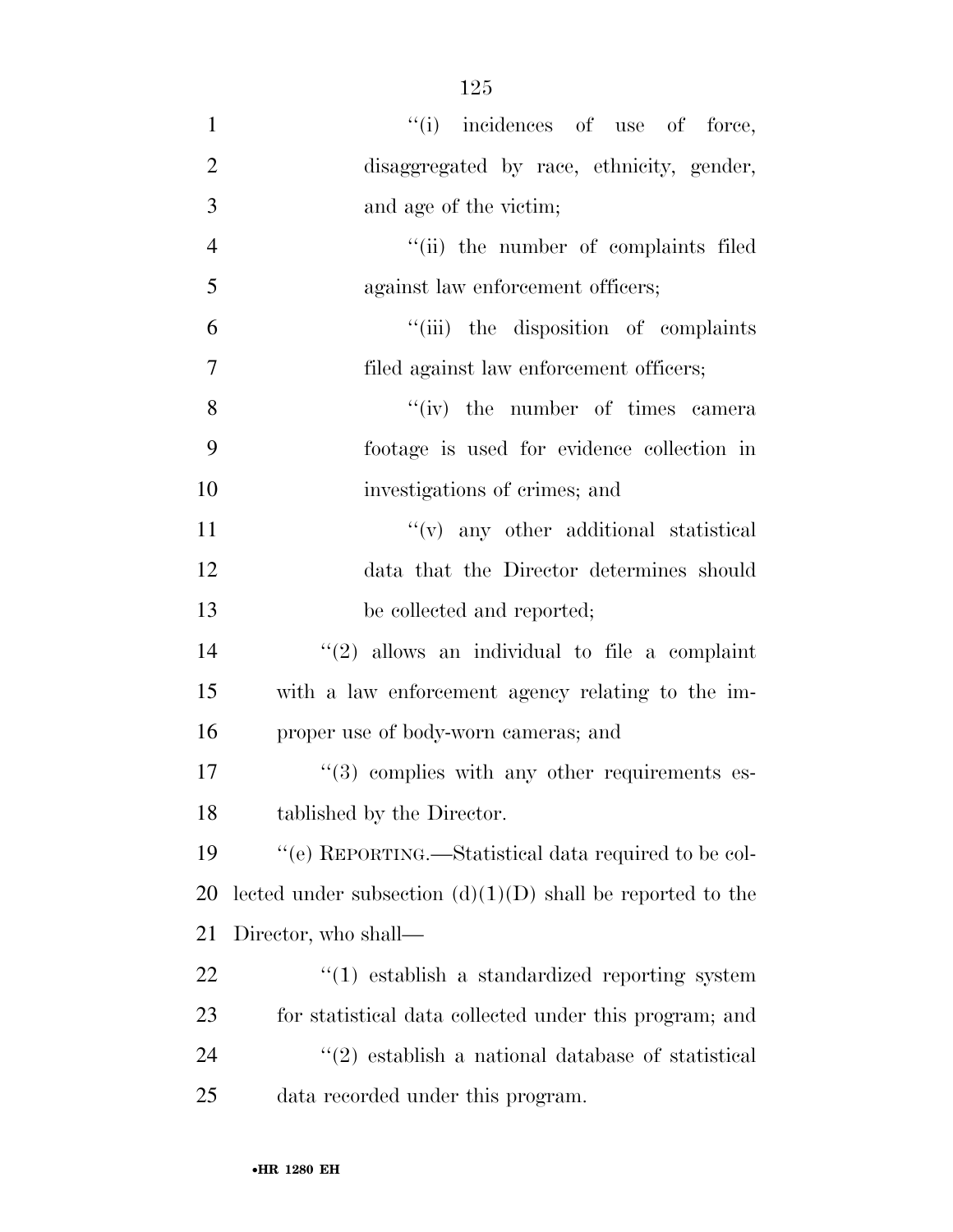''(f) USE OR TRANSFER OF RECORDED DATA.—

2 "(1) IN GENERAL.—Recorded data collected by an entity receiving a grant under a grant under sub- part 1 of part E of this title from a body-worn cam- era shall be used only in internal and external inves- tigations of misconduct by a law enforcement agency or officer, if there is reasonable suspicion that a re- cording contains evidence of a crime, or for limited training purposes. The Director shall establish rules to ensure that the recorded data is used only for the purposes described in this paragraph.

12 "(2) PROHIBITION ON TRANSFER.—Except as provided in paragraph (3), an entity receiving a grant under subpart 1 of part E of this title may not transfer any recorded data collected by the enti-16 ty from a body-worn camera to another law enforce-ment or intelligence agency.

18  $"$ (3) EXCEPTIONS.

19 "(A) CRIMINAL INVESTIGATION.—An enti- ty receiving a grant under subpart 1 of part E of this title may transfer recorded data collected by the entity from a body-worn camera to an- other law enforcement agency or intelligence agency for use in a criminal investigation if the requesting law enforcement or intelligence agen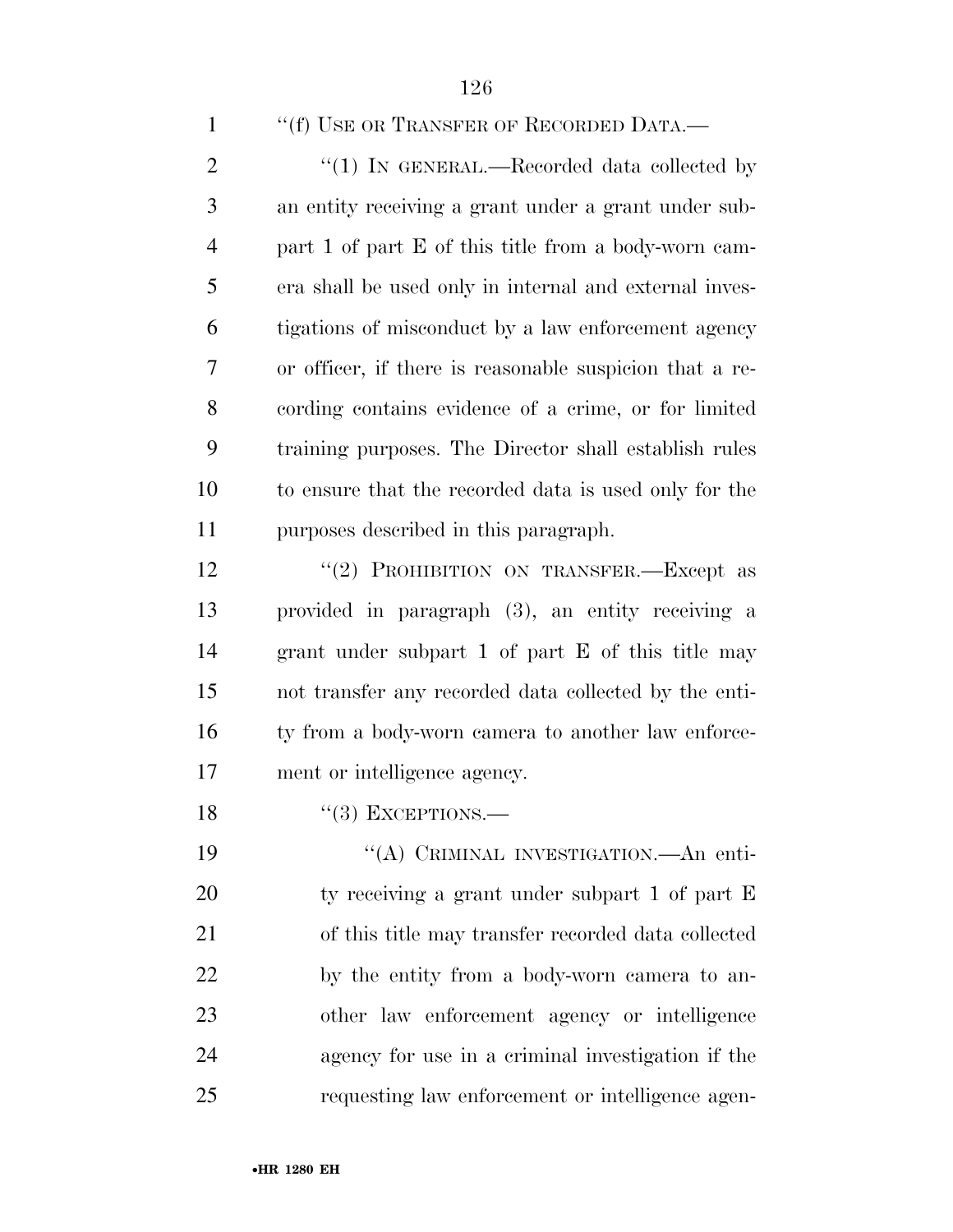cy has reasonable suspicion that the requested data contains evidence relating to the crime being investigated.

 ''(B) CIVIL RIGHTS CLAIMS.—An entity re- ceiving a grant under subpart 1 of part E of this title may transfer recorded data collected by the law enforcement agency from a body- worn camera to another law enforcement agen- cy for use in an investigation of the violation of any right, privilege, or immunity secured or protected by the Constitution or laws of the United States.

13 <sup>''</sup>(g) AUDIT AND ASSESSMENT.

14 "(1) IN GENERAL.—Not later than 2 years after the date of enactment of this part, the Director of the Office of Audit, Assessment, and Management shall perform an assessment of the use of funds under this section and the policies and protocols of the grantees.

20 "(2) REPORTS.—Not later than September 1 of each year, beginning 2 years after the date of enact- ment of this part, each recipient of a grant under subpart 1 of part E of this title shall submit to the Director of the Office of Audit, Assessment, and Management a report that—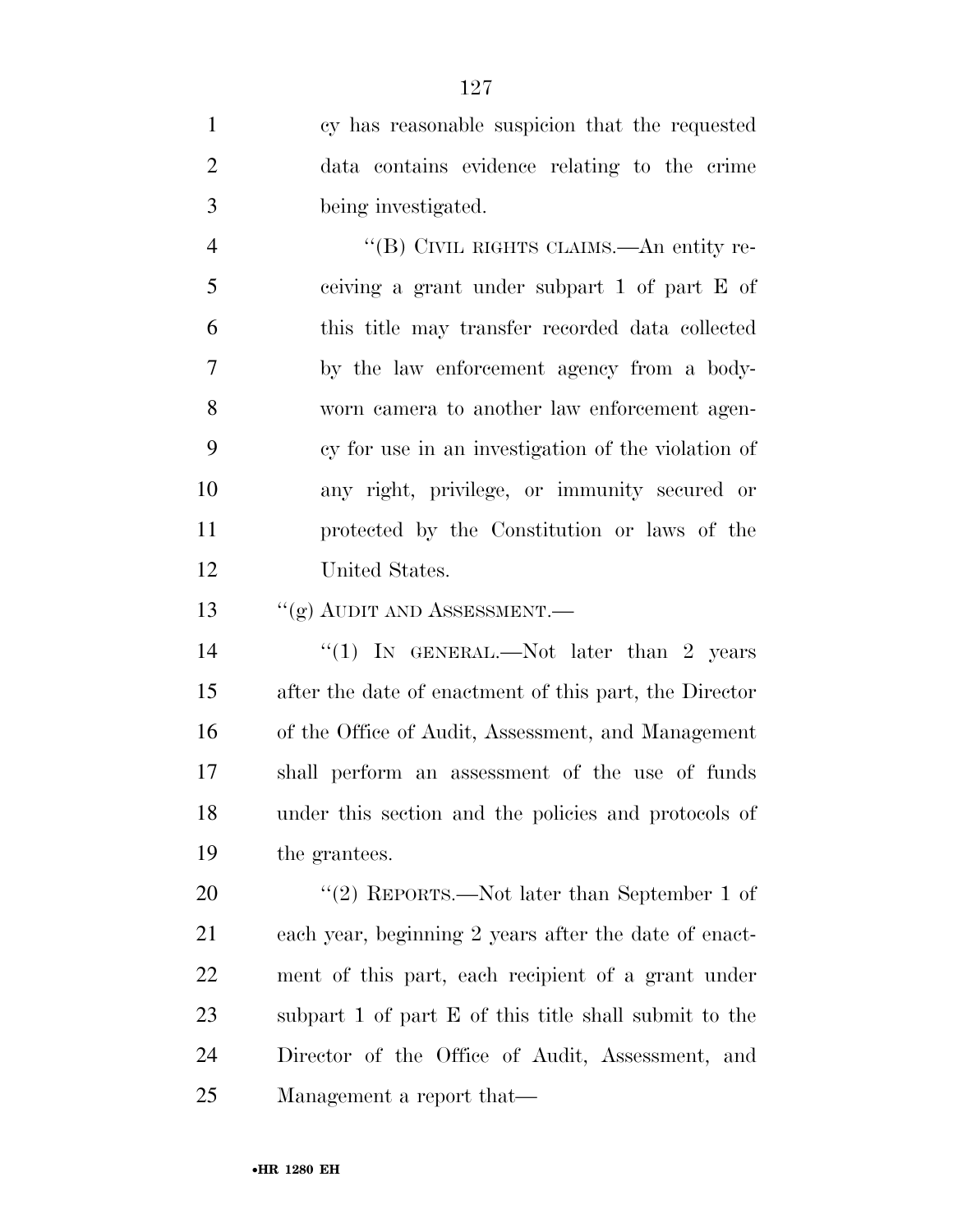| $\mathbf{1}$   | "(A) describes the progress of the body-                     |
|----------------|--------------------------------------------------------------|
| $\overline{2}$ | worn camera program; and                                     |
| 3              | $\lq\lq$ contains recommendations on ways in                 |
| $\overline{4}$ | which the Federal Government, States, and                    |
| 5              | units of local government can further support                |
| 6              | the implementation of the program.                           |
| 7              | "(3) REVIEW.—The Director of the Office of                   |
| 8              | Audit, Assessment, and Management shall evaluate             |
| 9              | the policies and protocols of the grantees and take          |
| 10             | such steps as the Director of the Office of Audit, As-       |
| 11             | sessment, and Management determines necessary to             |
| 12             | ensure compliance with the program.                          |
|                |                                                              |
| 13             | "SEC. 3052. BODY-WORN CAMERA TRAINING TOOLKIT.               |
| 14             | "(a) IN GENERAL.—The Director shall establish and            |
| 15             | maintain a body-worn camera training toolkit for law en-     |
| 16             | forcement agencies, academia, and other relevant entities    |
| 17             | to provide training and technical assistance, including best |
| 18             | practices for implementation, model policies and proce-      |
| 19             | dures, and research materials.                               |
| 20             | "(b) MECHANISM.—In establishing the toolkit re-              |
| 21             | quired to under subsection (a), the Director may consoli-    |
| 22             | date research, practices, templates, and tools that been de- |
| 23             | veloped by expert and law enforcement agencies across the    |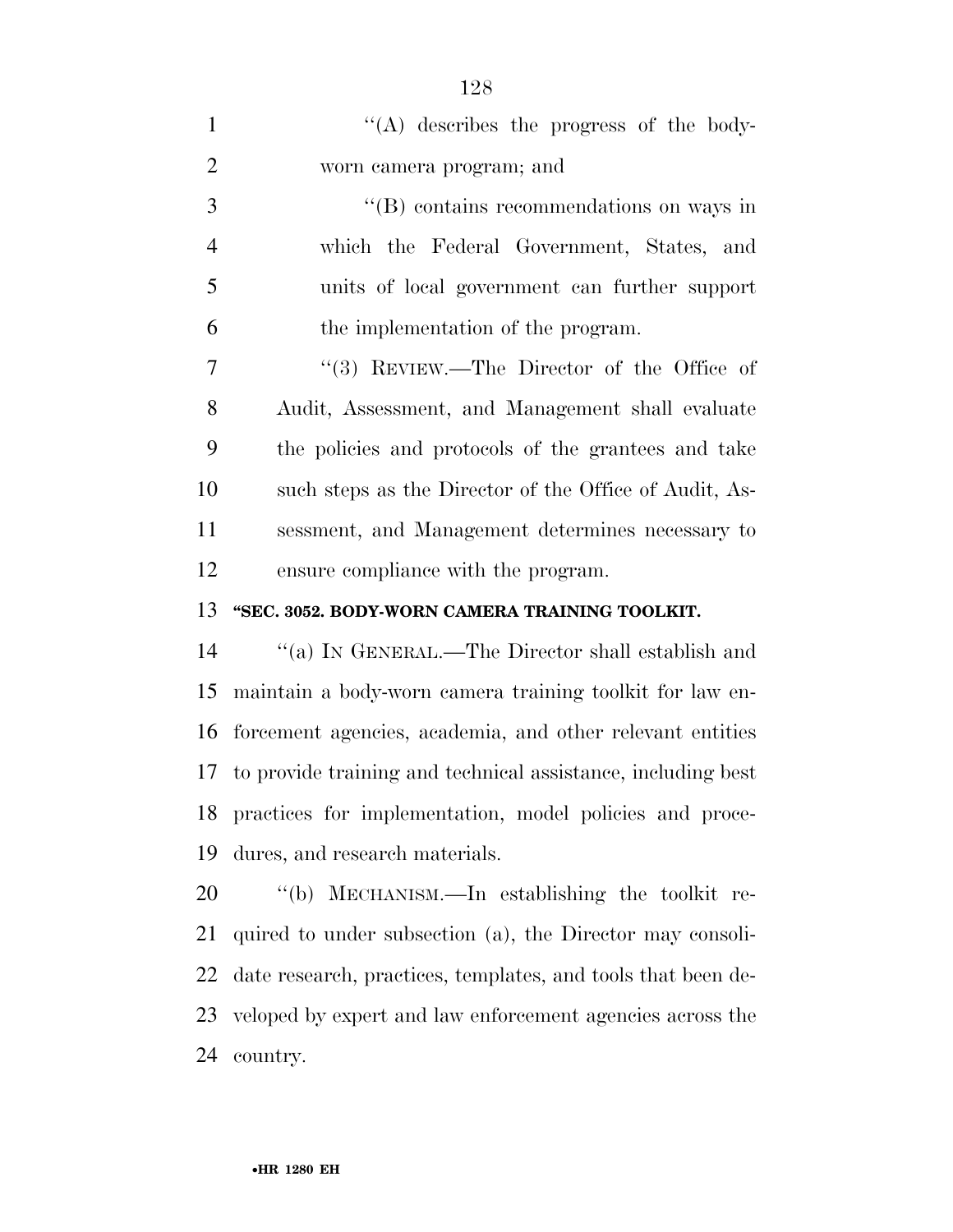**''SEC. 3053. STUDY.** 

| $\overline{2}$ | "(a) IN GENERAL.—Not later than 2 years after the                 |
|----------------|-------------------------------------------------------------------|
| 3              | date of enactment of the Police CAMERA Act of 2021,               |
| 4              | the Director shall conduct a study on—                            |
| 5              | $\lq(1)$ the efficacy of body-worn cameras in deter-              |
| 6              | ring excessive force by law enforcement officers;                 |
| 7              | $\lq(2)$ the impact of body-worn cameras on the                   |
| 8              | accountability and transparency of the use of force               |
| 9              | by law enforcement officers;                                      |
| 10             | $(3)$ the impact of body-worn cameras on re-                      |
| 11             | sponses to and adjudications of complaints of exces-              |
| 12             | sive force;                                                       |
| 13             | $\cdot$ (4) the effect of the use of body-worn cameras            |
| 14             | on the safety of law enforcement officers on patrol;              |
| 15             | $\cdot\cdot$ (5) the effect of the use of body-worn cameras       |
| 16             | on public safety;                                                 |
| 17             | $\cdot\cdot\cdot(6)$ the impact of body-worn cameras on evi-      |
| 18             | dence collection for criminal investigations;                     |
| 19             | $\lq(7)$ issues relating to the secure storage and                |
| 20             | handling of recorded data from the body-worn cam-                 |
| 21             | eras;                                                             |
| 22             | $\cdot$ (8) issues relating to the privacy of individuals         |
| 23             | and officers recorded on body-worn cameras;                       |
| 24             | $\cdot\cdot\cdot(9)$ issues relating to the constitutional rights |
| 25             | of individuals on whom facial recognition technology              |
| 26             | is used;                                                          |
|                |                                                                   |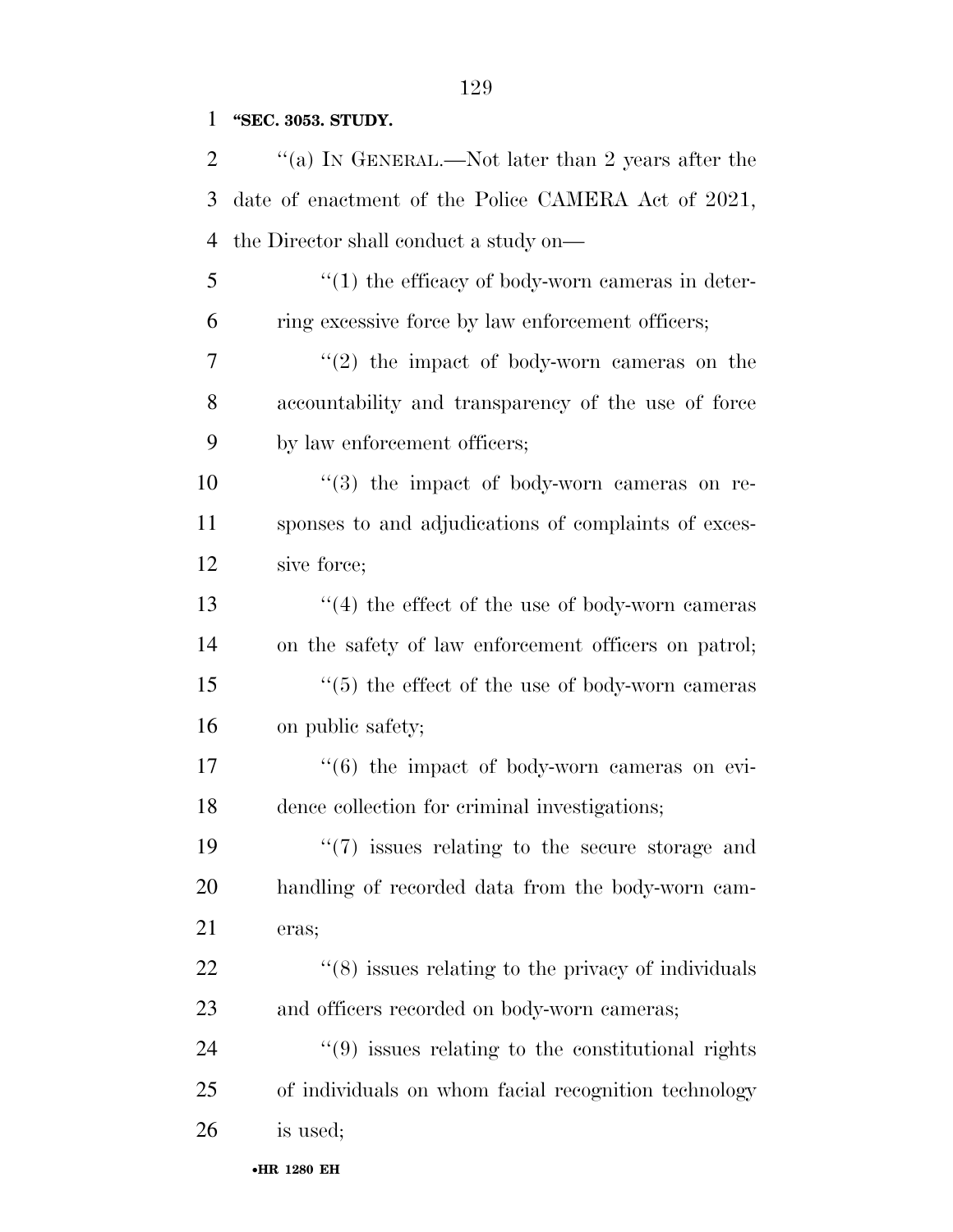| $\mathbf{1}$   | $\cdot$ (10) issues relating to limitations on the use    |
|----------------|-----------------------------------------------------------|
| $\overline{2}$ | of facial recognition technology;                         |
| 3              | $\degree$ (11) issues relating to the public's access to  |
| $\overline{4}$ | body-worn camera footage;                                 |
| 5              | $"(12)$ the need for proper training of law en-           |
| 6              | forcement officers that use body-worn cameras;            |
| $\overline{7}$ | $\lq(13)$ best practices in the development of pro-       |
| 8              | tocols for the safe and effective use of body-worn        |
| 9              | cameras;                                                  |
| 10             | $\cdot$ (14) a review of law enforcement agencies that    |
| 11             | found body-worn cameras to be unhelpful in the op-        |
| 12             | erations of the agencies; and                             |
| 13             | $\lq(15)$ any other factors that the Director deter-      |
| 14             | mines are relevant in evaluating the efficacy of body-    |
| 15             | worn cameras.                                             |
| 16             | "(b) REPORT.—Not later than 180 days after the            |
| 17             | date on which the study required under subsection (a) is  |
| 18             | completed, the Director shall submit to Congress a report |
| 19             | on the study, which shall include any policy recommenda-  |
| 20             | tions that the Director considers appropriate.".          |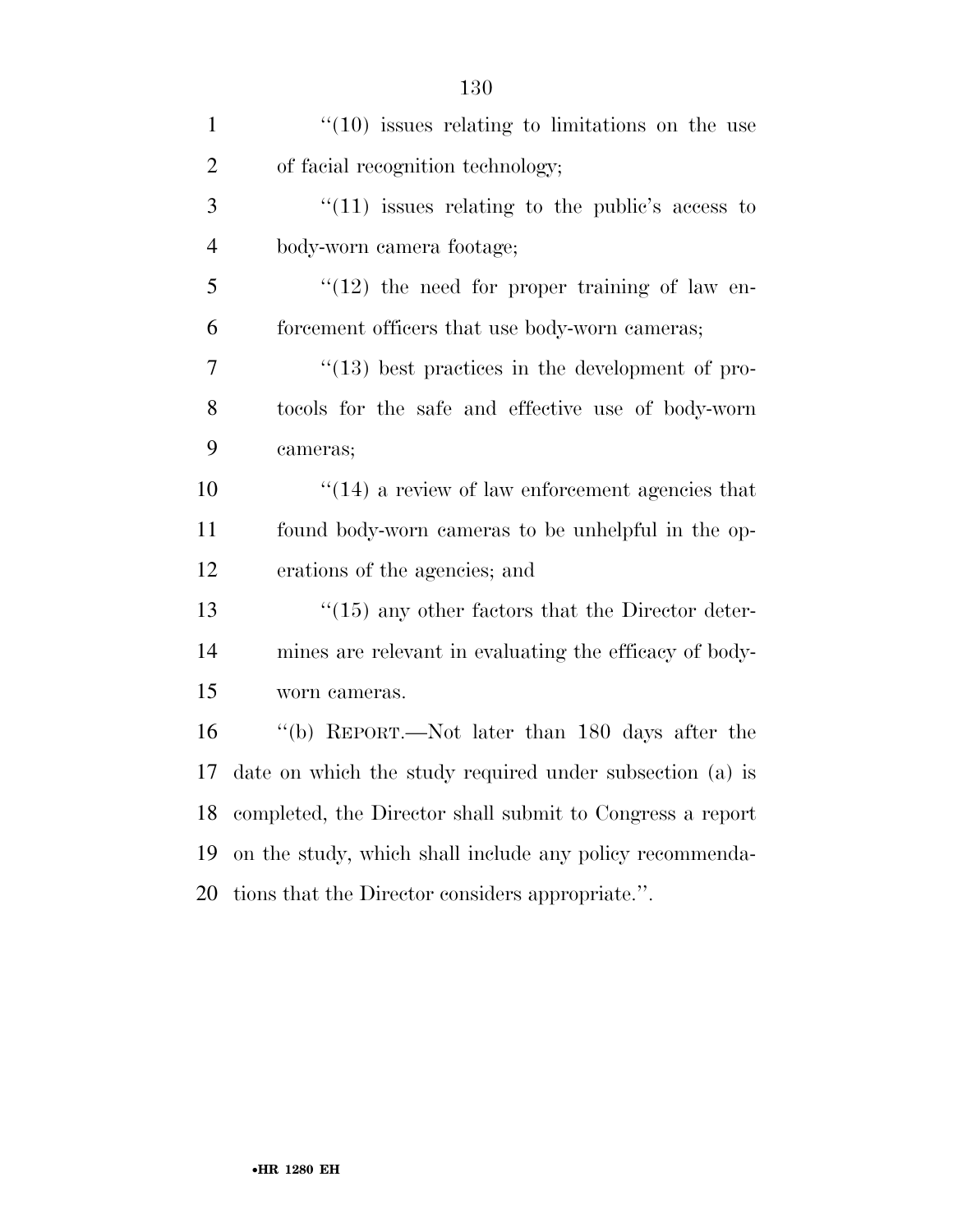|           | 1 TITLE IV—CLOSING THE LAW                            |
|-----------|-------------------------------------------------------|
| 2         | <b>ENFORCEMENT</b><br><b>CONSENT</b>                  |
| 3         | <b>LOOPHOLE</b>                                       |
| 4         | SEC. 401. SHORT TITLE.                                |
| 5         | This title may be cited as the "Closing the Law En-   |
| 6         | forcement Consent Loophole Act of 2021".              |
| 7         | SEC. 402. PROHIBITION ON ENGAGING IN SEXUAL ACTS      |
| 8         | WHILE ACTING UNDER COLOR OF LAW.                      |
| 9         | (a) IN GENERAL.—Section 2243 of title 18, United      |
| 10        | States Code, is amended—                              |
| 11        | (1) in the section heading, by adding at the end      |
| 12        | following: "or by any person acting<br>the            |
| 13        | under color of law";                                  |
| 14        | $(2)$ by redesignating subsections $(e)$ and $(d)$ as |
| 15        | subsections (d) and (e), respectively;                |
| 16        | $(3)$ by inserting after subsection (b) the fol-      |
| 17        | lowing:                                               |
| 18        | "(c) OF AN INDIVIDUAL BY ANY PERSON ACTING            |
| 19        | UNDER COLOR OF LAW.—                                  |
| <b>20</b> | "(1) IN GENERAL.—Whoever, acting under                |
| 21        | color of law, knowingly engages in a sexual act with  |
| 22        | an individual, including an individual who is under   |
| 23        | arrest, in detention, or otherwise in the actual cus- |
| 24        | tody of any Federal law enforcement officer, shall be |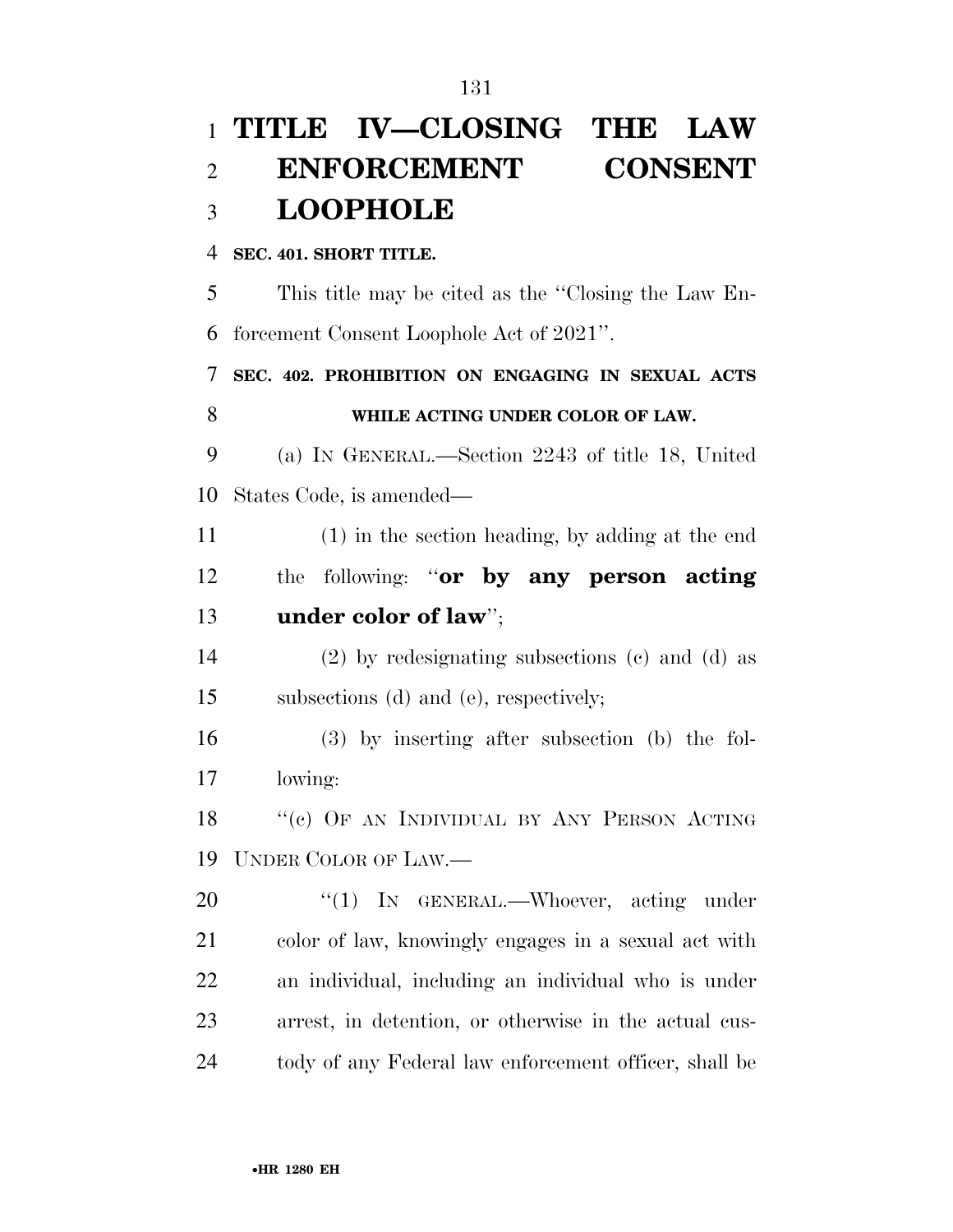| $\mathbf{1}$   | fined under this title, imprisoned not more than 15         |
|----------------|-------------------------------------------------------------|
| $\overline{2}$ | years, or both.                                             |
| 3              | "(2) DEFINITION.—In this subsection, the term               |
| $\overline{4}$ | 's exual act' has the meaning given the term in sec-        |
| 5              | tion $2246$ ."; and                                         |
| 6              | $(4)$ in subsection $(d)$ , as so redesignated, by          |
| 7              | adding at the end the following:                            |
| 8              | "(3) In a prosecution under subsection (c), it is not       |
| 9              | a defense that the other individual consented to the sexual |
| 10             | $\text{act.}$ ".                                            |
| 11             | (b) DEFINITION.—Section 2246 of title 18, United            |
| 12             | States Code, is amended—                                    |
| 13             | $(1)$ in paragraph $(5)$ , by striking "and" at the         |
| 14             | end;                                                        |
| 15             | $(2)$ in paragraph $(6)$ , by striking the period at        |
| 16             | the end and inserting "; and"; and                          |
| 17             | $(3)$ by inserting after paragraph $(6)$ the fol-           |
| 18             | lowing:                                                     |
| 19             | $\lq(7)$ the term 'Federal law enforcement officer'         |
| 20             | has the meaning given the term in section 115.".            |
| 21             | (c) CLERICAL AMENDMENT.—The table of sections               |
| 22             | for chapter 109A of title 18, United States Code, is        |
| 23             | amended by amending the item related to section 2243        |
| 24             | to read as follows:                                         |
|                |                                                             |

<sup>&#</sup>x27;2243. Sexual abuse of a minor or ward or by any person acting under color of law.''.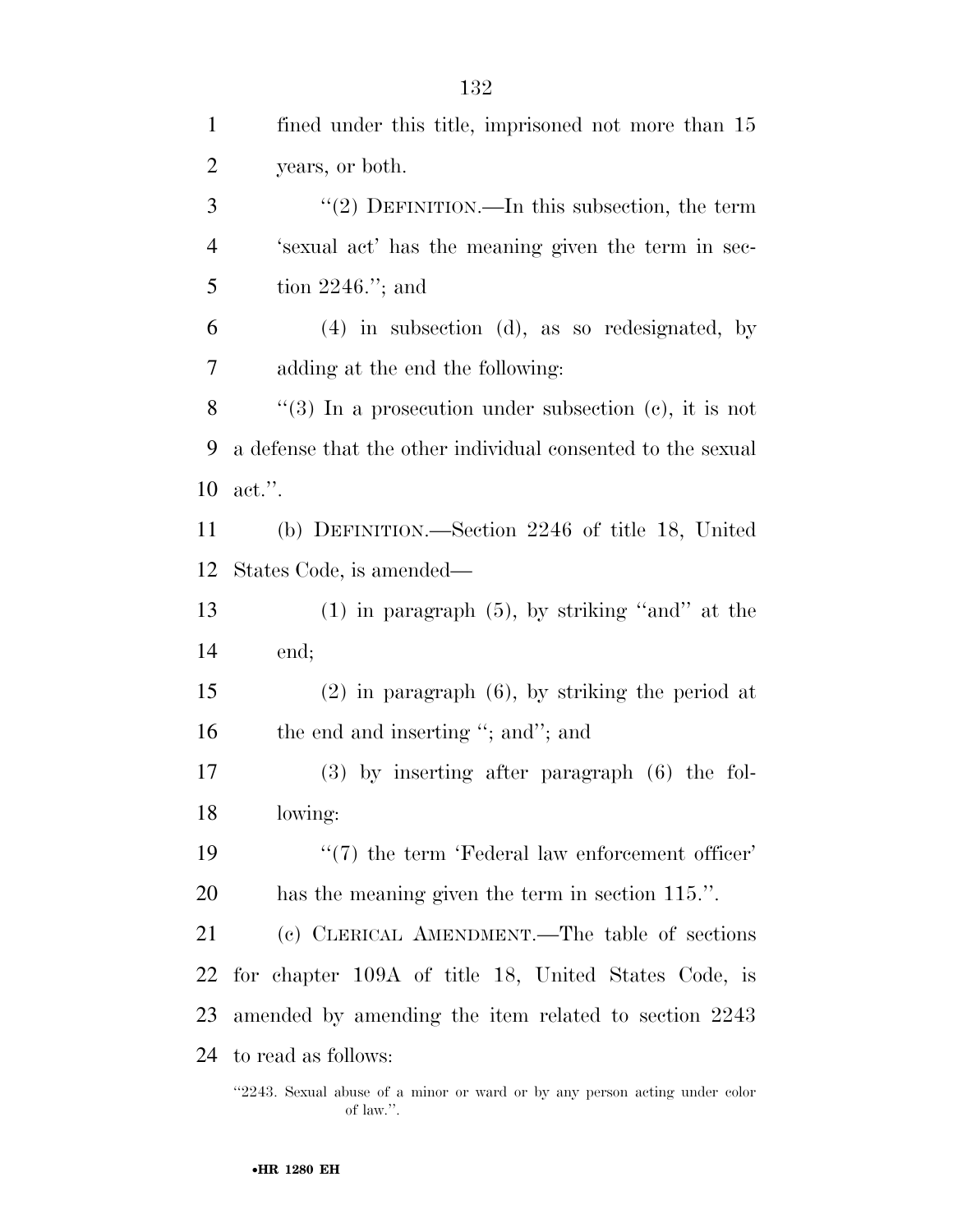## **SEC. 403. ENACTMENT OF LAWS PENALIZING ENGAGING IN SEXUAL ACTS WHILE ACTING UNDER COLOR OF LAW.**

 (a) IN GENERAL.—Beginning in the first fiscal year that begins after the date that is one year after the date of enactment of this Act, in the case of a State or unit of local government that does not have in effect a law de- scribed in subsection (b), if that State or unit of local gov- ernment that would otherwise receive funds under the COPS grant program, that State or unit of local govern- ment shall not be eligible to receive such funds. In the case of a multi-jurisdictional or regional consortium, if any member of that consortium is a State or unit of local gov- ernment that does not have in effect a law described in subsection (b), if that consortium would otherwise receive funds under the COPS grant program, that consortium shall not be eligible to receive such funds.

 (b) DESCRIPTION OF LAW.—A law described in this subsection is a law that—

 (1) makes it a criminal offense for any person acting under color of law of the State or unit of local government to engage in a sexual act with an indi- vidual, including an individual who is under arrest, in detention, or otherwise in the actual custody of any law enforcement officer; and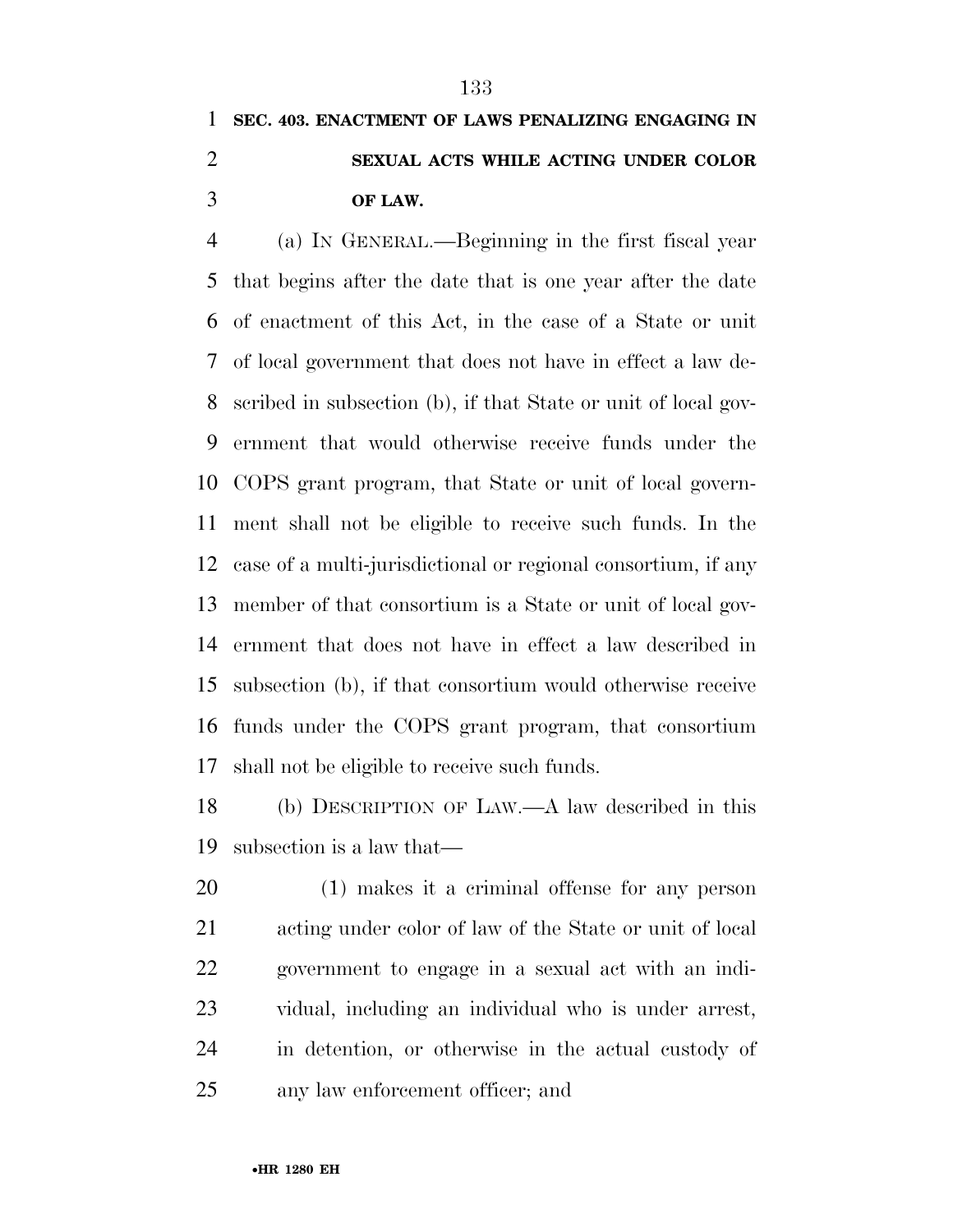(2) prohibits a person charged with an offense described in paragraph (1) from asserting the con-sent of the other individual as a defense.

 (c) REPORTING REQUIREMENT.—A State or unit of local government that receives a grant under the COPS grant program shall submit to the Attorney General, on an annual basis, information on—

 (1) the number of reports made to law enforce- ment agencies in that State or unit of local govern- ment regarding persons engaging in a sexual act while acting under color of law during the previous year; and

 (2) the disposition of each case in which sexual misconduct by a person acting under color of law was reported during the previous year.

#### **SEC. 404. REPORTS TO CONGRESS.**

 (a) REPORT BY ATTORNEY GENERAL.—Not later than 1 year after the date of enactment of this Act, and each year thereafter, the Attorney General shall submit to Congress a report containing—

 (1) the information required to be reported to 22 the Attorney General under section 403(b); and

(2) information on—

 (A) the number of reports made, during the previous year, to Federal law enforcement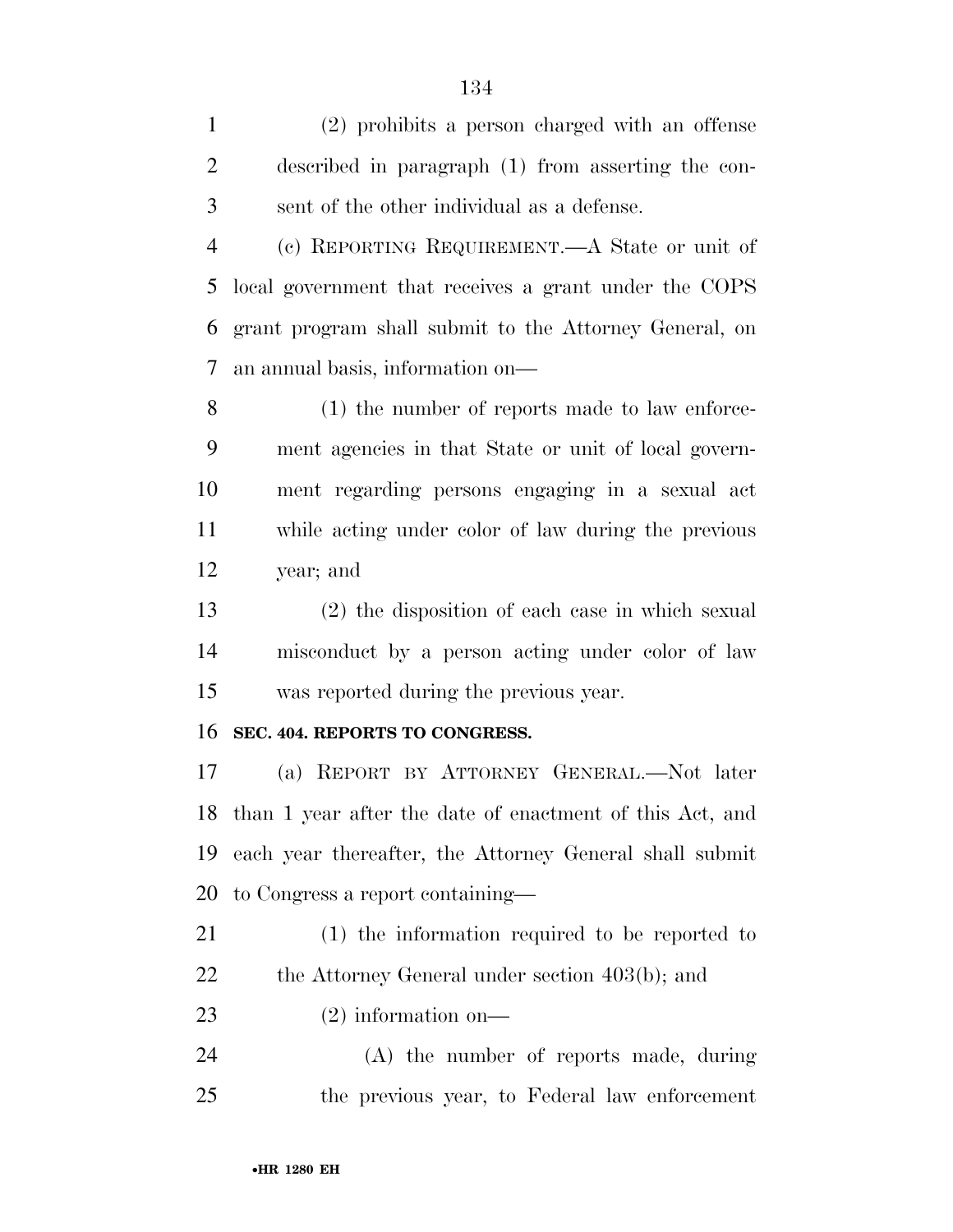| $\mathbf{1}$   | agencies regarding persons engaging in a sexual             |
|----------------|-------------------------------------------------------------|
| $\overline{2}$ | act while acting under color of law; and                    |
| 3              | (B) the disposition of each case in which                   |
| $\overline{4}$ | sexual misconduct by a person acting under                  |
| 5              | color of law was reported.                                  |
| 6              | (b) REPORT BY GAO.—Not later than 1 year after              |
|                | 7 the date of enactment of this Act, and each year there-   |
|                | 8 after, the Comptroller General of the United States shall |
| 9              | submit to Congress a report on any violations of section    |
|                | 10 $2243(c)$ of title 18, United States Code, as amended by |
|                | 11 section 402, committed during the 1-year period covered  |
|                | 12 by the report.                                           |

**SEC. 405. DEFINITION.** 

 In this title, the term ''sexual act'' has the meaning given the term in section 2246 of title 18, United States Code.

## **TITLE V—MISCELLANEOUS PROVISIONS**

**SEC. 501. SEVERABILITY.** 

 If any provision of this Act, or the application of such a provision to any person or circumstance, is held to be unconstitutional, the remainder of this Act and the appli- cation of the remaining provisions of this Act to any per-son or circumstance shall not be affected thereby.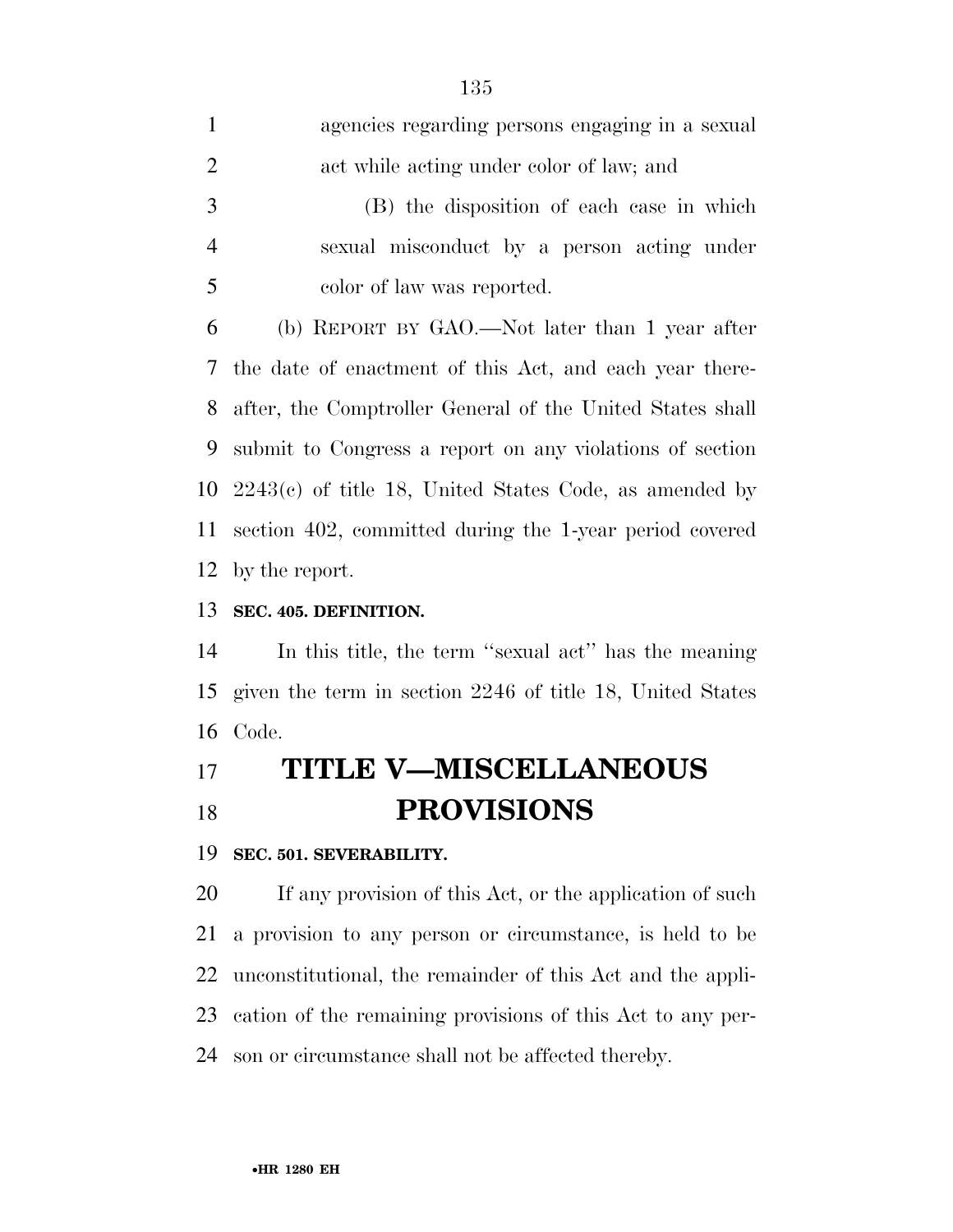#### **SEC. 502. SAVINGS CLAUSE.**

Nothing in this Act shall be construed—

| 3              | (1) to limit legal or administrative remedies                   |
|----------------|-----------------------------------------------------------------|
| $\overline{4}$ | under section 1979 of the Revised Statutes of the               |
| 5              | United States (42 U.S.C. 1983), section 210401 of               |
| 6              | the Violent Crime Control and Law Enforcement                   |
| 7              | Act of 1994 $(34 \text{ U.S.C. } 12601)$ , title I of the Omni- |
| 8              | bus Crime Control and Safe Streets Act of 1968 (34)             |
| 9              | U.S.C. 10101 et seq.), or title VI of the Civil Rights          |
| 10             | Act of 1964 (42 U.S.C. 2000d et seq.);                          |
| 11             | (2) to affect any Federal, State, or Tribal law                 |
| 12             | that applies to an Indian Tribe because of the polit-           |

(3) to waive the sovereign immunity of an In-

ical status of the Tribe; or

dian Tribe without the consent of the Tribe.

Passed the House of Representatives March 3, 2021.

Attest:

*Clerk.*